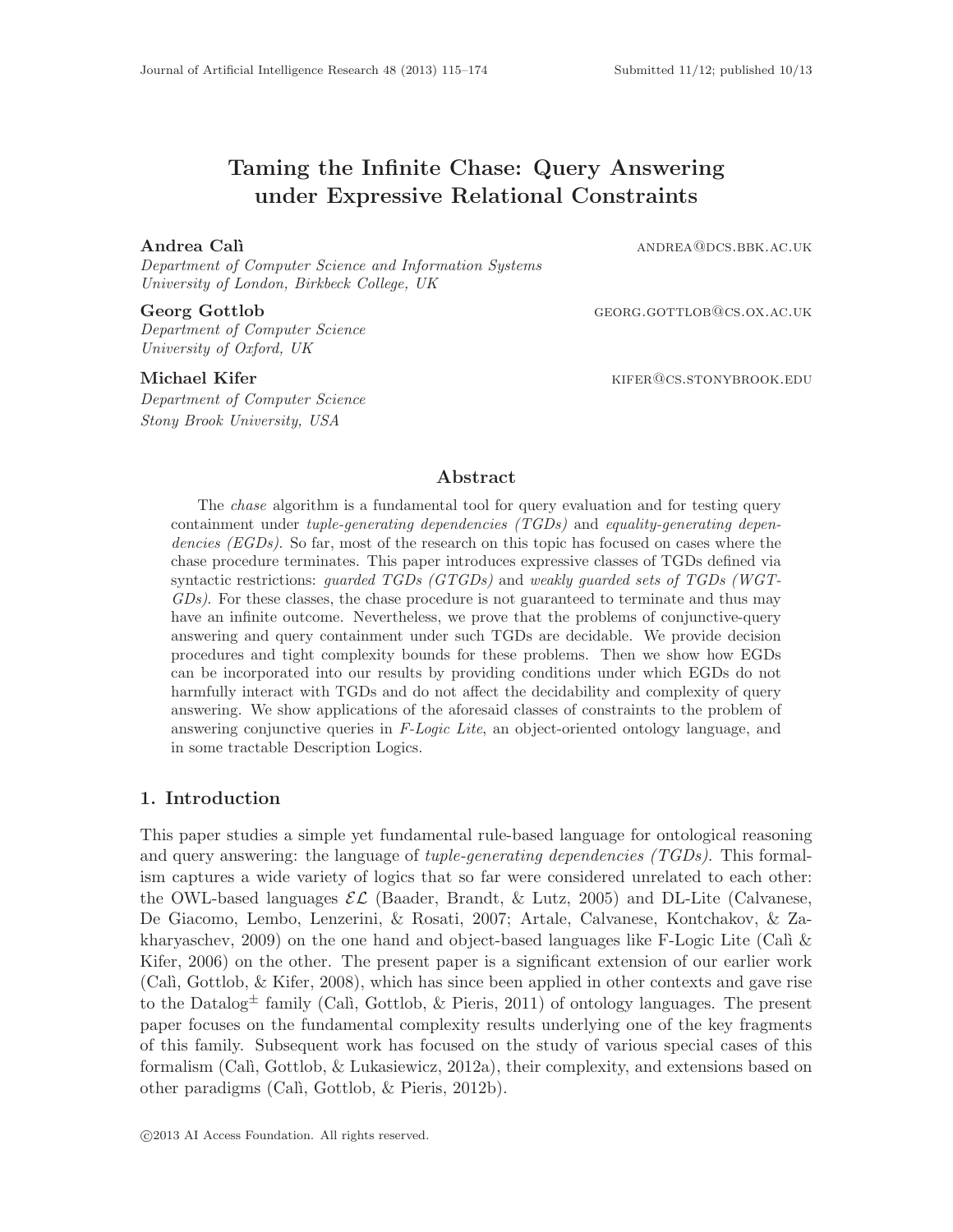Our work is also closely related to the work on query answering and query containment (Chandra & Merlin, 1977), which are central problems in database theory and knowledge representation and, in most cases, are reducible to each other. They are especially interesting in the presence of integrity constraints—or dependencies, in database parlance. In databases, query containment has been used for query optimization and schema integration (Aho, Sagiv, & Ullman, 1979; Johnson & Klug, 1984; Millstein, Levy, & Friedman, 2000), while in knowledge representation it is often used for object classification, schema integration, service discovery, and more (Calvanese, De Giacomo, & Lenzerini, 2002; Li & Horrocks, 2003).

A practically relevant instance of the containment problem was first studied by Johnson and Klug (1984) for functional and inclusion dependencies and later by Calvanese, De Giacomo, and Lenzerini (1998). Several additional decidability results were obtained by focusing on concrete applications. For instance, the work by Cali and Martinenghi (2010) considers constraints arising from Entity-Relationship diagrams, while that by Calì and Kifer (2006) considers constraints derived from a relevant subset of F-logic (Kifer, Lausen, & Wu, 1995), called F-Logic Lite.

Some literature studies variants or subclasses of tuple-generating dependencies (TGDs) for the purpose of reasoning and query answering. A TGD is a Horn-like rule with existentially-quantified variables in the head. Some early works on this subject dubbed the resulting language *Datalog with value invention* (Mailharrow, 1998; Cabibbo, 1998). More formally, a TGD  $\forall X \forall Y \Phi(X, Y) \rightarrow \exists Z \Psi(X, Z)$  is a first-order formula, where  $\Phi(X, Y)$  and  $\Psi(X, Z)$ are conjunctions of atoms, called *body* and *head* of the TGD, respectively. A TGD is satisfied by a relational instance  $B$  if whenever the body of the TGD is satisfied by  $B$  then B also satisfies the head of the TGD. It is possible to enforce a TGD that is not satisfied by adding new facts to  $B$  so that the head, and thus the TGD itself, will become satisfied. These new facts will contain *labeled null values* (short: *nulls*) in the positions corresponding to variables Z. Such nulls are similar to Skolem constants. The chase of a database D in the presence of a set  $\Sigma$  of TGDs is the process of iterative enforcement of all dependencies in  $\Sigma$ , until a fixpoint is reached. The result of such a process, which we also call *chase*, can be infinite and, in this case, this procedure cannot be used without modifications in decision algorithms. Nevertheless, the result of a chase serves as a fundamental theoretical tool for answering queries in the presence of TGDs (Cali, Lembo,  $\&$  Rosati, 2003a; Fagin, Kolaitis, Miller, & Popa, 2005) because it is representative of all models of  $D \cup \Sigma$ .

In the present paper, we do not focus on a specific logical theory. Instead, we tackle the common issue of the possibly non-terminating chase underlying several of the earlier studies, including the works by Johnson and Klug  $(1984)$ , by Calì and Martinenghi  $(2010)$ , and by Cal`ı and Kifer (2006). All these works study constraints in the language of TGDs and *equality-generating dependencies (EGDs)* using the chase technique, and all face the problem that the chase procedure might generate an infinite result. We deal with this problem in a much more general way by carving out a very large class of constraints for which the infinite chase can be "tamed", i.e., modified so that it would become a decision procedure for query answering.

In Section 3, we define the notions of sets of *quarded TGDs (GTGDs)* and of weakly guarded sets of TGDs (WGTGDs). A TGD is guarded if its body contains an atom called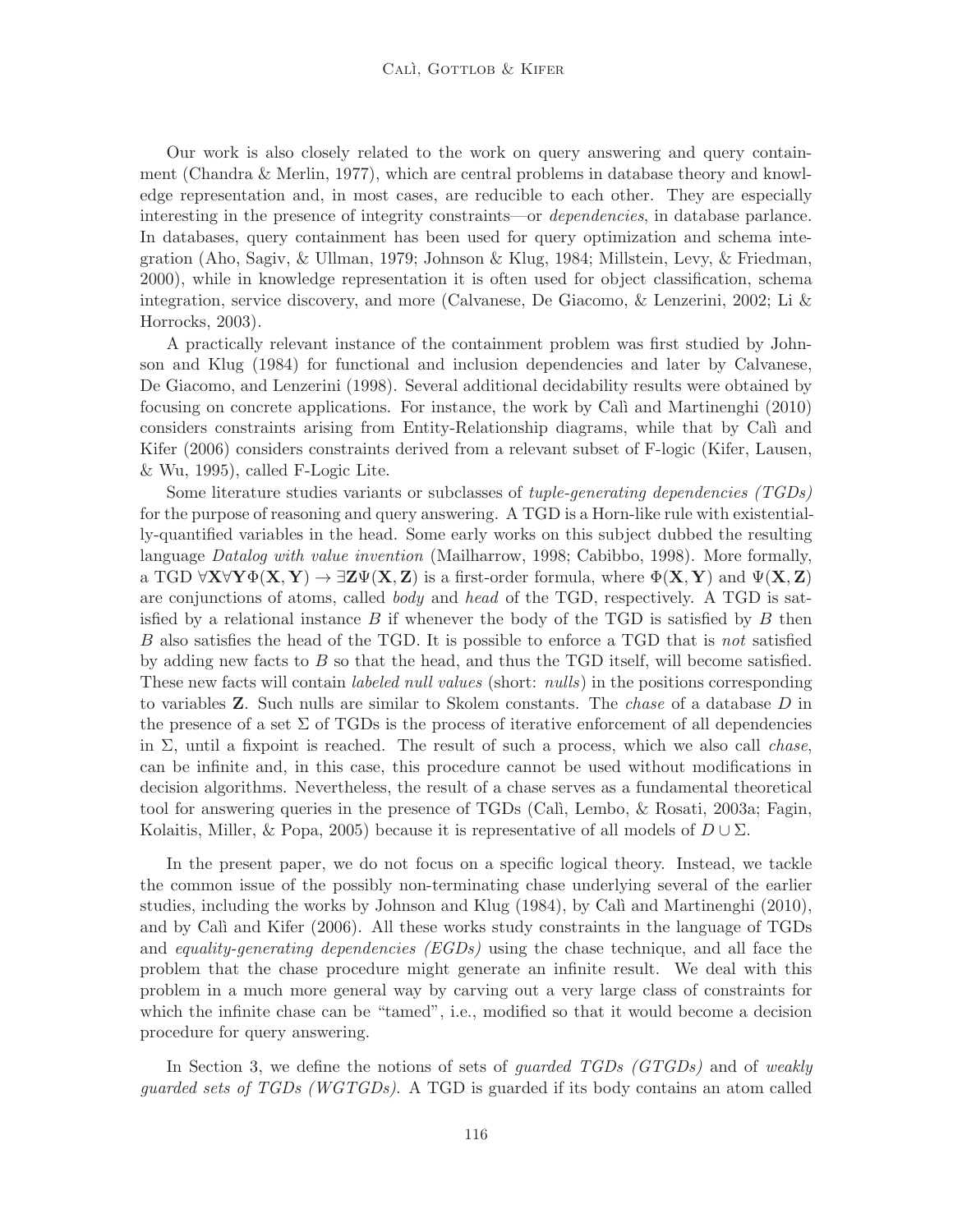guard that covers all variables occurring in the body. WGTGDs generalize guarded TGDs by requiring guards to cover only the variables occurring at so-called affected positions (predicate positions that may contain some labeled nulls generated during the chase). Note that *inclusion dependencies* (or IDs) can be viewed as trivially guarded TGDs. The importance of guards lies in Theorem 3.5, which shows that there is a fixed set  $\Sigma_u$  of GTGDs plus a single non-guarded TGD, such that query evaluation under  $\Sigma_u$  is undecidable. However, we show that for WGTGDs the (possibly infinite) result of the chase has finite treewidth (Theorem 3.14). We then use this result together with well-known results about the generalized tree-model property (Goncalves & Grädel, 2000; Grädel, 1999) to show that evaluating Boolean conjunctive queries is decidable for WGTGDs (and thus also for GTGDs). Unfortunately, this result does not directly provide useful complexity bounds.

In Section 4, we show lower complexity bounds for conjunctive query answering under weakly guarded sets of TGDs. We prove, by Turing machine simulations, that query evaluation under weakly guarded sets of TGDs is exptime-hard in case of a fixed set of TGDs, and 2EXPTIME-hard in case the TGDs are part of the input.

In Section 5, we address upper complexity bounds for query answering under weakly guarded sets of TGDs. Let us first remark that showing  $D \cup \Sigma = Q$  is equivalent to showing that the theory  $\mathcal{T} = D \cup \Sigma \cup \{\neg Q\}$  is unsatisfiable. Unfortunately,  $\mathcal{T}$  is in general not guarded because Q is not and because WGTGDs are generally non-guarded first-order sentences (while GTGDs are). Therefore, we cannot (as one might think at first glance) directly use known results on guarded logics (Goncalves  $\&$  Grädel, 2000; Grädel, 1999) to derive complexity results for query evaluation. We thus develop completely new algorithms by which we prove that the problem in question is exptime-complete in case of bounded predicate arities and, even in case the TGDs are fixed, 2exptime-complete in general.

In Section 6, we derive complexity results for reasoning with GTGDs. In the general case, the complexity is as for WGTGDs but, interestingly, when reasoning with a fixed set of dependencies (which is the usual setting in data exchange and in description logics), we get much better results: evaluating Boolean queries is np-complete and is in ptime in case the query is atomic. Recall that Boolean query evaluation is np-hard even in case of a simple database without integrity constraints (Chandra & Merlin, 1977). Therefore, the above NP upper bound for general Boolean queries is optimal, i.e., there is no class of TGDs for which query evaluation (or query containment) is more efficient.

In Section 7, we describe a semantic condition on weakly guarded sets of TGDs. We prove that whenever a set of WGTGDs fulfills this condition, answering Boolean queries is in NP, and answering atomic queries, as well as queries of bounded treewidth, is in PTIME.

Section 8 extends our results to the case of TGDs with multiple-atom heads. The extension is trivial for all cases except for the case of bounded predicate arity.

Section 9 deals with *equality generating dependencies (EGDs)*, a generalization of functional dependencies. Unfortunately, as shown in works by Chandra and Vardi (1985), Mitchell  $(1983)$ , Johnson and Klug  $(1984)$ , Koch  $(2002)$ , and Calì et al.  $(2003a)$ , query answering and many other problems become undecidable in case we admit both TGDs and EGDs. It remains undecidable even if we mix the simplest class of guarded TGDs, namely, inclusion dependencies, with the simplest type of EGDs, namely functional dependencies, and even key dependencies (Chandra & Vardi, 1985; Mitchell, 1983; Johnson & Klug, 1984; Calì et al., 2003a). In Section 9, we present a sufficient semantic condition for decidabil-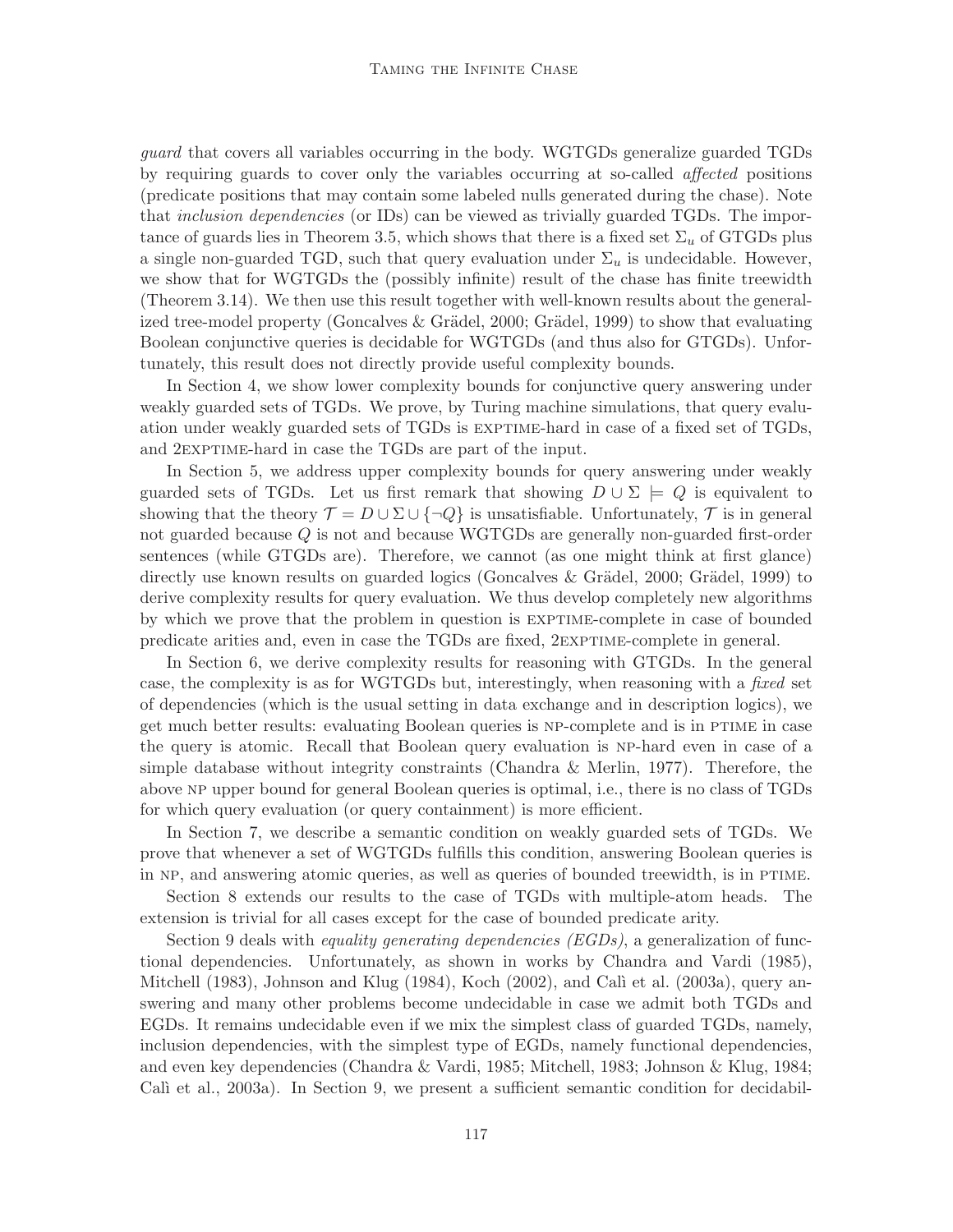# Calì, Gottlob & Kifer

| BCQ type                             |          | $GTGDs$   $WGTGDs$ |  |
|--------------------------------------|----------|--------------------|--|
| general                              | 2EXPTIME | 2EXPTIME           |  |
| atomic or fixed $\parallel$ 2EXPTIME |          | 2EXPTIME           |  |

Query answering for variable TGDs.

| BCQ type        |              | GTGDs   WGTGDs |  |  |
|-----------------|--------------|----------------|--|--|
| general         | NP           | <b>EXPTIME</b> |  |  |
| atomic or fixed | <b>PTIME</b> | <b>EXPTIME</b> |  |  |

Query answering for fixed TGDs.

| BCQ type        |                     | GTGDs   WGTGDs |  |  |
|-----------------|---------------------|----------------|--|--|
| general         | <b>EXPTIME</b>      | <b>EXPTIME</b> |  |  |
| atomic or fixed | $\parallel$ EXPTIME | <b>EXPTIME</b> |  |  |

Query answering for fixed predicate arity.

Figure 1: Summary of results. All complexity bounds are tight.

ity of query-answering under sets of TGDs and general EGDs. We call EGDs innocuous when, roughly speaking, their application (i.e., enforcement) does not introduce new atoms, but only eliminates atoms. We show that innocuous EGDs can be essentially ignored for conjunctive query evaluation and query containment testing.

The TGD-based ontology languages in this paper are part of the larger family of ontology languages called Datalog<sup> $\pm$ </sup> (Cali et al., 2011). Our results subsume the main decidability and np-complexity result by Johnson and Klug (1984), the decidability and complexity results on F-Logic Lite by Calí and Kifer (2006), and those on DL-Lite as special cases. In fact, Section 10 shows that our results are even more general than that.

The complexity results of this paper, together with some of their immediate consequences, are summarized in Figure 1, where all complexity bounds are tight. Notice that the complexity in the case of fixed queries and fixed TGDs is the so-called data complexity, i.e., the complexity with respect to the data only, which is of particular interest in database applications. The complexity for variable Boolean conjunctive queries (BCQs) and variable TGDs is called combined complexity. It is easy to see (but we will not prove it formally for all classes) that all complexity results for atomic or fixed queries extend to queries of bounded width, where by width we mean treewidth or even hypertree width (Gottlob, Leone, & Scarcello, 2002)—see also the works by Adler, Gottlob, and Grohe (2007), and by Gottlob, Leone, and Scarcello (2001).

# 2. Preliminaries

In this section we define the basic notions that we use throughout the paper.

## 2.1 Relations, Instances and Queries

A relational schema  $\mathcal R$  is a set of relational predicates, each having an arity—a non-negative integer that represents the number of arguments the predicate takes. We write  $r/n$  to say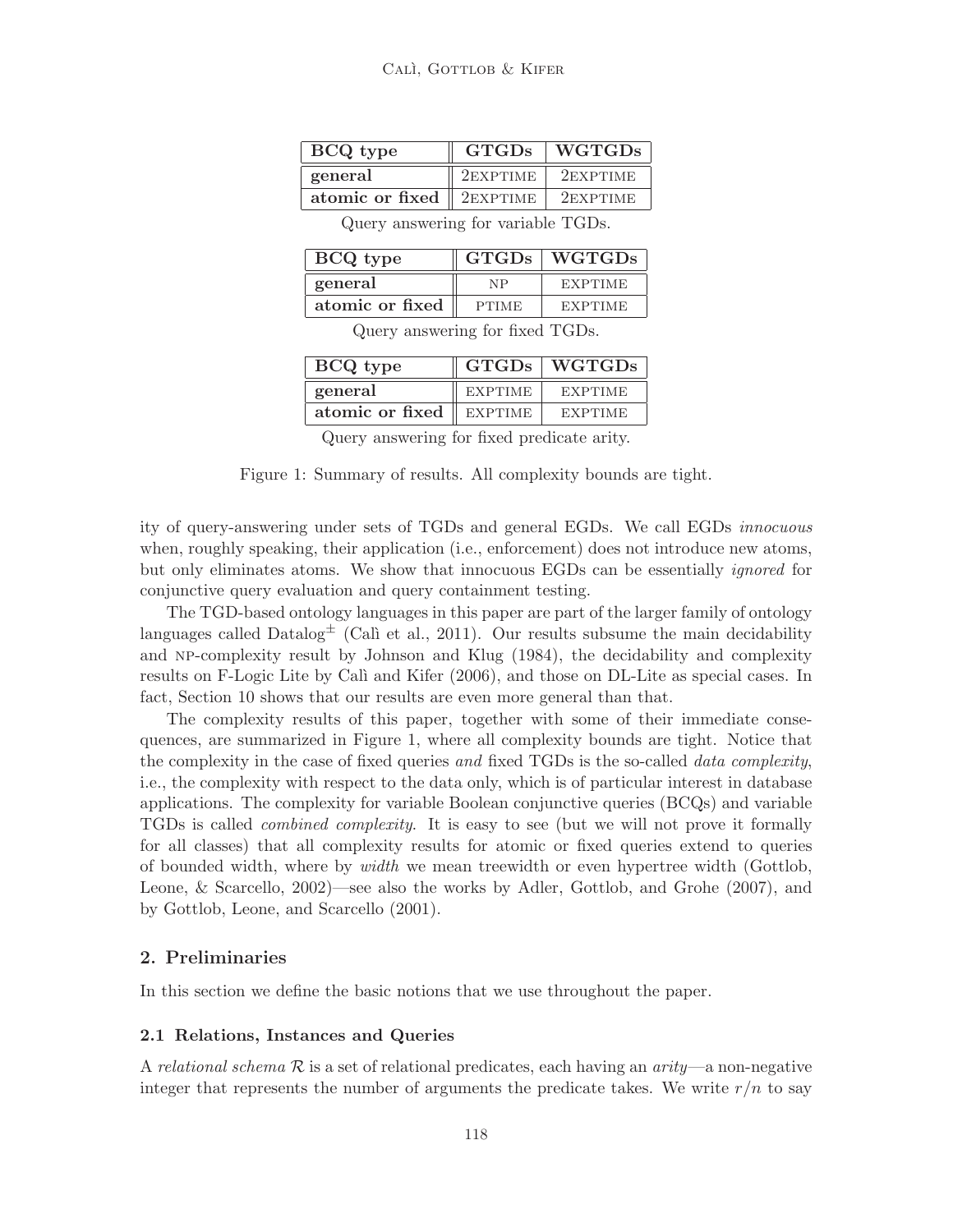that a relational predicate r has arity n. Given an n-ary predicate  $r \in \mathcal{R}$ , a position r[k], where  $1 \leq k \leq n$ , refers to the k-th argument of r. We will assume an underlying relational schema  $\mathcal R$  and postulate that all queries and constraints use only the predicates in  $\mathcal R$ . The schema  $\mathcal R$  will sometimes be omitted when it is clear from the context or is immaterial.

We introduce the following pairwise disjoint sets of symbols:  $(i)$  A (possibly infinite) set  $\Delta$  of data constants, which constitute the "normal" domain of the databases over the schema  $\mathcal{R}$ ; (ii) a set  $\Delta_N$  of labeled nulls, i.e., "fresh" Skolem constants; and (iii) an infinite set  $\Delta_V$  of variables, which are used in queries and constraints. Different constants represent different values (unique name assumption), while different nulls may represent the same value. We also assume a lexicographic order on  $\Delta \cup \Delta_N$ , with every labeled null in  $\Delta_N$  following all constant symbols in  $\Delta$ . Sets of variables (or sequences, when the order is relevant) will be denoted by **X**, i.e.,  $\mathbf{X} = X_1, \ldots, X_k$ , for some k. The notation  $\exists \mathbf{X}$  is a shorthand for  $\exists X_1 \ldots \exists X_k$ , and similarly for  $\forall \mathbf{X}$ .

An *instance* of a relational predicate  $r/n$  is a (possibly infinite) set of atomic formulas (atoms) of the form  $r(c_1, \ldots, c_n)$ , where  $\{c_1, \ldots, c_n\} \subseteq \Delta \cup \Delta_N$ . Such atoms are also called *facts*. When the fact  $r(c_1, \ldots, c_n)$  is true, we say that the *tuple*  $\langle c_1, \ldots, c_n \rangle$  belongs to the instance of r (or just that it is in r, if confusion does not arise). An instance of the relational schema  $\mathcal{R} = \{r_1, \ldots, r_m\}$  is the set comprised of the instances of  $r_1, \ldots, r_m$ . When instances are treated as first-order formulas, each labeled null is viewed as an existential variable with the same name, and relational instances with nulls correspond to a conjunction of atoms preceded by the existential quantification of all the nulls. For instance,  $\{r(a, z_1, z_2, z_1), s(b, z_2, z_3)\}\,$ , where  $\{z_1, z_2, z_3\} \subseteq \Delta_N$  and  $\{a, b\} \subseteq \Delta$ , is expressed as  $\exists z_1 \exists z_2 \exists z_3 \, r(a, z_1, z_2, z_1) \wedge s(b, z_2, z_3).$  In the following, we will omit these quantifiers.

A fact  $r(c_1, \ldots, c_n)$  is said to be ground if  $c_i \in \Delta$  for all  $i \in \{1, \ldots, n\}$ . In such a case, also the tuple  $\langle c_1, \ldots, c_n \rangle$  is said to be ground. A relation or schema instance all of whose facts are ground is said to be ground, and a ground instance of  $\mathcal R$  is also called a *database*.

If A is a sequence of atoms  $\langle \underline{a}_1,\ldots,\underline{a}_k\rangle$  or a conjunction of atoms  $\underline{a}_1 \wedge \ldots \wedge \underline{a}_k$ , we use  $atoms(A)$  to denote the set of the atoms in A:  $atoms(A) = \{a_1, \ldots, a_k\}$ . Given a (ground or non-ground) atom a, the domain of a, denoted by  $dom(a)$ , is the set of all values (variables, constants or labeled nulls) that appear as arguments in  $\underline{a}$ . If A is a set of atoms, we define  $dom(A) = \bigcup_{\underline{a} \in A} dom(\underline{a})$ . If A is a sequence or a conjunction of atoms then we define  $dom(A) = dom(atoms(A)).$  If A is an atom, a set, a sequence, or a conjunction of atoms, we write  $vars(A)$  to denote the set of variables in A.

Given an instance B of a relational schema R, the Herbrand Base of B, denoted  $HB(B)$ , is the set of all atoms that can be formed using the predicate symbols of  $\mathcal R$  and arguments in  $dom(B)$ . Notice that this is an extension of the classical notion of Herbrand Base, which includes ground atoms only.

An *n*-ary conjunctive query  $(CQ)$  over R is a formula of the form  $q(X_1, \ldots, X_n) \leftarrow \Phi(\mathbf{X}),$ where q is a predicate not appearing in  $\mathcal{R}$ , all the variables  $X_1, \ldots, X_n$  appear in **X**, and  $\Phi(X)$ , called the body of the query, is a conjunction of atoms constructed with predicates from  $\mathcal R$ . The arity of a query is the arity of its head predicate q. If q has arity 0, then the conjunctive query is called Boolean (BCQ). For BCQs, it is convenient to drop the head predicate and simply view the query as the set of atoms in  $\Phi(\mathbf{X})$ . If not stated otherwise, we assume that queries contain no constants, since constants can be eliminated from queries by a simple polynomial time transformation. We will also sometimes refer to conjunctive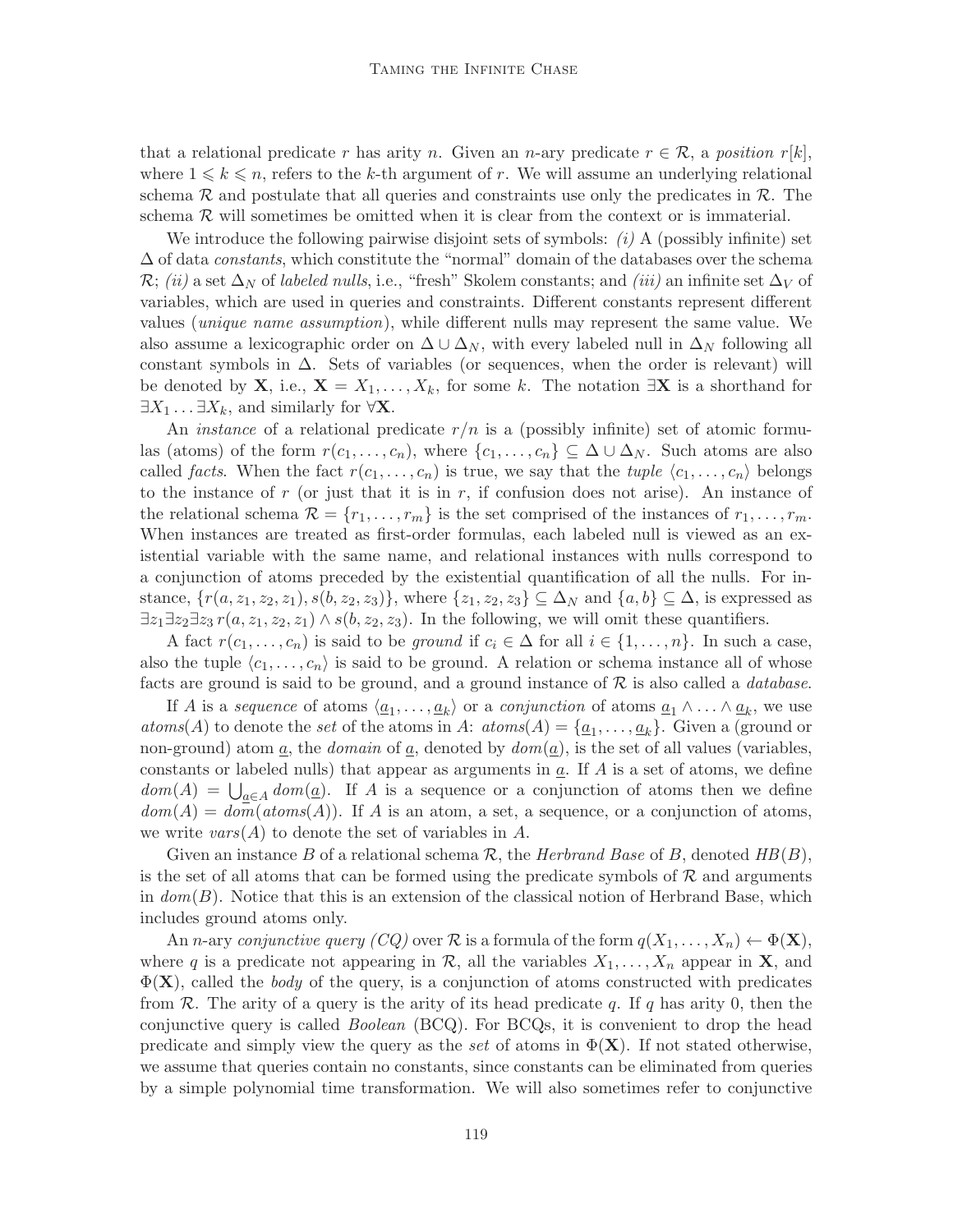queries by just "queries". The *size* of a conjunctive query Q is denoted by  $|Q|$ ; it represents the number of atoms in Q.

#### 2.2 Homomorphisms

A mapping from a set of symbols  $S_1$  to another set of symbols  $S_2$  can be seen as a function  $\mu : S_1 \to S_2$  defined as follows: (i)  $\varnothing$  (the empty mapping) is a mapping; (ii) if  $\mu$  is a mapping, then  $\mu \cup \{X \to Y\}$ , where  $X \in S_1$  and  $Y \in S_2$  is a mapping if  $\mu$  does not already contain some  $X \to Y'$  with  $Y \neq Y'$ . If  $X \to Y$  is in a mapping  $\mu$ , we write  $\mu(X) = Y$ . The notion of a mapping is naturally extended to atoms as follows. If  $\underline{a} = r(c_1, \ldots, c_n)$ is an atom and  $\mu$  a mapping, we define  $\mu(\underline{a}) = r(\mu(c_1), \ldots, \mu(c_n))$ . For a set of atoms,  $A = {\underline{a_1, \ldots, a_m}}$ ,  $\mu(A) = {\mu(\underline{a_1), \ldots, \mu(\underline{a_m})}}$ . The set of atoms  $\mu(A)$  is also called *image* of A with respect to  $\mu$ . For a *conjunction* of atoms  $C = \underline{a_1} \wedge \ldots \wedge \underline{a_m}$ ,  $\mu(C)$  is a shorthand for  $\mu(\text{atoms}(C))$ , that is,  $\mu(C) = {\mu(\underline{a}_1), \ldots, \mu(\underline{a}_m)}$ .

A homomorphism from a set of atoms  $A_1$  to another set of atoms  $A_2$ , with  $dom(A_1 \cup$  $A_2$ )  $\subseteq$   $\Delta$   $\cup$   $\Delta$ <sub>N</sub>  $\cup$   $\Delta$ <sub>V</sub> is a mapping  $\mu$  from  $dom(A_1)$  to  $dom(A_2)$  such that the following conditions hold: (1) if  $c \in \Delta$  then  $\mu(c) = c$ ; (2)  $\mu(A_1) \subseteq A_2$ , i.e., if an atom, <u>a</u>, is in  $A_1$ , then the atom  $\mu(\underline{a})$  is in  $A_2$ . In this case, we will say that  $A_1$  maps to  $A_2$  via  $\mu$ .

The answer to a conjunctive query Q of the form  $q(X_1, \ldots, X_n) \leftarrow \Phi(\mathbf{X})$  over an instance B of R, denoted by  $Q(B)$ , is defined as follows: a tuple  $\mathbf{t} \in (\Delta \cup \Delta_N)^n$ , is in  $Q(B)$  iff there is a homomorphism  $\mu$  that maps  $\Phi(\mathbf{X})$  to atoms of B, and  $\langle X_1, \ldots, X_n \rangle$  to t. In this case, by abuse of notation, we also write  $q(t) \in Q(B)$ . A Boolean conjunctive query Q has a positive answer on B iff  $\langle \rangle$  (the tuple with no elements) is in  $Q(B)$ ; otherwise, it is said to have a *negative* answer.

#### 2.3 Relational Dependencies

We now define the main type of dependencies used in this paper, the *tuple-generating* dependencies, or TGDs.

**Definition 2.1.** Given a relational schema  $\mathcal{R}$ , a TGD  $\sigma$  over  $\mathcal{R}$  is a first-order formula of the form  $\forall X \forall Y \Phi(X, Y) \rightarrow \exists Z \Psi(X, Z)$ , where  $\Phi(X, Y)$  and  $\Psi(X, Z)$  are conjunctions of atoms over R, called body and head of the TGD, respectively; they are denoted by  $body(\sigma)$ and head( $\sigma$ ). Such a dependency is satisfied in an instance B of R if, whenever there is a homomorphism h that maps the atoms of  $\Phi(\mathbf{X}, \mathbf{Y})$  to atoms of B, there exists an extension  $h_2$  of h (i.e.,  $h_2 \supseteq h$ ) that maps the atoms of  $\Psi(\mathbf{X}, \mathbf{Z})$  to atoms of B.

To simplify the notation, we will usually omit the universal quantifiers in TGDs. We will also sometimes call TGDs *rules* because of the implication symbol in them. Notice that, in general, constants of  $\Delta$  can appear not only in the body, but also in the heads of TGDs. For simplicity and without loss of generality, we assume that all constants that appear in the the head of a TGDs also appear in the body of the same TGD.

The symbol  $\models$  will be used henceforth for the usual logical entailment, where sets of atoms and TGDs are viewed as first-order theories. For such theories, we do not restrict ourselves to finite models: we consider arbitrary models that could be finite or infinite. This aspect is further discussed in Section 11.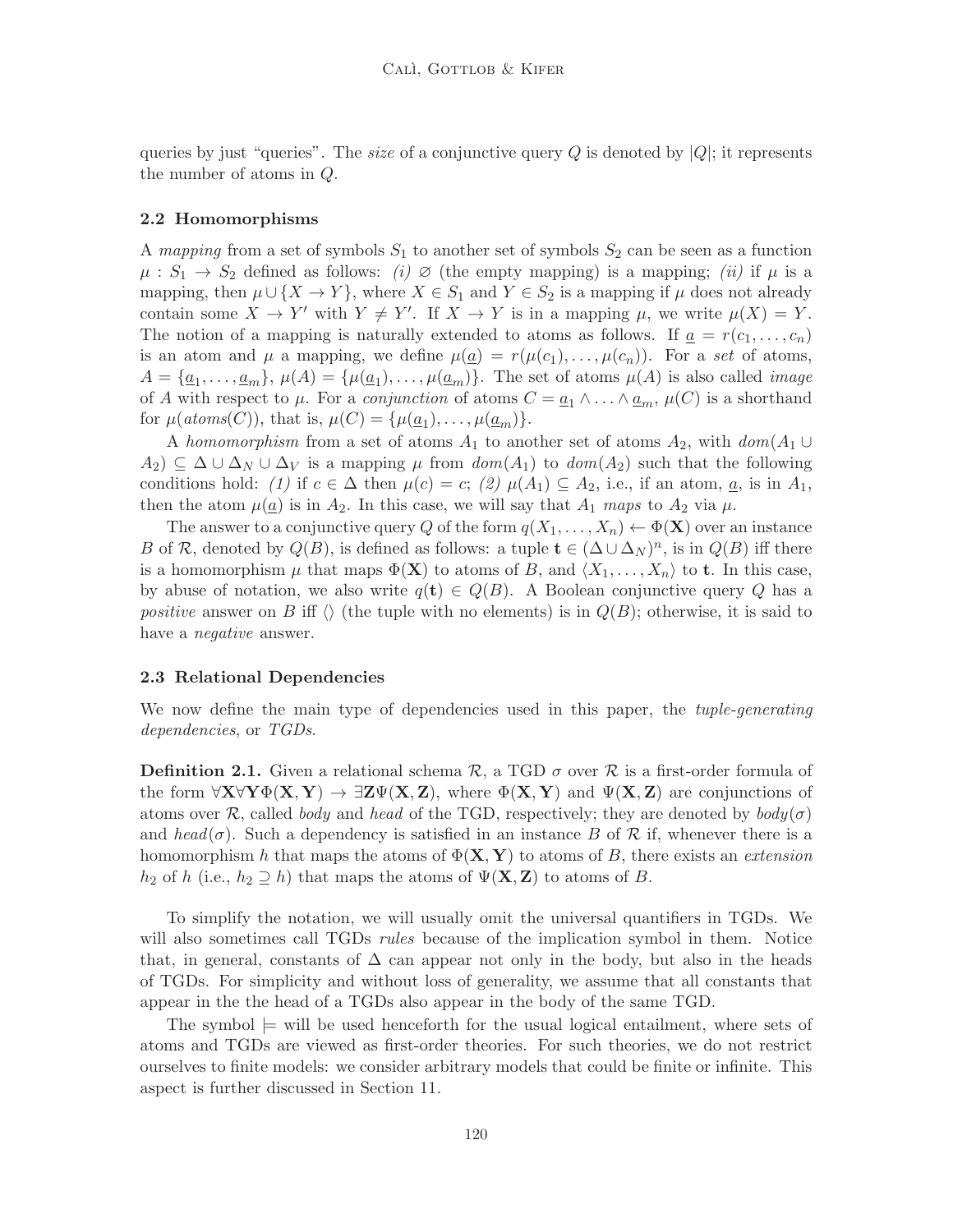# 2.4 Query Answering and Containment under TGDs

We now define the notion of *query answering* under TGDs. A similar notion is used in data exchange (Fagin et al., 2005; Gottlob  $\&$  Nash, 2006) and in query answering over incomplete data (Calì et al., 2003a). Given a database that does not satisfy all the constraints in  $\Sigma$ , we first define the set of completions (or *repairs*—see Arenas, Bertossi, & Chomicki, 1999) of that database, which we call solutions.

**Definition 2.2.** Consider a relational schema  $\mathcal{R}$ , a set of TGDs  $\Sigma$ , and a database D for R. The set of instances  $\{B \mid B \models D \cup \Sigma\}$  is called the set of solutions of D given  $\Sigma$ , and is denoted by  $\text{sol}(D, \Sigma)$ .

The following is the definition of the problem, which we denote by CQAns, of answering conjunctive queries under TGDs. The answers defined here are also referred to as certain answers (see Fagin et al., 2005).

**Definition 2.3.** Consider a relational schema  $\mathcal{R}$ , a set of TGDs  $\Sigma$ , a database D for  $\mathcal{R}$ , and a conjunctive query Q on R. The answer to a conjunctive query Q on D given  $\Sigma$ , denoted by  $ans(Q, D, \Sigma)$ , is the set of tuples t such that for every  $B \in sol(D, \Sigma)$ ,  $t \in Q(B)$ holds.

Notice that the components of  $t$  in the above definition are necessarily constants from  $\Delta$ . When  $\mathbf{t} \in ans(Q, D, \Sigma)$ , we also write  $D \cup \Sigma \cup \{Q\} \models q(\mathbf{t})$ , where Q is represented as a rule  $body(Q) \rightarrow q(\mathbf{X})$ .

Containment of queries over relational databases has long been considered a fundamental problem in query optimization, especially query containment under constraints such as TGDs. Below we formally define this problem, which we call CQCont.

**Definition 2.4.** Consider a relational schema  $\mathcal{R}$ , a set  $\Sigma$  of TGDs on  $\mathcal{R}$ , and two conjunctive queries  $Q_1, Q_2$  expressed over R. We say that  $Q_1$  is contained in  $Q_2$  under  $\Sigma$ , denoted by  $Q_1 \subseteq_{\Sigma} Q_2$ , if for every instance B for R such that  $B \models \Sigma$  we have  $Q_1(B)$  is a subset of  $Q_2(B)$ .

### 2.5 The Chase

The chase was introduced as a procedure for testing implication of dependencies (Maier, Mendelzon, & Sagiv, 1979), but later also employed for checking query containment (Johnson & Klug, 1984) and query answering on incomplete data under relational dependencies (Cal`ı et al., 2003a). Informally, the chase procedure is a process of repairing a database with respect to a set of dependencies, so that the result of the chase satisfies the dependencies. By "chase" we may refer either to the chase procedure or to its output. The chase works on a database through the so-called TGD *chase rule*, which defines the result of the applications of a TGD and comes in two flavors: oblivious and restricted.

**Definition 2.5.** [Oblivious Applicability] Consider an instance B of a schema  $\mathcal{R}$ , and a TGD  $\sigma = \Phi(\mathbf{X}, \mathbf{Y}) \to \exists \mathbf{Z} \Psi(\mathbf{X}, \mathbf{Z})$  over R. We say that  $\sigma$  is *obliviously applicable* to B if there exists a homomorphism h such that  $h(\Phi(\mathbf{X}, \mathbf{Y})) \subseteq B$ .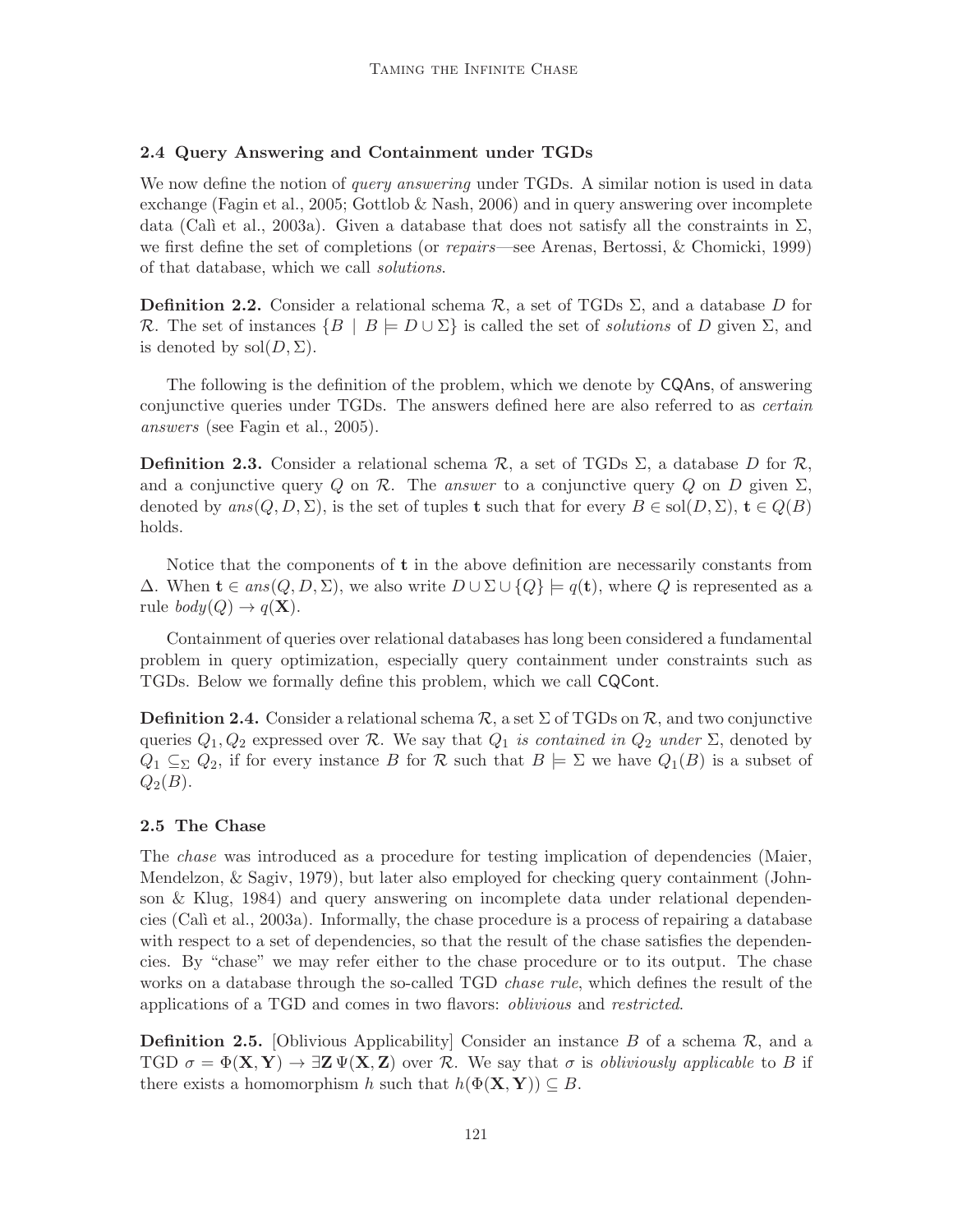**Definition 2.6.** [Restricted Applicability] Consider an instance B of a schema  $\mathcal{R}$ , and a TGD  $\sigma = \Phi(\mathbf{X}, \mathbf{Y}) \to \exists \mathbf{Z} \Psi(\mathbf{X}, \mathbf{Z})$  over R. We say that  $\sigma$  is restrictively applicable to B if there exists a homomorphism h such that  $h(\varphi(\mathbf{X}, \mathbf{Y})) \subseteq B$ , but there is no extension h' of  $h|_{\mathbf{X}}$  such that  $h'(\psi(\mathbf{X}, \mathbf{Z})) \subseteq B$ <sup>1</sup>

The oblivious form of applicability is called this way because it "forgets" to check whether the TGD is already satisfied. In contrast, a TGD is restrictively applicable only if it is not already satisfied.

**Definition 2.7.** [TGD Chase Rule] Let  $\sigma$  be a TGD of the form  $\Phi(\mathbf{X}, \mathbf{Y}) \to \exists \mathbf{Z} \Psi(\mathbf{X}, \mathbf{Z})$ and suppose that it is obliviously (resp., restrictively) applicable to an instance  $B$  via a homomorphism h. Let h' be an extension of  $h|_X$  such that, for each  $Z \in \mathbb{Z}$ ,  $h'(Z)$  is a "fresh" labeled null of  $\Delta_N$  not occurring in B, and following lexicographically all those in B. The result of the *oblivious* (resp., *restricted*) application of  $\sigma$  on B with h is  $B' = B \cup h'(\Psi(\mathbf{X}, \mathbf{Z}))$ . We write  $B \xrightarrow{\sigma, h} B'$  (resp.,  $B \xrightarrow{\sigma, h} B'$ ) to denote that  $B'$  is obtained from B through a single oblivious (resp., restricted) chase step.

The TGD chase rule, defined above, is the basic building block to construct the chase of a database under a set of TGDs. Depending on the notion of applicability in use—oblivious or restricted—we get the oblivious or the restricted chase. The formal definition of the chase is given below.

**Definition 2.8.** [Oblivious and Restricted Chase] Let D be a database and  $\Sigma$  a set of TGDs. An oblivious (resp., restricted) chase sequence of D with respect to  $\Sigma$  is a sequence of instances  $B_0, B_1, B_2, \ldots$  such that  $B_0 = D$  and, for all  $i \geq 0$ ,  $B_i \stackrel{\sigma_i, h_i}{\longrightarrow} O(B_{i+1})$  (resp.,  $B_i \stackrel{\sigma_i,h_i}{\longrightarrow}_R B_{i+1}$  and  $\sigma_i \in \Sigma$ . We also assume that in any chase sequence the same pair  $\langle \sigma_i, h_i \rangle$  is never applied more than once. The oblivious (resp., restricted) chase of D with respect to  $\Sigma$ , denoted  $Ochase(D, \Sigma)$  (resp.,  $Rchase(D, \Sigma)$ ), is defined as follows:

- A finite oblivious (resp., restricted) chase of D with respect to  $\Sigma$  is a finite oblivious (resp., restricted) chase sequence  $B_0, \ldots, B_m$  such that  $B_i \stackrel{\sigma_i, h_i}{\longrightarrow} O B_{i+1}$  (resp.,  $B_i \stackrel{\sigma_i, h_i}{\longrightarrow} R$  $B_{i+1}$ ) for all  $0 \leq i \leq m$ , and there is no  $\sigma \in \Sigma$  such that its application yields an instance  $B' \neq B_m$ . We define  $Ochase(D, \Sigma) = B_m$  (resp.,  $Rchase(D, \Sigma) = B_m$ ).
- An infinite oblivious (resp., restricted) chase sequence  $B_0, B_1, \ldots$ , where  $B_i \stackrel{\sigma_i, h_i}{\longrightarrow} O B_{i+1}$ (resp.,  $B_i \stackrel{\sigma_i,h_i}{\longrightarrow}_R B_{i+1}$ ) for all  $i \geq 0$ , is *fair* if whenever a TGD  $\sigma = \Phi(\mathbf{X}, \mathbf{Y}) \rightarrow$  $\exists \mathbf{Z} \Psi(\mathbf{X}, \mathbf{Z})$  of  $\Sigma$  is obliviously (resp., restrictedly) applicable to  $B_i$  with homomorphism h, then there exists an extension h' of  $h|\mathbf{x}$  and  $k > 0$  such that  $h'(head(\sigma)) \subseteq$  $B_k$ . An *infinite oblivious chase* of D with respect to  $\Sigma$  is a fair infinite chase sequence  $B_0, B_1, \ldots$  such that  $B_i \stackrel{\sigma_i, h_i}{\longrightarrow} O B_{i+1}$  (resp.,  $B_i \stackrel{\sigma_i, h_i}{\longrightarrow} R B_{i+1}$ ) for all  $i \geq 0$ . In this case, we define  $Ochase(D, \Sigma) = \lim_{i \to \infty} B_i$  (resp.,  $Rchase(D, \Sigma) = \lim_{i \to \infty} B_i$ ).

It is easy to see that the chase can be infinite, if the sequence of applications of the chase rule is infinite. We remark that the chase was defined for databases of ground tuples. However, the definition straightforwardly applies also to arbitrary instances, possibly containing

<sup>1.</sup>  $h|\mathbf{x}$  denotes the restriction of h to the set of variables of **X**.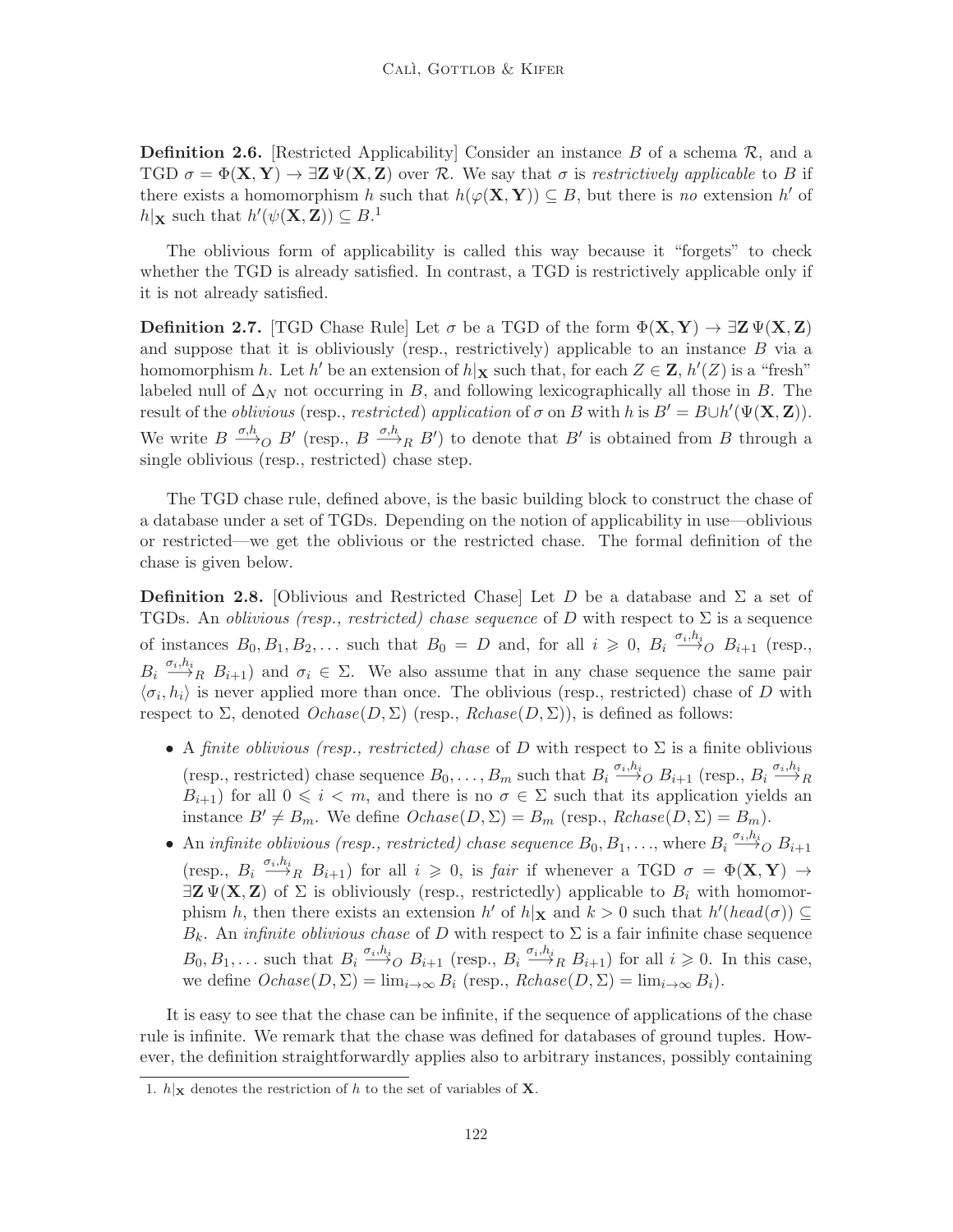labeled nulls. We assume a fair deterministic strategy for constructing chase sequences. We use  $Ochase^{[i]}(D, \Sigma)$  (resp.,  $Rchase^{[i]}(D, \Sigma)$ ) to denote the result of the *i*-th step of the oblivious (resp., restricted) chase of D with respect to  $\Sigma$ . Notice that  $Ochase^{[i]}(D, \Sigma)$  (resp., Rchase<sup>[i]</sup>(D,  $\Sigma$ )) is called the oblivious (resp., restricted) chase of D with respect to  $\Sigma$  up to the derivation level i, as in the work by Cali et al.  $(2012a)$ .

Example 2.9. In this example, we show an oblivious chase procedure. Consider the following set  $\Sigma = {\sigma_1, \sigma_2, \sigma_3, \sigma_4}$  of TGDs.

$$
\begin{array}{rcl}\n\sigma_1: & r_3(X,Y) & \rightarrow & r_2(X) \\
\sigma_2: & r_1(X,Y) & \rightarrow & \exists Z \, r_3(Y,Z) \\
\sigma_3: & r_1(X,Y), r_2(Y) & \rightarrow & \exists Z \, r_1(Y,Z) \\
\sigma_4: & r_1(X,Y) & \rightarrow & r_2(Y)\n\end{array}
$$

and let  $D = \{r_1(a, b)\}\.$  The chase procedure adds to D the following sequence of atoms:  $r_3(b, z_1)$  via  $\sigma_2$ ,  $r_2(b)$  via  $\sigma_4$ ,  $r_1(b, z_2)$  via  $\sigma_3$ ,  $r_3(z_2, z_3)$  via  $\sigma_2$ ,  $r_2(z_2)$  via  $\sigma_4$ , and so on.  $\Box$ 

#### 2.6 Query Answering and the Chase

The problems of query containment and answering under TGDs are closely related to each other and to the notion of chase, as explained below.

**Theorem 2.10** (see Nash, Deutsch, & Remmel, 2006). Consider a relational schema  $\mathcal{R}$ , a database D for R, a set  $\Sigma$  of TGDs on R, an n-ary conjunctive query Q with head-predicate q, and an n-ary ground tuple t (with values in  $\Delta$ ). Then  $t \in ans(Q, D, \Sigma)$  iff there exists a homomorphism h such that  $h(body(Q)) \subseteq Rchase(D, \Sigma)$  and  $h(head(Q)) = q(t)$ .

Notice that the fact that  $h(body(Q)) \subseteq Rchase(D, \Sigma)$  and  $h(head(Q)) = q(t)$  is equivalent to saying that  $q(t) \in Q(Rchase(D, \Sigma))$ , or that  $Rchase(D, \Sigma) \cup \{Q\} \models q(t)$ . The result of Theorem 2.10 is important, and it holds because the (possibly infinite) restricted chase is a *universal solution* (Fagin et al., 2005), i.e., a representative of all instances in sol( $D, \Sigma$ ). More formally, a universal solution for D under  $\Sigma$  is a (possibly infinite) instance U such that, for every instance  $B \in sol(D, \Sigma)$ , there exists a homomorphism that maps U to B. In the work by Nash et al. (2006) it is shown that the chase constructed with respect to TGDs is a universal solution.

A freezing homomorphism for a query is a homomorphism that maps every distinct variable in the query into a distinct labeled null in  $\Delta_N$ . The following well known result is a slight extension of a result by Chandra and Merlin (1977).

**Theorem 2.11.** Consider a relational schema  $\mathcal{R}$ , a set  $\Sigma$  of TGDs on  $\mathcal{R}$ , and two conjunctive queries  $Q_1, Q_2$  on R. Then  $Q_1 \subseteq_{\Sigma} Q_2$  iff  $\lambda(head(Q_1)) \in Q_2(Rchase(\lambda(body(Q_1)), \Sigma))$ for some freezing homomorphism  $\lambda$  for  $Q_1$ .

From this and the results by Johnson and Klug (1984) and by Nash et al. (2006), we easily obtain the following result, which is considered folklore.

Corollary 2.12. The problems CQAns and CQCont are mutually LOGSPACE-reducible.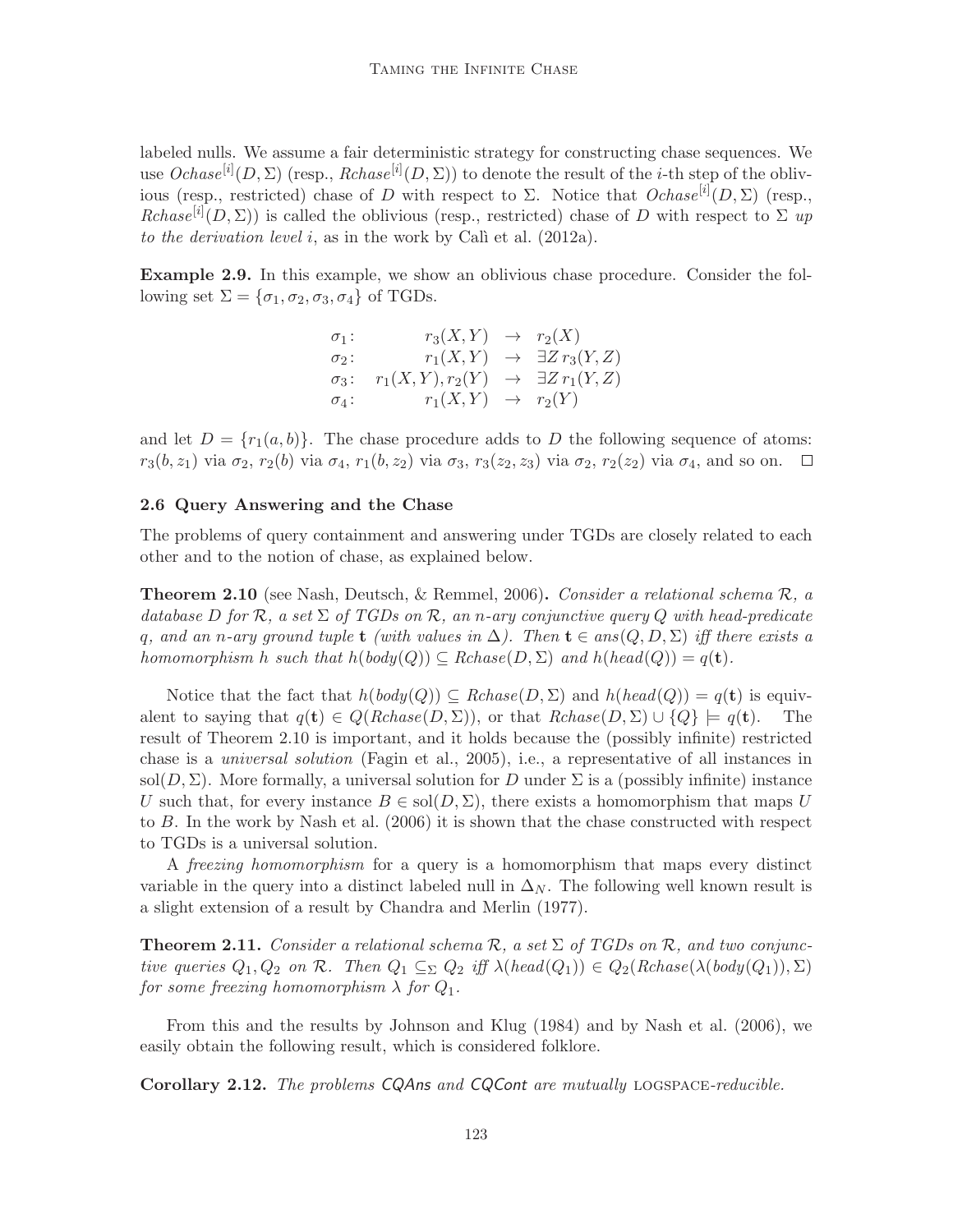### 2.7 Oblivious vs. Restricted Chase

As observed by Johnson and Klug (1984) in the case of functional and inclusion dependencies, things are more complicated if the restricted chase is used instead of the oblivious one, since applicability of a TGD depends on the presence of other atoms previously added to the database by the chase. It is technically easier to use the oblivious chase and it can be used in lieu of the restricted chase because, as we shall prove now, a result similar to Theorem 2.10 holds for the oblivious chase, i.e., it is also universal. This result, to the best of our knowledge, has never been explicitly stated before. For the sake of completeness, we present a full proof here.

**Theorem 2.13.** Consider a set  $\Sigma$  of TGDs on a relational schema  $\mathcal{R}$ , and let D be a database on R. Then there exists a homomorphism  $\mu$  such that  $\mu(Octase(D, \Sigma)) \subseteq$  $Rchase(D, \Sigma)$ .

*Proof.* The proof is by induction on the number  $m$  of applications of the TGD chase rule in the construction of the oblivious chase  $Ochase(D, \Sigma)$ . We want to prove that, for all m with  $m \geq 0$ , there is a homomorphism from  $Ochase^{[m]}(D, \Sigma)$  to  $Rchase(D, \Sigma)$ .

Base case. In the base case, where  $m = 0$ , no TGD rule has yet been applied, so  $Ochase^{[0]}(D, \Sigma) = D \subseteq Rchase(D, \Sigma)$  and the required homomorphism is simply the identity homomorphism  $\mu_0$ .

Inductive case. Assume we have applied the TGD chase rule m times and obtained Ochase<sup>[m]</sup>(D,  $\Sigma$ ). By the induction hypothesis, there exists a homomorphism  $\mu_m$  that maps  $Ochase^{[m]}(D, \Sigma)$  into  $Rchase(D, \Sigma)$ . Consider the  $(m+1)$ -th application of the TGD chase rule, for a TGD of the form  $\Phi(\mathbf{X}, \mathbf{Y}) \to \exists \mathbf{Z} \Psi(\mathbf{X}, \mathbf{Z})$ . By definition of applicability of TGDs, there is a homomorphism  $\lambda_O$  that maps  $\Phi(\mathbf{X}, \mathbf{Y})$  to atoms of  $Ochase(D, \Sigma)$  and that it can be suitably extended to another homomorphism,  $\lambda_O'$ , such that  $\lambda_O'$  maps each of the variables in **Z** to a fresh null in  $\Delta_N$  not already present in  $Ochase^{[m]}(D, \Sigma)$ . As a result of the application of this TGD, all atoms in  $\lambda'_{\mathcal{O}}(\Psi(\mathbf{X}, \mathbf{Z}))$  are added to  $Ochase^{[m]}(D, \Sigma)$ , thus obtaining  $Ochase^{[m+1]}(D, \Sigma)$ . Consider the homomorphism  $\lambda_R = \mu_m \circ \lambda_O$ , which maps  $\Phi(\mathbf{X}, \mathbf{Y})$  to atoms of  $Rchase(D, \Sigma)$ . Since  $Rchase(D, \Sigma)$  satisfies all the dependencies in  $\Sigma$  (and so does Ochase( $D, \Sigma$ )), there is an extension  $\lambda'_R$  of  $\lambda_R$  that maps  $\Psi(\mathbf{X}, \mathbf{Z})$  to tuples of  $Rchase(D, \Sigma)$ . Denoting  $\mathbf{Z} = Z_1, \ldots, Z_k$ , we now define  $\mu_{m+1} = \mu_m \cup \{ \lambda'_O(Z_i) \to \lambda'_R(Z_i) \}_{1 \leq i \leq k}$ . To complete the proof, we now need to show that  $\mu_{m+1}$  is indeed a homomorphism. The addition of  $\lambda'_{\mathcal{O}}(Z_i) \to \lambda'_R(Z_i)$ , with  $1 \leq i \leq k$ , is compatible with  $\mu_m$  because none of the  $\lambda'_{\mathcal{O}}(Z_i)$  appears in  $\mu_m$ . Therefore  $\mu_{m+1}$  is a well-defined mapping. Now, consider an atom  $r(\mathbf{X}, \mathbf{Z})$  in  $\Psi(\mathbf{X}, \mathbf{Z})$ . Then the atom  $\lambda'_O(r(\mathbf{X}, \mathbf{Z}))$  is added to  $Ochase(D, \Sigma)$  in the  $(m+1)$ -th step and  $\mu_{m+1}(r(\mathbf{X}, \mathbf{Y})) = \mu_{m+1}(r(\lambda'_O(\mathbf{X}), \lambda'_O(\mathbf{Z}))) = r(\mu_{m+1}(\lambda'_O(\mathbf{X}), \mu_{m+1}(\lambda'_O(\mathbf{Z}))).$  Notice that  $\mu_{m+1}(\lambda'_O(\mathbf{X})) = \mu_{m+1}(\lambda_O(\mathbf{X})) = \lambda_R(\mathbf{X}) = \lambda'_R(\mathbf{X}),$  and  $\mu_{m+1}(\lambda'_O(\mathbf{Z})) = \lambda'_R(\mathbf{Z}).$ Therefore,  $\mu_{m+1}(r(\mathbf{X}, \mathbf{Z})) = r(\lambda'_R(\mathbf{X}), \lambda'_R(\mathbf{Z})) = \lambda'_R(r(\mathbf{X}, \mathbf{Z}))$ , which is in  $Rchase(D, \Sigma)$ , by construction. The desired homomorphism from  $Ochase(D, \Sigma)$  to  $Rchase(D, \Sigma)$  is therefore  $\mu = \bigcup_{i=0}^{\infty} \mu_i.$  $\Box$ 

**Corollary 2.14.** Given a set  $\Sigma$  of TGDs over a relational schema R and a database D for  $\mathcal{R}, \text{ Ochase}(D, \Sigma)$  is a universal solution for D under  $\Sigma$ .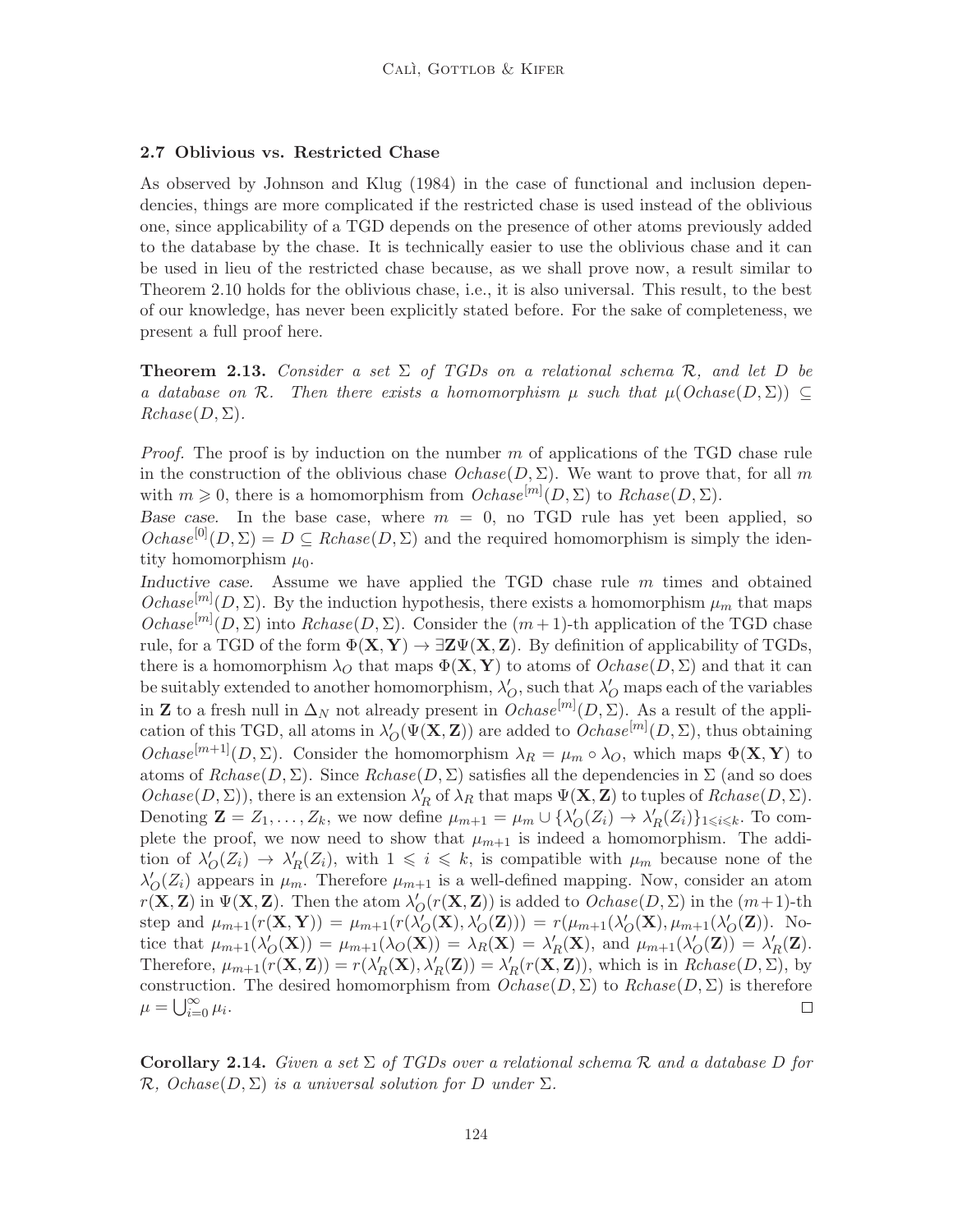**Corollary 2.15.** Given a Boolean query Q over a schema  $\mathcal{R}$ , a database  $D$  for  $\mathcal{R}$ , and a set of  $TGDs \Sigma$ ,  $Ochase(D, \Sigma) \models Q$  if and only if  $Rchase(D, \Sigma) \models Q$ .

In the following, unless explicitly stated otherwise, "chase" will mean the oblivious chase, and  $chase(D, \Sigma)$  will stand for  $Ochase(D, \Sigma)$ .

#### 2.8 Decision Problems

Recall that, by Theorem 2.10,  $D \cup \Sigma \models Q$  iff  $chase(D, \Sigma) \models Q$ . Based on this, we define two relevant decision problems and prove their logspace-equivalence.

**Definition 2.16.** The *conjunctive query evaluation decision problem* CQeval is defined as follows. Given a conjunctive query Q with n-ary head predicate q, a set of TGDs  $\Sigma$ , a database D and a ground n-tuple t, decide whether  $t \in ans(Q, D, \Sigma)$  or, equivalently, whether  $chase(D, \Sigma) \cup \{Q\} \models q(\mathbf{t}).$ 

**Definition 2.17.** The *Boolean conjunctive query evaluation problem* BCQeval is defined as follows. Given a Boolean conjunctive query  $Q$ , a set of TGDs  $\Sigma$ , and a database D, decide whether  $chase(D, \Sigma) \models Q$ .

The following result is implicit in the work of Chandra and Merlin (1977).

Lemma 2.18. The problems CQeval and BCQeval are LOGSPACE-equivalent.

Proof. Notice that BCQeval can be trivially made into a special instance of CQeval, e.g., by adding a propositional atom as head atom. It thus suffices to show that CQeval polynomially reduces to BCQeval. Let  $\langle Q, D, \Sigma, q(t) \rangle$  be an instance of CQeval, where  $q/n$  is the head predicate of Q and t is a ground n-tuple. Assume the head atom of Q is  $q(X_1, \ldots, X_n)$ and  $\mathbf{t} = \langle c_1, \ldots, c_n \rangle$ . Then define Q' to be the Boolean conjunctive query whose body is  $body(Q) \wedge q'(X_1, \ldots, X_n)$ , where q' is a fresh predicate symbol not occurring in D, Q, or  $\Sigma$ It is easy to see that  $q(\mathbf{t}) \in Q(\text{chase}(D, \Sigma))$  iff  $\text{chase}(D \cup \{q'(c_1, \ldots, c_n)\}, \Sigma) \models Q'.$  $\Box$ 

By the above lemma and by the well-known equivalence of the problem of query containment under TGDs with the CQeval problem (Corollary 2.12), the three following problems are logspace-equivalent: (1) CQ-eval under TGDs, (2) BCQeval under TGDs, (3) query containment under TGDs. Henceforth, we will consider only one of these problems, the BCQ-eval problem. By the above, all complexity results carry over to the other problems.

Dealing with multiple head-atoms. It turns out that dealing with multiple atoms in TGD heads complicates the proof techniques, so we assume that all TGDs have a single atom in their head. After proving our results for single-headed TGDs, we will extend these results to the case of multiple-atom heads in Section 8.

#### 2.9 Tree Decomposition and Related Notions

We now introduce the required notions about tree decompositions. A hypergraph is a pair  $\mathcal{H} = \langle V, H \rangle$ , where V is the set of nodes and  $H \subseteq 2^V$ . The elements of H are thus subsets of V; they are called *hyperedges*. The *Gaifman graph* of a hypergraph  $\mathcal{H} = \langle V, H \rangle$ , denoted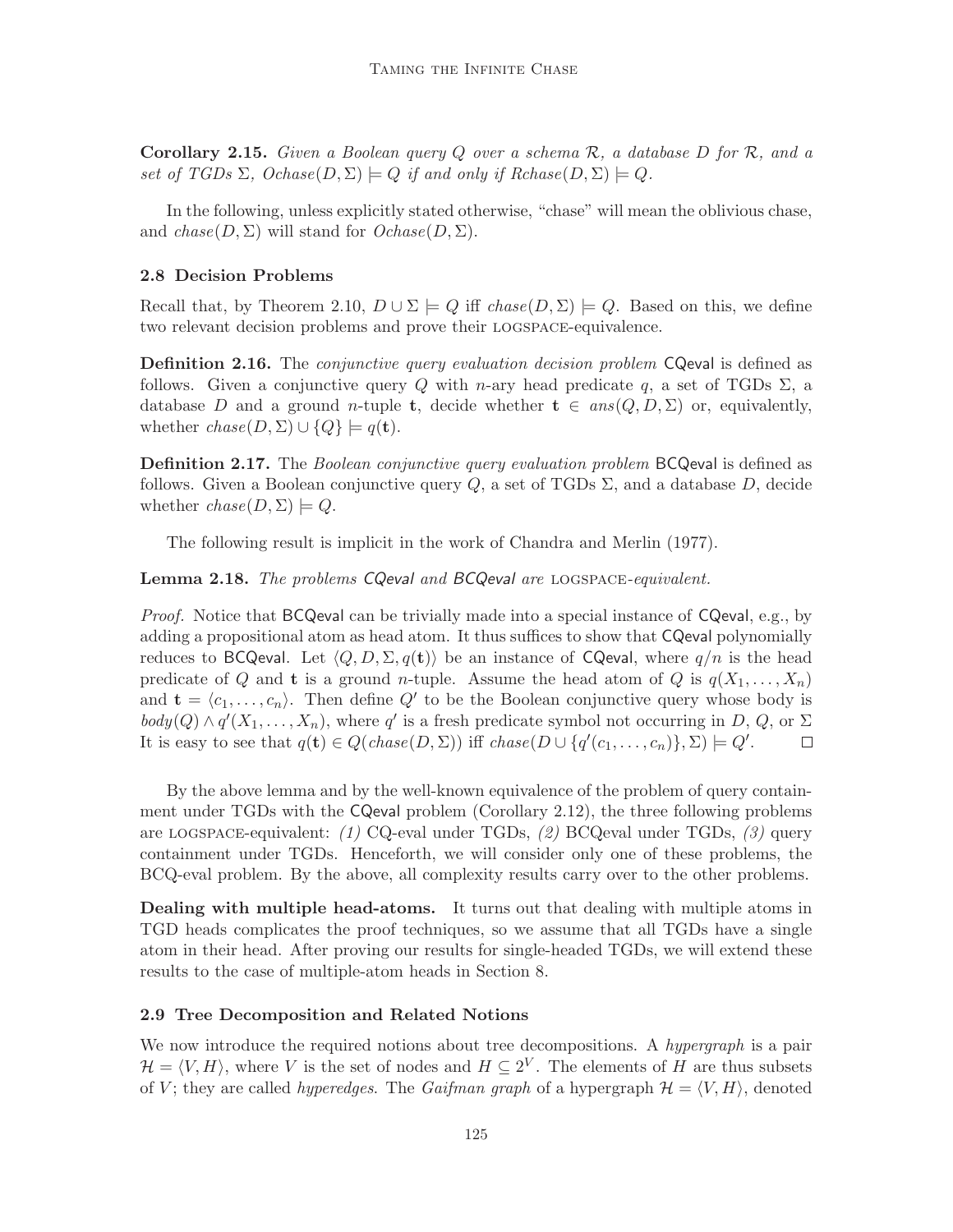by  $\mathcal{G}_{\mathcal{H}}$ , is an undirected graph where V is the set of nodes and an edge  $(v_1, v_2)$  is in the graph if  $v_1$  and  $v_2$  jointly occur in some hyperedge in  $H$ .

Given a graph  $\mathcal{G} = \langle V, E \rangle$ , a tree decomposition of G is a pair  $\langle T, \lambda \rangle$ , where  $T = \langle N, A \rangle$ is a tree, and  $\lambda$  a labeling function  $\lambda : N \to 2^V$  such that:

- (*i*) for all  $v \in V$  there is  $n \in N$  such that  $v \in \lambda(n)$ ; that is,  $\lambda(N) = \bigcup_{n \in N} \lambda(n) = V$ ;
- (ii) for every edge  $e = (v_1, v_2) \in E$  there is  $n \in N$  such that  $\lambda(n) \supseteq \{v_1, v_2\};$
- (iii) for every  $v \in V$ , the set  $\{n \in N \mid v \in \lambda(n)\}\$  induces a connected subtree in T.

The width of a tree decomposition  $\langle T, \lambda \rangle$  is the integer value max $\{|\lambda(n)| - 1 \mid n \in N\}$ . The treewidth of a graph  $\mathcal{G} = \langle V, E \rangle$ , denoted by tw $(\mathcal{G})$ , is the minimum width of all tree decompositions of G. Given a hypergraph  $\mathcal{H}$ , its treewidth tw $(\mathcal{H})$  is defined as the treewidth of its Gaifman graph:  $tw(\mathcal{H}) = tw(\mathcal{G}_{\mathcal{H}})$ . Notice that the notion of treewidth immediately extends to relational structures.

# 3. Guarded and Weakly-Guarded TGDs: Decidability Issues

This section introduces guarded TGDs (GTGDs) and weakly guarded sets of TGDs (WGT-GDs), which enjoy several useful properties. In particular, we show that query answering under these TGDs is decidable.

**Definition 3.1.** Given a TGD  $\sigma$  of the form  $\Phi(\mathbf{X}, \mathbf{Y}) \to \Psi(\mathbf{X}, \mathbf{Z})$ , we say that  $\sigma$  is a *(fully) guarded TGD (GTGD)* if there exists an atom in the body, called a *guard*, that contains all the universally quantified variables of  $\sigma$ , i.e., all the variables  $X, Y$  that occur in  $\Phi(X, Y)$ .

To define weakly guarded sets of TGDs, we first give the notion of an affected position in a predicate of a relational schema, given a set of TGDs  $\Sigma$ . Intuitively, a position  $\pi$  is affected in a set of TGDs  $\Sigma$  if there exists a database D such that a labeled null appears in some atom of  $chase(D, \Sigma)$  at position  $\pi$ . The importance of affected positions for our definitions is that no labeled null can appear in non-affected positions. We define this notion below.

**Definition 3.2.** Given a relational schema R and a set of TGDs  $\Sigma$  over R, a position  $\pi$  of a predicate p of R is affected with respect to  $\Sigma$  if either:

- (base case) for some  $\sigma \in \Sigma$ , an existentially quantified variable appears in  $\pi$  in  $head(\sigma)$ . or
- (inductive case) for some  $\sigma \in \Sigma$ , the variable appearing at position  $\pi$  in head( $\sigma$ ) also appears in  $body(\sigma)$ , and only at affected positions.

Example 3.3. Consider the following set of TGDs:

$$
\sigma_1: p_1(X,Y), p_2(X,Y) \rightarrow \exists Z p_2(Y,Z)
$$
  
\n
$$
\sigma_2: p_2(X,Y), p_2(W,X) \rightarrow p_1(Y,X)
$$

Notice that  $p_2[2]$  is affected since Z is existentially quantified in  $\sigma_1$ . The variable Y in  $\sigma_1$ appears in  $p_2[2]$  (which is an affected position) and also in  $p_1[2]$  (which is not an affected position). Therefore Y in  $\sigma_1$  does not make the position  $p_2[1]$  an affected one. Similarly,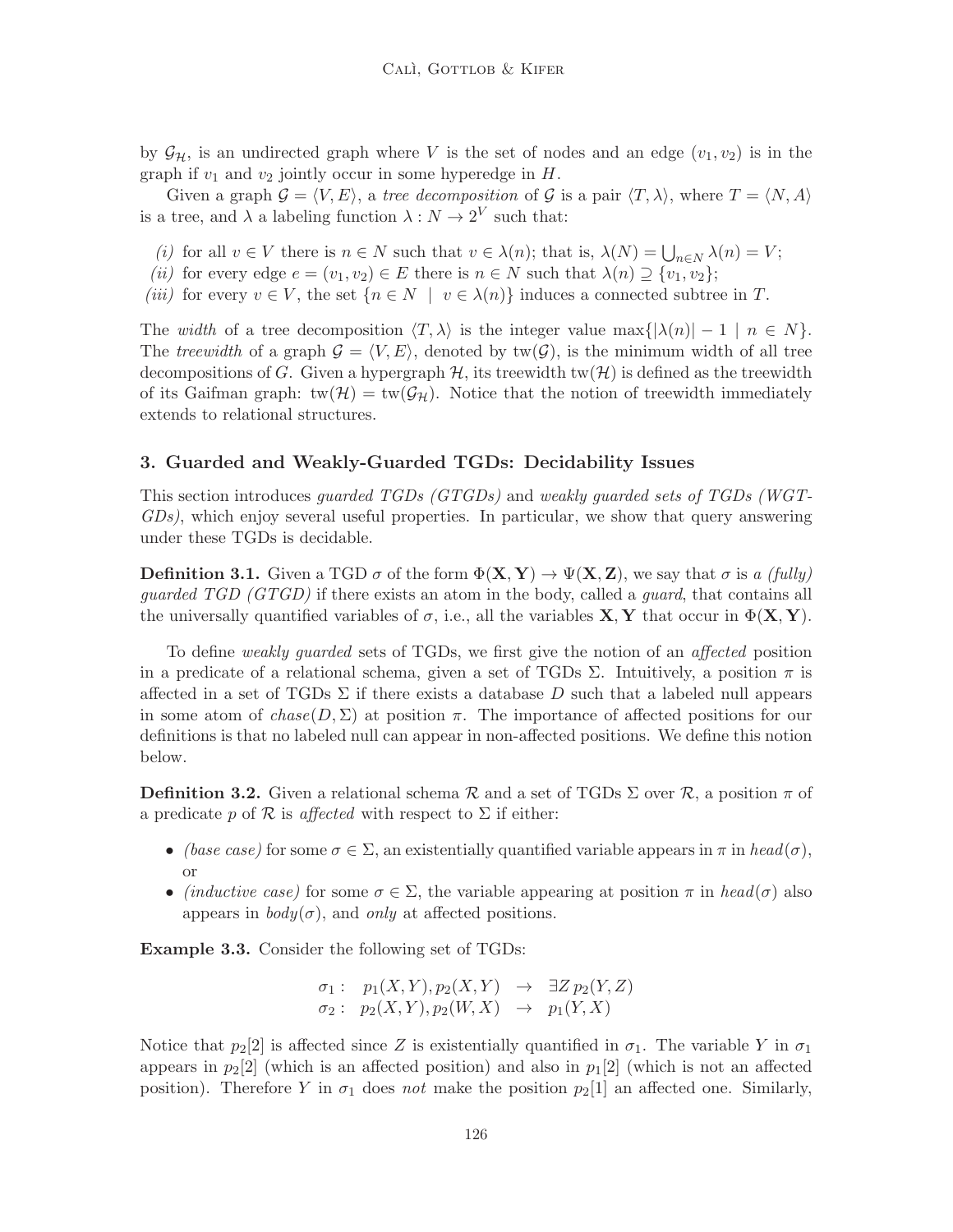in  $\sigma_2$ , X appears in the affected position  $p_2[2]$  and also in the non-affected position  $p_2[1]$ . Therefore,  $p_1[2]$  is not affected. On the other hand, Y in  $\sigma_2$  appears in  $p_2[2]$  and nowhere else. Since we have already established that  $p_2[2]$  is an affected position, this makes  $p_1[1]$ also an affected position.  $\Box$ 

**Definition 3.4.** Consider a set of TGDs  $\Sigma$  on a schema R. A TGD  $\sigma \in \Sigma$  of the form  $\Phi(X, Y) \to \exists \Psi(X, Z)$  is said to be weakly quarded with respect to  $\Sigma(WGTGD)$  if there is an atom in  $body(\sigma)$ , called a *weak guard*, that contains all the universally quantified variables of  $\sigma$  that appear in affected positions with respect to  $\Sigma$  and do not also appear in non-affected positions with respect to  $\Sigma$ . The set  $\Sigma$  is said to be a *weakly guarded set of* TGDs if each TGD  $\sigma \in \Sigma$  is weakly guarded with respect to  $\Sigma$ .

A GTGD or WGTGD may have more than one guard. In such a case, we will pick a lexicographically first guard or use some other criterion for fixing the guard of a rule. The actual choice will not affect our proofs and results.

The following theorem shows the undecidability of conjunctive query answering under TGDs. This result, in its general form, follows from undecidability results for TGD implication (see Beeri & Vardi, 1981; Chandra, Lewis, & Makowsky, 1981b). We show here that the CQ answering problem remains undecidable even in case of a fixed set  $\Sigma$  of singleheaded TGDs with a *single* non-guarded rule, and a ground atom as query. Our proof is "from first principles" as it reduces the well-known halting problem for Turing machines to query-answering under TGDs. More recently, Baget, Lecl`ere, Mugnier, and Salvat (2011a) showed that CQ answering is undecidable also in case  $\Sigma$  contains a single TGD, which, however, contains multiple atoms in its head.

**Theorem 3.5.** There exists a fixed atomic BCQ Q and a fixed set of TGDs  $\Sigma_u$ , where all TGDs in  $\Sigma_u$  are guarded except one, such that it is undecidable to determine whether for a database  $D, D \cup \Sigma_u \models Q$  or, equivalently, whether chase $(D, \Sigma_u) \models Q$ .

*Proof.* The proof hinges on the observation that, with appropriate input facts  $D$ , using a fixed set of TGDs that consists of guarded TGDs and a single unguarded TGD, it is possible to force an infinite grid to appear in  $chase(D, \Sigma_u)$ . By a further set of guarded rules, one can then easily simulate a deterministic universal Turing machine  $(TM)$   $\mathcal{M}$ , which executes every deterministic TM with an empty input tape, whose transition table is specified in the database  $D$ . This is done by using the infinite grid, where the *i*-th horizontal line of the grid represents the tape content at instant  $i$ . We assume that transitions of the Turing machine  $M$  are encoded into a relation *trans* of  $D$ , where for example, the ground atom  $trans(s_1, a_1, s_2, a_2, right)$  means "if the current state is  $s_1$  and symbol  $a_1$  is read, then switch to state  $s_2$ , write  $a_2$ , and move to the right".

We show how the infinite grid is defined. Let  $D$  contain (among other initialization atoms that specify the initial configuration of  $\mathcal{M}$ ) the atom *index* (0), which defines the initial point of the grid. Also, we make use of three constants right, left, stay for encoding the three types of moves. Consider the following TGDs:

$$
index(X) \to \exists Y \ next(X, Y)
$$

$$
next(X, Y) \to index(Y)
$$

$$
trans(\mathbf{T}), next(X_1, X_2), next(Y_1, Y_2) \to grid(\mathbf{T}, X_1, Y_1, X_2, Y_2)
$$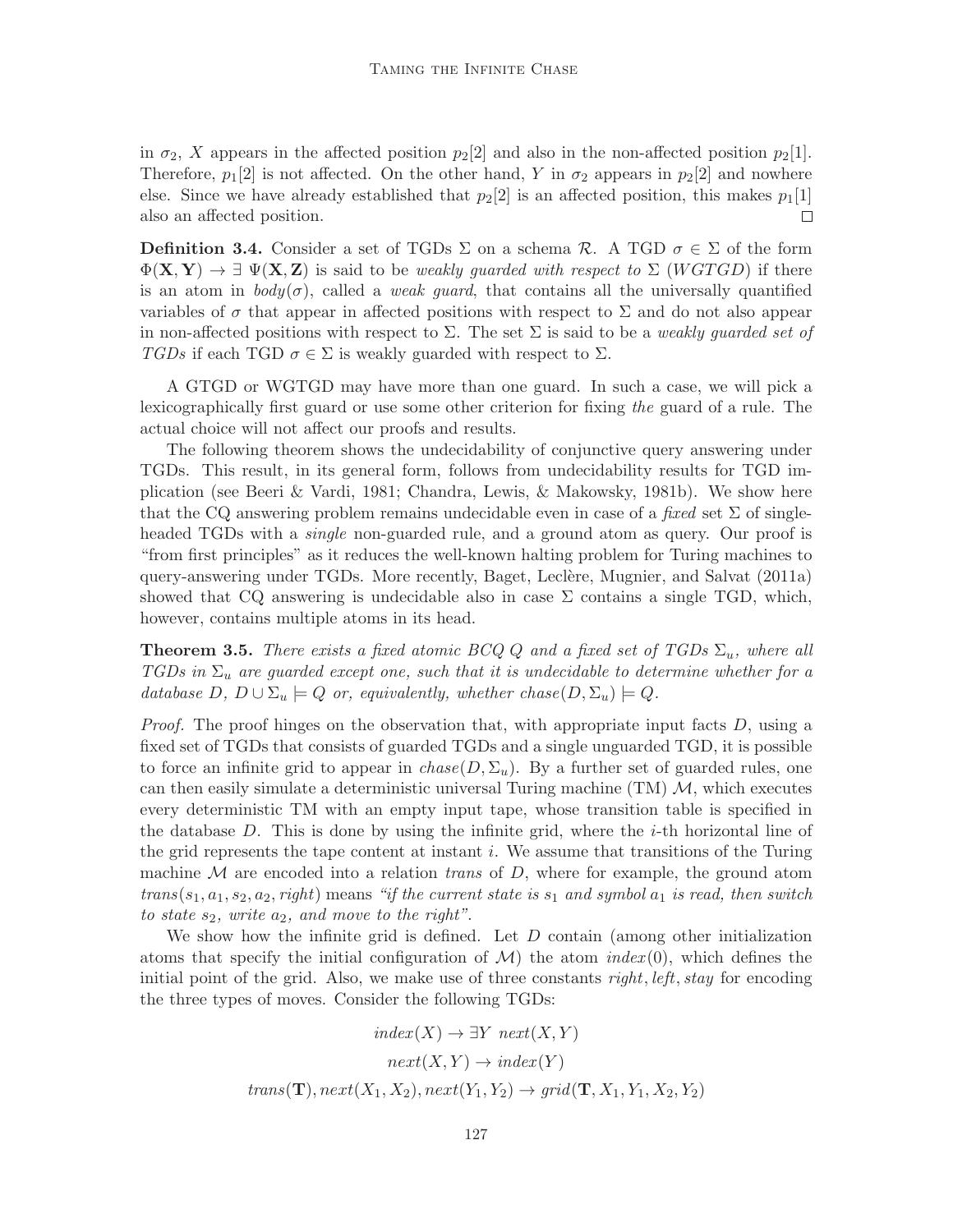where **T** stands for the sequence of argument variables  $S_1$ ,  $A_1$ ,  $S_2$ ,  $A_2$ ,  $M$ , as appropriate for the predicate *trans*. Note that only the last of these three TGDs is non-guarded. The above TGDs define an infinite grid whose points have co-ordinates  $X$  and  $Y$  (horizontal and vertical, respectively) and where for each point its horizontal and vertical successors are also encoded. In addition, each point appears together with each possible transition rule. It is not hard to see that we can simulate the progress of our Turing machine  $\mathcal M$  using suitable initialization atoms in  $D$  and guarded TGDs. To this end, we need additional predicates cursor  $(Y, X)$ , meaning that the cursor is in position X at time Y, state  $(Y, S)$ , expressing that M is in state S at time Y, and content(X, Y, A), expressing that at time Y, the content of position X in the tape is A. The following rule encodes the behavior of M on all transition rules that move the cursor to the right:

$$
grid(S_1, A_1, S_2, A_2, right, X_1, Y_1, X_2, Y_2),
$$
  
\n
$$
cursor(Y_1, X_1), state(Y_1, S_1), content(X_1, Y_1, A_1) \rightarrow
$$
  
\n
$$
cursor(Y_2, X_2), content(X_1, Y_2, A_2), state(Y_2, S_2), mark(Y_1, X_1)
$$

Such a rule has also obvious sibling rules for "left" and "stay" moves. For the sake of brevity only, the above rule contains multiple atoms in the head. This is not a problem, as such rules have no existentially quantified variables in the head. Therefore, each TGD with multiple head-atoms can be replaced by an equivalent set of TGDs with single-atom heads and identical bodies.

Notice that the mark predicate in the head marks the tape cell that is modified at instant  $Y_1$ . We now need additional "inertia" rules, which ensure that all other positions in the tape are not modified between  $Y_1$  and the following time instant  $Y_2$ . To this end, we use two different markings:  $keep_f$  for the tape positions that follow the one marked with mark, and keep<sub>p</sub> for the preceding tape positions. In this way, we are able, by making use of guarded rules only, to ensure that, at every instant  $Y_1$ , every tape cell  $X$ , such that  $keep_p(Y_1, X)$  or  $keep_f(Y_1, X)$  is true, keeps the same symbol at the instant  $Y_2$  following  $Y_1$ . The rules below then propagate the aforementioned markings forward and backwards, respectively, starting from the marked tape positions.

$$
mark(Y_1, X_1), grid(\mathbf{T}, X_1, Y_1, X_2, Y_2) \rightarrow keep_f(Y_1, X_2)
$$
  

$$
keep_f(Y_1, X_1), grid(\mathbf{T}, X_1, Y_1, X_2, Y_2) \rightarrow keep_f(Y_1, X_2)
$$
  

$$
mark(Y_1, X_2), grid(\mathbf{T}, X_1, Y_1, X_2, Y_2) \rightarrow keep_p(Y_1, X_1)
$$
  

$$
keep_p(Y_1, X_2), grid(\mathbf{T}, X_1, Y_1, X_2, Y_2) \rightarrow keep_p(Y_1, X_1)
$$

We also have inertia rules for all  $a \in \{a_1, \ldots, a_\ell, \mathfrak{b}\}$ , where  $\{a_1, \ldots, a_\ell, \mathfrak{b}\}$  is the tape alphabet:

$$
keep_f(Y_1, X_1), grid(\mathbf{T}, X_1, Y_1, X_2, Y_2), content(X_1, Y_1, a) \rightarrow content(X_1, Y_2, a)
$$
  

$$
keep_p(Y_1, X_1), grid(\mathbf{T}, X_1, Y_1, X_2, Y_2), content(X_1, Y_1, a) \rightarrow content(X_1, Y_2, a)
$$

Notice that we use the constant a instead of a variable in the above rules in order to have the guardedness property. We therefore need two rules as above for every tape symbol, that is,  $2\ell + 2$  inertia rules altogether.

Finally, we assume, without loss of generality, that our Turing machine  $M$  has a single halting state  $s_0$  which is encoded by the atom  $halt(s_0)$  in D. We then add a guarded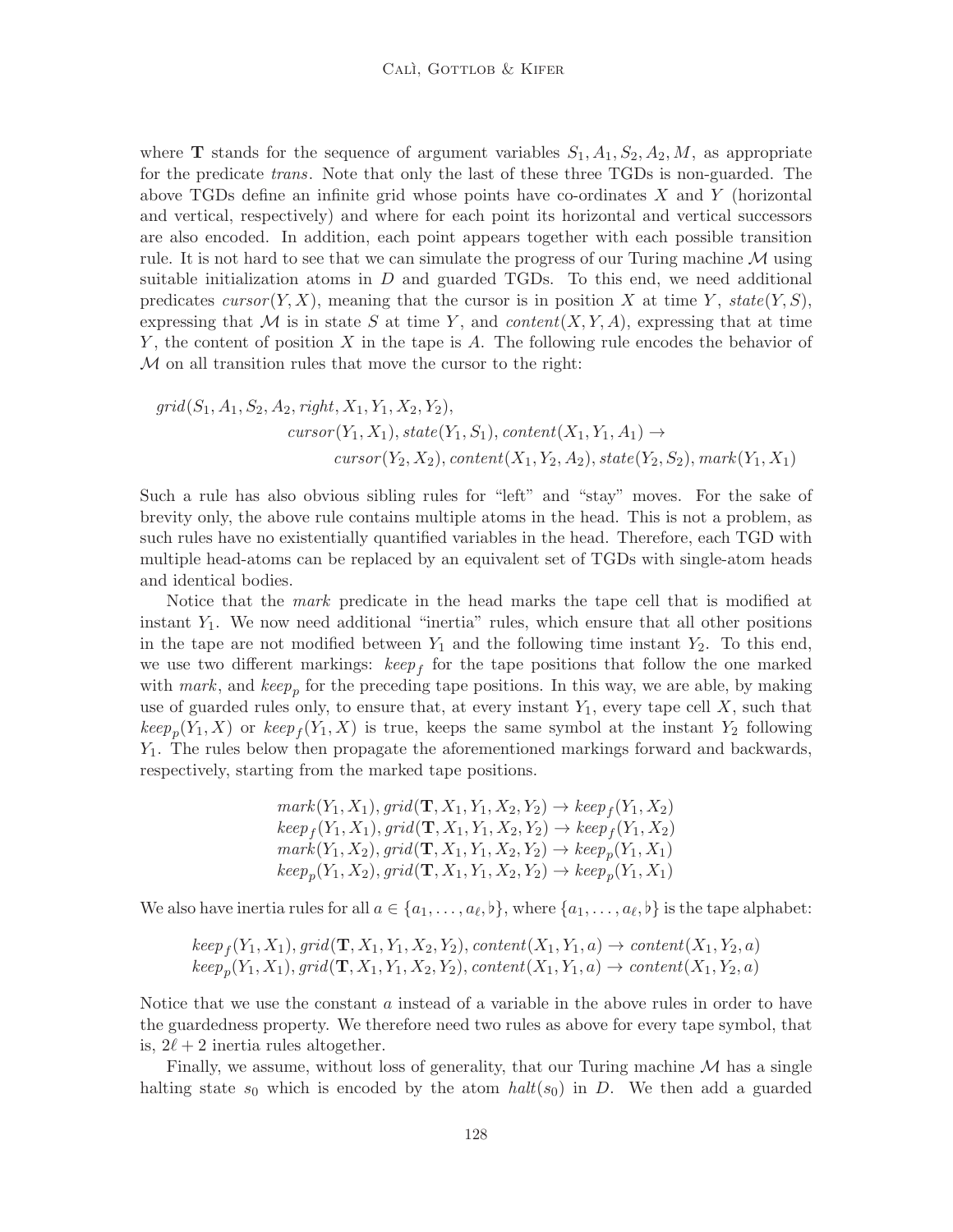rule  $state(Y, S)$ ,  $halt(S) \rightarrow stop$ . It is now clear that the machine halts iff  $chase(D, \Sigma_u)$ stop, i.e., iff  $D \cup \Sigma_u$  = stop. We have thus reduced the halting problem to the problem of answering atomic queries over a database under  $\Sigma_u$ . The latter problem is therefore undecidable.  $\Box$ 

**Definition 3.6.** [Guarded chase forest, restricted GCF] Given a set of WGTGDs  $\Sigma$  and a database D, the quarded chase forest (GCF) for D and  $\Sigma$ , denoted gcf( $D, \Sigma$ ), is constructed as follows.

- (a) For each atom (fact) d in D, add a node labeled with d.
- (b) For every node v labeled with  $a \in \text{chase}(D, \Sigma)$  and for every atom b obtained from a (and possibly other atoms) by a one-step application of a TGD  $\sigma \in \Sigma$ , if a is the image of the guard of  $\sigma$  then add one node  $v'$  labeled with  $\underline{b}$  and an arc going from  $v$ to  $v'$ .

Assuming the chase forest  $\text{gcf}(D, \Sigma)$  is built inductively, following precisely the strategy of a fixed deterministic chase procedure, the set of all non-root nodes of the chase forest is totally ordered by a relation  $\prec$  that reflects their order of generation. The *restricted GCF* for D and  $\Sigma$ , denoted rgcf(D,  $\Sigma$ ), is obtained from gcf(D,  $\Sigma$ ) by eliminating each subtree rooted in a node  $w$  whose label is a duplicate of an earlier generated node. Thus, if  $v$  and w are nodes labeled by the same atom, and  $v \prec w$ , w and all nodes of the subtree rooted in w are eliminated from  $\text{gcf}(D, \Sigma)$  so as to obtain  $\text{rgcf}(D, \Sigma)$ . Note that in  $\text{rgcf}(D, \Sigma)$  each label occurs only once, therefore we can identify the nodes with their labels and say, for instance, "the node  $\underline{a}$ " instead of "the node v labeled by  $\underline{a}$ ".

Example 3.7. Consider again Example 2.9 on page 123. The corresponding (infinite) guarded chase forest is shown in Figure 2. Every edge from an a-node to a b-node is labeled with the TGD whose application causes the introduction of  $\underline{b}$ . Notice that some atoms (e.g.,  $r_2(b)$  or  $r_2(z_2)$  label more than one node in the forest. The nodes belonging also to the restricted GCF are shaded in the figure.  $\Box$ 



Figure 2: Chase forest for Example 3.7.

The goal of the following material is to show that, for weakly guarded sets  $\Sigma$  of TGDs, the possibly infinite set of atoms  $chase(D, \Sigma)$  has finite treewidth (Lemma 3.13). This will then be used to show the decidability of query-answering under WGTGDs (Theorem 3.14). As a first step towards proving that  $chase(D, \Sigma)$  has finite treewidth, we generalize the notion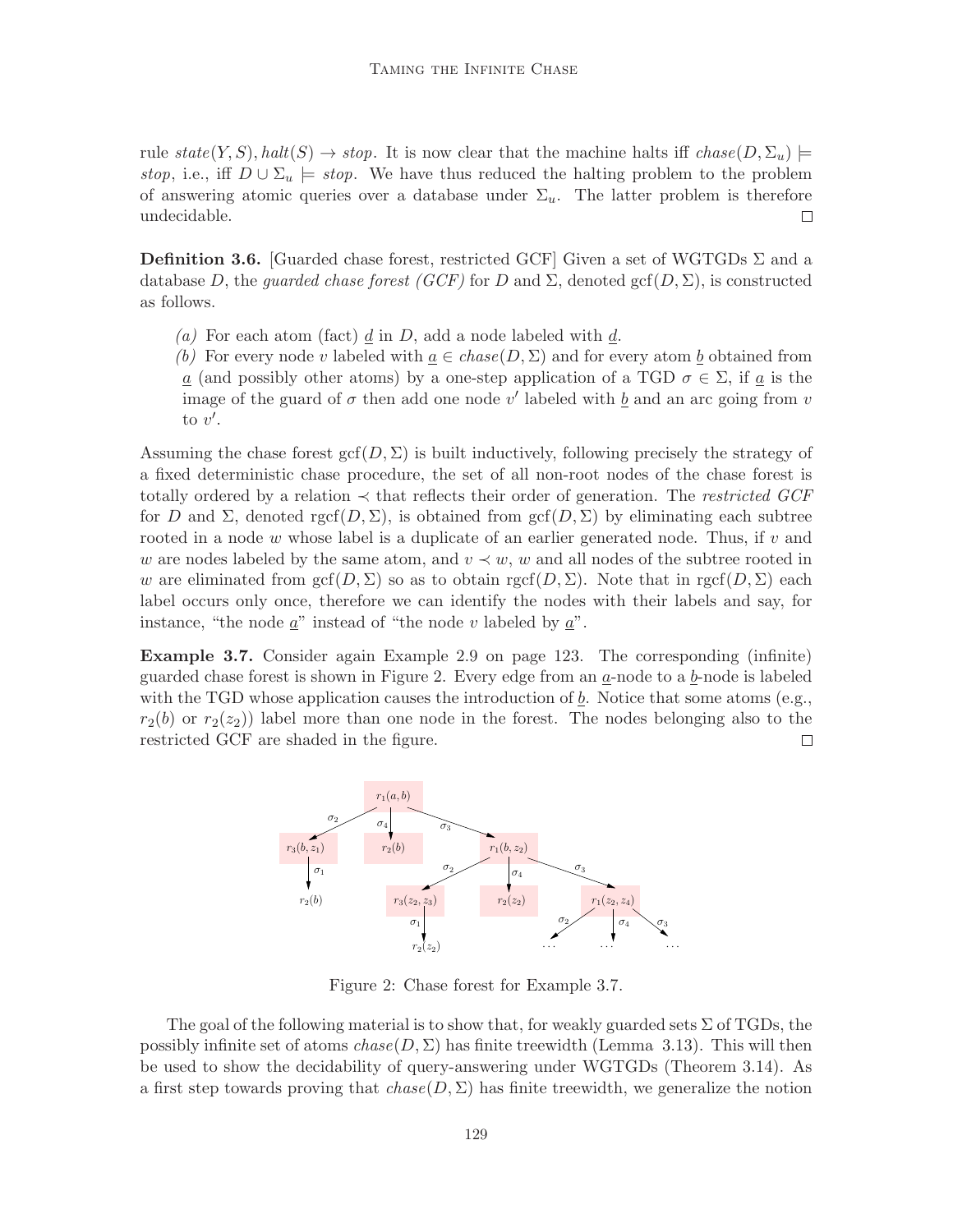of acyclicity of an instance, and then point out the relationship between this notion and treewidth. We will then show that  $chase(D, \Sigma)$  enjoys (a specific version of) our generalized form of acyclicity (Lemma 3.11), from which the finite treewidth result immediately follows.

**Definition 3.8.** Let B be a (possibly infinite) instance for a schema R and let  $S \subseteq dom(B)$ .

- An [S]-join forest  $\langle F, \mu \rangle$  of B is an undirected labeled forest  $F = \langle V, E \rangle$  (finite or infinite), whose labeling function  $\mu: V \to B$  is such that:
	- (1)  $\mu$  is an epimorphism, i.e.,  $\mu(V) = B$ ;
	- (2) F is [S]-connected, i.e., for each  $c \in dom(B) S$ , the set  $\{v \in V \mid c \in$  $dom(\mu(v))$  induces a connected subtree in F.
- We say that B is  $[S]$ -acyclic if B has an  $[S]$ -join forest.

Notice that we are dealing with a relational instance, but the above definition works for any relational structure, including queries. Definition 3.8 generalizes the classical notion of hypergraph acyclicity (Beeri, Fagin, Maier, Mendelzon, Ullman, & Yannakakis, 1981) of an instance or of a query: an instance or a query, seen as a hypergraph, is hypergraph-acyclic (which is the same as  $\alpha$ -acyclic according to Fagin, 1983) if and only if it is  $[\varnothing]$ -acyclic.

The following Lemma follows from the definitions of [S]-acyclicity.

**Lemma 3.9.** Given an instance B for a schema  $\mathcal{R}$ , and a set  $S \subseteq dom(B)$ , if B is  $[S]$ acyclic, then  $\text{tw}(B) \leq |S| + w$ , where w is the maximum predicate arity in R and  $\text{tw}(B)$  is the treewidth of B.

*Proof.* By hypothesis, B is [S]-acyclic and therefore has an [S]-join forest  $\langle F, \mu \rangle$ , where  $F = \langle V, E \rangle$ . A tree decomposition  $\langle T, \lambda \rangle$  with  $T = \langle N, A \rangle$ , is constructed as follows. First, we take  $N = V \cup \{n_0\}$ , where  $n_0$  is an auxiliary node. Let  $V_r \subseteq V$  be the set of nodes that are roots in the  $[S]$ -join forest F and let  $A_r$  be the set of edges from  $n_0$  to each node in  $V_r$ . We define  $A = E \cup A_r$ . The labeling function is defined as follows:  $\lambda(n_0) = S$ , and for all nodes  $v \neq n_0$ ,  $\lambda(v) = dom(\mu(v)) \cup S$ . We now show that  $\langle T, \lambda \rangle$  is a tree decomposition. Recalling the definition of tree decompositions in Section 2.9,  $(i)$  holds trivially because F is a join forest and  $\mu(V) = B$ . As for *(ii)*, we notice that edges in the Gaifman graph of B are such that for each atom  $\underline{d} = r(c_1, \ldots, c_m)$  in B there is a clique among nodes  $c_1, \ldots, c_m$ . Since for the same atom there exists  $v \in V$  such that  $\mu(v) = d$  and  $\lambda(v) \supseteq dom(\mu(v))$ , *(ii)* holds immediately. Finally we consider connectedness. Let us take a value  $c$  appearing in B as argument. If  $c \in S$ , the set  $\{v \in N \mid c \in \lambda(v)\}\$ is the entire N, by construction, so connectedness holds. If  $c \notin S$ , the set  $\{v \in N \mid c \in \lambda(v)\}\$  induces a connected subtree in F and therefore in T, since  $\lambda(v) = \mu(v) \cup S$ . Therefore, *(iii)* holds. Notice also that the width of such a tree decomposition is at most  $|S| + w$  by construction.  $\Box$ 

**Definition 3.10.** Let D be a database for a schema  $\mathcal{R}$ , and  $HB(D)$  be the Herbrand Base of D as defined in Section 2. We define:

- $chase^{\perp}(D, \Sigma) = chase(D, \Sigma) \cap HB(D)$ , and
- $chase^{+}(D, \Sigma) = chase(D, \Sigma) chase^{\perp}(D, \Sigma)$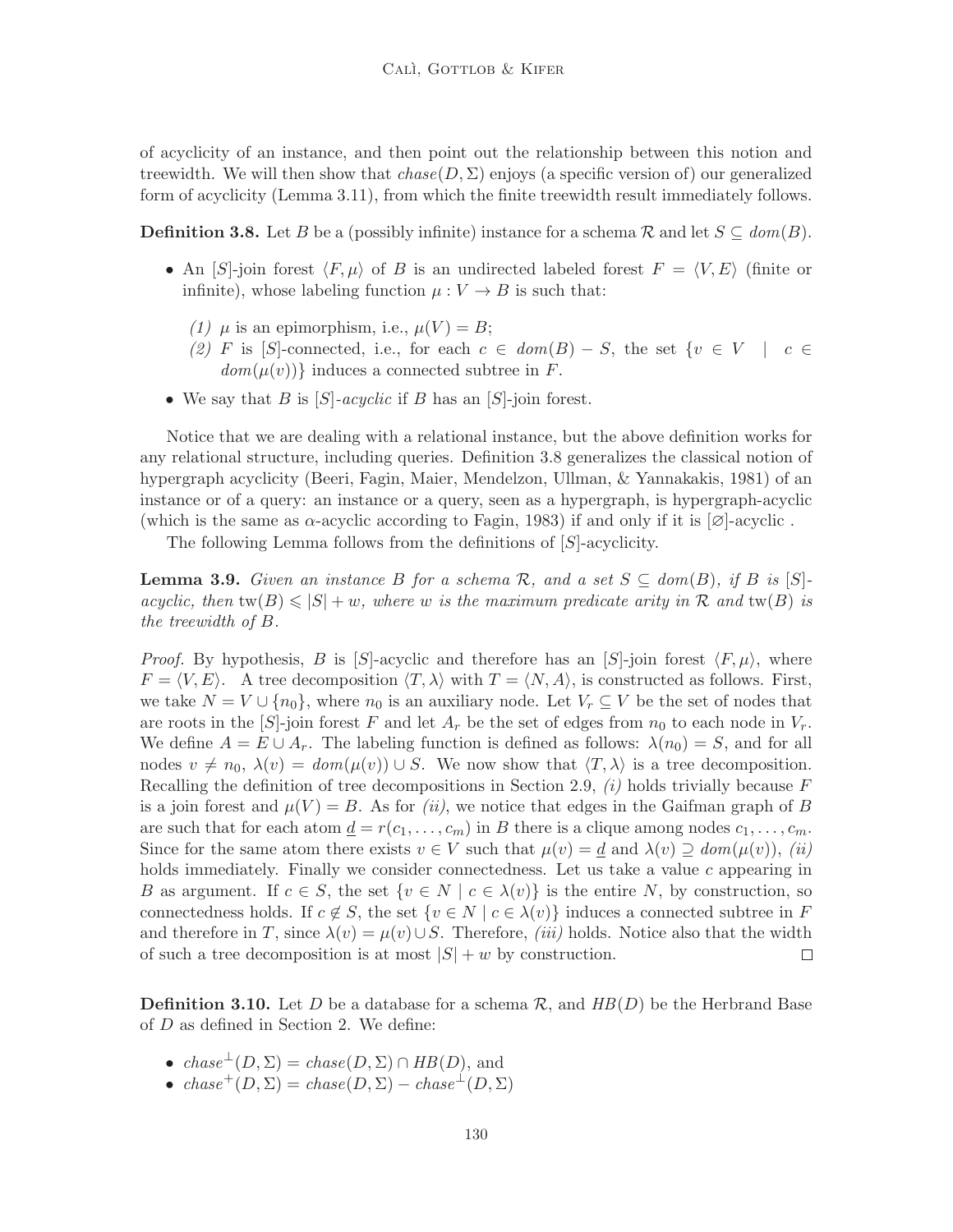In plain words,  $chase^{\perp}(D, \Sigma)$  is the finite set of all null-free atoms in  $chase(D, \Sigma)$ . In contrast, chase<sup>+</sup>( $D$ ,  $\Sigma$ ) may be infinite; it is the set of all atoms in chase( $D$ ,  $\Sigma$ ) that have at least one null as an argument. Note that  $chase^{\perp}(D, \Sigma) \cup chase^+(D, \Sigma) = chase(D, \Sigma)$ and  $chase^{\perp}(D, \Sigma) \cap chase^{\perp}(D, \Sigma) = \emptyset$ .

**Lemma 3.11.** If  $\Sigma$  is a weakly quarded set of TGDs and D a database, then chase<sup>+</sup>(D,  $\Sigma$ ) is  $[dom(D)]$ -acyclic, and so is therefore chase $(D, \Sigma)$ .

In order to prove this result, we resort to an auxiliary lemma.

**Lemma 3.12.** Let D be a database and  $\Sigma$  a weakly guarded set of TGDs. Let  $\underline{a}_s$  be a node of rgcf(D,  $\Sigma$ ) where the null value  $\zeta \in \Delta_N$  is first introduced, and let  $\underline{a}_f$  be a descendant node of  $\underline{a}_s$  in  $\text{rgcf}(D, \Sigma)$  that has  $\zeta$  as an argument. Then,  $\zeta$  appears in every node (=atom) on the (unique) path from  $\underline{a}_s$  to  $\underline{a}_f$ .

*Proof.* Let  $\underline{a}_1 = \underline{a}_s, \underline{a}_2, \ldots, \underline{a}_n = \underline{a}_f$  be the path from  $\underline{a}_s$  to  $\underline{a}_f$ . By the definition of affected positions,  $\zeta$  appears only in affected positions in the atoms in the chase. Suppose, to the contrary, that  $\zeta$  does not appear in some intermediate atom in the above path. Then, there is  $i, 2 \leq i \leq n-1$ , such that  $\zeta$  does not appear in  $\underline{a}_i$ , but appears in  $\underline{a}_{i+1}$ . Since  $\zeta$ appears only in affected positions, in order to be in  $\underline{a}_{i+1}$  it must either appear in  $\underline{a}_i$  or to be invented when  $\underline{a}_{i+1}$  was added. The first case is ruled out by the assumption, and the second is impossible because  $\zeta$  was first introduced in  $\underline{a}_1$ , not in  $\underline{a}_{i+1}$ —a contradiction.

We now come back to the proof of Lemma 3.11.

*Proof.* The proof is constructive, by exhibiting a  $\text{dom}(D)$ -join forest  $F = \langle V, E \rangle$  for chase(D,  $\Sigma$ ). We take F as rgcf(D,  $\Sigma$ ) and define, for each atom  $d \in \text{rgef}(D, \Sigma)$ , the labeling function  $\mu$  for F as  $\mu(d) = d$ . Since every atom of chase( $D, \Sigma$ ) is "covered" by its corresponding node of F, it only remains to show that  $chase(D, \Sigma)$  is  $[dom(D)]$ -connected. Take a pair of distinct atoms  $\underline{a}_1, \underline{a}_2$  in rgcf(D,  $\Sigma$ ) that both have the same value  $c \in \Delta_N$  in an argument. The atoms  $\underline{a}_1$  and  $\underline{a}_2$  must have a common ancestor  $\underline{a}$  in rgcf $(D, \Sigma)$  where c was first invented: if they do not, the value c would have to be introduced twice in  $chase(D, \Sigma)$ . By Lemma 3.12, c appears in all atoms on the paths from  $\underline{a}$  to  $\underline{a}_1$  and from  $\underline{a}$  to  $\underline{a}_2$ . It thus follows that the set  $\{v \in V \mid c \in \mu(v)\}\$  induces a connected subtree in F.  $\Box$ 

**Lemma 3.13.** If  $\Sigma$  is a weakly quarded set of TGDs and D a database for a schema  $\mathcal{R}$ , then tw(chase( $D, \Sigma$ ))  $\leqslant |dom(D)| + w$ , where w is the maximum predicate arity in  $\mathcal{R}$ .

Proof. The claim follows from Lemmas 3.9 and 3.11.

**Theorem 3.14.** Given a relational schema  $\mathcal{R}$ , a weakly quarded set of TGDs  $\Sigma$ , a Boolean conjunctive query Q, and a database D for R, the problem of checking whether  $D \cup \Sigma \models Q$ , or equivalently chase $(D, \Sigma) \models Q$ , is decidable.

Proof (sketch). We first remind a key result of Courcelle (1990), that generalizes an earlier result of Rabin (1969). Courcelle's result states that the satisfiability problem is decidable for classes of first-order theories (more generally, theories of monadic second-order logic)

 $\Box$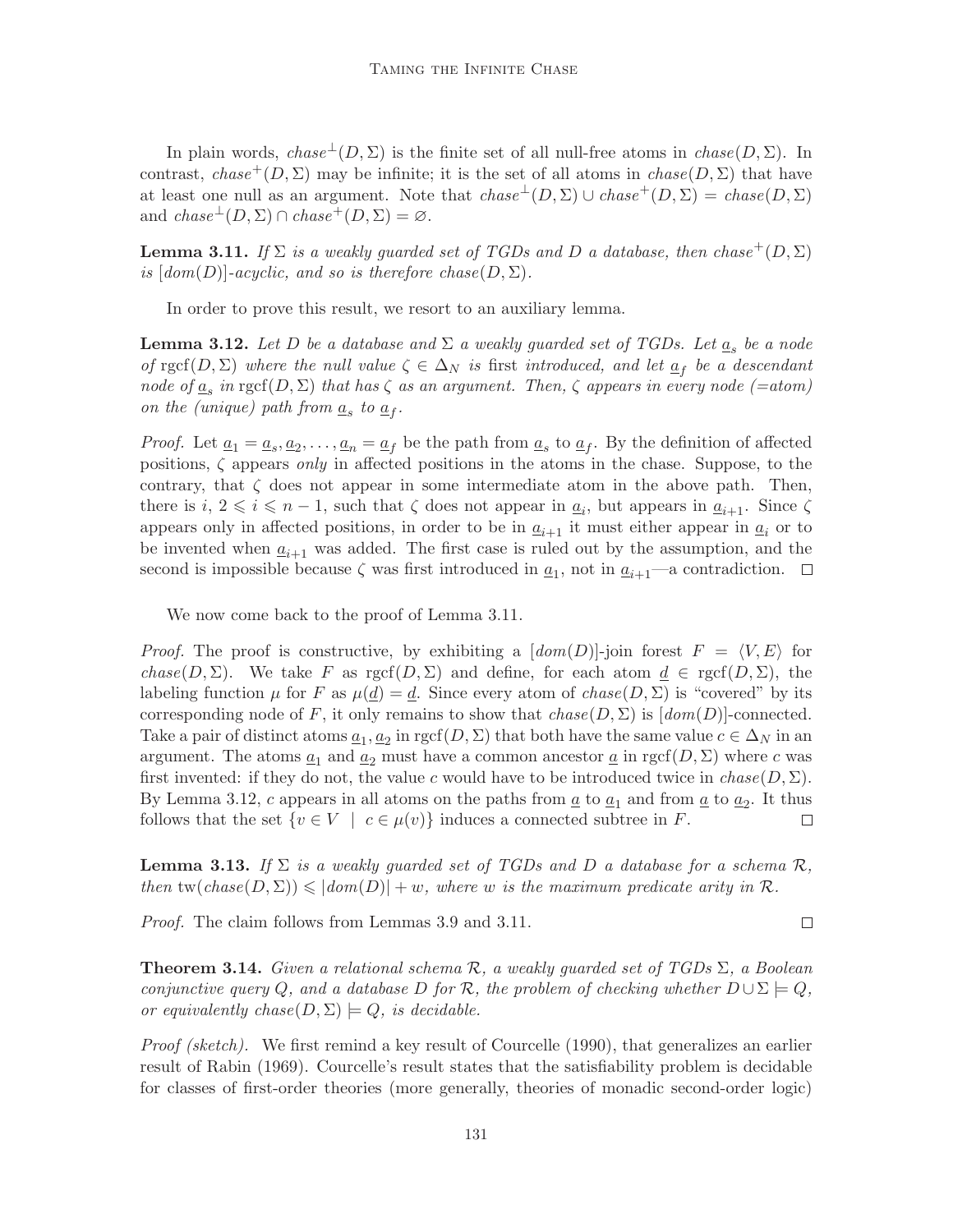that enjoy the finite treewidth model property. A class  $C$  of theories has the finite-treewidth model property if for each satisfiable theory  $\mathcal{T} \in \mathcal{C}$  it is possible to compute an integer  $f(\mathcal{T})$ such that  $\mathcal T$  has a model of treewidth at most  $f(\mathcal T)$ —see also the works by Goncalves and Grädel (2000) and by Grädel (1999), where a more general property, called the generalized tree-model property, is discussed. We apply this to prove our theorem.

Let  $\neg Q$  be the universal sentence obtained by negating the existentially quantified conjunctive query Q. For all classes of TGDs,  $D \cup \Sigma \models Q$  iff  $chase(D, \Sigma) \models Q$  iff  $D \cup \Sigma \cup \neg Q$ is unsatisfiable. Trivially, deciding whether  $D \cup \Sigma \models Q$  is equivalent under Turing reductions to deciding whether  $D \cup \Sigma \not\models Q$ . The latter holds iff  $D \cup \Sigma \cup \{\neg Q\}$  is satisfiable or, equivalently, iff  $chase(D, \Sigma)$  is a model of  $\neg Q$  which, in turn, holds iff  $chase(D, \Sigma)$  is a model of  $D \cup \Sigma \cup \{\neg Q\}$ . By Lemma 3.13, for WGTGDs,  $chase(D, \Sigma)$  has finite treewidth. Our decision problem thus amounts to checking whether a theory belonging to a class  $\mathcal{C}^*$ of first-order theories (of the form  $D \cup \Sigma \cup \{\neg Q\}$ ) is satisfiable, where it is guaranteed that whenever a theory in this class is satisfiable, then it has a model of finite treewidth (namely,  $chase(D, \Sigma)$ ), and where  $\mathcal{C}^*$  therefore enjoys the finite treewidth model property. Decidability thus follows from Courcelle's result.  $\Box$ 

Determining the precise complexity of query answering under sets of guarded and weakly guarded sets of TGDs will require new techniques, which are the subject of the next sections.

# 4. Complexity: Lower Bounds

In this section we prove several lower bounds for the complexity of the decision problem of answering Boolean conjunctive queries under guarded and weakly guarded sets of TGDs.

**Theorem 4.1.** The problem BCQeval under WGTGDs is EXPTIME-hard in case the TGDs are fixed. The same problem is 2EXPTIME-hard when the predicate arity is not bounded. Both hardness results also hold for fixed atomic ground queries.

*Proof.* We start with the EXPTIME-hardness result for fixed WGTGD sets  $\Sigma$ . It is wellknown that apspace (alternating pspace, see Chandra, Kozen, & Stockmeyer, 1981a) equals exptime. Notice that there are apspace-hard languages that are accepted by alternating polynomial-space machines that use at most n worktape cells, where  $n$  is the input size, and where the input is initially placed on the worktape. (This is well-known and can be shown by trivial padding arguments). To prove our claim, it thus suffices to simulate the behavior of such a restricted linear space (linspace) Alternating Turing Machine (ATM) M on an input bit string I by means of a weakly guarded set of TGDs  $\Sigma$  and a database D. Actually, we will show a stronger result: that a fixed set  $\Sigma$  of WGTGDs can simulate a *universal* ATM that in turn simulates every LINSPACE ATM that uses at most n tape cells on every input. Here both the ATM transition table and the ATM input string will be stored in the database D. Then  $D \cup \Sigma \models Q$  for some atomic ground query Q iff the ATM accepts the given input.<sup>2</sup>

Without loss of generality, we can assume that the ATM  $M$  has exactly one accepting state  $s_a$ . We also assume that M never tries to read beyond its tape boundaries. Let M

<sup>2.</sup> This technique was proposed by Calì et al. (2008). It is similar to a technique later described by Hernich, Libkin, and Schweikardt (2011) in the proof of undecidability of the existence of so-called CWA (closedworld assumption) universal solutions in data exchange.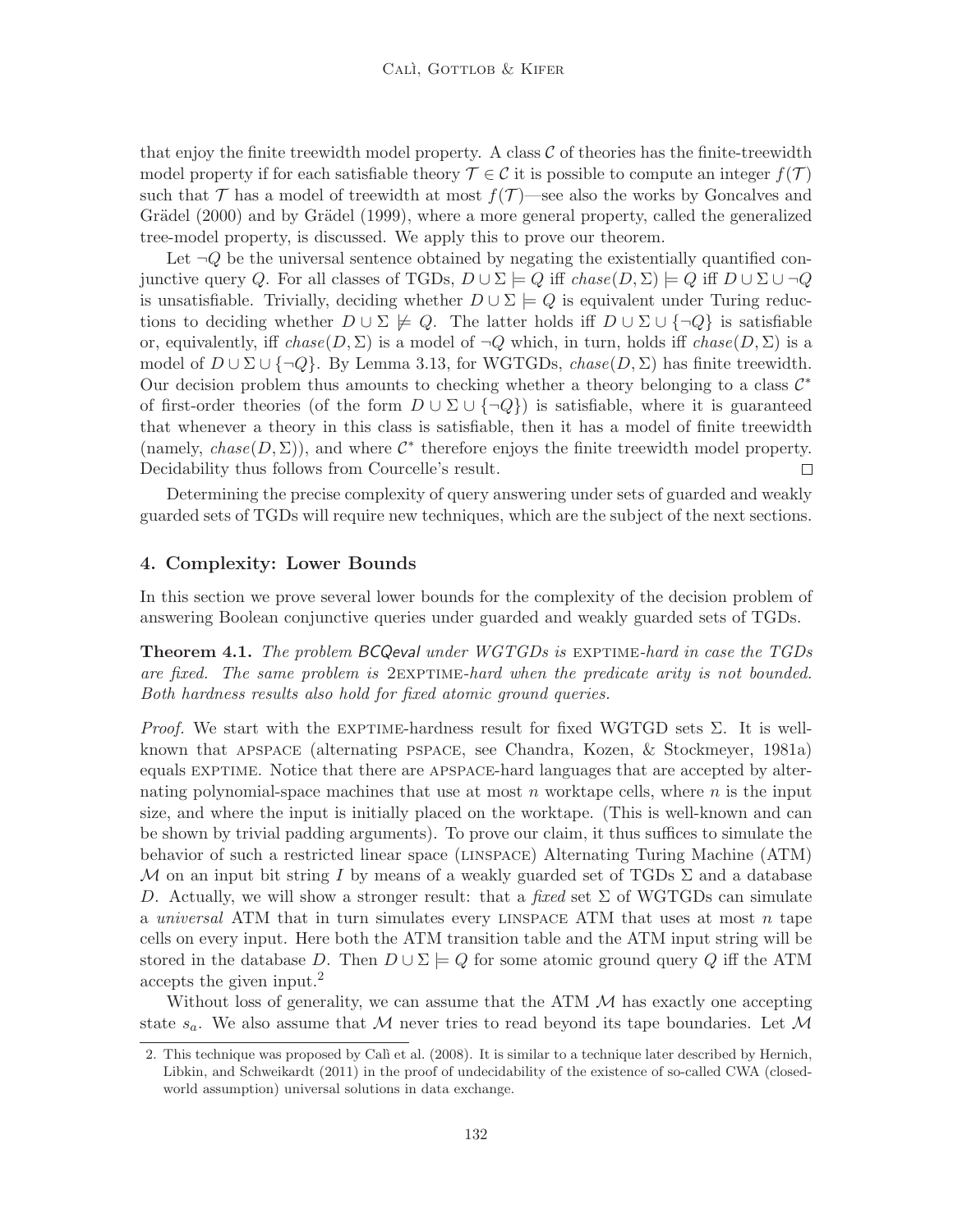be defined as

$$
\mathcal{M} = (S, \Lambda, \flat, \delta, s_0, \{s_a\})
$$

where S is the set of states,  $\Lambda = \{0, 1, \mathfrak{b}\}\$ is the tape alphabet,  $\mathfrak{b}$  is the blank tape symbol,  $\delta$ is the transition function, defined as  $\delta: S \times \Lambda \to (S \times \Lambda \times \{\ell, r, \bot\})^2$  ( $\bot$  denotes the "stay" head move, while  $\ell$  and r denote "left" and "right", respectively),  $s_0 \in S$  is the initial state, and  $\{s_a\}$  is the singleton-set of accepting states. Since M is an alternating Turing machine (ATM), its set of states S is partitioned into two sets:  $S_{\forall}$  and  $S_{\exists}$  (universal and existential states, respectively). The general idea of the encoding is that configurations of  $\mathcal{M}$  (except for the initial configuration  $\kappa$ ) will be represented by fresh nulls  $v_i, i \geq 1$ , that are generated by the chase.

THE RELATIONAL SCHEMA. We now describe the predicates of the schema which we use in the reduction. Notice that the schema is *fixed* and does not depend on the particular ATM that we encode. The schema predicates are as follows.

- (1) Tape. The ternary predicate  $symbol(a, c, v)$  denotes that in configuration v the cell c contains the symbol a, with  $a \in \Lambda$ . Also, a binary predicate  $succ(c_1, c_2)$  denotes the fact that cell  $c_1$  follows cell  $c_2$  on the tape. Finally,  $neq(c_1, c_2)$  says that two cells are distinct.
- (2) States. A binary predicate  $state(s, v)$  says that in configuration v the ATM M is in state s. We use three additional unary predicates: *existential*, *universal*, and *accept*. The atom existential(s) (resp., universal(s)) denotes that the state s is existential (resp., universal), while  $accept(c)$  says that c is an accepting configuration, that is, one whose state is the accepting state.
- (3) Configurations. A unary predicate  $\mathit{config}(v)$  expresses the fact that the value v identifies a configuration. A ternary predicate  $next(v, v_1, v_2)$  is used to say that both configurations  $v_1$  and  $v_2$  are derived from v. Similarly, we use  $follows(v, v')$  to say that configuration  $v'$  is derived from v. Finally, a unary predicate  $init(v)$  states that the configuration  $v$  is initial.
- $(4)$  Head (cursor). We use the fact cursor  $(c, v)$  to say that the head (cursor) of the ATM is on cell  $c$  in configuration  $v$ .
- (5) Marking. Similarly to what is done in the proof of Theorem 3.5, we use  $mark(c, v)$ to say that a cell  $c$  is marked in a configuration  $v$ . Our TGDs will ensure that all non-marked cells keep their symbols in a transition from one configuration to another.
- (6) Transition function. To represent the transition function  $\delta$  of  $\mathcal{M}$ , we use a single 8-ary predicate transition: for every transition rule  $\delta(s, a) = ((s_1, a_1, m_1), (s_2, a_2, m_2))$ we will have  $transition(s, a, s_1, a_1, m_1, s_2, a_2, m_2)$ .

THE DATABASE  $D$ . The data constants of the database  $D$  are used to identify cells, configurations, states and so on. In particular, we will use an accepting state  $s_a$  and an initial state  $s_0$  plus a special initial configuration κ. The database describes the initial configuration of the ATM with some technicalities.

(a) We assume, without loss of generality, the n symbols of the input I to occupy the cells numbered from 1 to n, i.e.,  $c_1, \ldots, c_n$ . For technical reasons, in order to obtain a simpler TGD set below, we also use the dummy cell constants  $c_0$  and  $c_{n+1}$ , that intuitively represent border cells without symbols. For the *i*-th symbol  $a_i$  of  $I$ , the database has the fact  $symbol(a, c_i, \kappa)$ , for all  $i \in \{1, \ldots, n\}$ .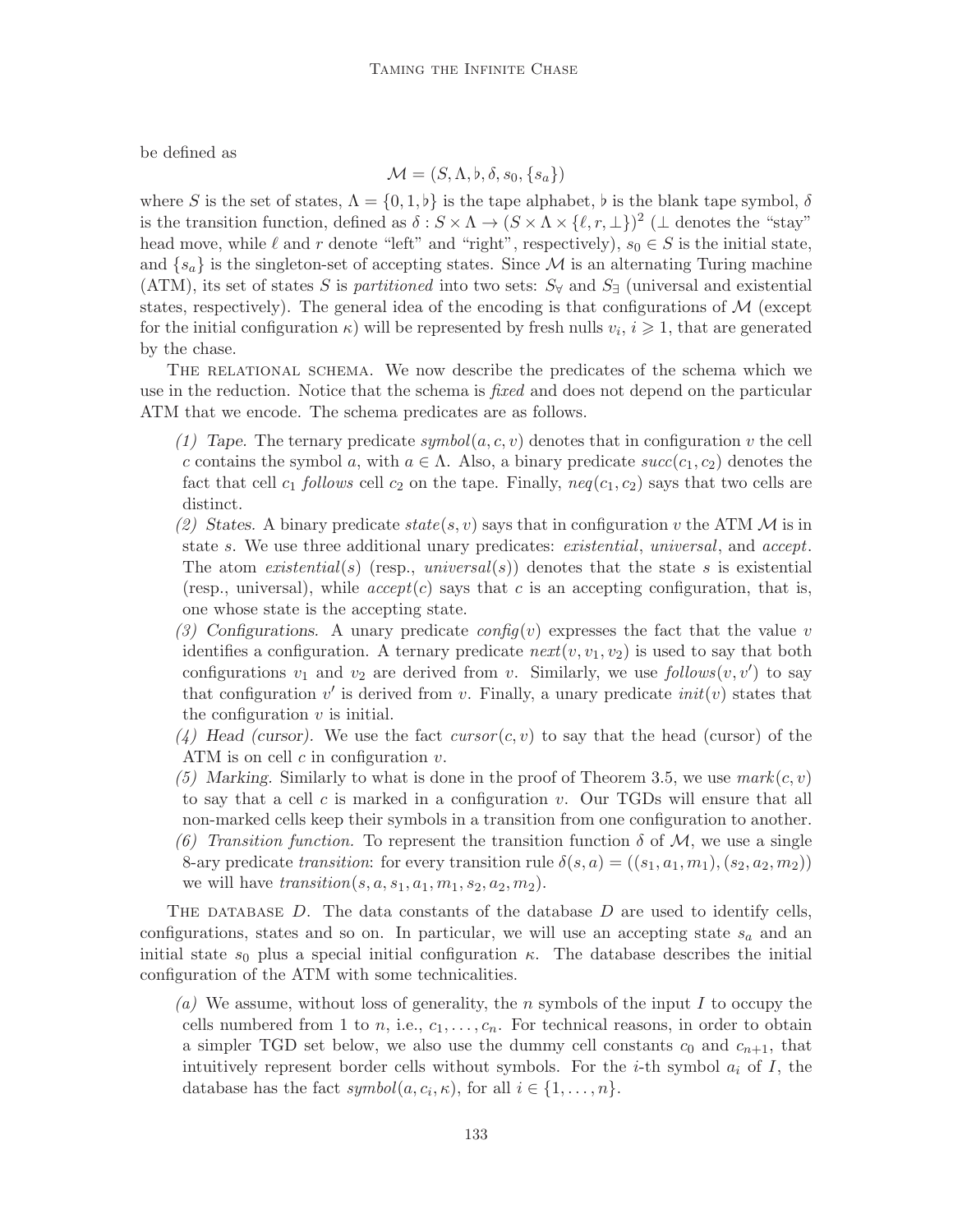- (b) An atom state(s<sub>0</sub>,  $\kappa$ ) specifies that M is in state s<sub>0</sub> in its initial configuration  $\kappa$ .
- (c) For every existential state  $s_E$  and universal state  $s_U$ , we have the facts existential( $s_E$ ) and universal $(s_U)$ . For the accepting state, the database has the fact  $accept(s_a)$ .
- (d) An atom cursor  $(c_1, \kappa)$  indicates that, in the initial configuration, the cursor points at the first cell.
- (e) The atoms  $succ(c_1, c_2), \ldots, succ(c_{n-1}, c_n)$  encode the fact that the cells  $c_1, \ldots, c_n$ of the tape (beyond which the ATM does not operate) are adjacent. For technical reasons, we also use the analogous facts  $succ(c_0, c_1)$  and  $succ(c_n, c_{n+1})$ . Also, atoms of the form  $neq(c_i, c_j)$ , for all  $i, j$  such that  $1 \leq i \leq n$ ,  $1 \leq j \leq n$  and  $i \neq j$ , denote the fact that the cells  $c_1, \ldots, c_n$  are pairwise distinct.
- (f) The atom  $\text{config}(\kappa)$  says that  $\kappa$  is a valid configuration.
- (g) The database has atoms of the form  $transition(s, a, s_1, a_1, m_1, s_2, a_2, m_2)$ , which encode the transition function  $\delta$ , as described above.

The TGDs. We now describe the TGDs that define the transitions and the accepting configurations of the ATM.

(a) Configuration generation. The following TGDs say that, for every configuration (halting or non halting—we do not mind having configurations that are derived from a halting one), there are two configurations that follow it, and that a configuration that follows another configurations is also a valid configuration:

$$
config(V), \rightarrow \exists V_1 \exists V_2 \, next(V, V_1, V_2)
$$
  
next(V, V\_1, V\_2)  $\rightarrow$  config(V\_1), config(V\_2)  
next(V, V\_1, V\_2)  $\rightarrow$  follows(V, V\_1)  
next(V, V\_1, V\_2)  $\rightarrow$  follows(V, V\_2)

(b) Configuration transition. The following TGD encodes the transition where the ATM starts at an existential state, moves right in its first configuration and left in the second. Here C denotes the current cell,  $C_1$  and  $C_2$  are the new cells in the first and the second configuration (on the right and on the left of  $C$ , respectively), and the constants r,  $\ell$ , and  $\bot$  represent the "right," the "left," and the "stay" moves, respectively.

$$
transition(S, A, S_1, A_1, r, S_2, A_2, \ell), next(V, V_1, V_2),
$$
  
\n
$$
state(S, V), cursor(C, V), symbol(A, C, V), succ(C_1, C), succ(C, C_2) \rightarrow
$$
  
\n
$$
state(S_1, V_1), state(S_2, V_2), symbol(A_1, C_1, V_1), symbol(A_2, C_2, V_2),
$$
  
\n
$$
cursor(C_1, V_1), cursor(C_2, V_2), mark(C, V),
$$

There are nine rules like the above one, corresponding to all the possible moves of the head in the child configurations  $C_1$  and  $C_2$ . These other moves are encoded via similar TGDs. These rules suitably mark the cells that are written by the transition by means of the predicate mark. The cells that are not involved in the transition must retain their symbols, which is specified by the following TGD:

 $config(V), follows(V, V_1), mark(C, V), symbol(C_1, A, V), neg(C_1, C) \rightarrow symbol(C_1, A, V_1)$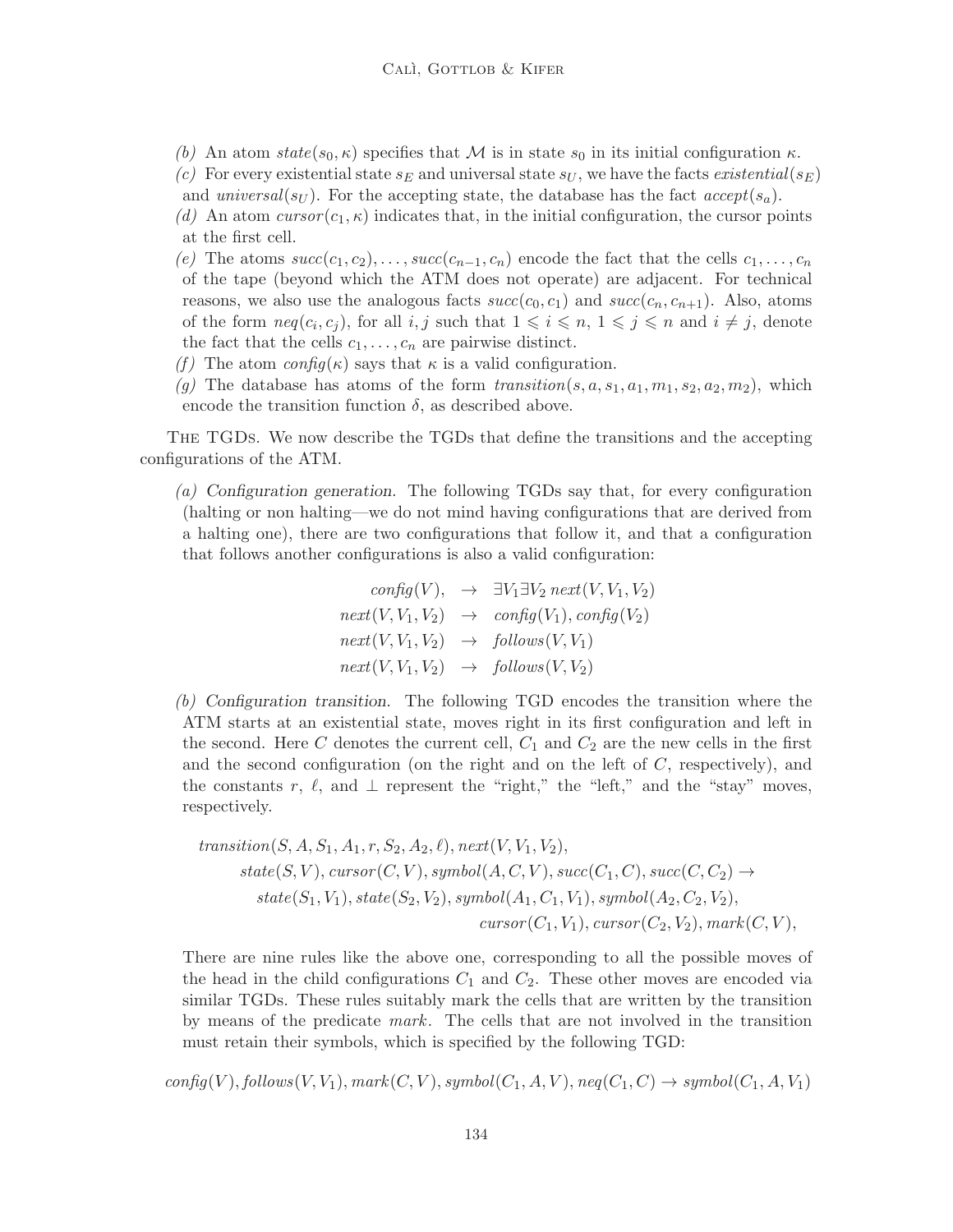(c) Termination. The rule  $state(s_a, V) \rightarrow accept(V)$  defines a configuration V to be accepting if its state is the accepting state. The following TGDs state that, for an existential state, at least one configuration derived from it must be accepting. For universal states, both configurations must be accepting.

$$
next(V, V_1, V_2), state(S, V), existential(S), accept(V_1) \rightarrow accept(V)
$$
  

$$
next(V, V_1, V_2), state(S, V), existential(S), accept(V_2) \rightarrow accept(V)
$$
  

$$
next(V, V_1, V_2), state(S, V), universal(S), accept(V_1), accept(V_2) \rightarrow accept(V)
$$

Note that, for brevity, some of the TGDs we used have multiple atoms in the head. However, these heads have no existentially quantified variables, so such multi-headed TGDs can be replaced with sets of TGDs that have only one head-atom. Note also that the database constants  $(r, \ell, \text{ and } \perp, \text{ and } s_a)$  appearing in some rules can be eliminated by introducing additional predicate symbols and database atoms. For example, if we add the predicate *acceptstate* to the signature and the fact *acceptstate*( $s_a$ ) to the database D, the rule  $state(s_a, V) \rightarrow accept(V)$  can be replaced by the equivalent constant-free rule  $acceptstate(X), state(X, V) \rightarrow accept(V).$ 

It is not hard to show that the encoding described above is sound and complete. That is, M accepts the input I if and only if  $chase(D, \Sigma) \models accept(\kappa)$ . It is also easy to verify that the set of TGDs we have used is weakly guarded—this can be done by checking that each variable appearing only in affected positions also appears in a guard atom. For instance, take the above rule  $next(V, V_1, V_2)$ , state(S, V), existential(S), accept(V<sub>1</sub>)  $\rightarrow accept(V)$ . It is immediate to see that  $state[1]$  and  $existential[1]$  are non-affected (the TGDs never invent new states), and that all variables appearing in affected positions only, namely  $V, V_1, V_2$ , appear in the guard atom  $next(V, V_1, V_2)$ . This proves the claim.

We now turn to the case where  $\Sigma$  is not fixed and has unbounded predicate arities. For obtaining the 2EXPTIME lower bound, it is sufficient to adapt the above proof so as to simulate an ATM having  $2^n$  worktape cells, i.e., an AEXPSPACE machine whose space is restricted to  $2<sup>n</sup>$  tape cells. Actually, to accommodate two dummy cells to the left and right of the  $2^n$  effective tape cells, that are used for technical reasons, we will feature  $2^{n+1}$  tape cells instead of just  $2^n$ .

We will make sure that the input string is put on cells  $1, \ldots, n$  of the worktape. Given that there are now many more than  $n$  worktape cells, we will fill all cells to the right of the input string with the blank symbol ♭.

This time, the WGTGD set  $\Sigma$  will not be fixed, but will depend on n. Since a much stronger result will be shown in Section 6 (Theorem 6.2), we do not belabor all the details in what follows, but just explain how the above proof for fixed sets of TGDs needs to be changed.

Rather than representing each tape cell by a data constant, each tape cell is now represented by a vector  $(b_0, b_1, b_2, \ldots, b_n)$  of Boolean values from  $\{0, 1\}$ . The database D is the same as before, except for the following changes:

- D contains the additional facts  $bool(0), bool(1), zero(0), one(1).$
- Each fact symbol $(a, c_i, \kappa)$  is replaced by the fact symbol $(a, b_0, b_1, b_2, \ldots, b_n, \kappa)$ , where  $(b_0, b_1, b_2, \ldots, b_n)$  is the Boolean vector of length n representing the integer i, with  $0 \leqslant i \leqslant n \leqslant 2^{n+1}.$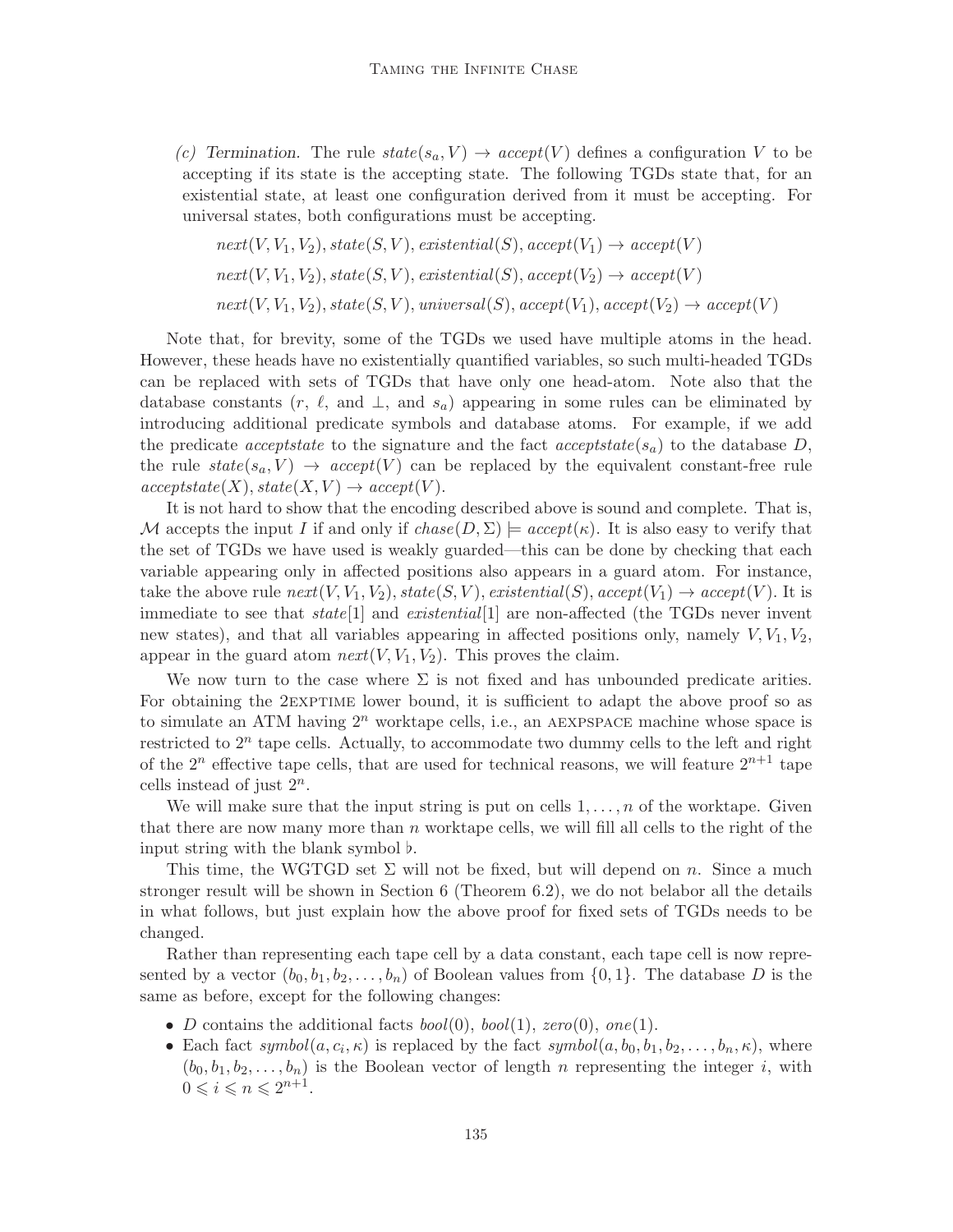- The fact  $\text{cursor}(c_1, \kappa)$  is replaced by the  $(n+2)$ -ary fact  $\text{cursor}(0, 0, \dots, 0, 1, \kappa)$ .
- All succ and neg facts described under item  $(e)$  are eliminated. (Vectorized versions of these predicates will be defined via Datalog rules—see below).

The TGD set from before is changed as follows. In all rules, each cell-variable C is replaced by a vector **C** of *n* variables. For example, the atom  $succ(C_1, C)$  now becomes  $succ(\mathbf{C}_1, \mathbf{C}) = succ(C_1^0, C_1^1, \dots C_1^n, C^0, C^1, \dots, C^n).$ 

We add Datalog rules for *n*-ary *succ* and *neq* predicates. For example, the *n*-ary predicate succ can be implemented by the following rules:

$$
bool(X_0),...,bool(X_{n-1}) \rightarrow succ(X_0,...,X_{n-1}, 0, X_0,...,X_{n-1}, 1),\nbool(X_0),...,bool(X_{n-2}) \rightarrow succ(X_0,...,X_{n-2}, 0, 1, X_0,...,X_{n-2}, 1, 0),\n
$$
bool(X_0),...,bool(X_{n-i}) \rightarrow succ(X_0,...,X_{n-i}, 0, 1...1, X_0,...,X_{n-i}, 1, 0,..., 0),\n
$$
succ(0, 1,..., 1, 1, 0,..., 0)
$$
$$
$$

These rules contain constants which can be easily eliminated by use of the zero and one predicates, which are extensional database (EDB) predicates. We further add simple Datalog rules that use the vectorized succ predicate to define vectorized versions for the *less than* and the *neq* predicates. Using *less than*, we add a single rule that, for the initial configuration  $\kappa$ , puts blanks into all tape cells beyond the last cell n of the input:  $less\_than(\mathbf{n}, \mathbf{C}) \rightarrow symbol(\mathfrak{b}, \mathbf{C}, \kappa)$ , where **n** is an *n*-ary binary vector representing the number  $n$  (i.e., the input size).

The resulting set of rules is weakly guarded and correctly simulates the AEXPSPACE (alternating exponential space) Turing machine whose transition table is stored in the database D. Our reduction is polynomial in time. Since  $AEXPSPACE = 2EXPTIME$ , it immediately follows that when the arity is not bounded the problem is  $2EXTIME-hard$ .  $\Box$ 

# 5. Complexity: Upper Bounds

In this section we present upper bounds for query answering under weakly guarded TGDs.

### 5.1 Squid Decompositions

We now define the notion of a *squid decomposition*, and prove a lemma called "Squid" Lemma" which will be a useful tool for proving our complexity results in the following sub-sections.

**Definition 5.1.** Let  $Q$  be a Boolean conjunctive query with  $n$  body atoms over a schema R. An R-cover of Q is a Boolean conjunctive query  $Q^+$  over R that contains in its body all the body atoms of Q. In addition,  $Q^+$  may contain at most n other R-atoms.

**Example 5.2.** Let  $\mathcal{R} = \{r/2, s/3, t/3\}$  and Q be the Boolean conjunctive query with body atoms  $\{r(X, Y), r(Y, Z), t(Z, X, X)\}.$  The following query  $Q^+$  is an R-cover of Q:  $Q^+ = \{r(X, Y), r(Y, Z), t(Z, X, X), t(Y, Z, Z), s(Z, U, U)\}.$  $\Box$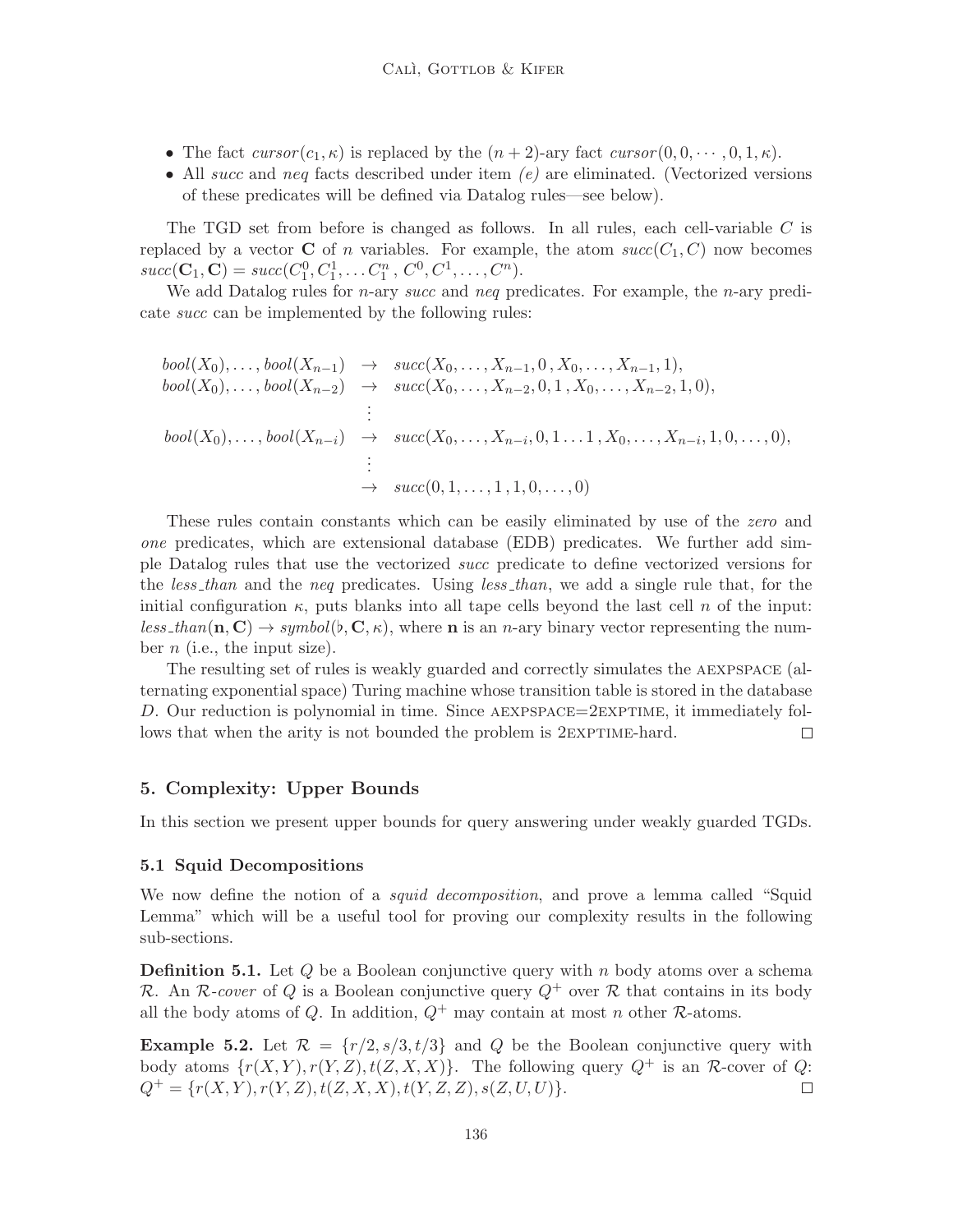**Lemma 5.3.** Let B be an instance over a schema  $\mathcal{R}$  and  $Q$  a Boolean conjunctive query over B. Then  $B \models Q$  iff there exists an R-cover  $Q^+$  of Q such that  $B \models Q^+$ .

*Proof.* The *only-if* direction follows trivially from the fact that Q is an R-cover of itself. The if direction follows straightforwardly from the fact that whenever there is a homomorphism  $h: vars(Q^+) \to dom(B)$ , such that  $h(Q^+) \subseteq B$ , then, given that Q is a subset of  $Q^+$ , the restriction h' of h to vars(Q) is a homomorphism vars(Q)  $\rightarrow dom(B)$  such that  $h'(Q)$  =  $h(Q) \subseteq B$ . Therefore  $B \models Q^+$  implies  $B \models Q$ .  $\Box$ 

**Definition 5.4.** Let Q be a Boolean conjunctive query over a schema  $\mathcal{R}$ . A squid decomposition  $\delta = (Q^+, h, H, T)$  of Q consists of an R-cover  $Q^+$  of Q, a mapping  $h : vars(Q^+) \rightarrow$ vars( $Q^+$ ), and a partition of  $h(Q^+)$  into two sets H and T, with  $T = h(Q^+) - H$ , for which there exists a set of variables  $V_{\delta} \subseteq h(vars(Q^+))$  such that: (i)  $H = \{ \underline{a} \in h(Q^+) \mid$  $vars(\underline{a}) \subseteq V_{\delta}$ , and (ii) T is [V<sub>δ</sub>]-acyclic. If an appropriate set V<sub>δ</sub> is given together with a squid decomposition  $\delta = (Q^+, h, H, T)$ , then, by a slight terminology overloading, we may just speak about the squid decomposition  $(Q^+, h, H, T, V_\delta)$ .

Note that a squid decomposition  $\delta = (Q^+, h, H, T)$  of Q does not necessarily define a query folding (Chandra & Merlin, 1977; Qian, 1996) of  $Q^+$ , because h does not need to be an endomorphism of  $Q^+$ ; in other terms, we do not require that  $h(Q^+) \subset Q^+$ . However, h is trivially a homomorphism from  $Q^+$  to  $h(Q^+)$ .

Intuitively, a squid decomposition  $\delta = (Q^+, h, H, T, V_\delta)$  describes a way how a query Q may be mapped homomorphically to  $chase(D, \Sigma)$ . First, instead of mapping Q to chase(D, Σ), we equivalently map  $h(Q^+) = H \cup T$  to chase(D, Σ). The set  $V_\delta$  specifies those variables of  $h(Q^+)$  that ought to be mapped to constants, i.e., to elements of  $dom(D)$ . The atoms set H is thus mapped to ground atoms, that is, elements of the finite set chase<sup>⊥</sup>(D,  $\Sigma$ ), which may be highly cyclic. The [V<sub>δ</sub>]-acyclic atom set T shall be mapped to the possibly infinite set  $chase^+(D, \Sigma)$  which, however, is  $[dom(D)]$ -acyclic. The "acyclicities" of chase<sup>+</sup>( $D, \Sigma$ ) and of T will be exploited for designing appropriate decision procedures for determining whether  $chase(D, \Sigma) \models Q$ . All this will be made formal in the sequel.

One can think of the set H in a squid decomposition  $\delta = (Q^+, h, H, T, V_\delta)$  as the head of a squid, and the set T as a join-forest of tentacles attached to that head. This will become clear in the following example and the associated Figure 3.

Example 5.5. Consider the following Boolean conjunctive query:

 $Q = \{r(X, Y), r(X, Z), r(Y, Z),$  $r(Z, V_1), r(V_1, V_2), r(V_2, V_3), r(V_3, V_4), r(V_4, V_5),$  $r(V_1, V_6), r(V_6, V_5), r(V_5, V_7), r(Z, U_1), s(U_1, U_2, U_3),$  $r(U_3, U_4), r(U_3, U_5), r(U_4, U_5)\}.$ 

Let  $Q^+$  be the following Boolean query:  $Q^+ = Q \cup \{s(U_3, U_4, U_5)\}\$ . A possible squid decomposition  $(Q^+, h, H, T, V_\delta)$  can be based on the homomorphism h, defined as follows:  $h(V_6) = V_2$ ,  $h(V_4) = h(V_5) = h(V_7) = V_3$ , and  $h(X) = X$  for any other variable X in  $Q^+$ . The result of the squid decomposition with  $V_{\delta} = \{X, Y, Z\}$  is the query shown in Figure 3.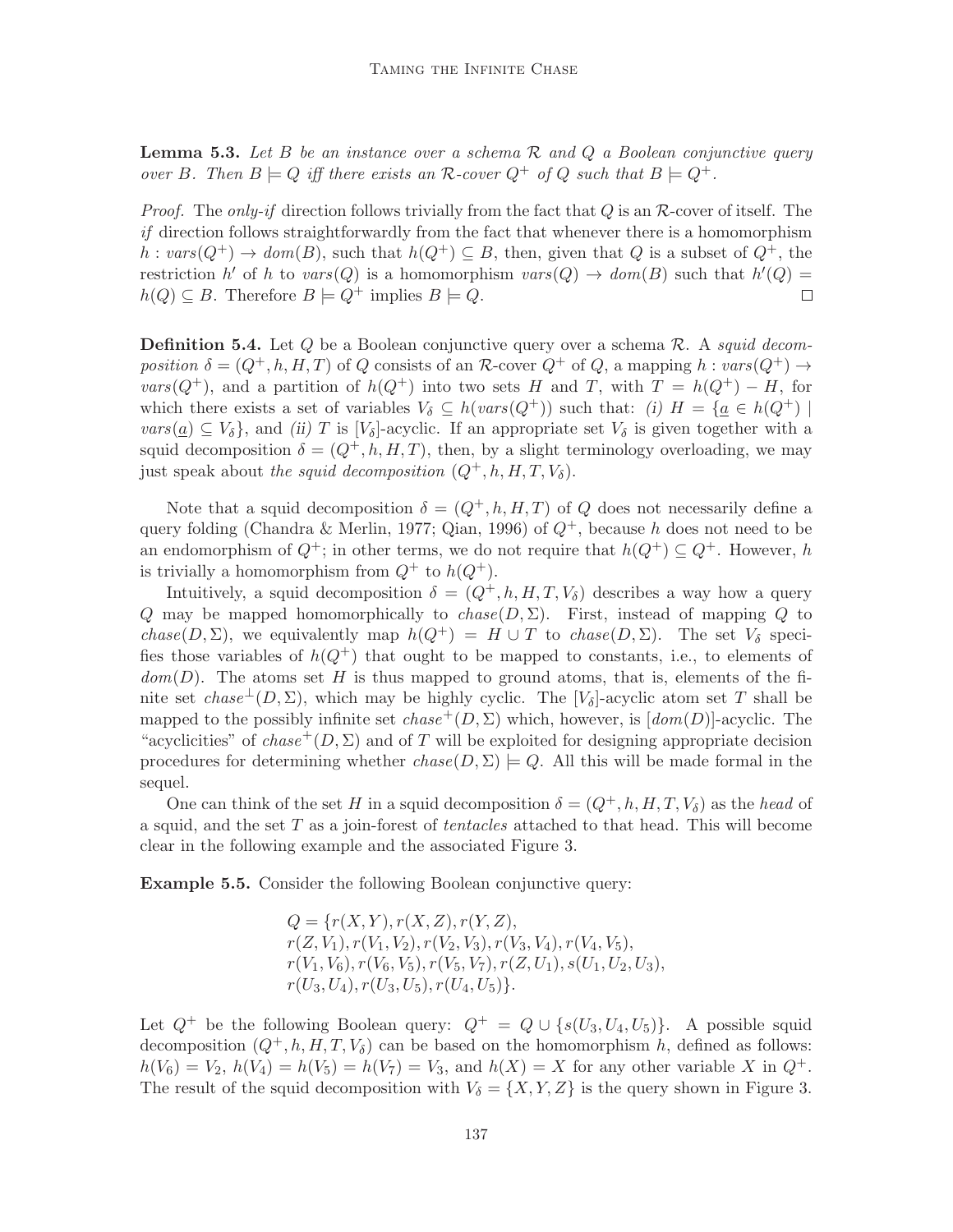#### Calì, Gottlob & Kifer

Here the cyclic head H (encircled in the oval) is represented by its *join graph*,<sup>3</sup> and the [ $V_{\delta}$ ]acyclic "tentacle" set T is depicted as a  $[V<sub>δ</sub>]$ -join forest. Moreover, the forest representing  $T$  is rooted in the "bag" of  $H$ -atoms, so that the entire decomposition takes on the shape of a squid. Note that if we eliminated the additional atom  $s(U_3, U_4, U_5)$ , the original set of atoms  $\{r(U_3, U_4), r(U_3, U_5), r(U_4, U_5)\}\$  would form a non- $[V_\delta]$ -acyclic cycle, and therefore they would not all be part of the tentacles.  $\Box$ 



Figure 3: Squid decomposition from Example 5.5. Atoms in  $h(Q^+)$  are shown.

The following two lemmas are auxiliary technical results.

**Lemma 5.6.** Let Q be a Boolean conjunctive query and let U be a (possibly infinite)  $[A]$ acyclic instance, where  $A \subseteq dom(U)$ . Assume  $U \models Q$ , i.e., there is a homomorphism  $f: dom(Q) \rightarrow dom(U)$  with  $f(Q) \subset U$ . Then:

- (1) There is an [A]-acyclic subset  $W \subseteq U$  such that: (i)  $f(Q) \subseteq W$  and (ii)  $|W| < 2|Q|$ .
- (2) There is a cover  $Q^+$  of Q such that  $|Q^+| < 2|Q|$ , and there is a homomorphism q that extends f and  $q(Q^+) = W$ .

#### Proof.

Part (1). By the assumption,<sup>4</sup> U is [A]-acyclic and  $f : dom(Q) \rightarrow dom(U)$  is a homomorphism such that  $f(Q) \subseteq U$ . Since U is [A]-acyclic, it has a (possibly infinite) [A]-join forest  $T = \langle \langle V, E \rangle, \lambda \rangle$ . We assume, without loss of generality, that distinct vertices u, v of T have different labels, i.e.,  $\lambda(u) \neq \lambda(v)$ . This assumption can be made by removing all subforests rooted at nodes labeled by duplicate atoms. Let  $T_Q$  be the finite subforest of T

<sup>3.</sup> The join graph of H has the atoms as nodes. An edge between two atoms exists iff the atoms share at least one variable.

<sup>4.</sup> One may be tempted to conjecture that  $W = f(Q)$ , but this does not work because acyclicity (and thus also  $[A]$ -acyclicity) is not a hereditary property: it may well be the case that U is acyclic, while the subset  $f(Q) \subseteq U$  is not. However, taking  $W = f(Q)$  works in case of arities at most 2.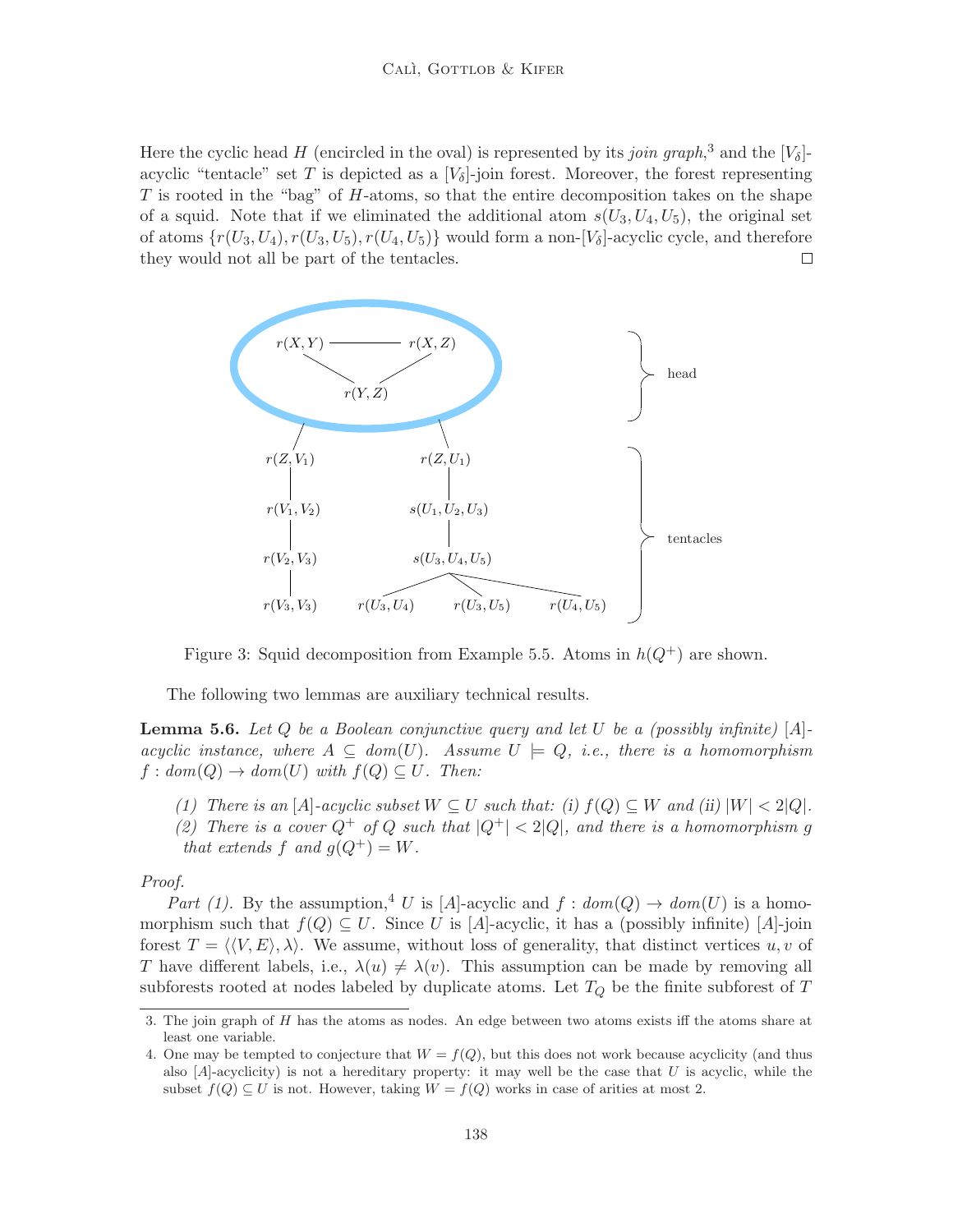that contains all ancestors in T of nodes s such that  $\lambda(s) \in f(Q)$ . Let  $F = \langle \langle V', E' \rangle, \lambda' \rangle$  be the forest obtained from T as follows.

- $V' = \{v \in V \mid \lambda(v) \in f(Q)\} \cup K$ , where K is the set of all vertices of  $T_Q$  that have at least two children.
- If  $v, w \in V'$  then there is an edge from v to w in E' iff w is a descendant of v in T, and if the unique shortest path from  $v$  to  $w$  in  $T$  does not contain any other node from  $V'$ .
- Finally, for each  $v \in V'$ ,  $\lambda'(v) = \lambda(v)$ .

Let us define  $W = \lambda(V')$ . We claim that the forest F is an [A]-join forest of W. Since Condition (1) of Definition 3.8 ([S]-join forest) is immediately satisfied, it suffices to show Condition  $(2)$ , that is, that F satisfies the [A]-connectedness condition. Assume, for any pair of distinct vertices  $v_1$  and  $v_2$  in F, that for some value  $b \in dom(U) - A$  it holds  $b \in dom(\lambda'(v_1)) \cap dom(\lambda'(v_2)).$  In order to prove the aforementioned [A]-connectedness condition, we need to show that there is at least one path in  $F$  between  $v_1$  and  $v_2$  (here we view F as a undirected graph), and that for every node  $v \in V'$  lying on each such path we have  $b \in dom(\lambda'(v))$ . By construction of F,  $v_1$  and  $v_2$  are connected in T and v lies on the (unique) path between  $v_1$  and  $v_2$  in T. Since T is an [A]-join forest, we have  $b \in dom(\lambda(v)) = dom(\lambda'(v))$ . Thus F is an [A]-join forest of W.

Moreover, by construction of  $F$ , the number of children of each inner vertex of  $F$  is at least 2, and F has at most |Q| leaves. It follows that F has at most  $2|Q| - 1$  vertices. Therefore W is an [A]-acyclic set of atoms such that  $|W| \leq 2|Q|$  and  $W \supseteq f(Q)$ .

Part (2). Q can be extended to  $Q^+$  as follows. For each atom  $r(t_1, \ldots, t_k)$  in  $W - f(Q)$ , add to Q a new query atom  $r(\xi_1,\ldots,\xi_k)$  such that for each  $1 \leq i \leq k, \xi_i$  is a newly invented variable. Obviously,  $W \models Q^+$  and thus there is a homomorphism g extending f such that  $g(Q^+) = W$ . Moreover, by construction  $|Q^+| < 2|Q|$ .  $\Box$ 

**Lemma 5.7.** Let G be an  $[A]$ -acyclic instance and let G' be an instance obtained from G by eliminating a set S of atoms where  $dom(S) \subseteq A$ . Then G' is [A]-acyclic.

Proof. If  $T = \langle \langle V, E \rangle, \lambda \rangle$  is an [A]-join forest for G then an [A]-join forest T' for G' can be obtained from G by repeatedly eliminating each vertex v from T where  $\lambda(v) \in S$ . By construction, each atom  $\underline{e}$  eliminated from G in this way has the property that  $dom(\underline{e}) \subseteq A$ . Hence, for every value  $b \in dom(G) - A$ , the node  $u \in V$  such that  $\lambda(u) = e$  cannot belong to the induced (connected) subtree  $\{v \in V \mid b \in dom(\lambda(v))\}$ . We thus get that G' enjoys the [A]-connectedness property.  $\Box$ 

The following Lemma will be used as a main tool in the subsequent complexity analysis.

**Lemma 5.8** (Squid Lemma). Let  $\Sigma$  be a weakly quarded set of TGDs on a schema  $\mathcal{R}$ , D a database for R, and Q a Boolean conjunctive query. Then chase $(D, \Sigma) \models Q$  iff there is a squid decomposition  $\delta = (Q^+, h, H, T)$  and a homomorphism  $\theta : dom(h(Q^+)) \rightarrow$  $dom(chase(D, \Sigma))$  such that: (i)  $\theta(H) \subseteq chase^{\perp}(D, \Sigma)$ , and (ii)  $\theta(T) \subseteq chase^+(D, \Sigma)$ .

*Proof.* "If". If there is a squid decomposition  $\delta = (Q^+, h, H, T)$  of Q and a homomorphism θ as described, then the composition θ ∘ h is a homomorphism such that  $(θ ∘ h)(Q<sup>+</sup>) =$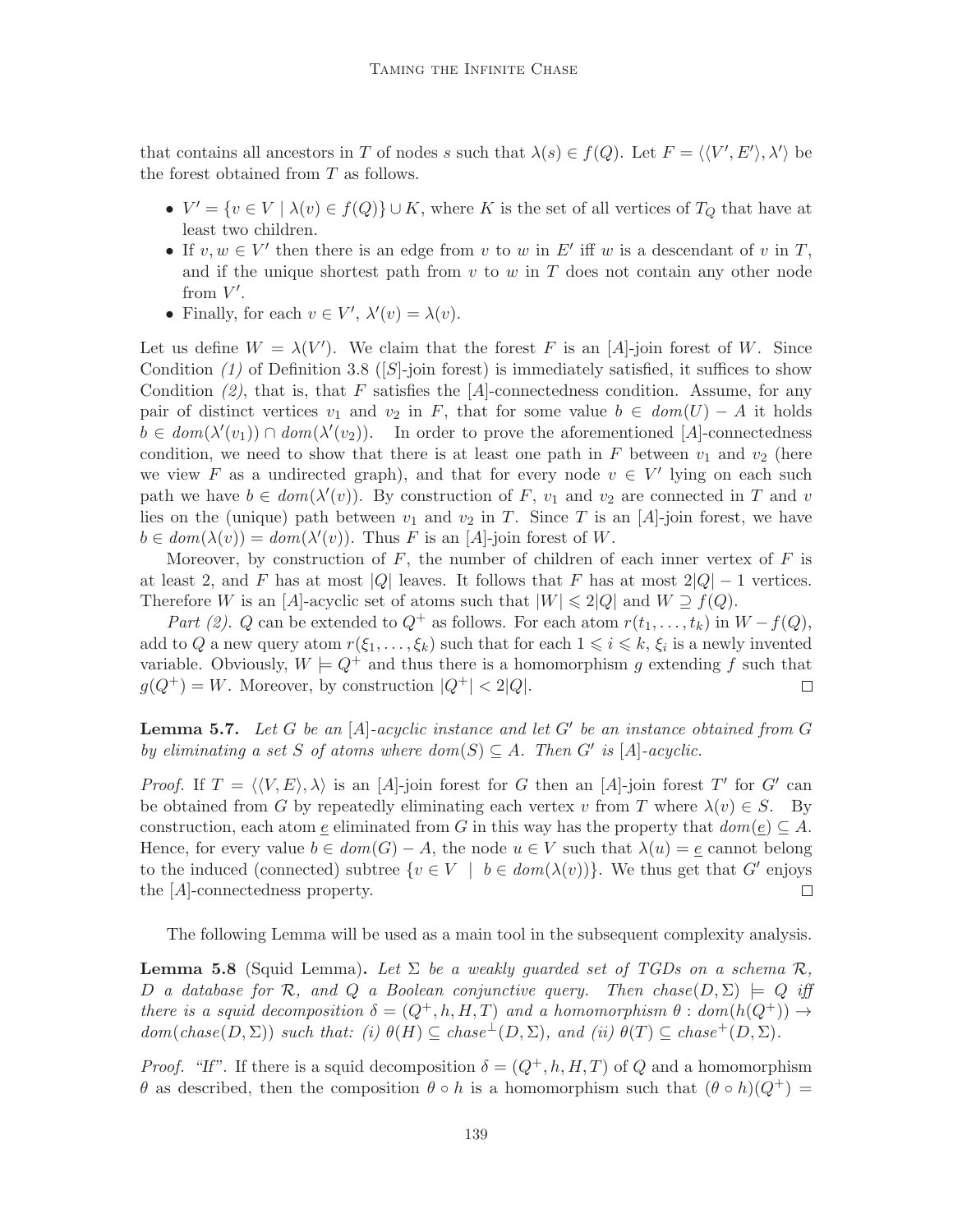$\theta(h(Q^+)) \subseteq \text{chase}(D, \Sigma)$ . Hence,  $\text{chase}(D, \Sigma) \models Q^+$  and, by Lemma 5.3,  $\text{chase}(D, \Sigma) \models$ Q.

"Only if". Assume  $U = \text{chase}(D, \Sigma) \models Q$ . Then, there exists a homomorphism f:  $vars(Q) \rightarrow dom(U)$  with  $f(Q) \subseteq chase(D, \Sigma)$ . By Lemma 3.11,  $chase^{+}(D, \Sigma)$  is  $[dom(D)]$ acyclic. By Lemma 5.6, it then follows that there is a Boolean query  $Q^+$  with  $\langle 2|Q|$  atoms, such that all atoms of Q are contained in  $Q^+$ , and there is a homomorphism  $g: dom(Q^+) \rightarrow$  $dom(U)$  with  $g(Q^+) \subseteq U$ , such that  $g(Q^+)$  is  $[dom(D)]$ -acyclic.

Partition vars $(Q^+)$  into two sets vars<sup> $\perp(Q^+)$ </sup> and vars<sup>+</sup> $(Q^+)$  as follows:

- $vars^{\perp}(Q^{+}) = \{ X \in vars(Q^{+}) \mid g(X) \in dom(D) \}$
- $vars^{+}(Q^{+}) = vars(Q^{+}) vars^{\perp}(Q^{+}).$

Define a mapping  $h : vars(Q^+) \rightarrow vars(Q^+)$  as follows. For each  $X \in vars(Q^+)$ , let  $h(X)$ be the lexicographically first variable in the set  $\{Y \in vars(Q^+) \mid g(Y) = g(X)\}\$ . Let us define  $V_{\delta}$  as  $V_{\delta} = h(vars^{\perp}(Q^+))$ . Moreover, let H be the set of all those atoms  $\underline{a}$  of  $h(Q^+)$ , such that  $vars(\underline{a}) \subseteq V_{\delta} = hvars^{\perp}(Q^+))$ , and let  $T = h(Q^+) - H$ . Note that, by definition of H,  $g(H) \subseteq \text{chase}^{\perp}(D, \Sigma)$  and, by definition of T,  $g(T) \subseteq \text{chase}^+(D, \Sigma)$ . Let θ be the restriction of g to  $dom(h(Q^+))$ . Clearly, θ, h, H, and T fulfill the conditions (i) and *(ii)* of the statement of this lemma. It thus remains to prove that  $\delta = (Q^+, h, H, T)$  is actually a squid decomposition of Q. For this, we only need to show that T is  $[V<sub>\delta</sub>]$ -acyclic. To prove this, first observe that for each pair of variables  $X, Y$  in vars $(Q^+)$  such that  $g(X) = g(Y)$  we have  $h(X) = h(Y)$ . Therefore  $\theta$  is, by construction, a bijection between  $h(dom(Q^+))$  and  $dom(\theta(Q^+))$ . In particular,  $T \subseteq h(Q^+)$  is isomorphic to  $\theta(T)$  via the restriction  $\theta_T$  of  $\theta$  to  $dom(T)$ . Since  $\theta_T(T) = \theta(T)$  is obtained from the  $[dom(D)]$ -acyclic instance  $\theta(Q^+)$  by eliminating only atoms all of whose arguments are in  $dom(D)$  (namely the atoms in  $\theta(H)$ , by Lemma 5.7,  $\theta_T(T)$  is itself  $dom(D)$ -acyclic and, therefore, trivially also  $[dom(D) \cap dom(\theta(T))]$ -acyclic. Now, since for every  $X \in dom(T)$  it holds that  $X \in V_{\delta}$ iff  $\theta_T(X) \in dom(D)$ , it immediately follows that, since  $\theta_T(T)$  is  $[dom(D)]$ -acyclic, T is  $[V_{\delta}]$ -acyclic.  $\Box$ 

### 5.2 Clouds and the Complexity of Query Answering under WGTGDs

The goal of this subsection is to prove the following theorem:

**Theorem 5.9.** Let  $\Sigma$  be a weakly guarded set of TGDs, D a database for a schema  $\mathcal{R}$ , and Q a Boolean conjunctive query. The problem of determining whether  $D \cup \Sigma \models Q$  or, equivalently, whether chase( $D, \Sigma$ ) = Q is in EXPTIME in case of bounded arity, and in 2exptime in general.

For the general case (of unbounded arities), we first outline a short high-level proof aimed at specialists in Computational Logic. This proof makes sophisticated use of previous results. We will then give a much longer, self-contained proof, that works for both the general case and the case of bounded arities. The self-contained proof also introduces some concepts that will be used in the following sections.

High Level Proof Sketch of Theorem 5.9 (General Case). We transform the original problem instance  $(D, \Sigma, Q)$  into a guarded first-order theory  $\Gamma = \tau(D, \Sigma, Q)$  such that  $chase(D, \Sigma) \models$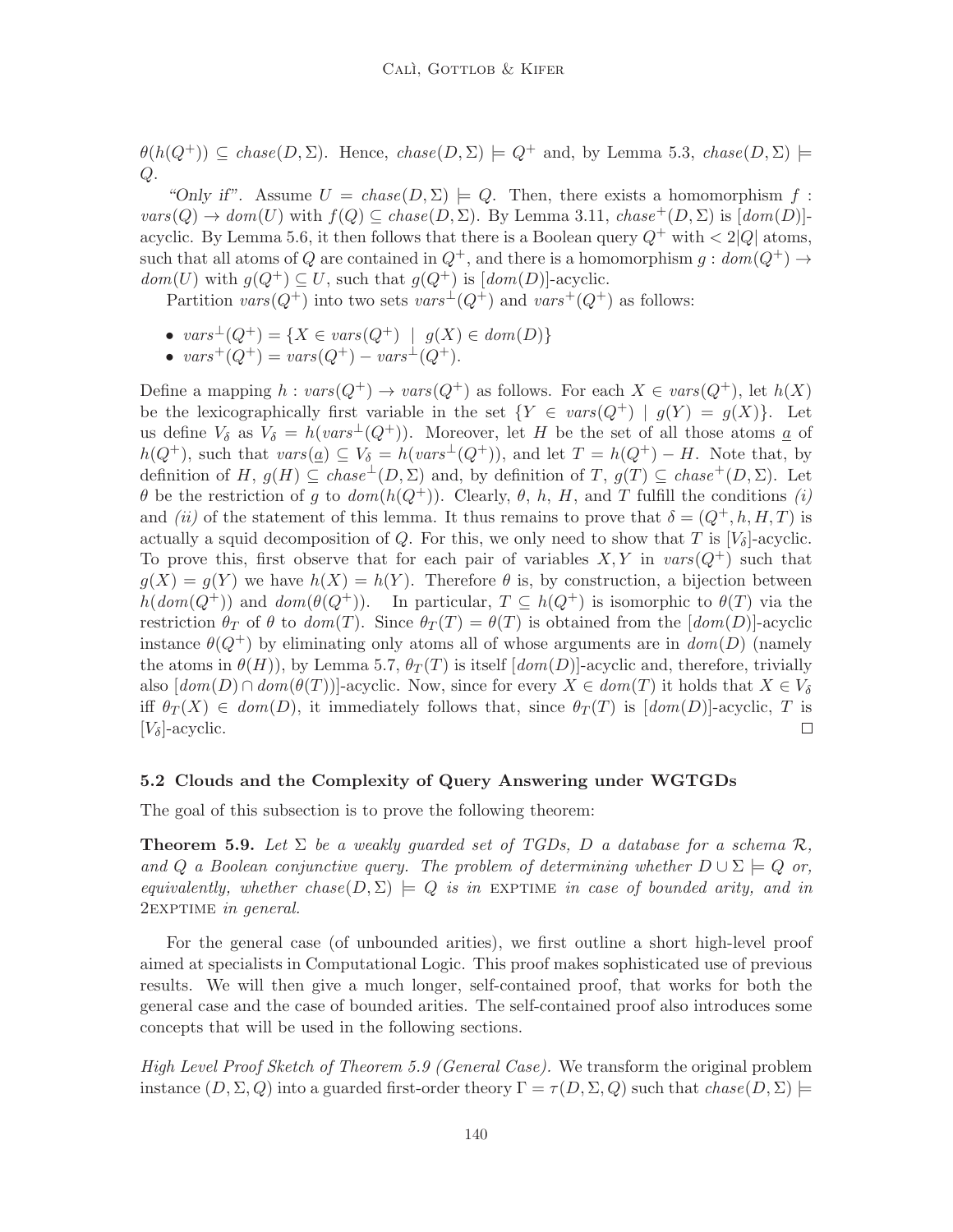Q iff Γ is unsatisfiable. The signature  $\sigma$  of Γ uses Σ as the set of constants plus a constant for each element of  $dom(D)$ . Moreover,  $\sigma$  includes all predicate symbols occurring in  $D, \Sigma$ , or  $Q$ , plus a special nullary (i.e., propositional) predicate symbol  $q$ .

Γ contains all ground facts of D, plus all instances of each rule r ∈ Σ obtained from  $r$  by replacing all variables of  $r$  that occur in non-affected positions with constants. Note that the resulting rules are universally quantified guarded sentences. Moreover, for each squid decomposition  $\delta = (Q^+, h, H, T, V_\delta)$ , and each possible replacement  $\theta$  of the set of variables  $V_{\delta}$  by constants of the signature  $\sigma$ ,  $\Gamma$  contains a guarded sentence  $\phi_{\delta}^{\theta}$  obtained as follows. Notice that  $Q_{\delta}^{\theta} := \theta(H) \cup T$  is a Boolean acyclic conjunctive query. By the results of Gottlob, Leone, and Scarcello  $(2003)$ ,<sup>5</sup>  $Q_{\delta}^{\theta}$  can thus be rewritten (in polynomial time) into an equivalent guarded sentence  $\psi_{\delta}^{\theta}$ . We define  $\phi_{\delta}^{\theta}$  to be  $(\psi_{\delta}^{\theta} \to q)$ , which is obviously guarded, too. Let  $\Gamma^-$  denote the sentences of  $\Gamma$  mentioned so far. From this construction and the Squid Lemma (Lemma 5.8), it follows that  $chase(D, \Sigma) \models Q$  iff  $\Gamma^- \models q$ . Now let  $\Gamma = \Gamma^- \cup \{\neg q\}.$  Obviously,  $\Gamma$  is unsatisfiable iff  $chase(D, \Sigma) \models Q.$ 

Note that the reduction  $\tau$  is an arity-preserving EXPTIME-reduction. Let t be an exponential upper bound on the runtime required by reduction  $\tau$  (and thus also on the size of  $\tau(D, \Sigma, Q)$ ). A deterministic version of the algorithm in the work by Grädel (1999) for deciding whether a guarded theory of unbounded arity is satisfiable or unsatisfiable runs in double-exponential time  $O(2^{O(s \cdot w^w)})$ , where s is the size of the theory and w is its maximum predicate arity. Therefore, the overall runtime of first computing  $\Gamma = \tau(D, \Sigma, Q)$  for an input  $(D, \Sigma, Q)$  of size n and maximum arity w, and then checking whether  $\Gamma$  is unsatisfiable is  $O(2^{O(t(n) \cdot w^w)})$ , which is still only double-exponential. Deciding  $D \cup \Sigma \models Q$  is thus in  $2$  exptime.  $\square$ 

Note that in case of bounded  $w$ , a similar proof does not provide an EXPTIME bound, as  $2^{t(n) \cdot w^w}$  would still be doubly exponential due to the exponential term  $t(n)$ , even if w is  $\alpha$ constant. Actually, as noted by Bárány, Gottlob, and Otto  $(2010)$ , evaluating non-atomic conjunctive queries against guarded first-order theories of bounded predicate arity is in fact 2EXPTIME-complete. Surprisingly, this remains true even for guarded theories  $D \cup \Sigma$  where D is a (variable) database and  $\Sigma$  a *fixed* guarded theory of a very simple form involving disjunctions (Bourhis, Morak, & Pieris, 2013). We therefore needed to develop different proof ideas.

In the rest of this section we present an independent and self-contained proof of Theorem 5.9 by developing tools for analyzing the complexity of query answering under WGT-GDs. To this end we introduce the notion of a *cloud* of an atom a in the chase of a database D under a set  $\Sigma$  of WGTGDs. Intuitively, the cloud of  $\underline{a}$  is the set of atoms of  $chase(D, \Sigma)$ whose arguments belong to  $dom(\underline{a}) \cup dom(D)$ . In other words, the atoms in the cloud cannot have nulls that do not appear in  $\underline{a}$ . The cloud is important because we will show that the subtree of  $\text{gcf}(D, \Sigma)$  rooted in <u>a</u> depends only on <u>a</u> and its cloud.

**Definition 5.10.** Let  $\Sigma$  be a weakly guarded set of TGDs on a schema  $\mathcal{R}$  and  $D$  be a database for R. For every atom  $\underline{a} \in \text{chase}(D, \Sigma)$  the cloud of  $\underline{a}$  with respect to  $\Sigma$  and  $D$  is the following set:  $cloud(D, \Sigma, \underline{a}) = {\underline{b} \in \text{chase}(D, \Sigma) \mid \text{dom}(\underline{b}) \subseteq \text{dom}(\underline{a}) \cup \text{dom}(D)}$ . Notice

<sup>5.</sup> See Theorem 3 in that paper, its proof, the remark after that proof, and Corollary 3.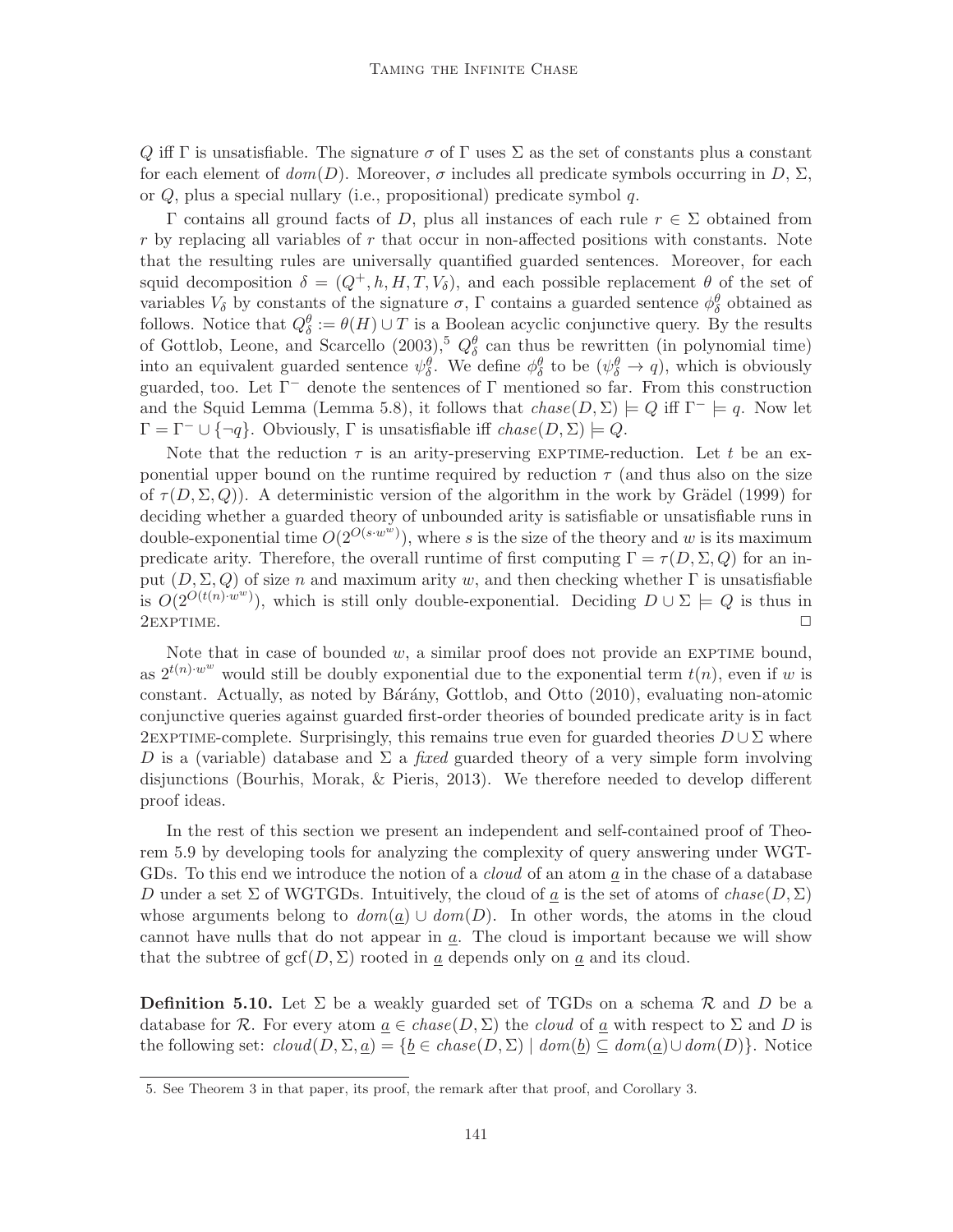that for every atom  $\underline{a} \in \text{chase}(D, \Sigma)$  we have  $D \subseteq \text{cloud}(D, \Sigma, \underline{a})$ . Moreover, we define

$$
clouds(D, \Sigma) = {cloud(D, \Sigma, \underline{a}) | \underline{a} \in \text{chase}(D, \Sigma)}
$$
  
\n
$$
clouds^{+}(D, \Sigma) = {(\underline{a}, \text{cloud}(D, \Sigma, \underline{a})) | \underline{a} \in \text{chase}(D, \Sigma)}
$$

Any subset  $S \subseteq cloud(D, \Sigma, a)$  is called a *subcloud* of a (with respect to  $\Sigma$  and D). The set of all subclouds of an atom a is denoted by  $subclouds(D, \Sigma, a)$ . Finally, we define  $subclouds^{+}(D, \Sigma) = \{(a, C) \mid a \in \text{chase}(D, \Sigma) \text{ and } C \subseteq \text{cloud}(D, \Sigma, a)\}.$ 

**Definition 5.11.** Let B be an instance (possibly with nulls) over a schema,  $\mathcal{R}$ , and D be a database over R. Let  $\alpha$  and  $\beta$  be atoms from the Herbrand Base HB(B). We say that α and β are D-isomorphic, denoted  $\alpha \simeq_D \beta$ , or simply  $\alpha \simeq \beta$  in case D is understood, if there is a bijective homomorphism<sup>6</sup> f :  $dom(\alpha) \rightarrow dom(\beta)$  such that  $f(\alpha) = \beta$  (and thus also  $f^{-1}(\beta) = \alpha$ ). This definition extends directly to the cases when  $\alpha$  and  $\beta$  are sets of atoms or atom-set pairs (in a similar fashion as in  $clouds^{+}(D, \Sigma)$ ).

**Example 5.12.** If  $\{a, b\} \subseteq dom(D)$  and  $\{\zeta_1, \zeta_2, \zeta_3, \zeta_4\} \subseteq \Delta_N$ , we have:  $p(a, \zeta_1, \zeta_2) \simeq$  $p(a,\zeta_3,\zeta_4)$  and  $(p(a,\zeta_3),\{q(a,\zeta_3),q(\zeta_3,\zeta_3),r(\zeta_3)\}) \simeq (p(a,\zeta_1),\{q(a,\zeta_1),q(\zeta_1,\zeta_1),r(\zeta_1)\}).$  On the other hand,  $p(a,\zeta_1,\zeta_2) \not\approx p(a,\zeta_1,\zeta_1)$  and  $p(a,\zeta_1,\zeta_2) \not\approx p(\zeta_3,\zeta_1,\zeta_2)$ .  $\Box$ 

**Lemma 5.13.** Given a database D for a schema  $\mathcal{R}$  and an instance B for  $\mathcal{R}$ , the Disomorphism relation  $\simeq_D$  on HB(B) (resp.,  $2^{HB(B)}$  or HB(B)  $\times$   $2^{HB(B)}$ , as in Definition 5.11) is an equivalence relation.

The above lemma follows directly from the definitions; it lets us define, for every set A of atoms of  $HB(B)$ , the quotiont set  $A/_{\simeq D}$  with respect to the above defined equivalence relation  $\simeq_D$ . Such notion of quotient set naturally extends to sets of sets of atoms such as  $clouds(D, \Sigma)$ , or sequences (pairs, in particular) thereof.

**Lemma 5.14.** Let  $\Sigma$  be a weakly quarded set of TGDs and let D be a database for a schema R. Let  $|\mathcal{R}|$  denote the number of predicate symbols in  $\mathcal{R}$ , and w be the maximum arity of the symbols in R. Then:

- (1) For every atom  $\underline{a} \in \text{chase}(D, \Sigma)$ , we have  $|\text{cloud}(D, \Sigma, \underline{a})| \leq |\mathcal{R}| \cdot (|\text{dom}(D)| + w)^w$ . Thus, cloud( $D, \Sigma, a$ ) is polynomial in the size of the database D if the arity w is bounded and exponential otherwise.
- (2) For each atom  $\underline{a} \in \text{chase}(D, \Sigma)$ ,  $|\text{subclouds}(D, \Sigma, \underline{a})| \leq 2^{|\mathcal{R}| \cdot (|\text{dom}(D)| + w)^w}$ .
- $\overline{(3)}$  |clouds $(D, \Sigma)/\overline{\leq}$ |  $\leq$  2<sup>|R|·(|dom(D)|+w)<sup>w</sup>, i.e., there are—up to isomorphism—at most</sup> exponentially many possible clouds or subclouds in a chase, if the arity w is bounded, otherwise doubly exponentially many.

 $(4) |clouds^+(D, \Sigma)/\sim |\leqslant |subclouds^+(D, \Sigma)/\sim |\leqslant |\mathcal{R}| \cdot (|dom(D)|+w)^w \cdot 2^{|\mathcal{R}| \cdot (|dom(D)|+w)^w}.$ 

Proof. The claims are proved by combinatorial arguments as follows.

(1) All distinct atoms in a cloud are obtained by placing the symbols of  $\underline{a}$ , plus possibly symbols from  $dom(D)$ , in at most w arguments of some predicate symbol in  $\mathcal{R}$ . For each predicate in  $\mathcal{R}$ , the number of symbols to be thus placed is  $|dom(D)| + w$ .

<sup>6.</sup> Recall that, by definition, the restriction of a homomorphism to  $dom(D)$  is the identity mapping.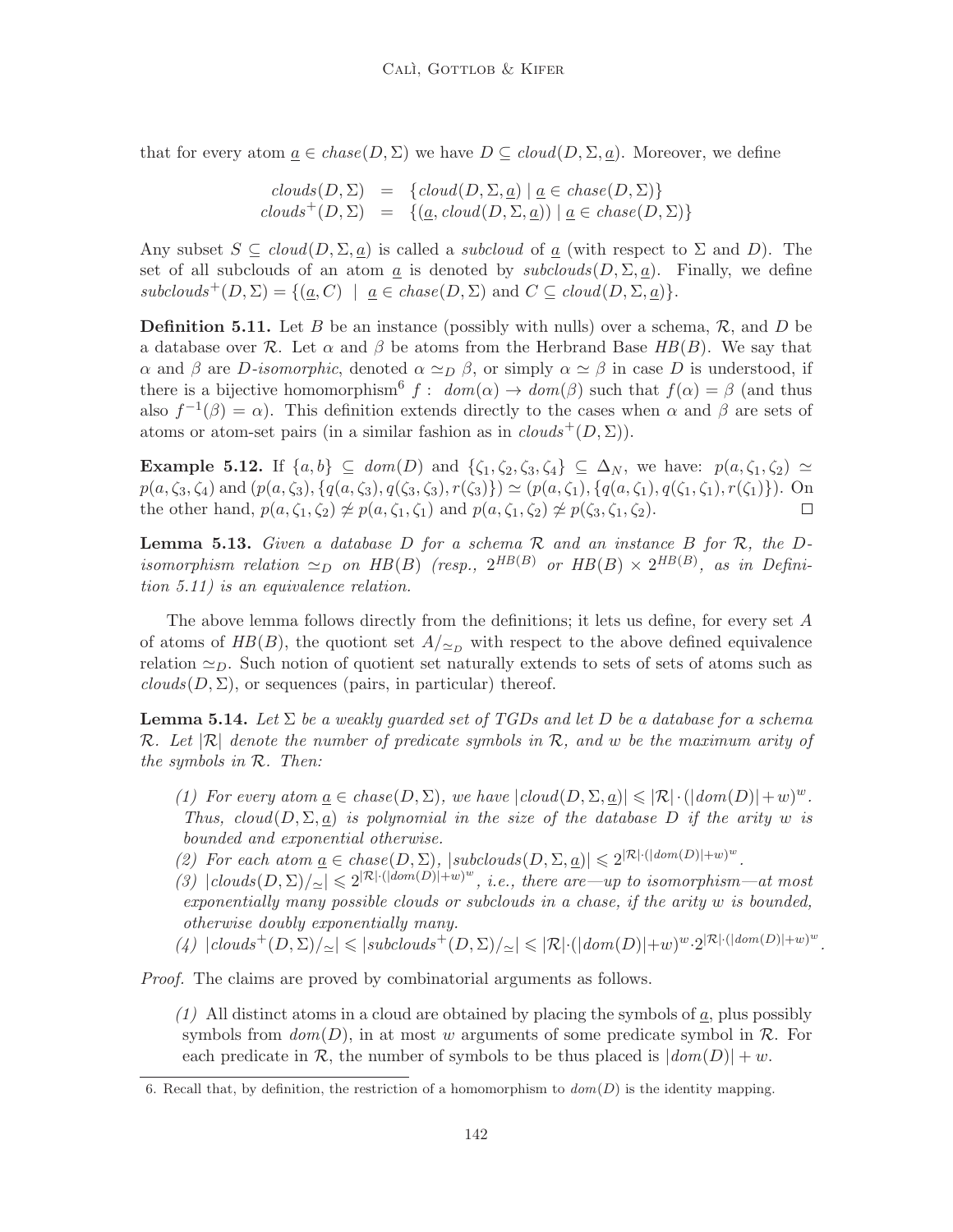- (2) The different ways we can choose  $subclouds(D, \Sigma, a)$  clearly determines the set of all subsets of  $cloud(D, \Sigma, a)$ .
- (3) It is easy to see that the size of the set of all non-pairwise-isomorphic clouds in the chase is bounded by the number of possible subclouds of a fixed atom.
- $(4)$  Here, we are counting the number of all possible subclouds, each associated with its "generating" atom. The inequality holds because, once we choose all non-pairwiseisomorphic clouds, each of their possible generating atoms can have as arguments only  $|dom(D)| + w$  symbols with which to construct the subclouds.  $\Box$

**Definition 5.15.** Given a database D and a set of WGTGDs, let  $\underline{a}$  be an atom in  $chase(D, \Sigma)$ . We define the following notions:

- $\underline{a}_{\downarrow}$  is the set of all atoms that label nodes of the subtrees of  $\text{gcf}(D, \Sigma)$  rooted in  $\underline{a}$ ;
- $\nabla \underline{a} = \underline{a}_{\downarrow} \cup \text{cloud}(D, \Sigma, \underline{a});$
- if S is a subset of atoms in  $\text{gcf}(D, \Sigma)$ , then  $\text{gcf}[\underline{a}, S]^7$  is inductively defined as follows: (i)  $S \cup \{\underline{a}\} \subseteq \text{gcf}[\underline{a},S];$

(ii)  $\underline{b} \in \text{gcf}[\underline{a}, S]$  if  $\underline{b} \in \underline{a}_{\downarrow}$ , and  $\underline{b}$  is obtained via the chase rule applied using a TGD with body  $\Phi$  and head-atom  $\psi$ , and a homomorphism  $\theta$ , such that  $\theta(\psi) = \underline{b}$  and  $\theta(\Phi) \subseteq \text{gcf}[\underline{a},S].$ 

**Theorem 5.16.** If D is a database for a schema  $\mathcal{R}$ ,  $\Sigma$  is a weakly quarded set of TGDs, and  $\underline{a} \in \text{chase}(D, \Sigma)$ , then  $\nabla \underline{a} = \text{gcf}[\underline{a}, \text{cloud}(D, \Sigma, \underline{a})]$ .

*Proof.* By the definitions of  $\nabla a$  and gcf[a, cloud(D,  $\Sigma$ , a)], we have gcf[a, cloud(D,  $\Sigma$ , a)]  $\subseteq$  $\nabla a$ . It remains to show the converse inclusion:  $\nabla a \subseteq \text{gcf}[a, cloud(D, \Sigma, a)]$ . Define level<sub>a</sub>( $\underline{a}$ ) = 0 and for each fact  $\underline{b} \in cloud(D, \Sigma, \underline{a}) - \nabla \underline{a}$  we also define level<sub>a</sub>( $\underline{b}$ ) = 0. For every other atom  $\underline{c} \in \underline{a}_{\downarrow}$ , level<sub> $\underline{a}(\underline{c})$ </sub> is defined as the distance (i.e., the length of the path) from  $\underline{a}$  to  $\underline{c}$  in gcf( $D, \Sigma$ ).

We first show the following facts in parallel by induction on  $level_a(\underline{b})$ :

(1) If  $\underline{b} \in \nabla \underline{a}$  then  $cloud(D, \Sigma, \underline{b}) \subseteq \text{gcf}[\underline{a}, cloud(D, \Sigma, \underline{a})].$ (2) If  $\underline{b} \in \nabla \underline{a}$  then  $\underline{b} \in \text{gcf}[\underline{a}, \text{cloud}(D, \Sigma, \underline{a})].$ 

Statement (2) above is the converse inclusion we are after.

INDUCTION BASIS. If level<sub>a</sub>(b) = 0, we have either (a) b ∈ cloud(D,  $\Sigma$ , a) – {a}, or (b)  $\underline{b} = \underline{a}$ . In case (a),  $cloud(D, \Sigma, \underline{a}) \subseteq \text{gcf}[\underline{a}, cloud(D, \Sigma, \underline{a})]$  and therefore  $\underline{b} \in$ gcf $[\underline{a}, cloud(D, \Sigma, \underline{a})]$ , which proves (1). Moreover, since  $\underline{b} \in cloud(D, \Sigma, \underline{a})$ ,  $\underline{b}$  cannot contain more labeled nulls than  $\underline{a}$ , so  $dom(\underline{b}) - dom(D) \subseteq dom(\underline{a}) - dom(D)$ . Therefore  $cloud(D, \Sigma, \underline{b}) \subseteq cloud(D, \Sigma, \underline{a}) \subseteq \text{gcf}[\underline{a}, cloud(D, \Sigma, \underline{a})],$  which proves (2). In case (b),  $\underline{b} = \underline{a}$  and thus  $cloud(D, \Sigma, \underline{a}) = cloud(D, \Sigma, \underline{b}) \subseteq \text{gcf}[\underline{a}, cloud(D, \Sigma, \underline{a})],$  which proves (1). Since  $\underline{b} = \underline{a} \in \text{gcf}[\underline{a}, \text{cloud}(D, \Sigma, \underline{a})], (2)$  follows as well.

INDUCTION STEP. Assume that (1) and (2) are satisfied for all  $c \in \nabla \underline{a}$  such that level<sub>a</sub>(c)  $\leq i$  and assume level<sub>a</sub>(b) = i + 1, where i  $\geq 0$ . The atom b is produced by a TGD whose guard g matches some atom  $\underline{b}^-$  at level i, which is, by the induction hypothesis, in  $\text{gcf}[\underline{a}, cloud(D, \Sigma, \underline{a})].$  The body atoms of such a TGD then match atoms whose arguments

<sup>7.</sup> D and  $\Sigma$  are implicit here, to avoid clutter.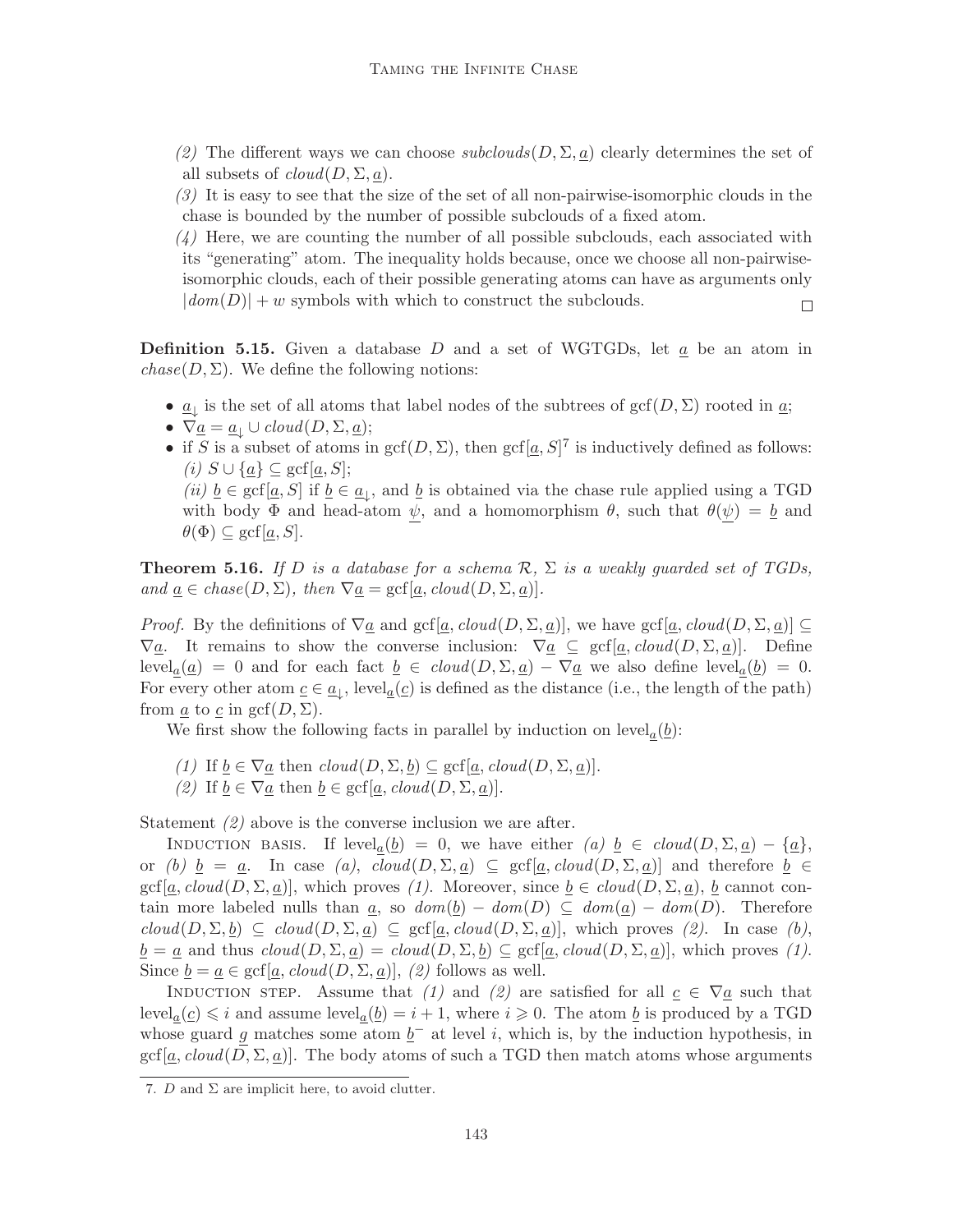must be in  $cloud(D, \Sigma, \underline{b})$  and thus also in gcf[ $\underline{a}$ ,  $cloud(D, \Sigma, \underline{a})$ ], again by the induction hypothesis. Therefore, (2) holds for <u>b</u>. To show (1), consider an atom  $\underline{b}' \in cloud(D, \Sigma, \underline{b})$ . In case  $dom(\underline{b}') \subseteq dom(\underline{b}^{-})$ , we have  $cloud(D, \Sigma, \underline{b}') \subseteq cloud(D, \Sigma, \underline{b}^{-}) \subseteq \text{gcf}[\underline{a}, cloud(D, \Sigma, \underline{a})]$ . Otherwise,  $\underline{b}'$  contains at least one new labeled null that was introduced during the generation of <u>b</u>. Given that  $\Sigma$  is a weakly guarded set and each labeled null in  $\Delta_N$  is introduced only once in the chase, there must be a path from  $\underline{b}$  to  $\underline{b}'$  in  $\text{gcf}(D,\Sigma)$  (and therefore also in  $\nabla_{\underline{b}}$ . A simple additional induction on level<sub> $\underline{b}(\underline{b}')$ </sub> shows that all the applications of TGDs on that path must have been fired on elements of  $\text{gcf}[a, cloud(D, \Sigma, a)]$  only. Therefore,  $\underline{b}' \in \text{gcf}[\underline{a}, \text{cloud}(D, \Sigma, \underline{a})],$  which proves (1).  $\Box$ 

The corollary below follows directly from the above theorem.

**Corollary 5.17.** If D is a database for a schema  $\mathcal{R}$ ,  $\Sigma$  is a weakly quarded set of TGDs,  $a, b \in \text{chase}(D, \Sigma)$ , and  $(a, \text{cloud}(D, \Sigma, \underline{a})) \simeq (b, \text{cloud}(D, \Sigma, \underline{b}))$ , then  $\nabla \underline{a} \simeq \nabla \underline{b}$ .

**Definition 5.18.** Let D be a database and  $\underline{a}$  an atom. The *canonical renaming can<sub>a</sub>*:  $dom(\underline{a}) \cup dom(D) \rightarrow \Delta_{\underline{a}} \cup dom(D)$ , where  $\Delta_{\underline{a}} = {\{\xi_1, \ldots, \xi_h\}} \subset \Delta_N$  is a set of labeled nulls not appearing in  $\underline{a}$ , is a 1-1 substitution that maps each element of  $dom(D)$  into itself and each null-argument of  $\underline{a}$  to the first unused element  $\xi_i \in \Delta_{\underline{a}}$ . If  $S \subseteq \text{cloud}(D, \Sigma, \underline{a})$  then  $can_{\underline{a}}(S)$  is well-defined and the pair  $(can_{\underline{a}}(\underline{a}), can_{\underline{a}}(S))$  will be denoted by  $can(\underline{a}, S)$ .

**Example 5.19.** Let  $\underline{a} = g(d, \zeta_1, \zeta_2, \zeta_1)$  and  $S = \{p(\zeta_1), r(\zeta_2, \zeta_2), s(\zeta_1, \zeta_2, b)\}\)$ , where  $\{d, b\} \subseteq$  $dom(D)$  and  $\{\zeta_1,\zeta_2\}\subseteq \Delta_N$ . Then  $can_{\underline{a}}(\underline{a})=g(d,\xi_1,\xi_2,\xi_1)$ , and  $can_{\underline{a}}(S)=\{p(\xi_1),r(\xi_2,\xi_2),$  $s(\xi_1, \xi_2, b)$ .  $\Box$ 

**Definition 5.20.** If D is a database for a schema  $\mathcal{R}$ ,  $\Sigma$  is a weakly guarded set of TGDs on R, S is a set of atoms and  $a \in S$ , then we write  $(D, \Sigma, a, S) \models Q$  iff there exists a homomorphism  $\theta$  such that  $\theta(Q) \subseteq S \cup \underline{a}_{\downarrow}$ .

The following result straightforwardly follows from Theorem 5.16 and the previous definitions.

**Corollary 5.21.** If D is a database for a schema  $\mathcal{R}, \Sigma$  is a weakly guarded set of TGDs,  $a \in \text{chase}(D, \Sigma)$ , and Q is a Boolean conjunctive query, then the following statements are equivalent:

 $(1)$   $\nabla \underline{a} \models Q$  $(2)$   $(D, \Sigma, \underline{a}, cloud(D, \Sigma, \underline{a})) \models Q$ (3)  $(D, \Sigma, can_a(a), can_a(cloud(D, \Sigma, \underline{a}))) \models Q$ (4) there is a subset  $S' \subseteq cloud(D, \Sigma, \underline{a})$  such that  $(D, \Sigma, can_{\underline{a}}(\underline{a}), can_{\underline{a}}(S')) \models Q$ .

We will use the pair  $can(\underline{a}, cloud(D, \Sigma, \underline{a}))$  as a unique canonical representative of the equivalence class  $\{(\underline{b}, cloud(D, \Sigma, \underline{b})) | (\underline{b}, cloud(D, \Sigma, \underline{b})) \simeq (\underline{a}, cloud(D, \Sigma, \underline{a}))\}$  in clouds<sup>+</sup>(D,  $\Sigma$ ). Therefore, the set  $\{ can(\underline{a}, cloud(D, \Sigma, \underline{a})) | \underline{a} \in \text{chase}(D, \Sigma)\}\$ and the quotient set  $clouds^{+}(D, \Sigma)/_{\simeq}$  are isomorphic. Note that, by Lemma 5.14, these sets are finite and have size exponential in  $|D| + |\Sigma|$  if the schema is fixed (and double exponential otherwise).

Now, given a database D for a schema  $\mathcal R$ , a weakly guarded set of TGDs  $\Sigma$  on  $\mathcal R$ , and an atomic Boolean conjunctive query Q, we describe an alternating algorithm  $\mathsf{Acheck}(D, \Sigma, Q)$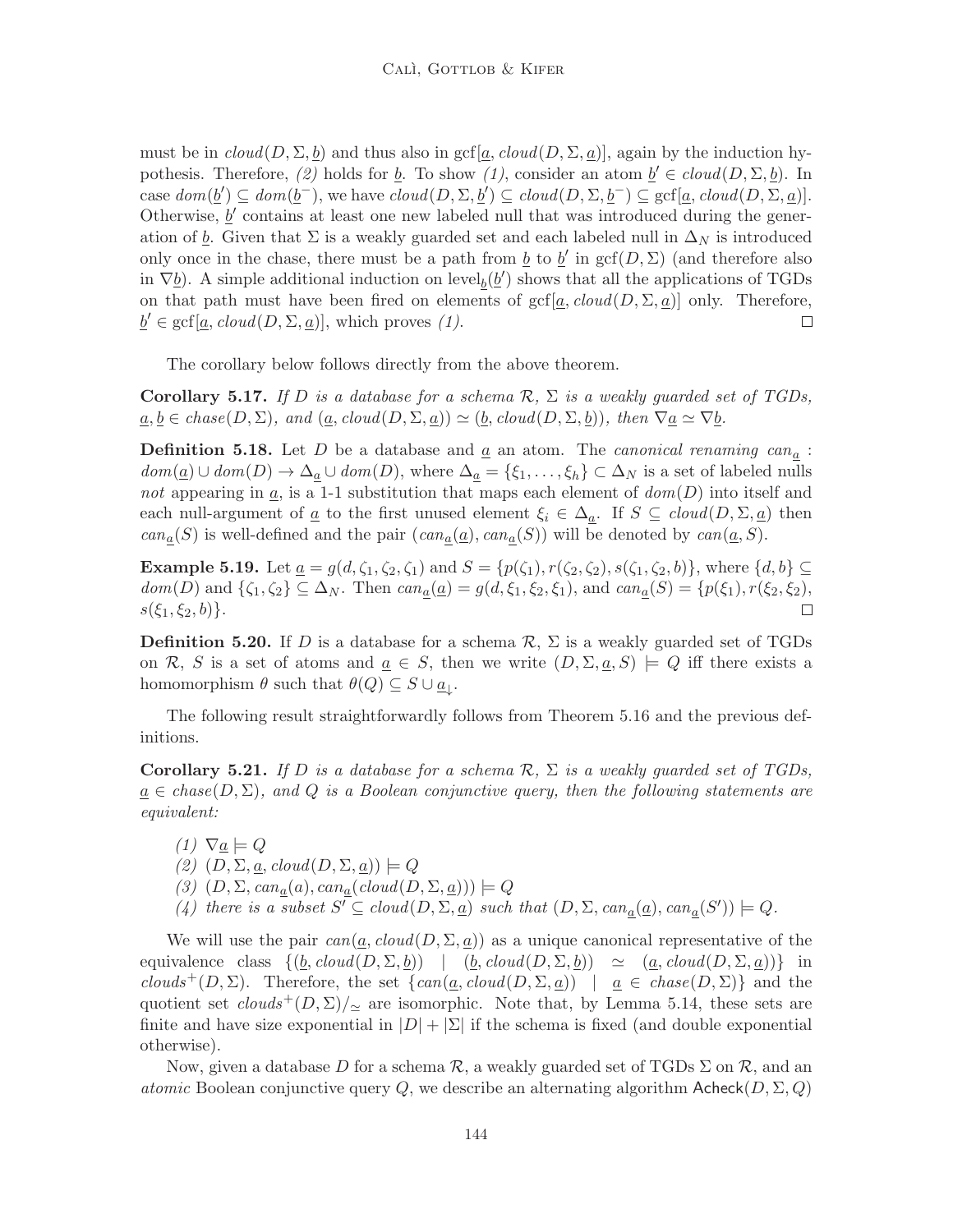that decides whether  $D \cup \Sigma \models Q$ . We assume that Q has the form  $\exists Y_1, \ldots, Y_\ell, q(t_1, t_2, \ldots, t_r)$ , where the  $t_1, \ldots, t_r$ , with  $r \geq \ell$ , are terms (constants or variables) in  $dom(D) \cup \{Y_1, Y_2, \ldots, Y_\ell\}$ .

The algorithm Acheck returns "true" if it accepts some configuration, according to the criteria explained below; otherwise, it returns "false". Acheck uses tuples of the form  $(\underline{a}, S, S', \prec, \underline{b})$  as its basic data structures (*configurations*). Intuitively, each such configuration corresponds to an atom  $\underline{a}$  derived at some step of the chase computation together with a set  $S'$  of already derived atoms belonging the cloud of  $\underline{a}$ . The informal meaning of the parameters of a configuration is as follows.

- $(1)$  a is the root atom of the chase subtree under consideration.
- (2)  $S \subseteq cloud(D, \Sigma, a);$  S is intuitively a subcloud containing a set of atoms of  $cloud(D, \Sigma, a)$ that, while computing  $chase(D, \Sigma)$ , are originally derived *outside* the subtree of the guarded chase forest rooted in  $\underline{a}$  (and are thus outside the subtree rooted in  $\underline{a}$  of rgcf( $D, \Sigma$ )). We expect these atoms to serve as "side atoms" (i.e., atoms matching non-guard atoms of a TGD) when deriving the desired atom  $\underline{b}$  starting at  $\underline{a}$ .
- (3) S' contains, at every step in the computation, the subset of  $cloud(D, \Sigma, \underline{a})$  that has been computed so far, or can be assumed to be valid, as it will be verified in another branch of the computation.
- $(4)$   $\prec$  is a total ordering of the atoms in S consistent with the order in which the atoms of S are proved by the algorithm (by simulating the chase procedure).
- $(5)$  b is an atom that needs to be derived. In some cases (namely, on the "main" path in the proof tree developed by Acheck), the algorithm will not try to derive a specific atom, but will just match the query atom  $q(t_1, \ldots, t_r)$  against the atoms of that path. In that case, we use the symbol  $\star$  in place of  $\underline{b}$ .

We are now ready to describe the algorithm Acheck at a sufficiently detailed level. However, we omit many low-level details.

Acheck first checks if  $D \models Q$ . If so, Acheck returns "true" and halts. Otherwise, the algorithm attempts to guess a path, the so called *main branch*, that contains an atom  $q$ that is an instance of Q. This is done as follows.

INITIALIZATION. The algorithm Acheck starts at D and guesses some atom  $a \in D$ , which it will expand into a main branch that will eventually lead to an atom  $q$  matching the query Q. To this end, the algorithm guesses a set  $S \subseteq cloud(D, \Sigma, \underline{a})$  and a total order  $\prec$  on S, and then generates the configuration  $c_0 = (\underline{a}, S, S', \prec, \star)$ . The set S' is initialized as  $S'=S$ .

FORM OF A CONFIGURATION—ADDITIONAL SPECIFICATIONS. In each configuration, the set set S is implicitly partitioned into two sets  $S^{\perp}$  and  $S^{+}$ , where  $S^{\perp} \subseteq D$  and  $S^{+} =$  $\{\underline{a}_1,\underline{a}_2,\ldots,\underline{a}_k\}$  is disjoint from D. The total order  $\prec$  is such that all elements of  $S^{\perp}$  precede those of  $S^+$ . On  $S^+$ ,  $\prec$  is defined as  $\underline{a}_1 \prec \underline{a}_2 \prec \cdots \prec \underline{a} \prec \cdots \prec \underline{a}_k$ .

Summary of tasks Acheck performs for each configuration. Assume the Acheck algorithm generates a configuration  $c = (\underline{a}, S, S', \prec, \underline{b})$ , where  $\underline{b}$  might be  $\star$ . Acheck then performs the following tasks on  $c$ :

• Acheck verifies that the guessed set S of c is actually a subset of  $cloud(D, \Sigma, a)$ . This is achieved by a massive universal branching that will be described below under the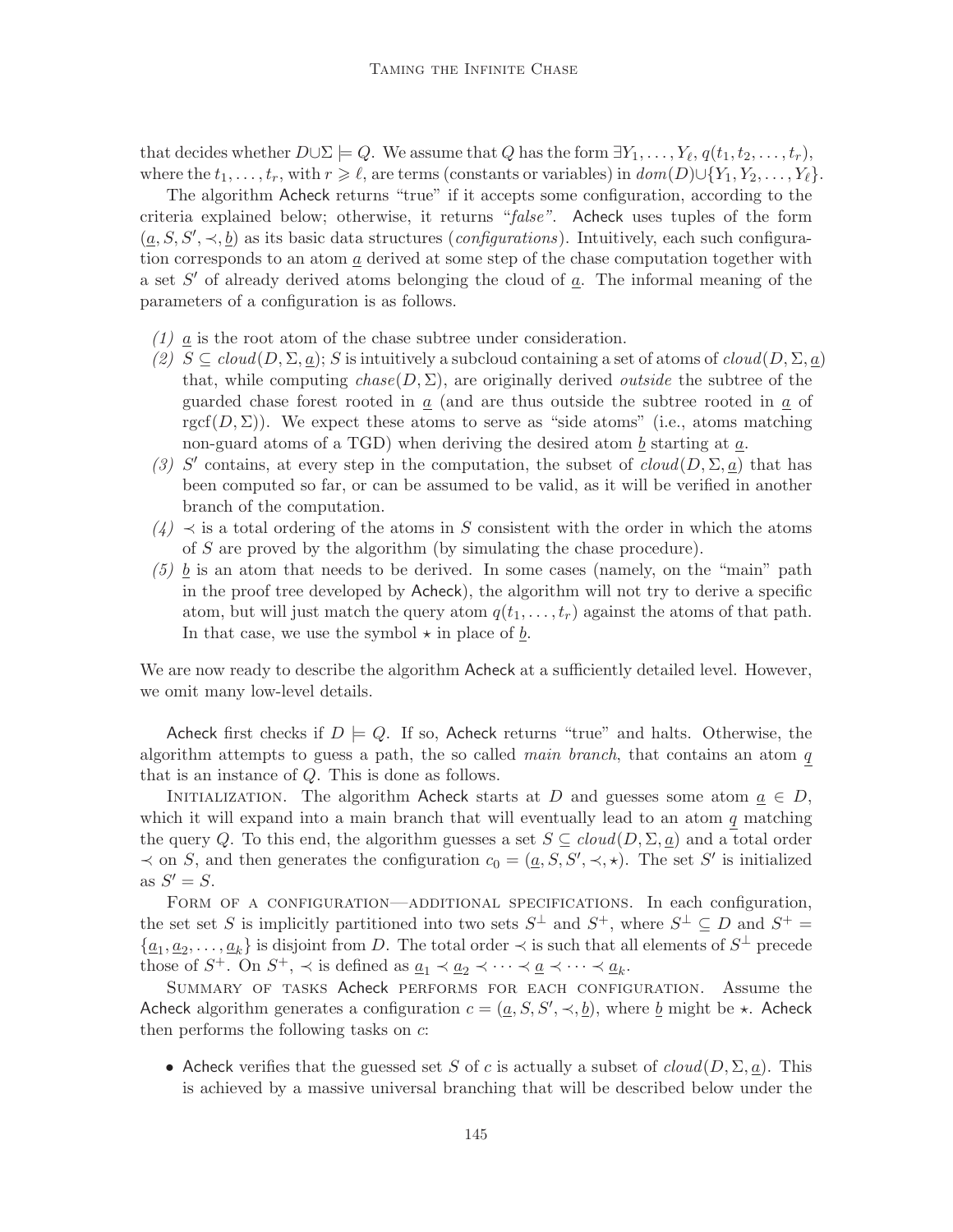heading "Universal Branching". Let us, however, anticipate here how it works, as this may contribute to the understanding of the other steps. Acheck will verify that each of the atoms  $\underline{a}_1, \ldots, \underline{a}_k$  is in  $chase(D, \Sigma)$ , where, for each  $i \in \{1, \ldots, k\}$ , the proof of  $\underline{a}_i \in \text{chase}(D, \Sigma)$  can use as premises only the atoms of S that precede  $\underline{a}_i$ , according to  $\prec$ . The algorithm thus finds suitable atoms  $\underline{d}_1, \ldots, \underline{d}_k \in D$  and builds proof trees for  $\underline{a}_1, \ldots, \underline{a}_k$ . For each  $1 \leqslant i \leqslant k$ , it generates configurations of the form  $(\underline{d}_i, S, S^{\perp} \cup {\underline{a}_1, \underline{a}_2, \ldots, \underline{a}_{i-1}}, \prec, \underline{a}_i)$ . Each such configuration will be used as a starting point in a proof of  $\underline{a}_i \in \text{chase}(D, \Sigma)$  assuming that  $\underline{a}_1, \ldots, \underline{a}_{i-1} \in \text{chase}(D, \Sigma)$ has already been established. Acheck thus simulates a sequential proof of all atoms of  $cloud(D, \Sigma, a)$  that are in S via a parallel universal branching from c.

- Acheck tests whether c is a final configuration (i.e., an accepting or rejecting one). This is described under the heading "Test for final Configuration" below.
- If c is not a final configuration of Acheck, this means that its first component  $\underline{a}$  is not yet the one that will be matched to  $\underline{b}$  (or the query, if  $\underline{b} = \star$ ). Acheck then "moves down" the chase tree by one step by replacing  $\underline{a}$  with a child of  $\underline{a}$ . This step is described under the heading "Existential Branching".

In the following, let  $c = (\underline{a}, S, S', \prec, \underline{b})$  be a configuration, where  $\underline{b}$  may be  $\star$ .

TEST FOR FINAL CONFIGURATION. If  $b \in D$ , then Acheck accepts this configuration, and does not expand it further. If  $b = \star$ , then Acheck checks (via a simple subroutine) whether Q matches a, i.e., if a is a homomorphic image of the query atom  $q(t_1, \ldots, t_r)$ . If so, Acheck accepts c (and thus returns "true") and does not expand it further. If  $b \neq \star$ , Acheck checks whether  $a = b$ . If this is true, then Acheck accepts the configuration c and does not expand it further. Otherwise, the configuration tree is expanded as described next.

EXISTENTIAL BRANCHING. Acheck guesses a TGD  $\rho \in \Sigma$  having body  $\Phi$  and headatom  $\psi$ , and whose guard g matches <u>a</u> via some substitution  $\theta$  (that is,  $\theta(g) = \underline{a}$ ) such that  $\theta(\Phi) \subseteq S'$ .  $\theta(\psi)$  then corresponds to a newly generated atom (possibly containing some fresh labeled nulls in  $\Delta_N$ ). Note that, if no such guess can be made, this existential branching automatically fails and Acheck returns *false*. To define the configuration  $c_1$ that Acheck creates out of c, we first introduce an intermediate auxiliary configuration  $\hat{c} = (\hat{\underline{a}}, \hat{S}, \hat{S}', \hat{\prec}, \hat{\underline{b}}),$  where:

- (a)  $\hat{\underline{a}} = \theta(\psi)$  is the new atom generated by the application of  $\rho$  with the substitution  $\theta$ .
- (b) S<sup>S</sup> contains  $\hat{a}$  and each atom d of S such that  $dom(d) \subseteq dom(\hat{a}) \cup dom(D)$ . Thus, in addition to the new atom  $\hat{a}$ ,  $\hat{S}$  inherits all atoms that were in the subcloud S of the parent configuration c that are "compatible" with  $\hat{a}$ . In addition,  $\hat{S}$  includes a set newatoms( $\hat{c}$ ) of new atoms that are guessed by the Acheck algorithm. All arguments of each atom of newatoms( $\hat{c}$ ) must be elements of the set  $dom(\hat{a}) \cup dom(D)$ .
- $(c) \hat{S}' = \hat{S}.$
- $(d)$   $\hat{\prec}$  is a total order on  $\hat{S}'$  obtained from  $\prec$  by eliminating all atoms in  $S \hat{S}$  and by ordering the atoms from newatoms( $\hat{c}$ ) after all the atoms from the set oldproven( $\hat{c}$ ) =  $\hat{S}' \cap S'$  (these are assumed to have already been proven at the parent configuration c).
- (e) <u>b</u> is defined as <u>b</u> = <u>b</u>.

Next, Acheck constructs the configuration  $c_1$  out of  $\hat{c}$  by canonicalization:  $c_1 = can_{\hat{a}}(\hat{c})$ , that is  $c_1 = (can_{\underline{\hat{a}}}(\underline{\hat{a}}), can_{\underline{\hat{a}}}(\hat{S}), can_{\underline{\hat{a}}}(\hat{S}'), can_{\underline{\hat{a}}}(\hat{\prec}), can_{\underline{\hat{a}}}(\underline{\hat{b}})),$  where  $can_{\underline{\hat{a}}}(\hat{\prec})$  is the total order on the atoms in  $can_{\hat{a}}(\hat{S}')$  derived from  $\hat{\prec}$ .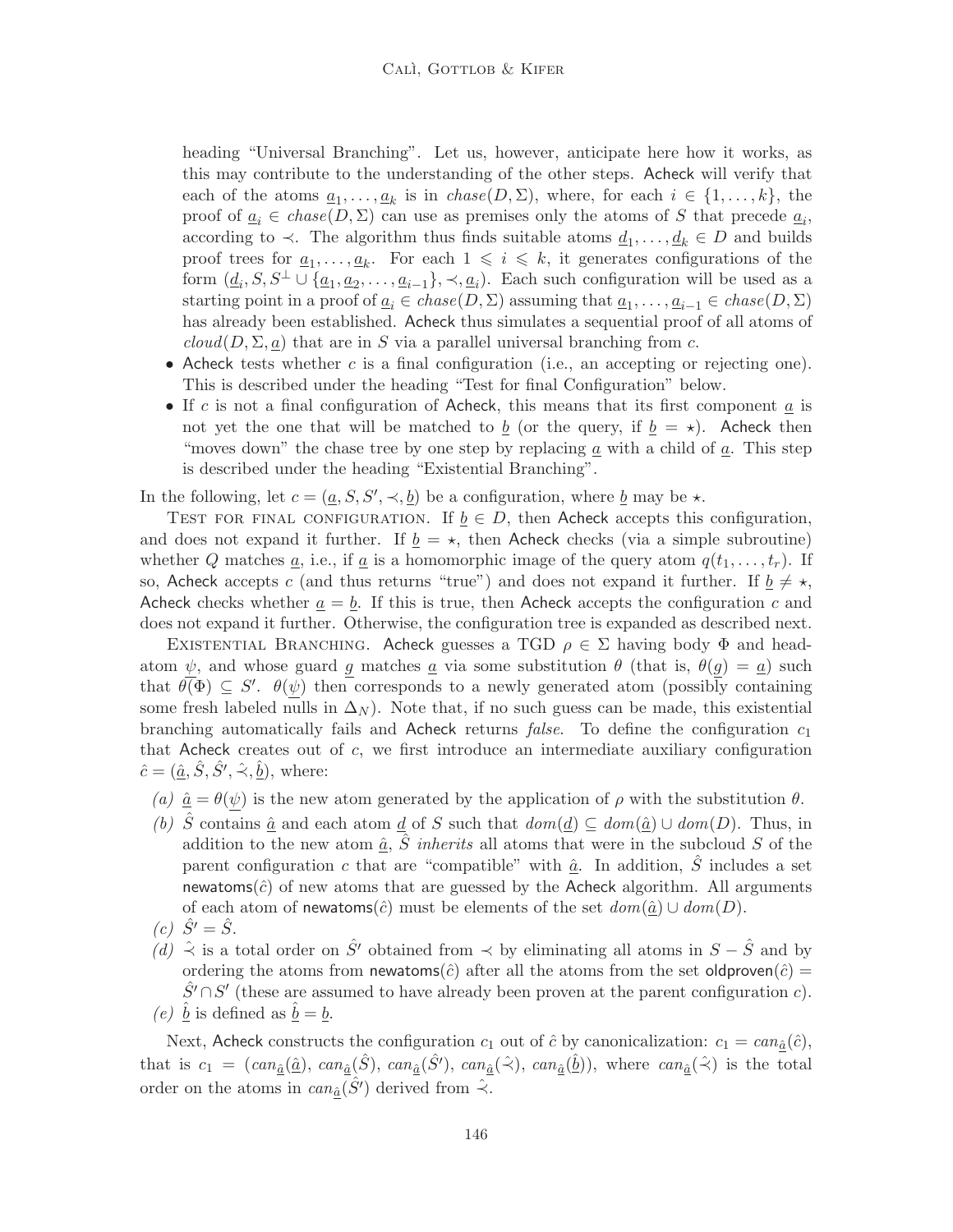Intuitively,  $c_1$  is the "main" child of c on the way to deriving the query atom  $q(t_1, \ldots, t_r)$ assuming that all atoms of the guessed subcloud  $S$  are derivable.

UNIVERSAL BRANCHING. In the above generated configuration  $\hat{c}$ , the set  $\hat{S}'$  is equal to  $\hat{S}$ . As already said, this means that it is assumed for that configuration that the set of atoms  $\hat{S}$  is derivable. To verify that this is indeed the case, Acheck generates in parallel, using universal computation branching, a set of auxiliary configurations for proving that all the guessed atoms in  $can_{\hat{a}}(newatoms(\hat{c}))$  are indeed derivable through the chase of D with respect to  $\Sigma$ .

Let  $can_{\underline{\hat{a}}}$ (newatoms $(\hat{c})) = \{\underline{n}_1, \ldots, \underline{n}_m\}$  and let the linear order  $\hat{\prec}$  on  $\hat{S}$  be a concatenation of the order  $\prec$ , restricted to oldproven( $\hat{c}$ ), and the order  $\underline{n}_1\hat{\prec}\underline{n}_2\hat{\prec}\cdots\hat{\prec}\underline{n}_m$ . For each  $1 \leqslant i \leqslant m$ , Acheck generates a configuration  $c_2^{(i)}$  $2^{(i)}$  defined as

$$
c_2^{(i)} = (can_{\hat{a}}(\hat{\underline{a}}), can_{\hat{a}}(\hat{S}), can_{\hat{a}}(\text{oldproven}(\hat{c})) \cup \{\underline{n}_1, \ldots, \underline{n}_{i-1}\}, can_{\hat{\underline{a}}}(\hat{\prec}), \underline{n}_i).
$$

This completes the description of the Acheck algorithm.

**Theorem 5.22.** The Acheck algorithm is correct and runs in exponential time in case of bounded arities, and in double exponential time otherwise.

#### Proof.

Soundness. It is easy to see that the algorithm is sound with respect to the standard chase, i.e., if Acheck $(D, \Sigma, Q)$  returns "true", then  $chase(D, \Sigma) \models Q$ . In fact, modulo variable renaming, which preserves soundness according to Corollary 5.21, the algorithm does nothing but chasing  $D$  with respect to  $\Sigma$ , even if the chase steps are not necessarily in the same order as in the standard chase. Thus, each atom derived by Acheck occurs in some chase. Since every chase computes a universal solution that is complete with respect to conjunctive query answering, whenever Acheck returns "true", Q is entailed by some chase, and thus also by the standard chase,  $chase(D, \Sigma)$ .

COMPLETENESS. The completeness of Acheck with respect to  $chase(D, \Sigma)$  can be shown as follows. Whenever  $chase(D, \Sigma) \models Q$ , there is a finite proof of Q, i.e., a finite sequence  $\text{proof}_Q$  of generated atoms that ends with some atom q, which is an instance of Q. This proof can be simulated by the alternating computation  $\mathsf{Acheck}$  as follows: (i) steer the main branch of Acheck towards (a variant of) q by choosing successively the same TGDs and substitutions  $\theta$  (modulo the appropriate variable renamings) as those used in the standard chase for the branch of q; (ii) whenever a subcloud S has to be chosen for some atom  $\underline{a}$  by Acheck, choose the set of atoms  $cloud(D, \Sigma, \underline{a}) \cap (D \cup atoms(proof_{Q}))$ , modulo appropriate variable renaming; *(iii)* for the ordering  $\prec$ , always choose the one given by proof<sub>Q</sub>. The fact that no Q-instance is lost when replacing configurations by their canonical versions is guaranteed by Corollary 5.21.

COMPUTATIONAL COST. In case of bounded arity, the size of each configuration  $c$ is polynomial in  $D \cup \Sigma$ . Thus, Acheck describes an alternating PSPACE (i.e., APSPACE) computation. It is well-known that  $APSPACE = EXPTIME$ . In case the arity is not bounded, each configuration requires at most exponential space. The algorithm then describes a computation in Alternating EXPSPACE, which is equal to 2EXPTIME.  $\Box$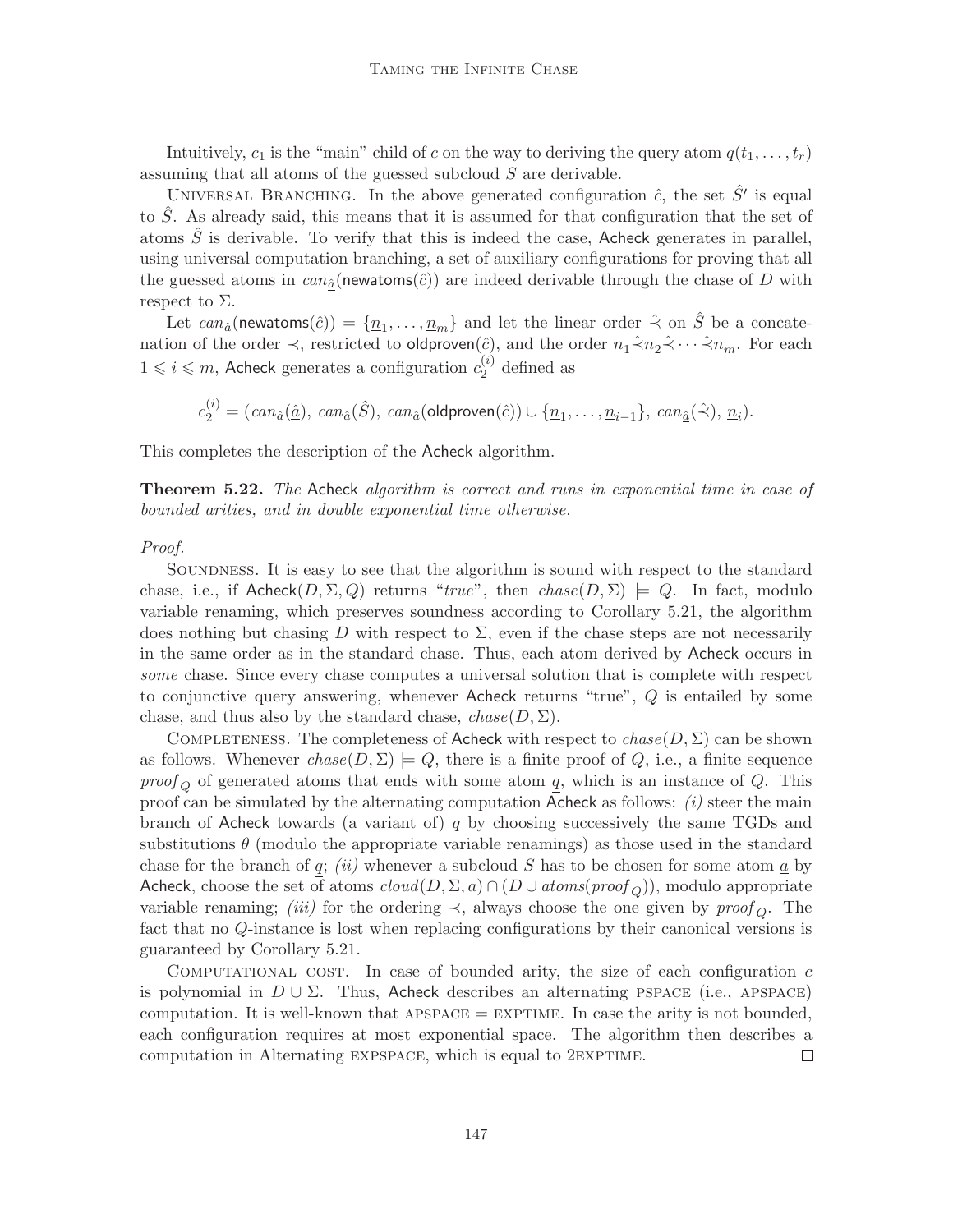Corollary 5.23. Let  $\Sigma$  be a weakly guarded set of TGDs, and let D be a database over a schema R. Then, computing chase  $\perp(D,\Sigma)$  can be done in exponential time in case of bounded arity, and in double exponential time otherwise.

*Proof.* It is sufficient to start with an empty set A and then cycle over ground atoms b in the Herbrand base  $HB(D)$  while checking whether  $chase(D, \Sigma) \models b$ . If this holds, we add b to A. The result is  $chase^{\perp}(D, \Sigma)$ . The claimed time bounds follow straightforwardly.  $\square$ 

We can now finally state our independent proof of Theorem 5.9.

*Proof of Theorem 5.9.* We construct an algorithm Qcheck such that  $\mathsf{Qcheck}(D, \Sigma, Q)$  outputs "true" iff  $D \cup \Sigma \models Q$  (i.e., iff chase( $D, \Sigma \models Q$ ). The algorithm relies on the notion of squid decompositions, and on Lemma 5.8; it works as follows.

- (1) Qcheck starts by computing  $chase^{\perp}(D, \Sigma)$ .
- (2) Qcheck nondeterministically guesses a squid decomposition  $\delta = (Q^+, h, H, T)$  of Q based on a set  $V_{\delta} \subseteq vars(h(Q^+))$ , where  $H = {\underline{a} \in h(Q^+) \mid vars(\underline{a}) \subseteq V_{\delta}}$  and T is [ $V_\delta$ ]-acyclic. Additionally, Qcheck guesses a substitution  $\theta_0 : V_\delta \to dom(D)$  such that  $\theta_0(H) \subseteq \text{chase}^{\perp}(D, \Sigma)$ . Note that this is an NP guess, because the number of atoms in  $Q^+$  is at most twice the the number of atoms in  $Q$ .
- (3) Qcheck checks whether  $\theta_0$  can be extended to a homomorphism  $\theta$  such that  $\theta(T) \subseteq$ chase<sup>+</sup>(D,  $\Sigma$ ). By Lemma 5.8, this is equivalent to check if chase(D,  $\Sigma$ )  $\models Q$ . Such a  $\theta$  exists iff for each connected subgraph t of  $\theta_0(T)$ , there is a homomorphism  $\theta_t$ such that  $\theta_t(t) \subseteq \text{chase}^+(D, \Sigma)$ . The Qcheck algorithm thus identifies the connected components of  $\theta_0(T)$ . Each such component is a  $\left[dom(D)\right]$ -acyclic conjunctive query, some of whose arguments may contain constants from  $dom(D)$ . Each such component can thus be represented as a  $[dom(D)]$ -join tree t. For each such join tree t, Qcheck now tests whether there exists a homomorphism  $\theta_t$  such that  $\theta_t(t) \subseteq \text{chase}^+(D, \Sigma)$ . This is done by the subroutine Tcheck, that takes the TGD set  $\Sigma$ , the database D, and a connected subgraph (i.e., a subtree) t of  $\theta_0(T)$  as input. The inner workings of Tcheck $(D, \Sigma, t)$  are described below.
- $(4)$  Qcheck outputs "true" iff the above check  $(3)$  gives a positive result.

The correctness of Qcheck follows from Lemma 5.8. Given that step  $(2)$  is nondeterministic, the complexity of Qcheck is in  $NP<sup>X</sup>$ , i.e., NP with an oracle in X, where X is a complexity class that is sufficiently powerful for: (i) computing chase  $\perp(D, \Sigma)$ , and (ii) performing the tests  $\mathsf{Tcheck}(D, \Sigma, t)$ .

We now describe the Tcheck subroutine.

GENERAL NOTIONS. Tcheck $(D, \Sigma, t)$  is obtained from Acheck via the following modifications. Each configuration of Tcheck maintains a pointer  $\mathsf{Topic}$  to a vertex of t (an atom  $\underline{a}_q$ ). Intuitively, this provides a link to the root of the subtree of t that still needs to be matched by descendant configurations of c. In addition to the data structures carried by each configuration of Acheck, each configuration of Tcheck also maintains an array subst of length w, where w is the maximum predicate arity in  $\mathcal{R}$ . Informally, subst encodes a substitution that maps the current atom of t to (the canonicalized version of) the current atom of  $chase(D, \Sigma)$ .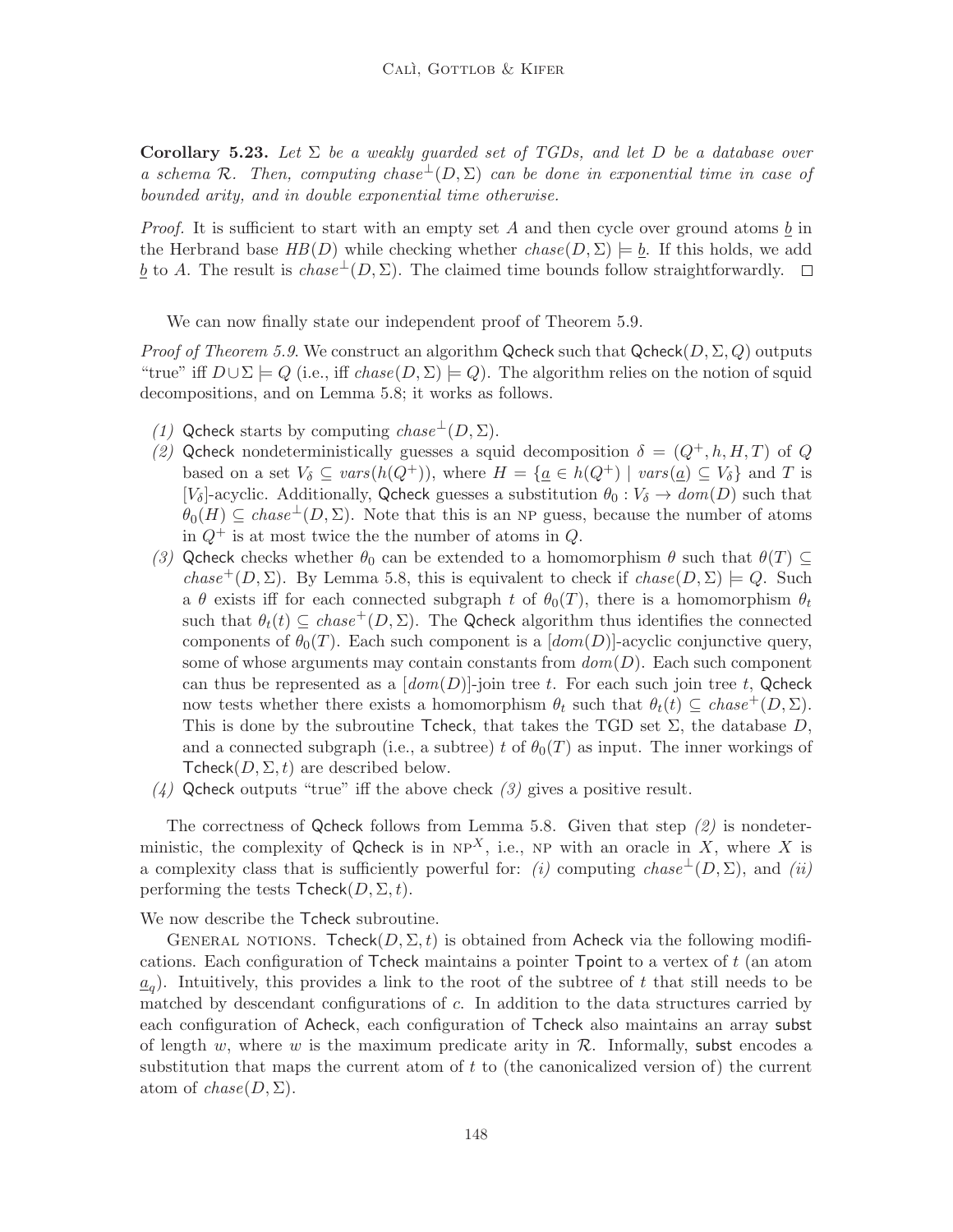Tcheck works like Acheck, but instead of nondeterministically constructing a main configuration path of the configuration tree such that eventually some atom matches the query, it nondeterministically constructs a main configuration (sub)tree  $\tau$  of the configuration tree, such that eventually all atoms of the join tree  $t$  get consistently translated into some vertices of  $\tau$ . An important component of each main configuration c of Tcheck is its current atom  $\underline{a}$ . Initially,  $\alpha$  is some nondeterministically chosen atom of  $D$ . For subsequent configurations of the alternating computation tree,  $\underline{a}$  will take on nodes of gcf( $D, \Sigma$ ).

INITIALIZATION. Similarly to Acheck, the computation starts by generating an initial configuration  $(a, S, S, \prec, \star, \text{Topint}, \text{subset})$ , where a is nondeterministically chosen from the database  $D$ , Tpoint points to the root  $r$  of  $t$ , and subst is a homomorphic substitution that subst $(r) = a$ , if r is homomorphically mappable on a; otherwise subst is empty. This configuration will now be the root of the main configuration tree.

In general, the pointer Tpoint of each main configuration  $c = (\underline{a}, S, S', \prec, \star, \text{Topoint}, \text{subst})$ points to some atom  $a<sub>a</sub>$  of t, which has not yet been matched. The algorithm attempts to expand this configuration by successively guessing a subtree of configurations, mimicking a suitable subtree of  $\text{gcf}(D, \Sigma)$  that satisfies the subquery of t rooted at  $\underline{a}_q$ .

Whenever Tcheck generates a further configuration, just as for Acheck, Tcheck generates via universal branching a number of configurations whose joint task is to verify that all elements of S are indeed provable. (We do not provide further details on how this branching is done.)

EXPANSION. The expansion of a main configuration  $c = (\underline{a}, S, S', \prec, \star, \text{Topoint}, \text{subst})$ works as follows. For a configuration  $c$ , Tcheck first checks whether there exists a homomorphism  $\mu$  such that  $\mu(\textsf{subst}(\underline{a}_q)) = \underline{a}$ .

- 1.  $(\mu \text{ exists.})$  If  $\mu \text{ exists.}$  we have two cases:
	- 1.1. If  $\underline{a}_q$  is a leaf of t, then the current configuration turns into an accepting one.
	- 1.2. If  $\underline{a}_q$  is not a leaf of t, then Tcheck nondeterministically guesses whether  $\mu$  is a good match, i.e., one that contributes to a global query answer and can be expanded to map the entire tree t into gcf $(D, \Sigma)$ .
		- 1.2.1. (Good match). In case of a good match, Tcheck branches universally and does the following *for each* child  $\underline{a}_{qs}$  of  $\underline{a}_{q}$  in t. It nondeterministically (i.e., via existential branching) creates a new configuration

$$
c_s = \mathit{can}_{\underline{a}_s}(\underline{a}_s,S_s,S'_s,\prec_s,\star,\mathsf{Topoint}_s,\mathsf{subst}_s)
$$

where Tpoint<sub>s</sub> points to  $\underline{a}_{qs}$ , and where subst<sub>s</sub> encodes the composition  $\mu \circ$ subst<sub>s</sub>. The atom  $\underline{a}_s$  is guessed, analogously to what is done in Acheck, by guessing some TGD  $\rho \in \Sigma$  having body  $\Phi$  and head atom  $\psi$ , such that the guard atom g matches  $\underline{a}$  via some homomorphism  $\theta$  (that is,  $\theta(g) = \underline{a}$ ) and where  $\theta(\Phi) \subseteq S'$ . The cloud subsets  $S_s$  and  $S'_s$  are chosen again as in Acheck. Intuitively, here Tcheck, having found a good match of  $\underline{a}_q$  on  $\underline{a}$ , tries to match the children of  $\underline{a}_q$  in t to children (and, eventually, descendants) of <u>a</u> in gcf( $D, \Sigma$ ). Finally, the function  $can_{\underline{a_s}}$  indicates that appropriate canonizations are made to obtain  $c_s$  from c (we omit the tedious details).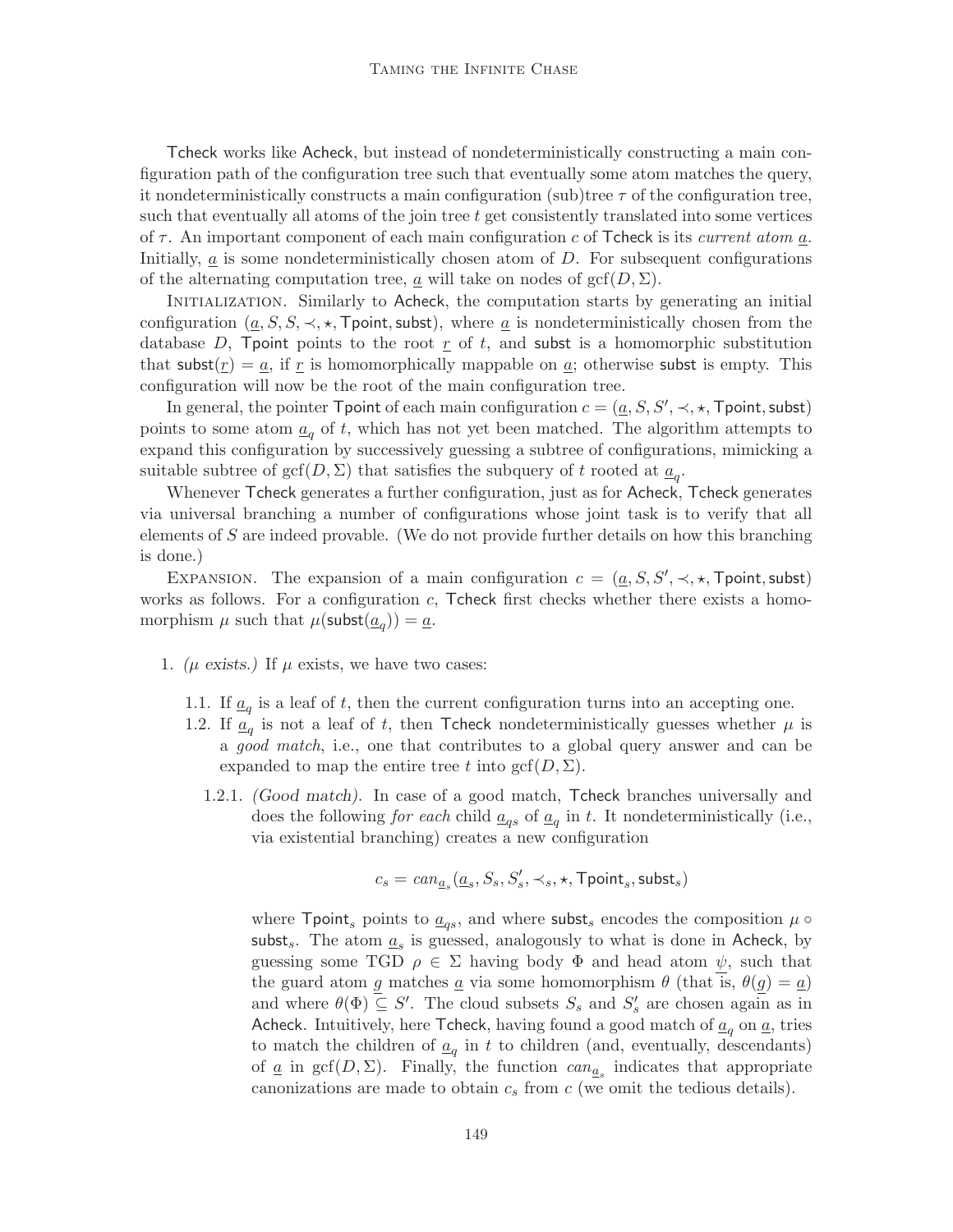1.2.2. (No good match). In case no good match exists, a child configuration

$$
c_{new} = can_{\underline{a}_{new}}(\underline{a}_{new},S,S',\prec,\star,\text{Topint},\text{subst})
$$

of c is nondeterministically created, whose first component represents a child  $a_{new}$  of  $a$ , and where  $c_{new}$  inherits all of its remaining components from c. Intuitively, after having failed at matching  $\underline{a}_q$  (to which, we remind, Tpoint points) to  $\underline{a}$ , Tcheck attempts at matching the same  $\underline{a}_q$  to some child of  $\underline{a}$  in gcf( $D$ ,  $\Sigma$ ). By analogy with the previous case,  $a_{new}$  is obtained by guessing some TGD  $\rho \in \Sigma$  having body  $\Phi$  and head atom  $\psi$ , such that the guard atom g matches <u>a</u> via some homomorphism  $\theta$  (that is,  $\theta(g) = \underline{a}$ ),  $\theta(\Phi) \subseteq S'$ , and where  $\underline{a}_{new} := \theta(\underline{\psi})$ . Again, the function term  $can_{\underline{a}_{new}}$  indicates that appropriate canonizations are applied (which we do not describe in detail).

2.  $(\mu \text{ does not exist.})$  In this case, Tcheck proceeds exactly as in case 1.2.2, namely, it attempts at matching the same  $\underline{a}_q$  to some child (or eventually some descendant) of  $\underline{a}$  in gcf( $D, \Sigma$ ).

Correctness. The correctness of Tcheck can be shown along similar lines as for Acheck. An important additional point to consider for Tcheck is that, given that the query t is acyclic, it is actually sufficient to remember at each configuration  $c$  only the latest "atom" substitution subst. The correctness of Qcheck then follows from the correctness of Tcheck and from Lemma 5.8.

Computational cost. As for the complexity of Qcheck, note that in case the arity is bounded, Tcheck runs in APSPACE = EXPTIME, and computing  $chase^{\perp}(D, \Sigma)$  is in EX-PTIME by Corollary 5.23. Thus, Qcheck runs in time  $NP^{EXPTIME} = EXPTIME$ . In case of unbounded arities, both computing  $chase^{\perp}(D, \Sigma)$  and running Tcheck are in 2EXPTIME, therefore Qcheck runs in time  $NP^{2EXPTIME} = 2EXPTIME$ .

By combining Theorems 4.1 and 5.9 we immediately get the following characterization for the complexity of reasoning under weakly guarded sets of TGDs.

**Theorem 5.24.** Let  $\Sigma$  be a weakly quarded set of TGDs on a schema  $\mathcal{R}$ , D a database for R, and Q a Boolean conjunctive query. Determining whether  $D \cup \Sigma \models Q$  or, equivalently, whether chase( $D, \Sigma$ ) = Q is EXPTIME-complete in case of bounded predicate arities, even if  $\Sigma$  is fixed and Q is atomic. In the general case of unbounded predicate arities, the same problem is 2EXPTIME-complete. The same completeness results hold for the problem of query containment under weakly guarded sets of TGDs.

Generalization. The definition of WGTGDs can be generalized to classes of TGDs whose unguarded positions are guaranteed to contain a controlled finite number of null-values only. Let f be a computable integer function in two variables. Call a predicate position  $\pi$ of a TGD set  $\Sigma$  f-bounded if no more than  $f(|D|, |\Sigma|)$  null values appear in chase $(D, \Sigma)$  as arguments in position  $\pi$ ; otherwise call  $\Sigma$  f-unbounded. A set  $\Sigma$  of TGDs is f-weakly quarded if each each rule of  $\Sigma$  contains an atom in its body that covers all variables which occur within this rule in f-unbounded positions only. By a very minor adaptation of the proof of Theorem 3.14, it can be seen that CQ-answering for the class of f-weakly guarded TGDs is decidable. Moreover, by a simple modification of the Qcheck and Tcheck procedures,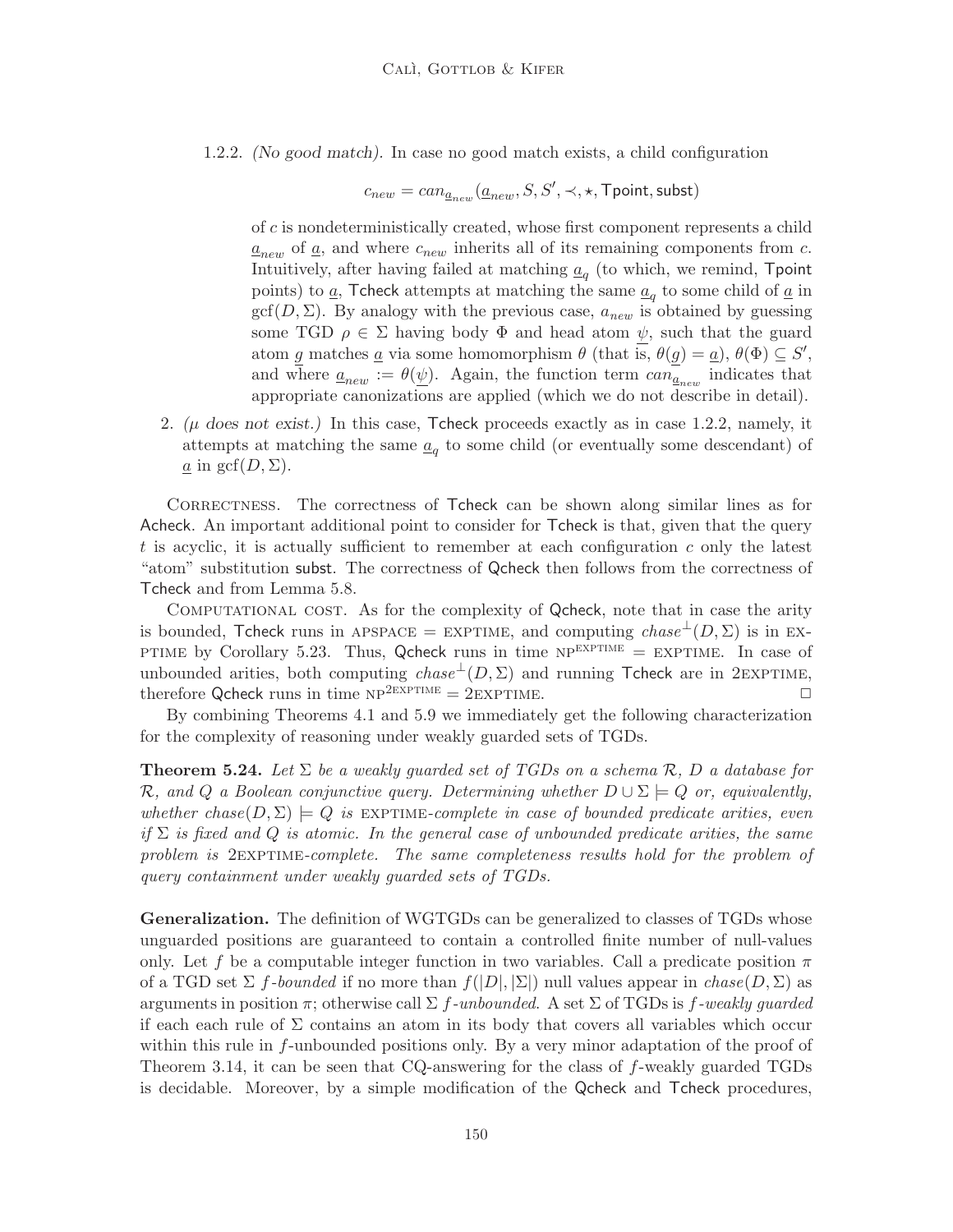allowing a polynomial number of nulls to enter "unguarded" positions, it can be shown that CQ-answering for fixed sets  $\Sigma$  of W<sup>\*</sup>GTGDs is EXPTIME-complete in the worst case, where the class of W<sup>\*</sup>GTGD sets is defined as follows. A set  $\Sigma$  of TGDs belongs to this class if  $\Sigma$  is f-weakly guarded for some function f for which there exists a function q, such that  $f(|D|, |\Sigma|)| \leqslant |D|^{g(|\Sigma|)}.$ 

# 6. Guarded TGDs

We now turn our attention to GTGDs. We first consider the case of a variable database D as input. Later, we prove part of the complexity bounds under the stronger condition of fixed database.

# 6.1 Complexity—Variable Database

**Theorem 6.1.** Let  $\Sigma$  be a set of GTGDs over a schema R and D be a database for R. Let, as before, w denote the maximum predicate arity in R and  $|\mathcal{R}|$  the total number of predicate symbols in R. Then:

- (1) Computing chase<sup> $\perp$ </sup>(D,  $\Sigma$ ) can be done in polynomial time if both w and  $|\mathcal{R}|$  are bounded and, thus, also in case of a fixed set  $\Sigma$ . The same problem is in EXPTIME (and thus EXPTIME-complete) if w is bounded, and in 2EXPTIME otherwise.
- (2) If Q is an atomic or fixed Boolean query then checking whether chase  $(D, \Sigma) \models Q$  is PTIME-complete when both w and  $|\mathcal{R}|$  are bounded. The same problem remains PTIMEcomplete even in case  $\Sigma$  is fixed. This problem is EXPTIME-complete if w is bounded and 2EXPTIME-complete in general. It remains 2EXPTIME-complete even when  $|\mathcal{R}|$  is bounded.
- (3) If Q is a general conjunctive query, checking chase( $D, \Sigma$ )  $\models Q$  is NP-complete in case both w and  $|\mathcal{R}|$  are bounded and, thus, also in case of a fixed set  $\Sigma$ . Checking chase( $D, \Sigma$ ) = Q is EXPTIME-complete if w is bounded and 2EXPTIME-complete in general. It remains  $2$ EXPTIME-complete even when  $|\mathcal{R}|$  is bounded.
- (4) BCQ answering under GTGDs is NP-complete if both w and  $|\mathcal{R}|$  are bounded, even in case the set  $\Sigma$  of GTGDs is fixed.
- (5) BCQ answering under GTGDs is EXPTIME-complete if w is bounded and  $2$ EXPTIMEcomplete in general. It remains 2EXPTIME-complete even when  $|\mathcal{R}|$  is bounded.

*Proof.* First, note that items  $(4)$  and  $(5)$  immediately follow from the first three items, given that  $chase(D, \Sigma)$  is a universal model. We therefore just need to prove items  $(1)-(3)$ . We first explain how the hardness results are obtained, and then deal with the matching membership results.

HARDNESS RESULTS. The PTIME-hardness of checking  $chase(D, \Sigma) \models Q$  for atomic (and thus also fixed) queries Q and for fixed  $\Sigma$  follows from the fact that ground atom inference from a fixed fully guarded Datalog program over variable databases is ptime-hard. In fact, in the proof of Theorem 4.4 in the work by Dantsin, Eiter, Gottlob, and Voronkov (2001) it is shown that fact inference from a single-rule Datalog program whose body has a guard atom that contains all variables is PTIME-hard. The NP-hardness in item  $\beta$  is immediately derived from the hardness of CQ containment (which in turn is polynomially equivalent to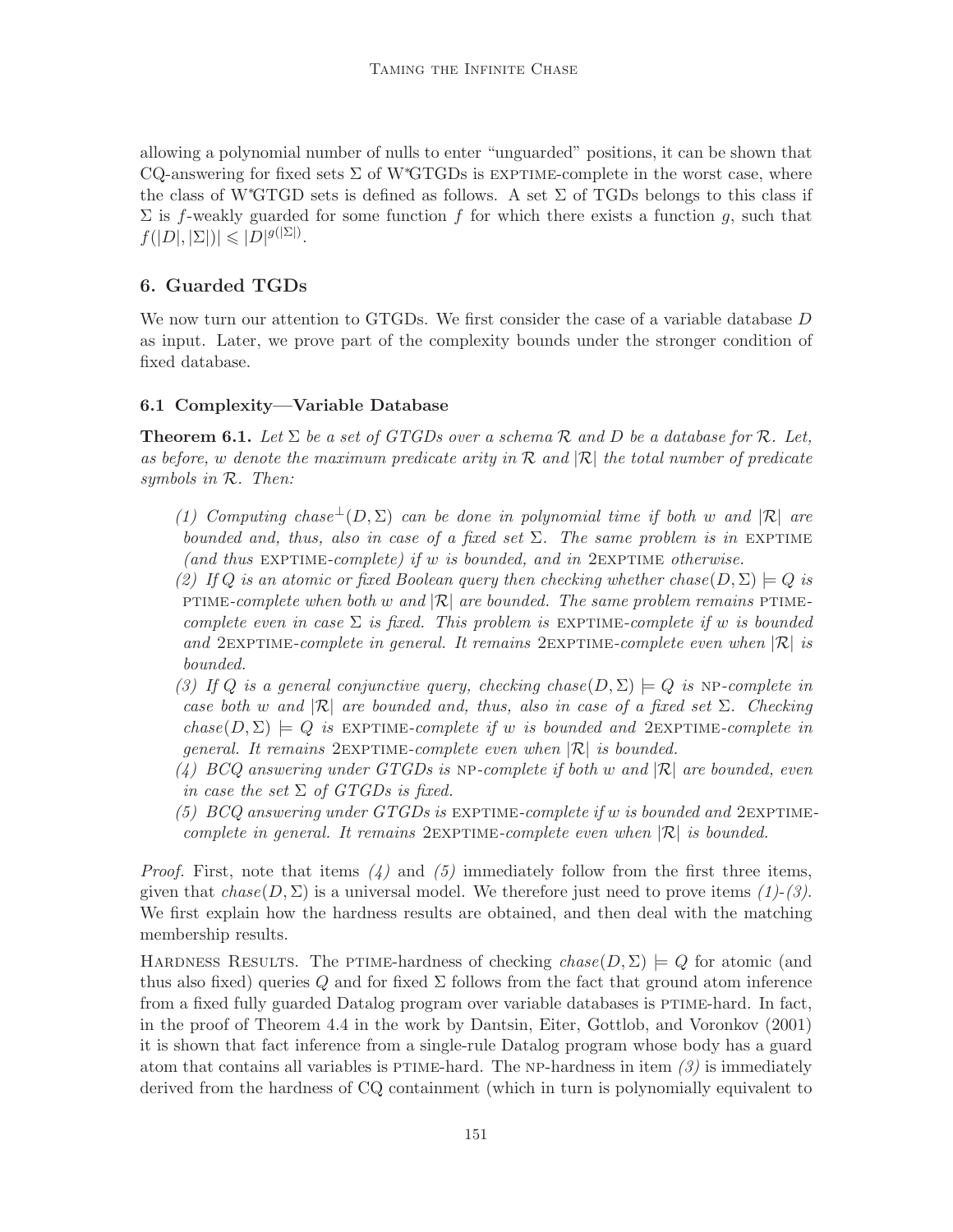query answering) without constraints (Chandra & Merlin, 1977). The hardness results for exptime and 2exptime are all derived via minor variations of the proof of Theorem 4.1. For example, when  $|\mathcal{R}|$  is unbounded and w is bounded, the tape cells of the polynomial worktape are simulated by using polynomially many predicate symbols. For example, the fact that in configuration v cell 5 contains symbol 1 can be encoded as  $S_5^1(v)$ . We omit further details, given that a much stronger hardness result will be established via a full proof in Theorem 6.2.

Membership results. The membership results are proved exactly as those for weakly guarded sets of TGDs, except that instead of using the concept of cloud, we now use a similar concept of *restricted cloud*, which coincides with that of a *type* of an atom in the work by Calì et al. (2012a). The restricted cloud  $rcloud(D, \Sigma, \underline{a})$  of an atom  $\underline{a} \in \text{chase}(D, \Sigma)$ is the set of all atoms  $\underline{b} \in \text{chase}(D, \Sigma)$  such that  $\text{dom}(\underline{b}) \subseteq \text{dom}(\underline{a})$ . By a proof that is almost identical to the one of Theorem 5.16, we can show that if D is a database,  $\Sigma$ a set of GTGDs, and if  $\underline{a} \in \text{chase}(D, \Sigma)$ , then  $\nabla^r \underline{a} = \text{gcf}[\underline{a}, \text{reload}(D, \Sigma, \underline{a})]$ , where  $\nabla^r \underline{a}$ is defined as  $\nabla^r \underline{a} = {\underline{a}}_1 \cup \text{cloud}(D, \Sigma, \underline{a})$ . It follows that, for the main computational tasks, we can use algorithms rAcheck, rQcheck, and rTcheck, which differ from the already familiar Acheck, Qcheck, and Tcheck only in that restricted clouds instead of the ordinary clouds are used. However, unlike the case when both  $\mathcal{R}$  and w are bounded and a cloud (or subcloud) can have polynomial size in  $|D \cup \Sigma|$ , a restricted cloud  $reload(D, \Sigma, a)$  has a constant number of atoms, and storing its canonical version  $can_{\underline{a}}(reload(D, \Sigma, \underline{a}))$  thus requires logarithmic space only. In total, in case both  $|\mathcal{R}|$  and w are bounded, due to the use of restricted clouds (and subsets thereof) each configuration  $c$  of rAcheck and of rTcheck only requires logarithmic space. Since  $ALOGSPACE = PTIME$ , the PTIME-results for atomic queries in items (1) and (2) follow. Moreover, if both  $|\mathcal{R}|$  and w are bounded, for general (non-atomic and non-fixed) queries, the rQcheck algorithm decides if  $chase(D, \Sigma) \models Q$  in np by guessing a squid decomposition (in nondeterministic polynomial time) and checking (in alogspace=ptime) if there is a homomorphism from this squid decomposition into chase( $D, \Sigma$ ). Thus, in this case, rQcheck runs in  $NP^{PTIME} = NP$ , which proves the NP upper bound of Item  $(3)$ . If, in addition, Q is fixed, then Q has only a constant number of squid decompositions, and therefore rQcheck runs in  $PTIME^{PTIME} = PTME$ , which proves the PTIME upper bound for fixed queries mentioned in item  $(2)$ . The EXPTIME and 2EXPTIME upper bounds are inherited from the same upper bounds for WGTGDs.  $\Box$ 

Note that one of the main results by Johnson and Klug (1984), namely, that query containment under inclusion dependencies of bounded arities is np-complete, is a special case of Item  $(3)$  of Theorem 6.1.

#### 6.2 Complexity—Fixed Database

The next result tightens parts of Theorem 6.1 by showing that the above exptime and 2exptime-completeness results hold even in case of a fixed input database.

**Theorem 6.2.** Let  $\Sigma$  be set of GTGDs on a schema R. As before, let w denote the maximum arity of predicate in  $\mathcal R$  and  $|\mathcal R|$  be the total number of predicate symbols. Then, for fixed databases D, checking whether chase( $D, \Sigma$ )  $\models Q$  is EXPTIME-complete if w is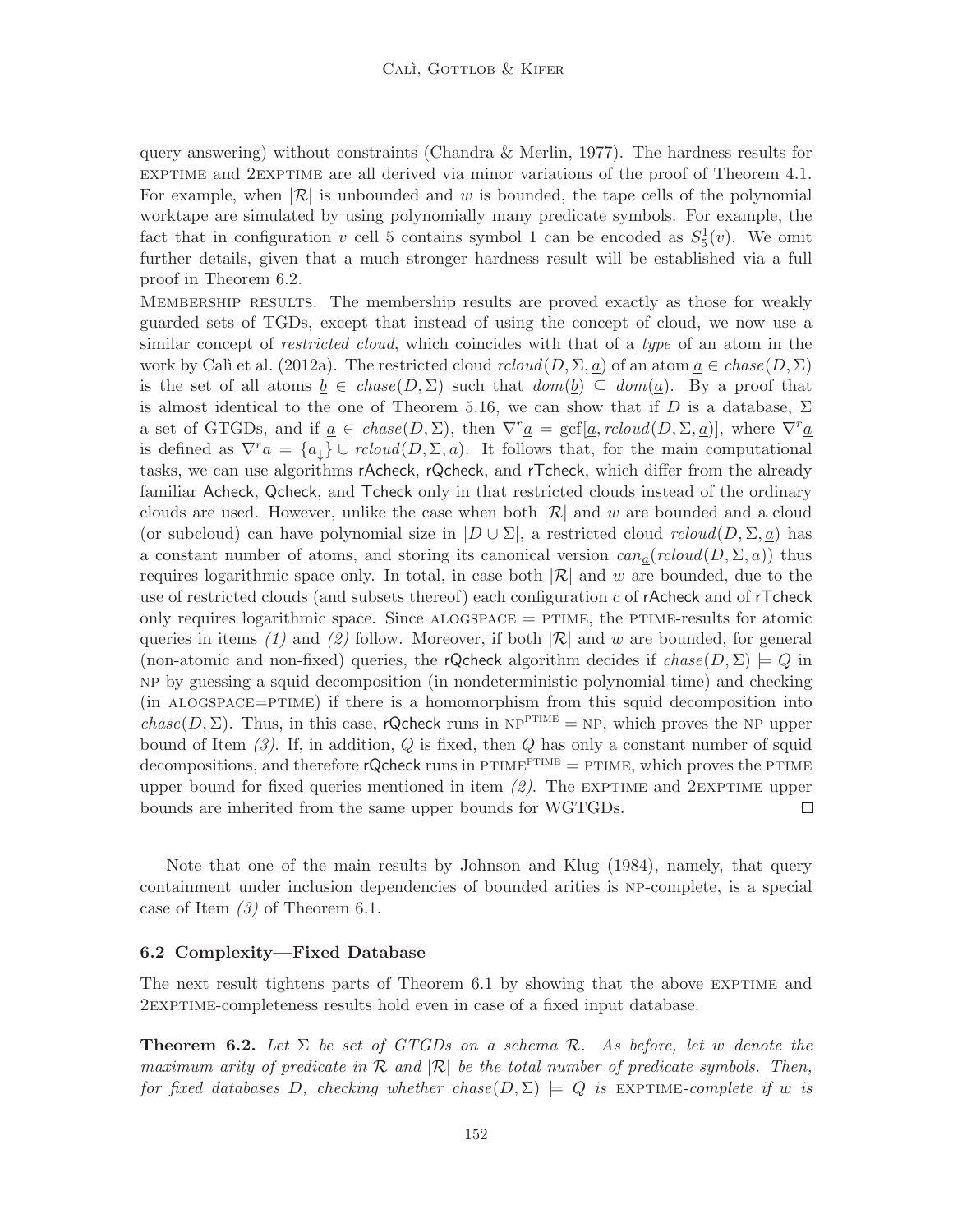bounded and  $2$ EXPTIME-complete for unbounded w. For unbounded w, this problem remains 2EXPTIME-complete even when  $|\mathcal{R}|$  is bounded.

Proof. First, observe that the upper bounds (i.e., the membership results for EXPTIME and 2exptime) are inherited from Theorem 6.1, so it suffices to prove the hardness results for the cases where Q is a fixed atomic query.

We start by proving that checking  $chase(D, \Sigma) \models Q$  is EXPTIME-hard if w is bounded. It is well-known that APSPACE (alternating PSPACE) equals EXPTIME.

As already noted in the proof of Theorem 4.1, it is sufficient to simulate an linspace alternating Turing machine (ATM)  $\mathcal M$  that uses at most n worktape cells on every input (bit string) I of size n, where the input string is initially present on the worktape. In particular, we will show that M accepts the input I iff  $chase(D, \Sigma) \models Q$ .

Without loss of generality, we assume that  $(i)$  ATM  $\mathcal M$  has exactly one accepting state, a, which is also a halting state; (ii) the initial state of M is an existential state; (iii) M alternates at each transition between existential and universal states; and  $(iv)$  M never tries to read beyond its tape boundaries.

Let M be defined as  $M = (S, \Lambda, \delta, q_0, \{s_a\})$ , where S is the set of states,  $\Lambda = \{0, 1, \flat\}$ is the tape alphabet,  $\flat \in \Lambda$  is the blank tape symbol,  $\delta: S \times \Lambda \to (S \times \Lambda \times \{\ell, r, \bot\})^2$ is the transition function ( $\perp$  denotes the "stay" head move, while  $\ell$  and r denote "left" and "right" respectively),  $q_0 \in S$  is the initial state, and  $\{s_a\}$  is the singleton set of final (accepting) states. Since  $M$  is an alternating TM, its set of states  $S$  is partitioned into two sets,  $S_{\forall}$  and  $S_{\exists}$ —universal and existential states, respectively. The general idea of the encoding is that the different *configurations* of M on input I of length n will be represented by fresh nulls that are generated in the construction of the chase.

Let us now describe the schema R. First, for each integer  $1 \leqslant i \leqslant n$ , R contains the predicate head<sub>i</sub>/1, such that head<sub>i</sub>(c) be true iff at configuration c the head of M is over the tape cell i. R also has the predicates  $zero_i/1$ ,  $one_i/1$ , and  $blank_i/1$ , where  $zero_i(c)$ ,  $one_i(c)$ , and  $blank_i(c)$  are true if in configuration c the tape cell i contains the symbol 0, 1, or  $\flat$ , respectively. Furthermore, for each state  $s \in S$ ,  $\mathcal{R}$  has a predicate state<sub>s</sub>/1, such that state<sub>s</sub>(c) is true iff the state of configuration c is s. R also contains: the predicate start/1, where  $start(c)$  is true iff c is the starting configuration; the predicate config/1, which is true iff its argument identifies a configuration; and the predicate  $next/3$ , where  $next(c, c_1, c_2)$ is true if  $c_1$  and  $c_2$  are the two successor configurations of c. There are also predicates universal/1 and existential/1, such that universal(c) and existential(c) are true if c is a universal (respectively, existential) configuration. Finally, there is a predicate  $accepting/1$ , where  $accepting(c)$  is true only for accepting configurations c, and a propositional symbol *accept*, which is true iff the Turing Machine  $M$  accepts the input I.

We now describe a set  $\Sigma(\mathcal{M}, I)$  of GTGDs that simulates the behavior of M on input I. The rules of  $\Sigma(\mathcal{M}, I)$  are as follows.

- 1. Initial configuration generation rules. The following rule creates an initial state:  $\rightarrow$  $\exists X \text{ init}(X)$ . We also add a rule  $init(X) \rightarrow config(X)$ , which says that the initial configuration is, in fact, a configuration.
- 2. Initial configuration rules. The following set of rules encodes the tape content of the initial configuration, that is, the input string I. For each  $1 \leqslant i \leqslant n$ , if the *i*-th cell of the tape contains a 0, we add the rule  $init(X) \rightarrow zero_i(X)$ ; if it contains a 1, we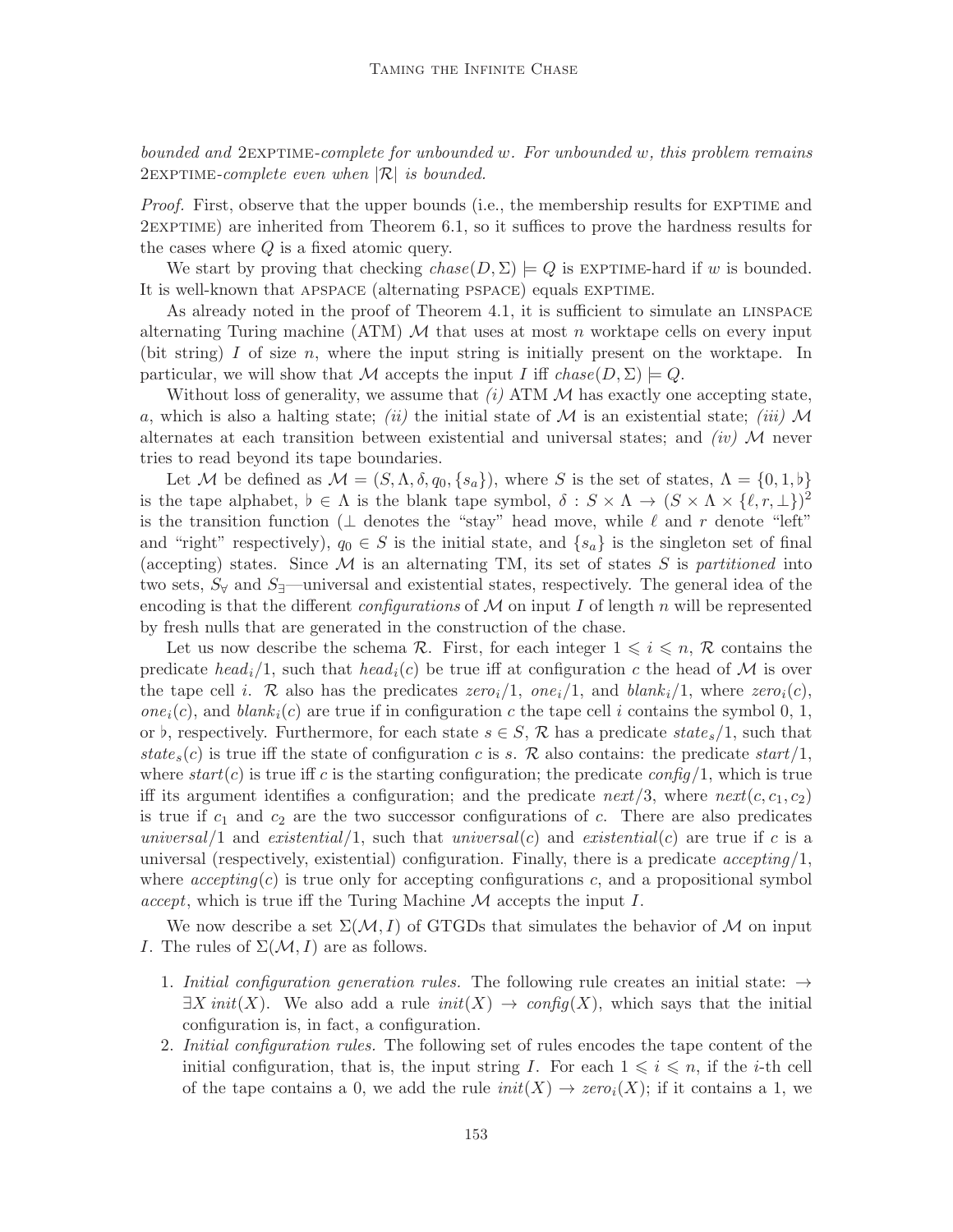add  $init(X) \rightarrow one_i(X)$ . We also add the rule  $init(X) \rightarrow existential(X)$  in order to say, without loss of generality, that the initial configuration is an existential one. Moreover, we add the rules  $init(X) \rightarrow head_1(X)$  and  $init(X) \rightarrow state_{s_0}(X)$  to define the initial values of the state and the head position of  $M$  on input  $I$ .

3. Configuration generation rules. We add a rule that creates two successor configuration identifiers for each configuration identifier. Moreover, we add rules stating that these new configuration identifiers indeed identify configurations:

> $\text{config}(X) \rightarrow \exists X_1, X_2 \text{ next}(X, X_1, X_2),$  $next(X, Y, Z) \rightarrow config(Y),$  $next(X, Y, Z) \rightarrow config(Z).$

4. Transition rules. We show by example how transition rules are generated for each transition in the finite control. Assume, for instance, that the transition table contains a specific transition of the form:  $(s, 0) \rightarrow (s_1, 1, r), (s_2, 0, \ell)$ . Then we assert the following rules, for  $1 \leq i \leq n$ :

$$
head_i(X), zero_i(X), state_s(X), next(X, X_1, X_2) \rightarrow state_{s_1}(X_1)
$$
  
\n
$$
head_i(X), zero_i(X), state_s(X), next(X, X_1, X_2) \rightarrow state_{s_2}(X_2).
$$

Moreover, for each  $1 \leq i \leq n$  we have these rules:

$$
head_i(X), zero_i(X), state_s(X), next(X, X_1, X_2) \rightarrow one_i(X_1)
$$
  

$$
head_i(X), zero_i(X), state_s(X), next(X, X_1, X_2) \rightarrow head_{i+1}(X_1),
$$

and for each  $1 \leq i \leq n$  we add these rules:

$$
head_i(X)
$$
,  $zero_i(X)$ ,  $state_s(X)$ ,  $next(X, X_1, X_2) \rightarrow zero_i(X_2)$   
\n $head_i(X)$ ,  $zero_i(X)$ ,  $state_s(X)$ ,  $next(X, X_1, X_2) \rightarrow head_{i-1}(X_2)$ 

The other types of transition rules are constructed analogously. Note that the total number of rules added is  $6n$  times the number of transition rules. Hence it is linearly bounded by the size n of the input string I to  $\mathcal{M}$ .

5. Inertia rules. These rules state that tape cells in positions not under the head keep their values. Thus, for each  $1 \leq i, j \leq n$  such that  $i \neq j$  we add the rules:

$$
head_i(X), zero_j(X), next(X, X_1, X_2) \rightarrow zero_j(X_1)
$$
  
\n
$$
head_i(X), one_j(X), next(X, X_1, X_2) \rightarrow one_j(X_1)
$$
  
\n
$$
head_i(X), blank_j(X), next(X, X_1, X_2) \rightarrow blank_j(X_1),
$$

6. Configuration-type rules. These rules say that the immediate successor configurations of an existential configuration are universal, and vice-versa:

$$
existential(X), next(X, X_1, X_2) \rightarrow universal(X_1)
$$
  

$$
existential(X), next(X, X_1, X_2) \rightarrow universal(X_2)
$$
  

$$
universal(X), next(X, X_1, X_2) \rightarrow existential(X_1)
$$
  

$$
universal(X), next(X, X_1, X_2) \rightarrow existential(X_2).
$$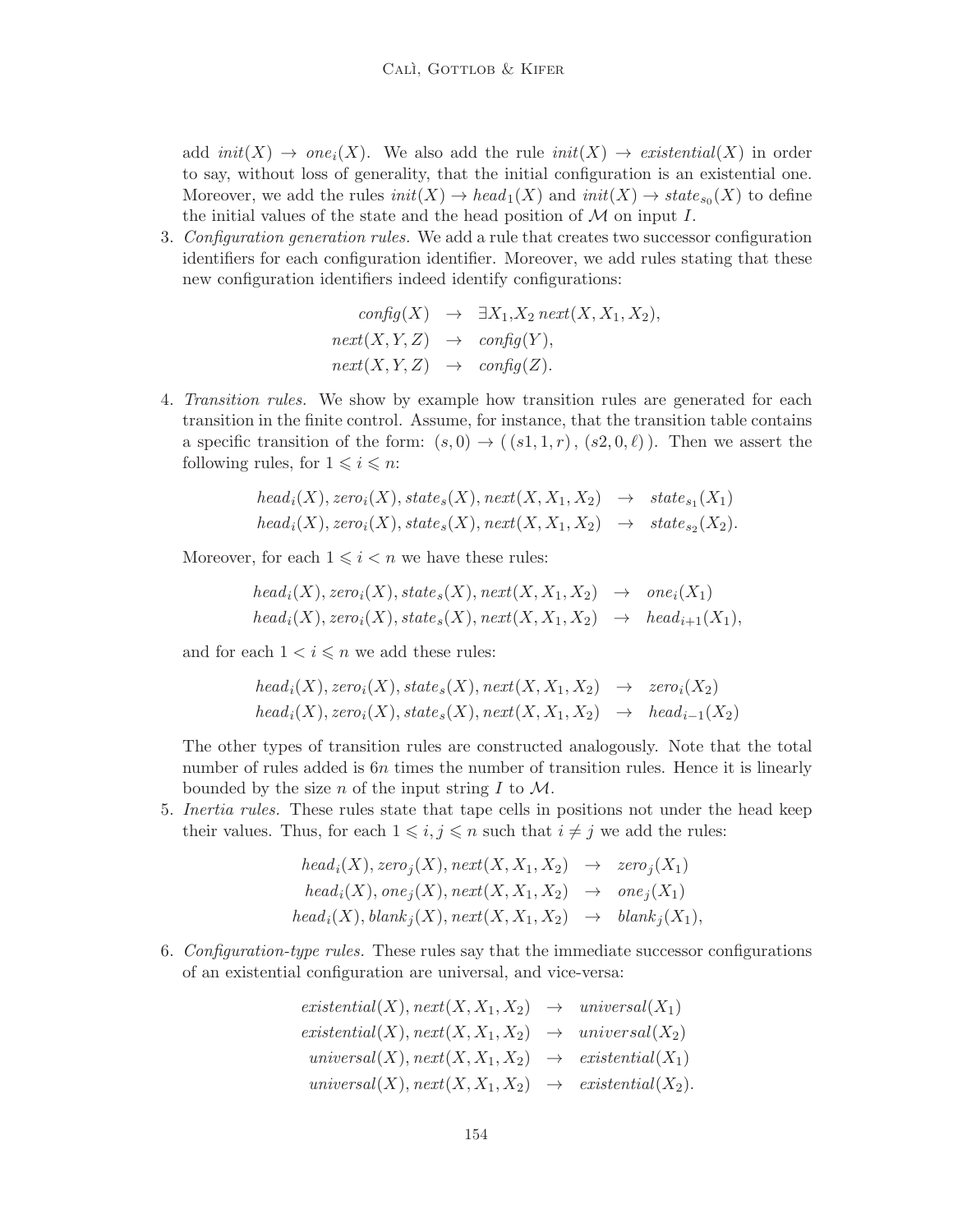7. Acceptance rules. These recursive rules state when a configuration is accepting:

|                                                                                                                                            | $state_{s_a}(X) \rightarrow accepting(X)$ |
|--------------------------------------------------------------------------------------------------------------------------------------------|-------------------------------------------|
| $existential(X), next(X, X_1, X_2), accepting(X_1) \rightarrow accepting(X)$                                                               |                                           |
| $existential(X), next(X, X_1, X_2), accepting(X_2) \rightarrow accepting(X)$                                                               |                                           |
| universal(X), next(X, X <sub>1</sub> , X <sub>2</sub> ), accepting(X <sub>1</sub> ), accepting(X <sub>2</sub> ) $\rightarrow$ accepting(X) |                                           |
| $init(X)$ , accepting(X) $\rightarrow$ accept.                                                                                             |                                           |

This completes the description of the set of TGDs  $\Sigma(\mathcal{M}, I)$ . Note that this set is guarded, has maximum predicate arity 3, can be obtained in logarithmic space from I and the constant machine description of  $M$ . It faithfully simulates the behavior of the alternating linear space machine M in input I. It follows that  $\Sigma(\mathcal{M}, I) \models accept$  iff M accepts input I. Let  $D_0$  denote the empty database, and let  $Q_0$  be the ground-atom query *accept*. We then have that  $\Sigma(\mathcal{M}, I) \cup D_0 \models Q_0$  iff M accepts input I. This shows that answering ground atom queries on fixed databases constrained by bounded arity GTGDs is EXPTIME-hard.

Let us now illustrate how we obtain the  $2EXTIME$  hardness result for guarded TGDs when arities are unbounded, but when the number  $|\mathcal{R}|$  of predicate symbols of the schema  $\mathcal{R}$ is bounded by a constant. Given that  $AEXPSPACE = 2EXPTIME (AEXPSPACE \equiv alternating$ aexpspace), our aim is now to simulate an aexpspace Turing machine. It is sufficient to simulate one that uses no more than  $2<sup>n</sup>$  worktape cells, since the acceptance problem for such machines is already 2EXPTIME-hard. In fact, by trivial padding arguments, the acceptance problem for every aexpspace machine can be transformed in polynomial time into the acceptance problem for one using at most  $2^n$  worktape cells.

The problem is, however, that now we can no longer construct a polynomial number of rules that explicitly address each worktape cell  $i$ , or each pair of cells  $i, j$ , since now there is an exponential number of worktape cells. The idea now is to encode tape cell indexes as vectors of symbols  $(v_1, \ldots, v_k)$  where  $v_i \in \{0, 1\}$ . As in the proof of Theorem 4.1, we could define, with a polynomial number of rules, a successor relation succ that stores pairs of indexes as  $succ(v_1, \ldots, v_k, w_1, \ldots, w_k)$ . However, there is a further difficulty: we now have two different types of variables: the variables  $V_i, W_j$  that range over the bits  $v_i, w_i$  in the above-described bit vectors, and the variables  $X, Y, Z$  that range over configurations. A major difficulty is that, given that our rules are all guarded, we must make sure that these two types of variables, whenever they occur elsewhere in a rule body, also occur in some guard. To this end, we will use a fixed database  $D_{01}$  that contains the single fact zeroone(0,1), and we will construct a "guard" relation g such that for each vector  $\bf{v}$  of n bits and its binary successor w, and for each configuration x with its two successor configurations y and z, the relation g contains a tuple  $g(\mathbf{v}, \mathbf{w}, x, y, z)$ . We will use several auxiliary relations to construct g.

For technical reasons, the first two arguments of some atoms below will be dummy variables  $T_0$  and  $T_1$  that will always be forced to take the values 0 and 1, respectively. This way, where convenient, we will have the values 0 and 1 available implicitly in form of variables, and we will not need to use these constants explicitly in our rules.

Given that our database is now non-empty, we do not need to create the initial configuration identifier via an existential rule as before. We can simply take 0 as the identifier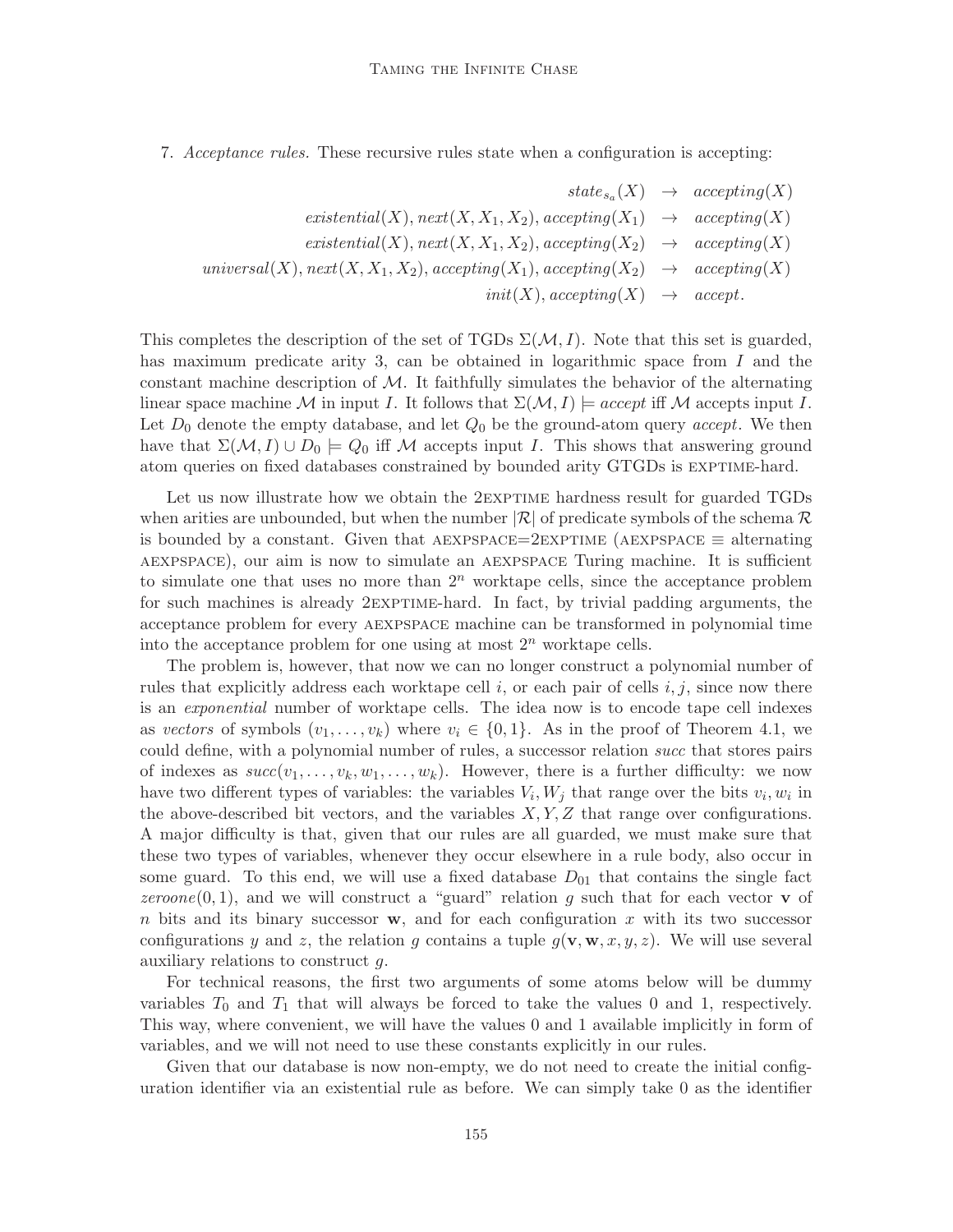of this initial configuration:  $zeroone(T_0, T_1) \rightarrow init(T_0, T_1, T_0)$ . (Here, the first two arguments of  $init(T_0, T_1, T_0)$  just serve, as explained, to carry the values 0 and 1 along.) We also add:  $init(T_0, T_1, T_0) \rightarrow confg(T_0, T_1, T_0)$  to assert that 0 is the identifier of the initial configuration. Next we present the new configuration generation rules.

$$
config(T_0, T_1, X) \rightarrow \exists Y, \exists Z \ next(T_0, T_1, X, Y, Z),
$$
  

$$
next(T_0, T_1, X, Y, Z) \rightarrow config(T_0, T_1, Y),
$$
  

$$
next(T_0, T_1, X, Y, Z) \rightarrow config(T_0, T_1, Z).
$$

We use further rules to create a relation b such that each atom  $b(0, 1, \mathbf{v}, x, y, z)$  contains a tuple for each vector **v** of n bits, and for each configuration x. For better readability, whenever useful, we will use superscripts for indicating the arity of vector variables: for instance,  $\mathbf{V}^{(n)}$  denotes  $V_1, \ldots, V_n$ . Moreover,  $\mathbf{0}^{(j)}$  denotes the vector of j zeros and  $\mathbf{1}^{(j)}$  the vector of j ones. We start with the rule  $next(T_0, T_1, X, Y, Z) \rightarrow b(T_0, T_1, \mathbf{T_0}^{(n)}, X, Y, Z),$ which defines an atom  $b(0,1,\mathbf{0}^{(n)},x,y,z)$ , for each configuration x and its next-successors  $y$  and  $z$ .

The following n rules, for  $1 \leq i \leq n$ , generate an exponential number of new atoms, for each triple  $X, Y, Z$ , by swapping 0s to 1s in all possible ways. Eventually, the chase will generate all possible prefixes of n bits.

$$
b(T_0, T_1, U_1, \ldots, U_{i-1}, T_0, U_{i+1}, \ldots, U_n, X, Y, Z) \to b(T_0, T_1, U_1, \ldots, U_{i-1}, T_1, U_{i+1}, \ldots, U_n, X, Y, Z).
$$

We are now ready to define the guard-relation  $g$  through another group of guarded rules. For each  $0 \leq r < n$ , we add:

$$
b(T_0, T_1, \mathbf{U}^{(r)}, T_0, \mathbf{T_1}^{(n-r-1)}, X, Y, Z) \to g(\mathbf{U}^{(r)}, T_0, \mathbf{T_1}^{(n-r-1)}, \mathbf{U}^{(r)}, T_1, \mathbf{T_0}^{(n-r-1)}, X, Y, Z).
$$

The above *n* rules define an exponential number of cell-successor pairs for each triple of configuration identifiers  $X, Y, Z$ , where Y and Z are the "next" configurations following X. In particular, the relation q contains precisely all tuples  $q(\mathbf{v}, \mathbf{w}, x, y, z)$ , such that **v** is an *n*-ary bit vector, w is its binary successor, x is a configuration identifier, y is its first successor via the *next* relation, and z is its second successor via the *next* relation.

We are now ready to simulate an AEXPSPACE Turing machine  $\mathcal{M}'$  over an input string I by a set of GTGDs  $\Sigma(\mathcal{M}', I)$ . Since this simulation is similar to the one presented in the first part of this proof, we just sketch it and point out the main differences.

For the simulation, we use (in addition to the aforementioned auxiliary predicates) predicates similar to the ones used earlier for the simulation of the exptime Turing machine  $M$ . However, we only use a constant number of predicates. So, rather than using, atoms  $head_i(x)$ , zero $_i(x)$  and so on, we use their vectorized versions  $head(\mathbf{v}, x)$ , zero $(\mathbf{v}, x)$  and so on, where  $\bf{v}$  is a bit vector of length n that takes the role of an exponential index. Thus, for example, the equivalent of the earlier rule

 $head_i(X), zero_i(X), state_s(X), next(X, X_1, X_2) \rightarrow one_i(X_1)$ 

is  $g(\mathbf{V}, \mathbf{W}, X, X_1, X_2)$ , head $(\mathbf{V}, X)$ , zero $(\mathbf{V}, X)$ , state $(X, s) \to one(\mathbf{V}, X_1)$ . The earlier rule

$$
head_i(X)
$$
,  $zero_i(X)$ ,  $state_s(X)$ ,  $next(X, X_1, X_2) \rightarrow head_{i-1}(X_2)$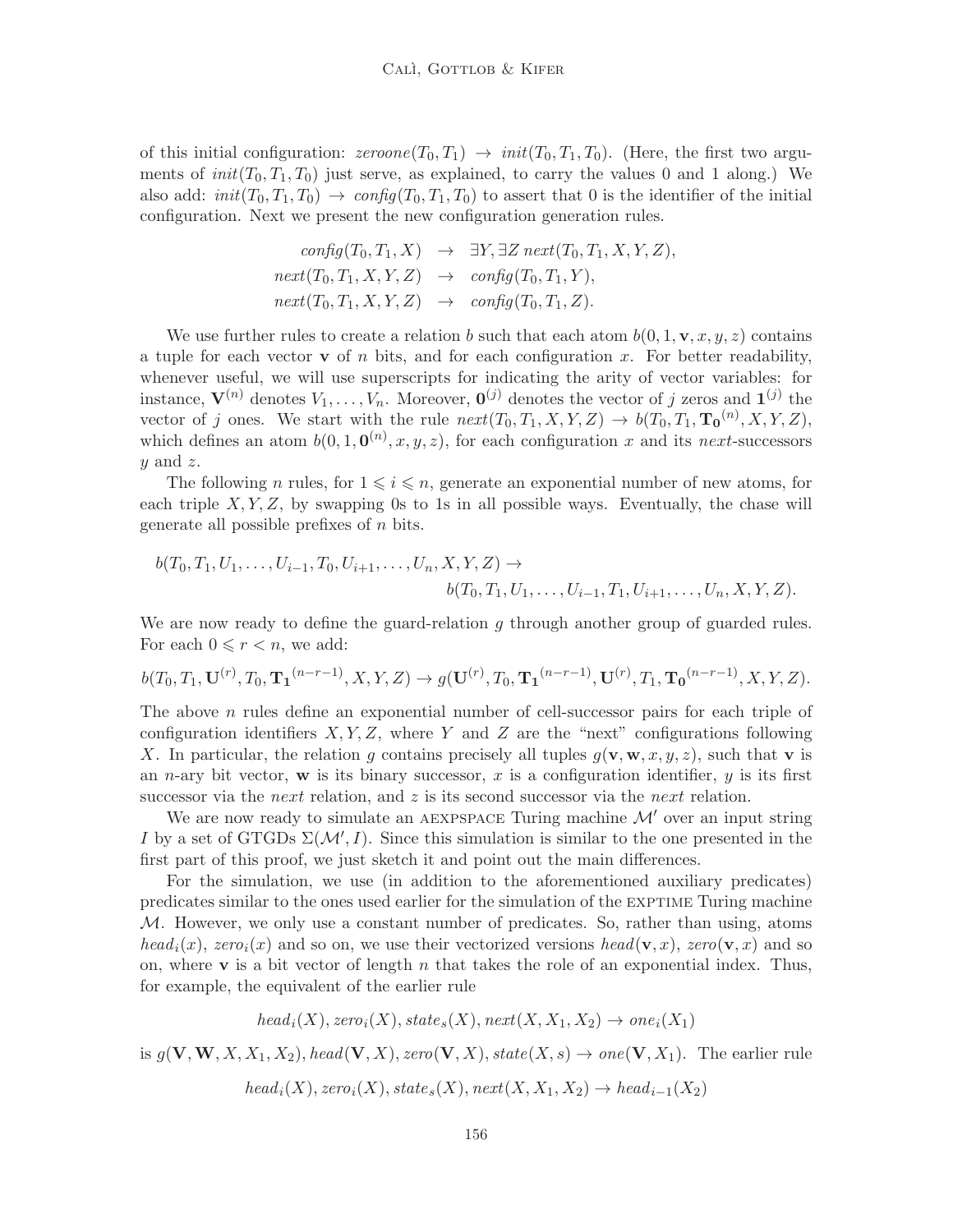becomes  $g(\mathbf{V}, \mathbf{W}, X, X_1, X_2)$ , head( $\mathbf{W}, X$ ), zero( $\mathbf{W}, X$ ), state(X, s)  $\rightarrow$  head( $\mathbf{V}, X_2$ ). It is now straightforward to see how the initialization rules can be written. Informally, for copying the input string I to the worktape, we place the n input bits of I on the tape by writing a rule for each such bit. We then add rules that fill all positions from  $n + 1$  to  $2^n$ with blanks. As this can be done in a similar way as in the second part of the proof of Theorem 4.1, we omit the details.

The only remaining issue is the specification of the inertia rules. These rules deal with *pairs i, j* of different, not necessary adjacent, tape cell positions in our earlier simulation. Here we have only adjacent cell positions available so far. The problem can be solved in different ways. One possibility is described below.

We can simply modify the definition of the predicate b by adding a second vector of n bits to the b-atoms so that b-atoms actually have the form  $b(T_0, T_1, \mathbf{v}, \mathbf{u}, x, y, z)$ , where **v** and **u** range over all possible *distinct pairs* of bit vectors of length n. This **u** vector is then carried over to the  $g$ -atoms. We can thus assume that the  $g$ -atoms now have the form  $g(\mathbf{v}, \mathbf{w}, \mathbf{u}, x, y, z)$ . The former inertia rule  $head_i(X)$ ,  $zero_i(X)$ ,  $next(X, X_1, X_2) \rightarrow zero_i(X_1)$ would then become  $g(\mathbf{V}, \mathbf{W}, \mathbf{U}, X, X_1, X_2)$ , head $(\mathbf{W}, X)$ , zero $(\mathbf{U}, X) \rightarrow zero(\mathbf{U}, X_1)$ .

What remains to be defined are the configuration and the acceptance rules. The configuration rules are very similar to the ones used in the previous reduction, hence we leave them as an exercise. The acceptance rules are as follows:

$$
state(X, s_a) \rightarrow accepting(X)
$$
  
existential(X),  $g(\mathbf{V}, \mathbf{W}, X, X_1, X_2)$ , accepting(X<sub>1</sub>)  $\rightarrow accepting(X)$   
existential(X),  $g(\mathbf{V}, \mathbf{W}, X, X_1, X_2)$ , accepting(X<sub>2</sub>)  $\rightarrow accepting(X)$   
universal(X),  $g(\mathbf{V}, \mathbf{W}, X, X_1, X_2)$ , accepting(X<sub>1</sub>), accepting(X<sub>2</sub>)  $\rightarrow accepting(X)$   
zeroone(T<sub>0</sub>, T<sub>1</sub>), accepting(T<sub>0</sub>)  $\rightarrow accepting(X)$ 

This completes the description of the set of TGDs  $\Sigma(\mathcal{M}', I)$ . Note that this set is guarded and has a constant number of predicates. It can be obtained in logspace from I and the constant machine description of  $\mathcal{M}$ . It also faithfully simulates the behavior of the alternating exponential space machine M' on input I. It follows that  $\Sigma(\mathcal{M}', I) \models accept$ iff M' accepts input I. Let  $Q_0$  be the BCQ defined as  $Q_0 = \{accept\}$ . We then have  $D_{01} \cup \Sigma(\mathcal{M}', I) \models Q_0$  iff  $\mathcal{M}'$  accepts input I. This shows that answering ground atomic queries on fixed databases under guarded TGDs with a fixed number of predicate symbols (but unbounded arity) is  $2$ EXPTIME-hard.  $\Box$ 

# 7. Polynomial Clouds Criterion

In the previous section we have seen that, in case of bounded arity, query answering under weakly guarded sets of TGDs is exptime-complete, while query answering under GTGDs is np-complete. Note that, for unrestricted queries and databases, np-completeness is the best we can obtain. In fact, even in the absence of constraints, the BCQ answering problem is np-complete (Chandra & Merlin, 1977).

In this section, we establish a criterion that can be used as a tool for recognizing relevant cases where query answering is in NP even for weakly guarded sets of TGDs that are not fully guarded. Note that we consider both a setting where the weakly guarded set  $\Sigma$  of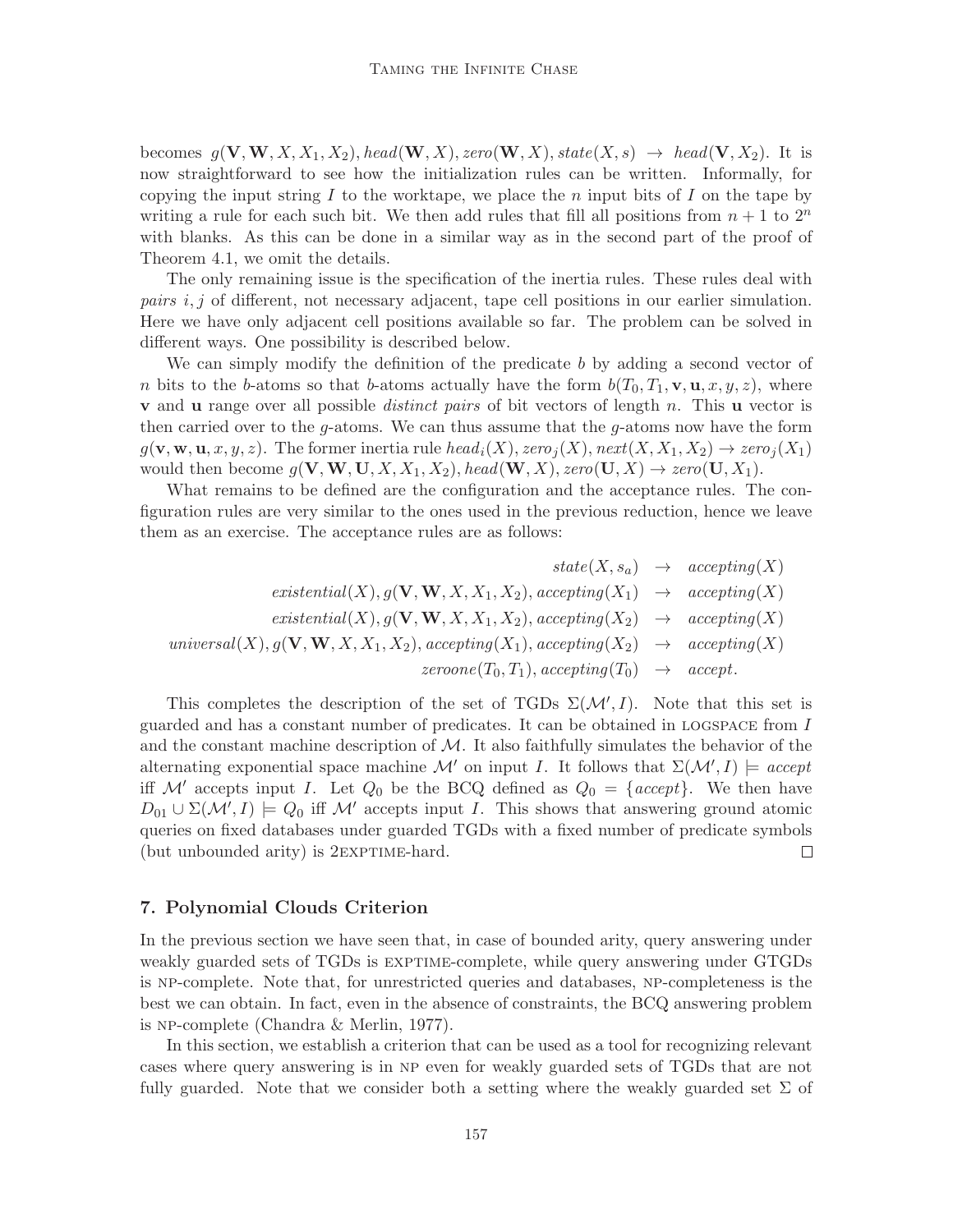TGDs is fixed and a setting where classes of TGD sets are considered. For these classes, we require *uniform* polynomial bounds.

**Definition 7.1.** [Polynomial Clouds Criterion] A fixed weakly guarded set  $\Sigma$  of TGDs satisfies the *Polynomial Clouds Criterion*  $(PCC)$  if both of the following conditions hold:

- 1. There exists a polynomial  $\pi(\cdot)$  such that for each database  $D, |clouds(D, \Sigma)\rangle_{\approx}| \leq$  $\pi(|D|)$ . In other words, up to an isomorphism, there are only polynomially many clouds.
- 2. There is a polynomial  $\pi'(\cdot)$  such that, for each database D and for each atom  $\underline{a}$ :
	- if  $\underline{a} \in D$  then  $cloud(D, \Sigma, \underline{a})$  can be computed in time  $\pi'(|D|, |\Sigma|)$ , and
	- if  $\underline{a} \notin D$  then  $cloud(D, \Sigma, \underline{a})$  can be computed in time  $\pi'(|D|, |\Sigma|)$  starting with D, <u>a</u>, and  $cloud(D, \Sigma, \underline{b})$ , where <u>b</u> is the predecessor of <u>a</u> in gcf(D,  $\Sigma$ ).

We also say that  $\Sigma$  satisfies the PCC with respect to  $\pi$  and  $\pi'$ . Note that in the above,  $|\Sigma|$  is constant and can be omitted. However, the use of  $|\Sigma|$  is justified by the following. A class  $\mathcal C$  of weakly guarded TGD sets satisfies the PCC if there are fixed polynomials  $\pi$  and  $\pi'$  such that each TGD set in C satisfies the PCC uniformly with respect to  $\pi$  and  $\pi'$  (i.e., each TGD set in this class has  $\pi$ ,  $\pi'$  as a bound).

**Theorem 7.2.** Let  $\Sigma$  be a fixed weakly guarded set of TGDs over a schema R, such that  $\Sigma$ enjoys the Polynomial Clouds Criterion. Then:

- Deciding for a database D and an atomic or fixed Boolean conjunctive query Q whether  $D \cup \Sigma \models Q$  (equivalently, whether chase $(D, \Sigma) \models Q$ ) is in PTIME.
- Deciding for a database D and a general Boolean conjunctive query Q whether  $D \cup \Sigma$   $\models$  $Q$  (equivalently, chase( $D, \Sigma$ ) =  $Q$ ) is in NP.

Proof. A polynomial algorithm Acheck2 for atomic queries Q works as follows. We start to produce the chase forest  $\text{gcf}(D, \Sigma)$  using the standard chase. In addition, immediately after generating any node a and its cloud  $cloud(D, \Sigma, a)$  (in polynomial time), we will store  $can_{a}(\underline{a}, cloud(D, \Sigma, \underline{a}))$  in a buffer, which we call *cloud-store*. Whenever a branch of the forest reaches a vertex <u>b</u> such that  $can_b(cloud(D, \Sigma, \underline{b}))$  is already in the cloud-store, further expansion of that branch  $\underline{b}$  is blocked. Since there can be only a polynomial number of pairs  $can_a(a, cloud(D, \Sigma, a))$ , the algorithm stops after a polynomial number of chase steps, each step requiring only polynomial time. Now, by Corollary 5.17, the cloud-store already contains all possible atoms of  $chase(D, \Sigma)$  and their clouds, up to isomorphism. To check whether  $chase(D, \Sigma) \models Q$  holds for an atomic query Q, it is thus sufficient to test whether every atom  $c$  that occurs in the cloud-store matches  $Q$ . In summary, Acheck2 runs in PTIME.

The algorithm Qcheck2 for conjunctive queries works just like Qcheck, except that it calls the algorithm Tcheck2 as a subroutine instead of Tcheck. The input to Tcheck2 is  $D$ , Q, and also the cloud-store computed by Acheck2. We further assume that this cloud-store identifies each entry  $e = can_{\underline{a}}(\underline{a}, cloud(D, \Sigma, \underline{a}))$  by a unique integer  $e_{\#}$  using  $O(log n)$  bits only. Tcheck2 is an alternating algorithm that works essentially like Tcheck, except for the following modifications:

• Tcheck always guesses the full cloud  $S = cloud(D, \Sigma, a)$ , instead of possibly guessing a subcloud. In contrast,  $T$ check2 just guesses the entry number  $e_{\#}$  of the corresponding entry  $can_{\underline{a}}(\underline{a}, cloud(D, \Sigma, \underline{a}))$  of the cloud-store.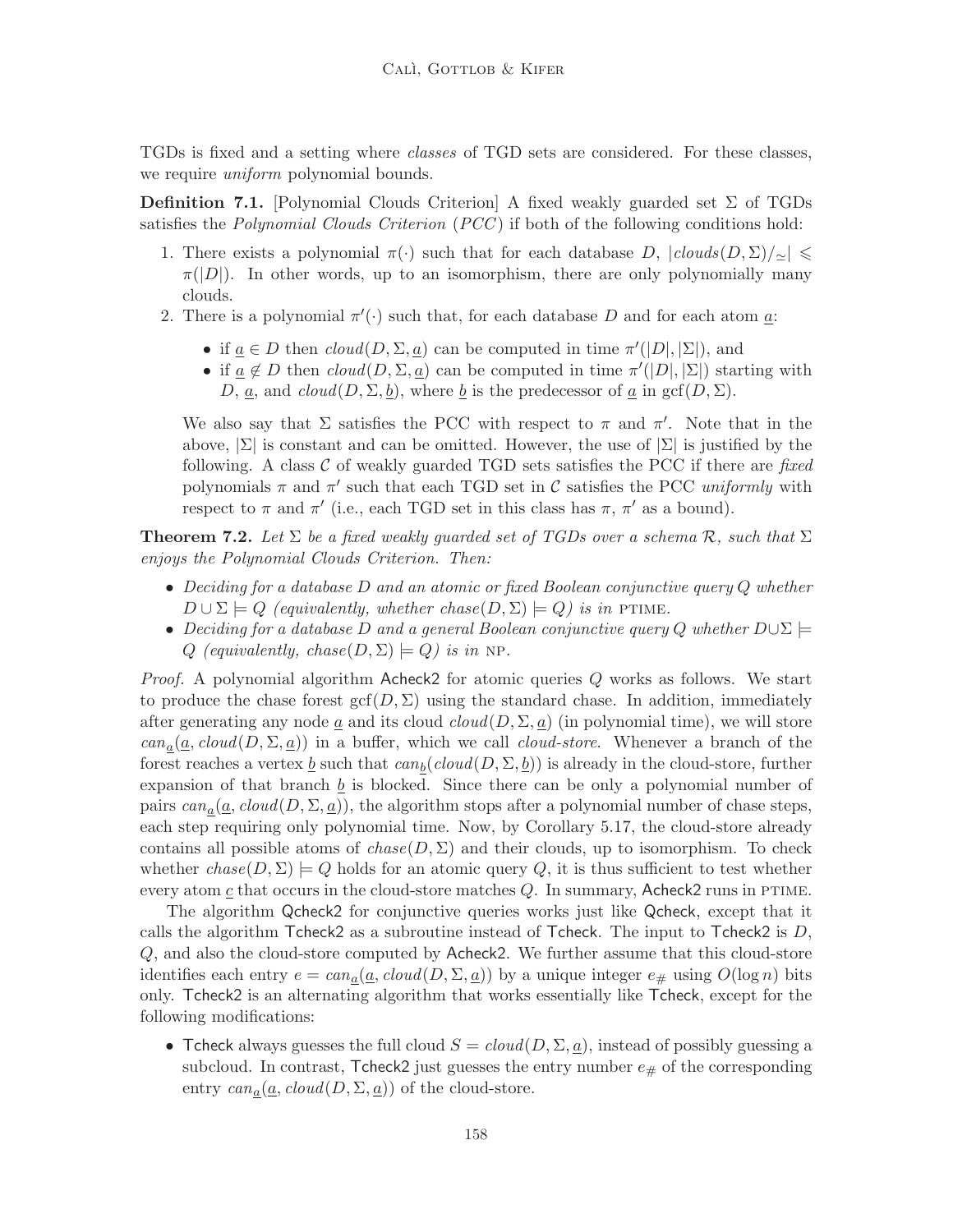- Tcheck2 verifies correctness of the cloud guess in ALOGSPACE using  $D, a, e_{\#}$ , as well as  $\underline{b}$  and  $e'_{\#}$ , where  $\underline{b}$  is the main atom of the predecessor configuration and  $e'$  is the entry in the cloud-store featuring  $can_b(b, cloud(D, \Sigma, b))$ . Note that such verification is effectively possible due to condition (2) of Definition 7.1.
- Tcheck2 only needs to compute the main configuration tree—the one whose configurations contain  $\star$ . The algorithm does not compute the auxiliary branches, since they are no longer necessary, as the correctness check S is done in a different way.
- The configurations of Tcheck2 do not need to guess or memorize linear orders ≺ and the set  $S^+$ .

Given that Tcheck2 is an ALOGSPACE algorithm, Qcheck2 is an NP<sup>ALOGSPACE</sup> procedure. Since  $NP<sup>ALOGSPACE</sup> = NP<sup>PTIME</sup> = NP$ , query answering is in NP. In case of a fixed conjunctive query  $Q$ , since  $Q$  has a constant number of squid decompositions, Qcheck2 runs in PTIME<sup>PTIME</sup> = PTIME.  $\Box$ 

Note that the Polynomial Clouds Criterion is not syntactic. Nevertheless, it is useful for proving that query answering for some weakly guarded sets TGDs is in NP, or even in polynomial time for atomic queries. An application of this criterion is illustrated in Section 10.

The following is a direct corollary of Theorem 6.1.

**Theorem 7.3.** (1) Every set  $\Sigma$  of GTGDs satisfies the PCC. (2) For any constant k, the class of all GTGD sets of arity bounded by k satisfies the PCC.

The following result can be obtained by a minor adaptation of the proof of Theorem 7.2.

**Theorem 7.4.** Let  $\Sigma$  be a fixed weakly guarded set of TGDs that enjoys the Polynomial Clouds Criterion, and let k be a constant. Then:

- (1) For a database D and a Boolean conjunctive query of treewidth  $\leq k$ , deciding whether  $D \cup \Sigma \models Q$  (equivalently, chase  $(D, \Sigma) \models Q$ ) is in PTIME.
- (2) The same tractability result holds for acyclic Boolean conjunctive queries.

By analogy to the PCC, one may define various other criteria based on other bounds. In particular, we can define the *Exponential Clouds Criterion (ECC)* for classes of TGD sets, which we will use in the next section, as follows:

**Definition 7.5.** [Exponential Clouds Criterion] Let  $\mathcal{C}$  be a class of weakly guarded TGD sets.  $\mathcal C$  satisfies the Exponential Clouds Criterion (ECC) if both of the following conditions are satisfied:

- 1. There is a polynomial  $\pi(\cdot)$  such that for every database D and any set of TGDs  $\Sigma$  in C of size n,  $|clouds(D, \Sigma)/_{\simeq}| \leq 2^{\pi(|D|+n)}$ .
- 2. There exists a polynomial  $\pi'(\cdot)$  such that for every database D, any set of TGDs  $\Sigma$  in  $C$  of size  $n$ , and any atom  $a$ :
	- if  $\underline{a} \in D$ , then  $cloud(D, \Sigma, \underline{a})$  can be computed in time  $2^{\pi'(|D|+n)}$ , and
	- if  $\overline{a} \notin D$ , then  $cloud(D, \Sigma, \overline{a})$  can be computed in time  $2^{\pi'(|D|+n)}$  from D,  $\underline{a}$ , and  $cloud(D, \Sigma, b)$ , where b is the predecessor of a in gcf(D,  $\Sigma$ ).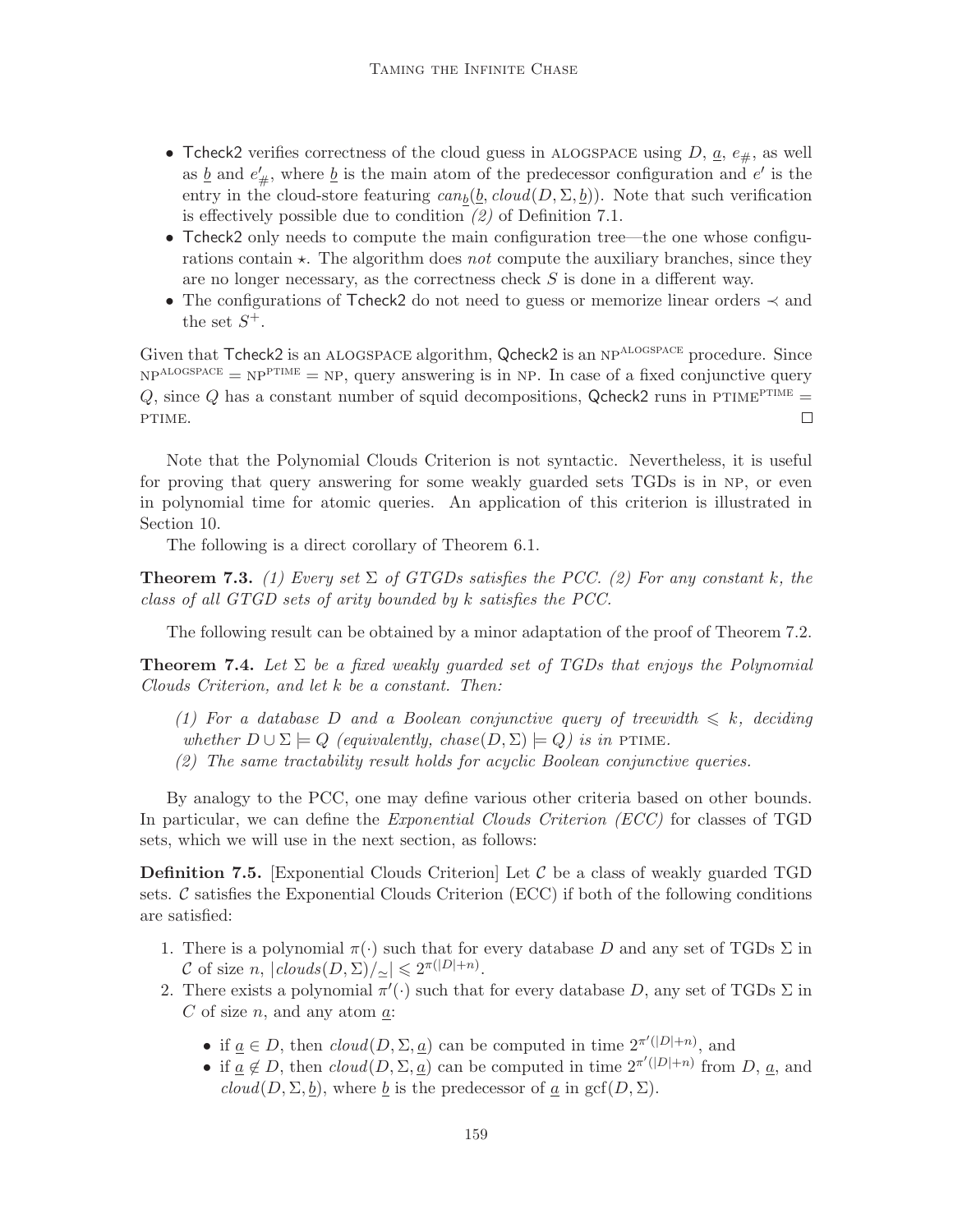We have the following result on sets of TGDs enjoying the ECC:

**Theorem 7.6.** If  $\Sigma$  is a weakly guarded set of TGDs from a class C that enjoys the Exponential Clouds Criterion, then deciding for a database D and a Boolean conjunctive query Q (atomic or not) whether  $D \cup \Sigma \models Q$  is in EXPTIME.

*Proof (sketch).* The proof is very similar to that for Theorem 7.2. The main difference is that PTIME and ALOGSPACE are replaced by EXPTIME and APSPACE, respectively. We then get that query answering for atomic queries is in  $APSPACE = EXPTIME$ , and that answering non-atomic queries is in  $NP^{APSPACE} = NP^{EXPTIME} = EXPTIME$ . Thus, in this case, there is no difference between atomic and non-atomic query answering: both are in EXPTIME.  $\Box$ 

# 8. TGDs with Multiple-Atom Heads

As mentioned in Section 2, all complexity results proved so far for single-headed TGDs also carry over to the general case, where multiple atoms may appear in rule heads. We make this claim more formal here.

**Theorem 8.1.** All complexity results derived in this paper for sets TGDs whose heads are single-atoms are equally valid for sets of multi-atom head TGDs.

Proof (sketch). It suffices to show that the upper bounds carry over to the setting of TGDs with multiple-atom heads. We exhibit a transformation from an arbitrary set of TGDs  $\Sigma$ over a schema R to a set of single-headed TGDs  $\Sigma'$  over a schema R' that extends R with some auxiliary predicate symbols.

The TGD set  $\Sigma'$  is obtained from  $\Sigma$  by replacing each rule of the form  $r : \text{body}(\mathbf{X}) \to$  $head_1(\mathbf{Y}), head_2(\mathbf{Y}), \ldots, head_k(\mathbf{Y}),$  where  $k > 1$  and Y is the set of all the variables that appear in the head, with the following set of rules:

$$
body(\mathbf{X}) \rightarrow V(\mathbf{Y})
$$
  
\n
$$
V(\mathbf{Y}) \rightarrow head_1(\mathbf{Y})
$$
  
\n
$$
V(\mathbf{Y}) \rightarrow head_2(\mathbf{Y})
$$
  
\n
$$
\vdots
$$
  
\n
$$
V(\mathbf{Y}) \rightarrow head_k(\mathbf{Y}),
$$

where  $V$  is a fresh predicate symbol, having the same arity as the number of variables in Y. Note that, in general, neither Y is contained in X not the other way around. It is easy to see that, except for the atoms of the form  $V(Y)$ ,  $chase(D, \Sigma)$  and  $chase(\Sigma', D)$ coincide. The atoms of the form  $V(Y)$  have completely new predicates and thus do not match any predicate symbol in the conjunctive query Q. Therefore,  $chase(D, \Sigma) \models Q$  iff  $chase(\Sigma', D) \models Q.$ 

Obviously,  $\Sigma'$  can be constructed in LOGSPACE from  $\Sigma$ . Therefore, the extension of our complexity results to the general case is immediate, except for the case of bounded arity. Notice that the arity of each auxiliary predicate in the above construction depends on the number of head-variables of the corresponding transformed TGD, which, in general, is not bounded.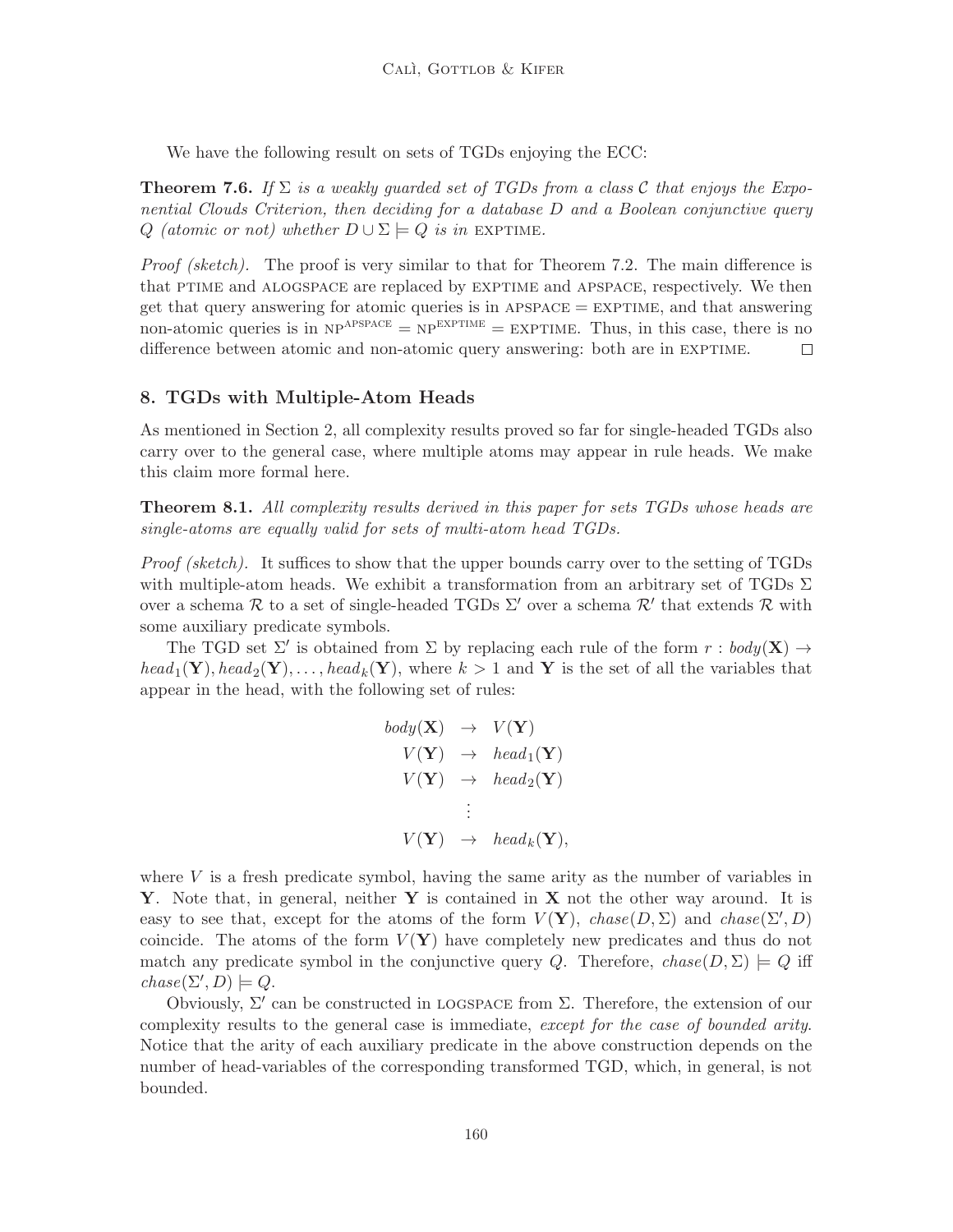In case of bounded-arity WGTGDs, the EXPTIME upper bound can still be derived by the above transformation by showing that the class of TGD sets  $\Sigma'$  obtained by that transformation satisfies the Exponential Clouds Criterion of Section 7. To see that for each database  $D$  and each such  $\Sigma'$  there is only an exponential number of clouds, notice that every "large" atom  $V(Y)$  is derived by a rule with a "small" weak guard g in its body, i.e., a weak guard g of bounded arity. The cloud  $cloud(D, \Sigma', g)$  of this weak guard g clearly determines everything below  $g$  in the guarded chase forest; in particular, the cloud of  $V(Y)$ . Thus the set  $clouds(D, \Sigma')$  of all clouds of all atoms is only determined by the clouds of atoms of bounded arity. For immediately verifiable combinatorial reasons, there can be only singly-exponentially many such clouds. This shows that  $|clouds(D, \Sigma')/\sim|$  is singly-exponentially bounded. Therefore, the first condition of Definition 7.5 is satisfied. It is not too hard to verify the second condition of Definition 7.5, too. Thus, query-answering based on bounded-arity WGTGDs is in exptime. Given that GTGDs are a subclass of WGTGDs, the same EXPTIME bound holds for bounded-arity GTGDs, as well.  $\Box$ 

A completely different proof of the above theorem follows directly from the results by Gottlob, Manna, and Pieris (2013a) for the class of GTGDs, and from those by Gottlob, Manna, and Pieris (2013b) for the class of WGTGDs.

# 9. EGDs

In this section we deal with equality generating dependencies (EGDs), a generalization of functional dependencies, which, in turn, generalize key dependencies (Abiteboul, Hull, & Vianu, 1995).

**Definition 9.1.** Given a relational schema  $\mathcal{R}$ , an EGD is a first-order formula of the form  $\forall \mathbf{X} \Phi(\mathbf{X}) \to X_{\ell} = X_k$ , where  $\Phi(\mathbf{X})$  is a conjunction of atoms over  $\mathcal{R}$ , and  $X_{\ell}, X_k \in \mathbf{X}$ . Such a dependency is satisfied in an instance  $B$  if, whenever there is a homomorphism h that maps the atoms of  $\Phi(\mathbf{X})$  to atoms of B, we have  $h(X_{\ell}) = h(X_{k}).$ 

It is possible to "repair", or chase, an instance according to EGDs by analogy with the chase based on TGDs. We start by defining the EGD chase rule.

**Definition 9.2.** [EGD Applicability] Consider an instance B of a schema  $\mathcal{R}$ , and an EGD  $\eta$  of the form  $\Phi(\mathbf{X}) \to X_i = X_j$  over R. We say that  $\eta$  is applicable to B if there is a homomorphism h such that  $h(\Phi(\mathbf{X})) \subseteq B$  and  $h(X_i) \neq h(X_j)$ .

**Definition 9.3.** [EGD Chase Rule] Let  $\eta$  be an EGD of the form  $\Phi(\mathbf{X}) \to X_i = X_j$  and suppose that it is applicable to an instance  $B$  via a homomorphism  $h$ . The result of the application of  $\eta$  on B with h is a *failure* if  $\{h(X_i), h(X_j)\}\subset \Delta$  (because of the unique name assumption). Otherwise, the result of this application is the instance  $B'$  obtained from  $B$  by replacing each occurrence of  $h(X_i)$  with  $h(X_i)$  if  $h(X_i)$  precedes  $h(X_i)$  in lexicographical order. If  $h(X_i)$  precedes  $h(X_i)$  then the occurrences of  $h(X_i)$  are replaced with  $h(X_i)$ instead. We write  $B \stackrel{\eta,h}{\longrightarrow} B'$  to say that  $B'$  is obtained from B via a single EGD chase step.

**Definition 9.4.** [Chase sequence with respect to TGDs and EGDs] Let  $D$  be a database and  $\Sigma = \Sigma_T \cup \Sigma_E$ , where  $\Sigma_T$  is a set of TGDs and  $\Sigma_E$  is a set of EGDs. A (possibly infinite) chase sequence of D with respect to  $\Sigma$  is a sequence of instances  $B_0, B_1, \ldots$  such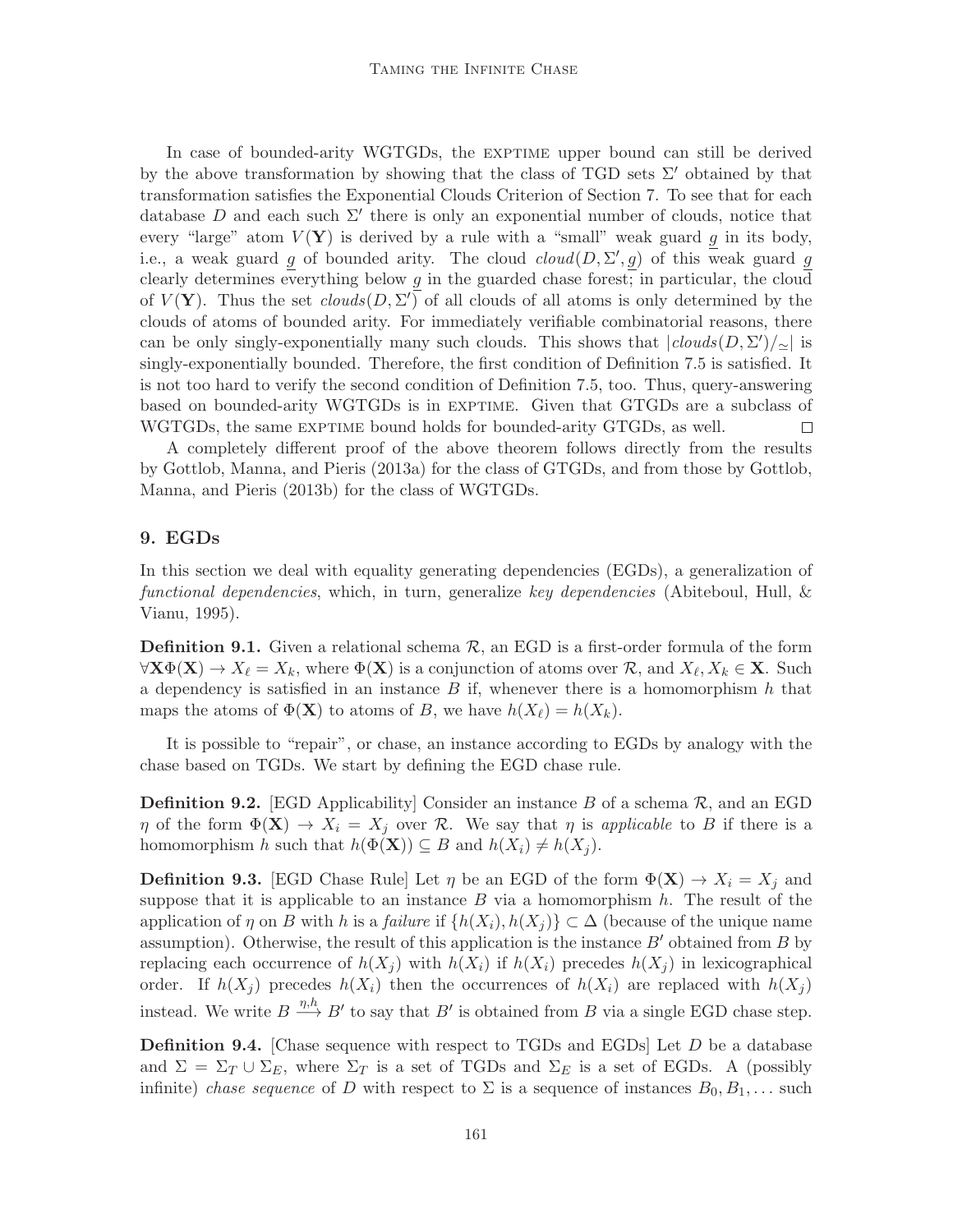that  $B_i \stackrel{\sigma_i,h_i}{\longrightarrow} B_{i+1}$ , where  $B_0 = D$  and  $\sigma_i \in \Sigma_T \cup \Sigma_E$  for all  $i \geq 0$ . A chase sequence is said to be *failing* if its last step is a failure. A chase sequence is said to be *fair* if every TGD or EGD that is applicable at a certain step is eventually applied.

In case a fair chase sequence happens to be finite,  $B_0, \ldots, B_m$ , and no further rule application can change  $B_m$ , then the chase is well defined as  $B_m$ , and is denoted by  $chase(D, \Sigma)$ . For our purposes, the order of application of TGDs and EGDs is irrelevant. In the following therefore, when saying "the fair chase sequence", we will refer to any fair chase sequence, chosen according to some order of application of the dependencies.

It is well-known (see Johnson & Klug, 1984) that EGDs cause problems when combined with TGDs, because even for very simple types of EGDs, such as plain key constraints, the implication problem for EGDs plus TGDs and the query answering problem are undecidable. This remains true even for EGDs together with GTGDs. In fact, even though inclusion dependencies are fully guarded TGDs, the implication problem, query answering, and query containment are undecidable when keys are used as EGDs and inclusion dependencies as TGDs (Chandra & Vardi, 1985; Mitchell, 1983; Calì et al., 2003a).

Moreover, while the result of an infinite chase using TGDs is well-defined as the limit of an infinite, monotonically increasing sequence (or, equivalently, as the least fixed-point of a monotonic operator), the sequence of sets obtained in the infinite chase of a database under TGDs and EGDs is, in general, neither monotonic nor convergent. Thus, even though we can define the chase procedure for TGDs plus EGDs, it is not clear how the result of an infinite chase involving both TGDs and EGDs should be defined.

For the above reasons, we cannot hope to extend the positive results for weakly guarded sets of TGDs, or even GTGDs, from the previous sections to include arbitrary EGDs. Therefore, we are looking for suitable restrictions on EGDs, which would allow us to:  $(i)$ use the (possibly infinite) chase procedure to obtain a query-answering algorithm, and (ii) transfer the decidability results and upper complexity bounds derived in the previous sections to the extended formalism.

A class that fulfills both desiderata is a subclass of EGDs, which we call innocuous relative to a set of TGDs. These EGDs enjoy the property that query answering is insensitive to them, provided that the chase does not fail. In other words, when  $\Sigma = \Sigma_T \cup \Sigma_E$ , where  $\Sigma_T$  is a set of TGDs,  $\Sigma_E$  a set of EGDs, and  $\Sigma_E$  is innocuous relative to  $\Sigma_T$ , we can simply ignore these EGDs in a non-failing chase sequence. This is possible because, intuitively, such a non-failing sequence does not generate any atom that is not entailed by  $chase(D, \Sigma_T)$ .

More specifically, we start from the notion of *innocuous application* of an EGD. Intuitively, when making two symbols equal, an innocuous EGD application makes some atom  $\underline{a}$  equal to some other existing atom  $\underline{a}_0$ ; this way, as the only consequence of the EGD application, the original atom  $\underline{a}$  is *lost*, but no new atom whatsoever is introduced. The concept of innocuous EGD application is formally defined as follows.

Definition 9.5. [Innocuous EGD application] Consider a (possibly infinite) non-failing chase sequence  $D = B_0, B_1, \ldots$ , starting with a database D, with respect to a set  $\Sigma =$  $\Sigma_T \cup \Sigma_E$ , where  $\Sigma_T$  is a set of TGDs and  $\Sigma_E$  is a set of EGDs. We say that the EGD application  $B_i \stackrel{\eta,h}{\longrightarrow} B_{i+1}$ , where  $\eta \in \Sigma_E$  and  $i \geq 0$ , is *innocuous* if  $B_{i+1} \subset B_i$ .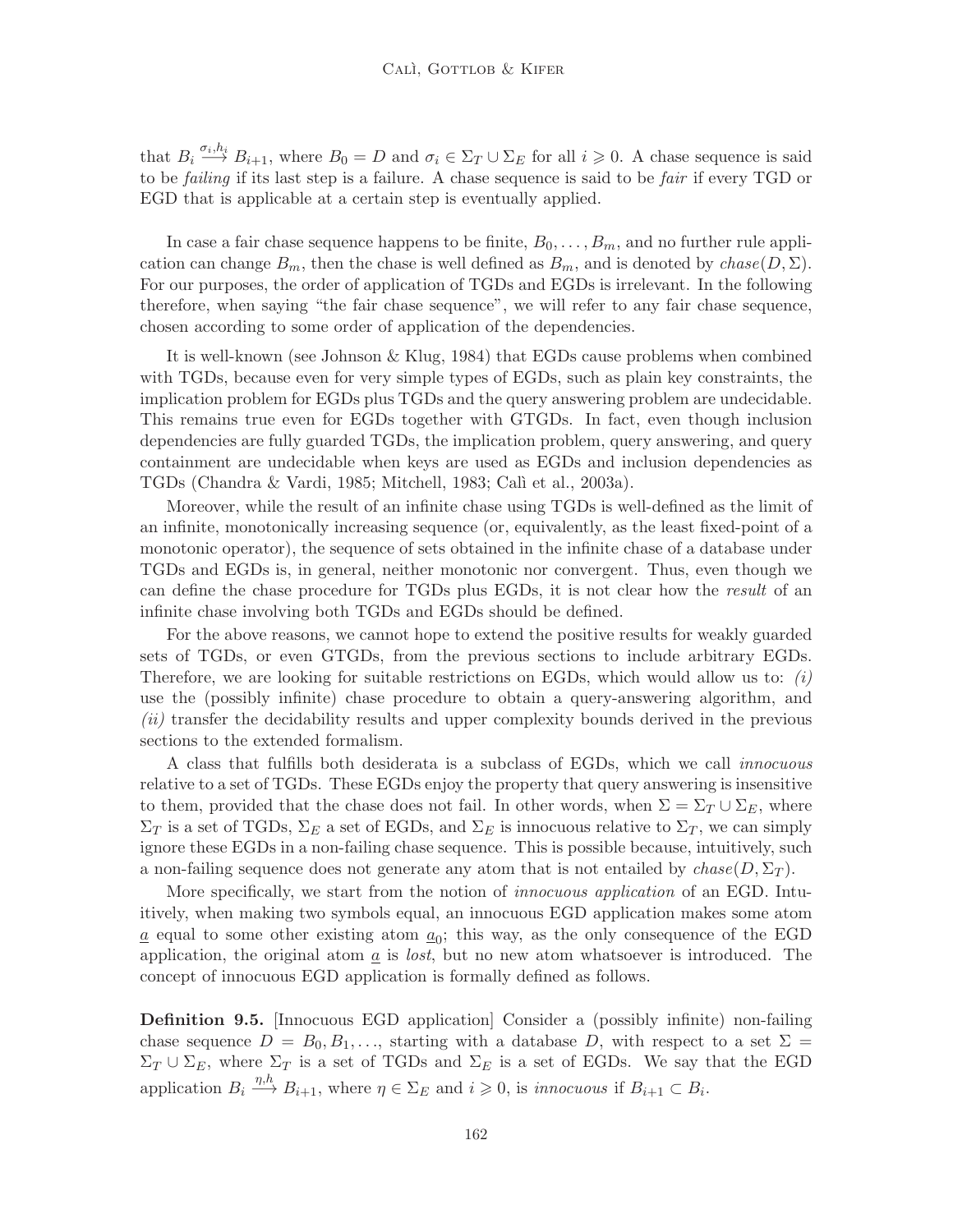Notice that innocuousness is a semantic, not syntactic, property. It is desirable to have innocuous EGD applications because such applications cannot trigger new TGD applications, i.e., TGD applications that were not possible before the EGD was applied.

Given that it might be undecidable whether a set of dependencies from a certain class guarantees innocuousness of all EGD applications, one can either give a direct proof of innocuousness for a concrete set of dependencies, as we will do in Section 10.2, or define sufficient syntactic conditions that guarantee innocuousness of EGD applications for an entire class of dependencies, as done, e.g., by Calì et al. (2012a).

**Definition 9.6.** Let  $\Sigma = \Sigma_T \cup \Sigma_E$ , where  $\Sigma_T$  is a set of TGDs and  $\Sigma_E$  a set of EGDs, where  $\Sigma = \Sigma_T \cup \Sigma_E$ .  $\Sigma_E$  is *innocuous* for  $\Sigma_T$  if, for every database D such that the fair chase sequence of D with respect to  $\Sigma$  is non-failing, each application of an EGD in such sequence of D with respect to  $\Sigma$  is innocuous.

**Theorem 9.7.** Let  $\Sigma = \Sigma_T \cup \Sigma_E$ , where  $\Sigma_T$  is a set of TGDs and  $\Sigma_E$  a set of EGDs that is innocuous for  $\Sigma_T$ . Let D be a database such that the fair chase sequence of D with respect to  $\Sigma$  is non-failing. Then  $D \cup \Sigma \models Q$  iff chase $(D, \Sigma_T) \models Q$ .

*Proof.* Consider the fair chase sequence  $B_0, B_1, \ldots$  of  $D = B_0$  in the presence of  $\Sigma$ , where  $B_i \stackrel{\sigma_i,h_i}{\longrightarrow} B_{i+1}$  for  $i \geq 0$  and  $\sigma \in \Sigma_T \cup \Sigma_F$ . Let us define a modified chase procedure which we call the blocking chase, denoted by  $blockbase(D, \Sigma)$ . The blocking chase uses two sets: a set C of blocked atoms and a set of (unblocked) atoms A. When started on a database D such that  $D \models \Sigma_E$  (the case  $D \not\models \Sigma_E$  is not possible as this implies an immediate chase failure), C is initialized to the empty set  $(C = \varnothing)$  and A is initialized to D. After the initialization, the blocking chase attempts to apply the dependencies in  $\Sigma_T \cup \Sigma_F$  exactly in the same way as in the standard fair chase sequence, with the following caveats. While trying an application of  $\langle \sigma_i, h_i \rangle$ :

- If  $\sigma_i$  is a TGD, and if  $h_i(body(\sigma_i)) \cap C = \emptyset$ , then apply  $\langle \sigma_i, h_i \rangle$  and add the new atom generated by this application to A.
- If  $\sigma_i$  is a TGD and  $h_i(body(\sigma_i)) \cap C \neq \emptyset$ , then the application of  $\langle \sigma_i, h_i \rangle$  is blocked, and nothing is done.
- If  $\sigma_i$  is an EGD, then the application of  $\langle \sigma_i, h_i \rangle$  proceeds as follows. Add to C all the facts that in the standard chase disappear in that step (because  $B_i \subseteq B_{i-1}$ , due to the innocuousness), i.e., add to C the set  $B_i - B_{i-1}$ . Thus, instead of eliminating tuples from A, the blocking chase simply bans them from being used by putting them in C.

Note that, by the construction of  $blockchase(D, \Sigma)$ , whenever the block chase encounters an EGD  $\sigma_i$ ,  $\langle \sigma_i, h_i \rangle$  is actually applicable, so *blockchase*( $D, \Sigma$ ) is well-defined. Let us use  $C_i$  and  $A_i$  to denote the values of C and A at step i, respectively. Initially,  $C_0 = \emptyset$  and  $A_0 = D$  as explained before. Observe that  $\emptyset = C_0 \subseteq C_1 \subseteq C_2 \subseteq \cdots$  and  $D = A_0 \subseteq A_1 \subseteq A_2 \subseteq \cdots$  are monotonically increasing sequences that have least upper bounds  $C^* = \bigcup_i C_i$  and  $A^* = \bigcup_i A_i$ , respectively. Clearly,  $(C^*, A^*)$  is the least fixpoint of the transformation performed by blockchase( $D, \Sigma$ ) (with respect to component-wise set inclusion).

Now, let S be defined as  $S = A^* - C^*$ . By the definition of S, we have:  $S \models \Sigma$ . Moreover, there is a homomorphism h that maps  $chase(D, \Sigma_T)$  to S. Note that h is the limit homomorphism of the sequence  $h_1, h_2, h_3, \ldots$  (these  $h_i$ s are the very homomorphisms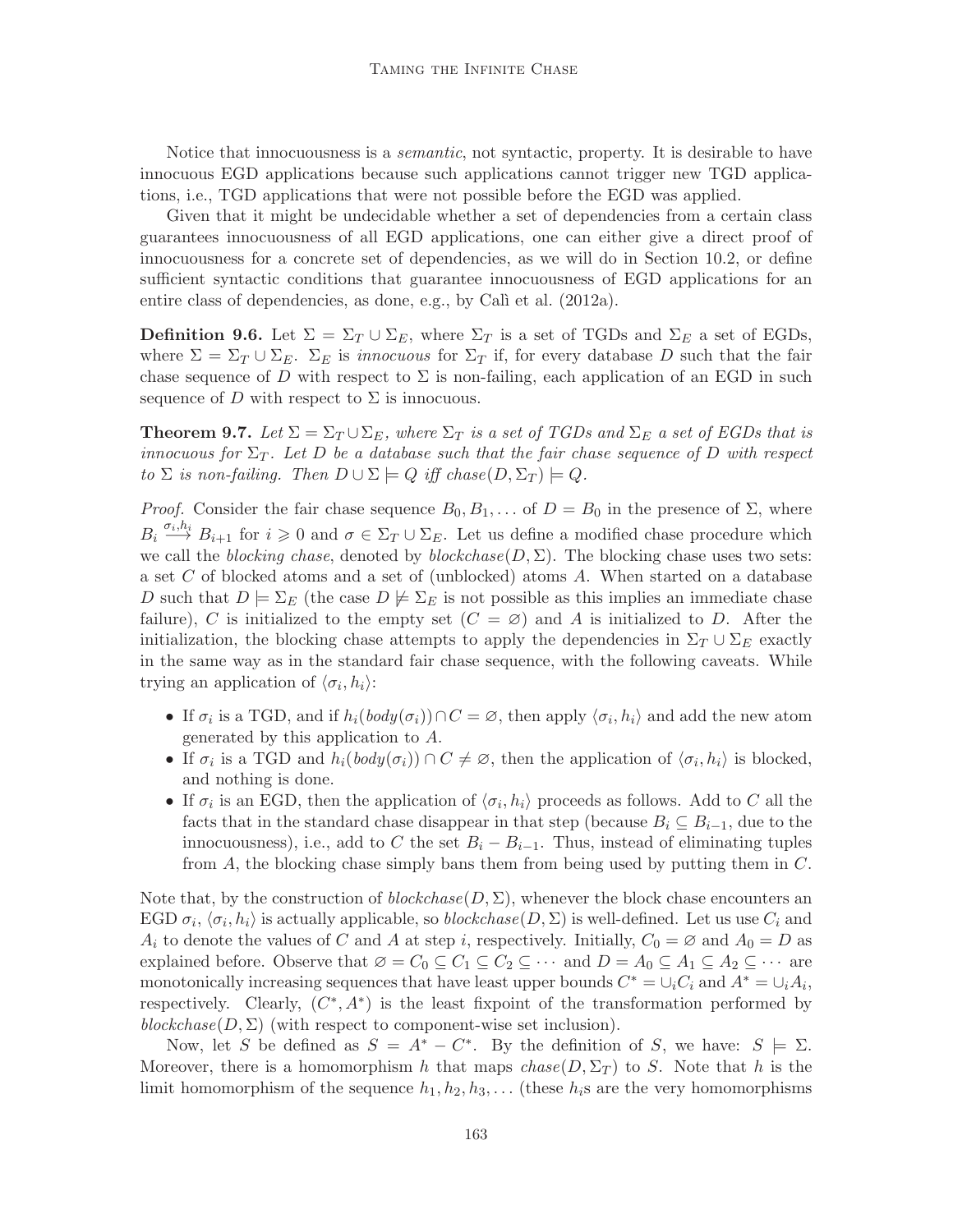used while computing the block chase), and can be defined as the set of all pairs  $(x, y)$ such that there exists an  $i \geq 0$  such that  $h_i(h_{i-1}(\cdots h_1(x))) = y$  and y is not altered by any homomorphism  $h_j$  for  $j > i$ . Note that for every instance B that contains D, we have  $B \models D$ . In particular,  $S \models D$ . Putting everything together, we conclude that  $S \models D \cup \Sigma$ .

It is also well-known (see Nash et al., 2006) that for any set of atoms M such that  $M \models S \cup \Sigma_T$ , there is a homomorphism  $h_M$  such that  $h_M(chase(D, \Sigma_T)) \subseteq M$ . Now assume  $D \cup \Sigma = Q$ . Then  $S = Q$  and, because  $S \subseteq \text{chase}(D, \Sigma_T)$ , we also have that  $chase(D, \Sigma_T) \models Q$ . Conversely, if  $chase(D, \Sigma_T) \models Q$ , then there is a homomorphism g, such that  $g(Q) \subseteq \text{chase}(D, \Sigma_T)$ . Therefore, for any set of atoms M such that  $M \models D \cup \Sigma$ , since  $h_M(chase(D, \Sigma_T)) \subseteq M$ , we have  $h_M(g(Q)) \subseteq M$ . The latter means that  $M \models Q$ .  $\Box$ 

We now come to the problem of checking, given a database D and a set  $\Sigma = \Sigma_T \cup \Sigma_E$ , where  $\Sigma_T$  is set of WGTGDs and  $\Sigma_E$  are EGDs innocuous for  $\Sigma_T$ , whether the fair chase sequence (denoted  $B_0, B_1, \ldots$ ) of D with respect to  $\Sigma$  fails. Consider an application  $B_i \stackrel{\eta, h}{\longrightarrow}$  $B_{i+1}$ , with  $\eta \in \Sigma_E$  of the form  $\Phi(\mathbf{X}) \to X_{\ell} = X_k$ . When this application causes the chase to fail, we have that  $h(X_{\ell})$  and  $h(X_k)$  are distinct values in  $dom(D)$ . Notice that  $B_i$  exists for  $j \leq i$ , while it does not exist for any  $j > i$ .

**Lemma 9.8.** Consider a database D and a set of dependencies  $\Sigma = \Sigma_T \cup \Sigma_E$ , where  $\Sigma_T$ is a weakly guarded set of TGDs and  $\Sigma_E$  are EGDs that are innocuous for  $\Sigma_T$ . Then the fair chase sequence of D with respect to  $\Sigma$  fails iff there is an EGD  $\eta \in \Sigma_E$  of the form  $\Phi(\mathbf{X}) \to X_{\ell} = X_k$  and a homomorphism h such that  $h(\Phi(\mathbf{X})) \subseteq \text{chase}(D, \Sigma_T)$ ,  $h(X_{\ell}) \neq h(X_{k}),$  and  $\{h(X_{\ell}), h(X_{k})\} \subseteq dom(D).$ 

Proof (sketch).

"If". Let  $B_0, B_1, \ldots$  be the fair chase sequence of D with respect to  $\Sigma$ . First, it is not difficult to show that, since  $\Sigma_E$  is innocuous relative to  $\Sigma_T$ , if the failure occurs at step  $\ell$ then all EGD applications  $B_i \stackrel{\sigma_i,h_i}{\longrightarrow} B_{i+1}$ , such that  $\sigma_i \in \Sigma_E$  and  $i < \ell - 1$ , are innocuous (see a similar proof by Cali, Console, & Frosini, 2013) in the sequence  $B_0, \ldots, B_{\ell-1}$ . From this, the "if" direction follows straightforwardly.

"Only if". By assumption,  $\eta$  fails at some  $B_k$ ,  $k \geq 1$ . Since applications of innocuous EGDs can only remove tuples from the chase, it is easily seen that, if  $\eta$  is applicable to  $B_k$  via an homomorphism h, then it is also applicable to  $chase(D, \Sigma_T)$  via the same homomorphism h, which settles the "only-if" part.  $\Box$ 

**Theorem 9.9.** Consider a database D and a set of dependencies  $\Sigma = \Sigma_T \cup \Sigma_F$ , where  $\Sigma_T$ are GTGDs (resp., WGTGDs) and  $\Sigma_E$  are EGDs that are innocuous for  $\Sigma_T$ . Checking whether the fair chase sequence of D with respect to  $\Sigma$  fails is decidable, and has the same complexity as query answering for GTGDs (resp., WGTGDs) alone.

Proof (sketch). Let neg be a new binary predicate, which will serve as inequality. The extension of neq is defined as  $dom(D) \times dom(D) - \{(d, d) \mid d \in dom(D)\}\)$  and can be constructed in time quadratic in  $|dom(D)|$ . Now, for every EGD  $\eta$  of the form  $\Phi(\mathbf{X}) \to$  $X_1 = X_2$ , where  $X_1, X_2 \in \mathbf{X}$ , we define the following Boolean conjunctive query (expressed as a set of atoms):  $Q_{\eta} = \Phi(\mathbf{X}) \cup \{neq(X_1, X_2)\}.$  Since, by construction, no new facts of the form  $neq(\sigma_1, \sigma_2)$  are introduced in the chase, it is immediate to see, from Lemma 9.8,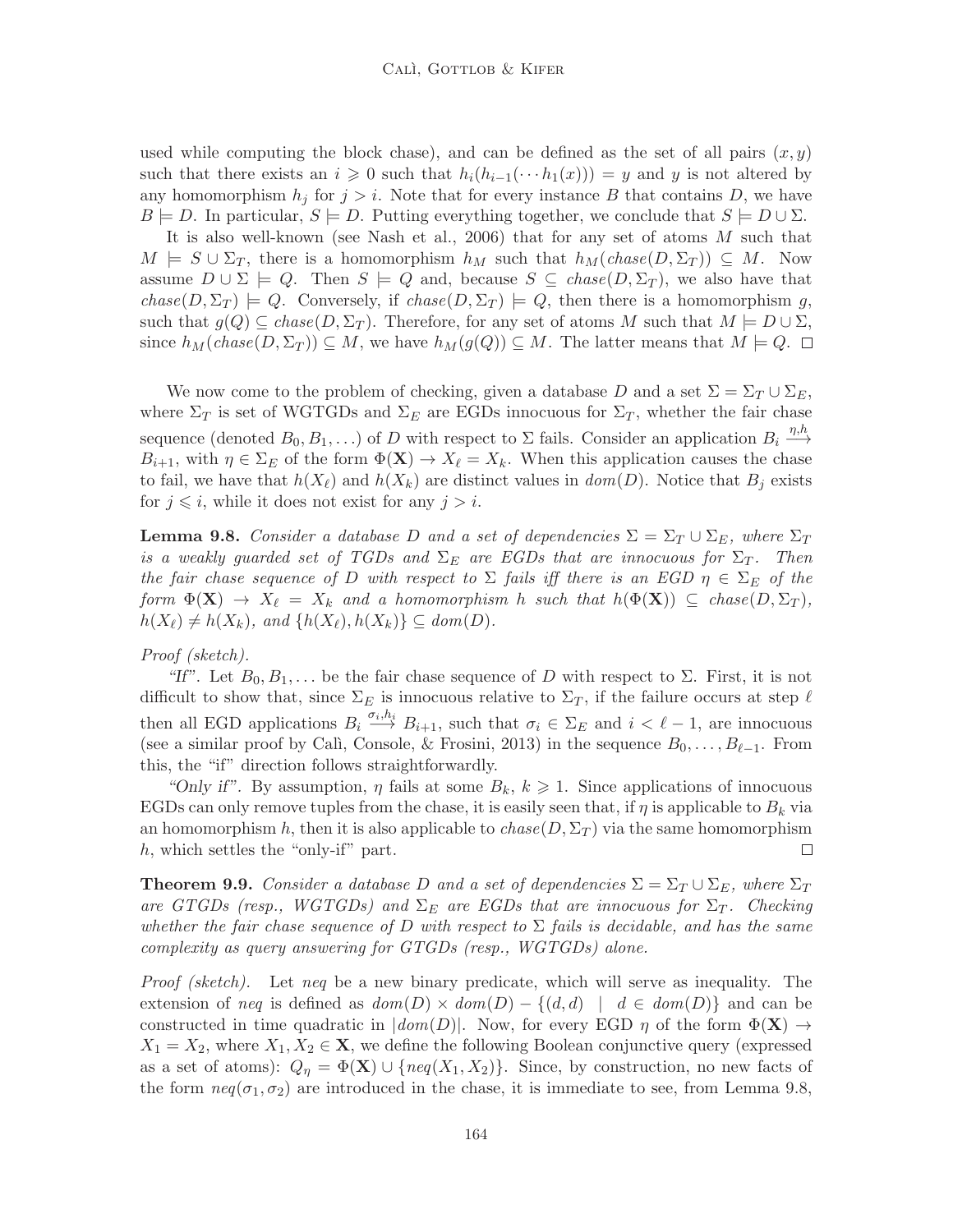that at least one of the above  $Q_{\eta}$  has a positive answer if and only if the fair chase sequence of D with respect to  $\Sigma$  fails. By Theorem 9.7, answering the query  $Q_{\eta}$  can be done with respect to the chase by  $\Sigma_T$  alone, which is decidable.  $\Box$ 

Let  $\Sigma = \Sigma_T \cup \Sigma_E$  be as in the above theorem, D be a database, and let Q be a query. By the above theorem, we can check  $\Sigma \cup D \models Q$  with the help of the following algorithm:

- 1. check whether the fair chase sequence of D with respect to  $\Sigma$  fails with the algorithm described in Theorem 9.9;
- 2. if the fair chase sequence of D with respect to  $\Sigma$  fails, then return "true" and halt;
- 3. if  $D \cup \Sigma_T \models Q$  then return "true"; otherwise return "false".

This gives us the following corollary:

Corollary 9.10. Answering general conjunctive queries under weakly guarded sets of TGDs and innocuous EGDs is PTIME reducible to answering queries of the same class under a weakly guarded sets of TGDs alone, and thus has the same complexity.

# 10. Applications

In this section we discuss applications of our results on weakly guarded sets of TGDs to Description Logic languages and object-oriented logic languages.

### 10.1 DL-Lite

DL-Lite (Calvanese et al., 2007; Artale et al., 2009) is a prominent family of ontology languages that has tractable query answering. Interestingly, a restriction of GTGDs called linear TGDs (which have exactly one body-atom and one head-atom) properly extends most DL-Lite languages, as shown by Calì et al.  $(2012a)$ . The complexity of query answering under linear TGDs is lower than that of GTGDs, and we refer the reader to the work of Cal`ı et al. (2012a) for more details.

Furthermore, Calì et al. (2012a) also show that the language of GTGDs properly extends the description logic  $\mathcal{EL}$  as well as its extension  $\mathcal{EL}$ <sup>f</sup>, which allows inverse and functional roles. The fact that TGDs capture important DL-based ontology languages confirms that TGDs are useful tools for ontology modeling and querying.

### 10.2 F-Logic Lite

F-Logic Lite is an expressive subset of F-logic (Kifer et al., 1995), a well-known formalism introduced for object-oriented deductive languages. We refer the reader to the work by Cali and Kifer (2006) for details about F-Logic Lite. Roughly speaking, compared to full F-Logic, F-Logic Lite excludes negation and default inheritance, and allows only a limited form of cardinality constraints. F-Logic Lite can be encoded by a set of twelve TGDs and EGDs, below, which we denote by  $\Sigma_{FLL}$ :

 $\rho_1$ : type $(O, A, T)$ , data $(O, A, V)$   $\rightarrow$  member $(V, T)$ .  $\rho_2$ : sub $(C_1, C_3)$ , sub $(C_3, C_2)$   $\rightarrow$  sub $(C_1, C_2)$ .  $\rho_3$ : member $(O, C)$ , sub $(C, C_1)$   $\rightarrow$  member $(O, C_1)$ .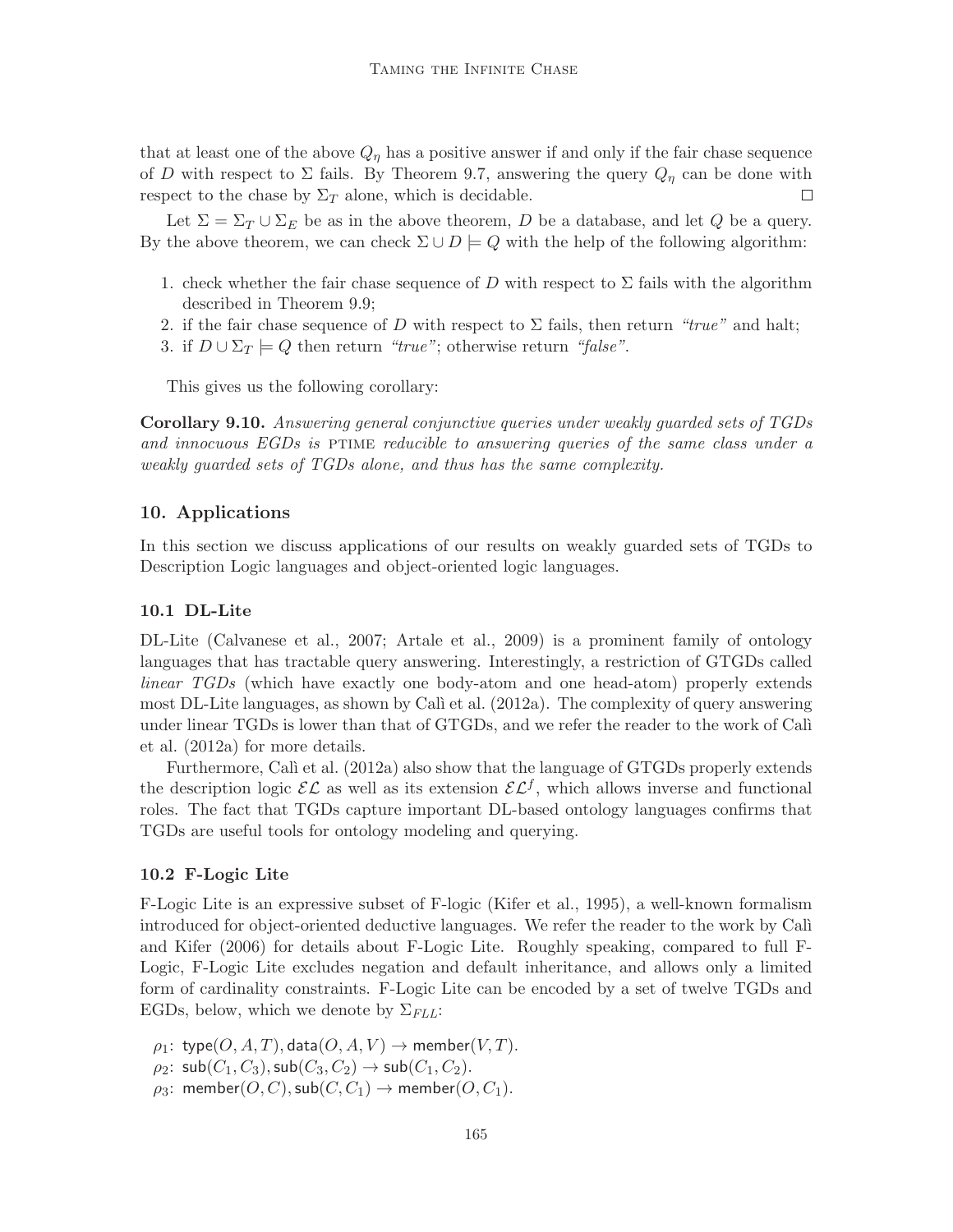- $\rho_4$ : data $(O, A, V)$ , data $(O, A, W)$ , funct $(A, O) \rightarrow V = W$ . Note that this is the only EGD in this axiomatization.
- $\rho_5$ : mandatory $(A, O) \rightarrow \exists V$  data $(O, A, V)$ . Note that this TGD has an existentially quantified variable in the head.
- $\rho_6$ : member $(O, C)$ , type $(C, A, T)$   $\rightarrow$  type $(O, A, T)$ .
- $\rho_7$ : sub $(C, C_1)$ , type $(C_1, A, T)$   $\rightarrow$  type $(C, A, T)$ .
- $\rho_8$ : type $(C, A, T_1)$ , sub $(T_1, T) \rightarrow$  type $(C, A, T)$ .
- $\rho_9$ : sub $(C, C_1)$ , mandatory $(A, C_1)$   $\rightarrow$  mandatory $(A, C)$ .
- $\rho_{10}$ : member(O, C), mandatory(A, C)  $\rightarrow$  mandatory(A, O).
- $\rho_{11}: \mathsf{sub}(C, C_1), \mathsf{funct}(A, C_1) \to \mathsf{funct}(A, C).$
- $\rho_{12}$ : member $(O, C)$ , funct $(A, C)$   $\rightarrow$  funct $(A, O)$ .

The results of this paper apply to the above set of constraints, since  $\Sigma_{FLL}$  is a weakly guarded set, and the single EGD  $\rho_4$  is innocuous. The innocuousness of  $\rho_4$  is shown by observing that, whenever the EGD is applied, it turns one atom into another; moreover, all new data atoms created in the chase (see rule  $\rho_5$ ) have new labeled nulls exactly in the position data[3], where the symbols to be equated also reside.

We now prove the relevant complexity results. We start by showing that BCQ answering under F-Logic Lite is np-complete.

# **Theorem 10.1.** Conjunctive query answering under F-Logic Lite rules is NP-hard.

Proof (sketch). The proof is by reduction from the 3-COLORABILITY problem. Encode a graph  $G = (V, E)$  as a conjunctive query Q which, for each edge  $(v_i, v_j)$  in E, has two atoms data $(X, V_i, V_j)$  and data $(X, V_j, V_i)$ , where X is a unique variable. Let D be the database  $D = \{data(o, r, g), data(o, g, r), data(o, r, b), data(o, b, r), data(o, g, b), data(o, b, g)\}.$  Then, G is three-colorable iff  $D \models Q$ , which is the case iff  $D \cup \Sigma_{FLL} \models Q$ . The transformation from G to  $(Q, D)$  is obviously polynomial, which proves the claim.  $\Box$ 

**Theorem 10.2.** Conjunctive query answering under F-Logic Lite rules is in NP.

*Proof (sketch).* As mentioned before, we can ignore the only EGD in  $\Sigma_{FLL}$  since, being innocuous, it does not interfere with query answering. Let  $\Sigma'_{FLL}$  denote the set of TGDs resulting from  $\Sigma_{FLL}$  by eliminating rule  $\rho_4$ , i.e., let  $\Sigma'_{FLL} = \Sigma_{FLL} - {\rho_4}$ . To establish membership in NP, it is sufficient to show that: (1)  $\Sigma'_{FLL}$  is weakly guarded; (2)  $\Sigma'_{FLL}$  enjoys the PCC (see Definition 7.1). Under the above condition, the membership in NP can be proved by exhibiting the following.  $(i)$  An algorithm, analogous to Acheck, that constructs all "canonical" versions of the atoms of the chase and their clouds (which are stored in a "cloud store"), in polynomial time. Then the algorithm should check whether an atomic (Boolean) query is satisfied by an atom in the cloud store.  $(ii)$  An algorithm, analogous to Qcheck, that guesses (by calling an analogous version of Tcheck) entire clouds through guessing the cloud index (a unique integer) in the cloud store. Then the algorithm should check, in alternating logarithmic space (alogspace), the correctness of the cloud guess. In that check, it can use only the cloud of the main atom of the predecessor configuration. The complexity of running this algorithm is shown to be  $NP<sup>ALOGSPACE</sup> = NP$ .

(1) is easy: the affected positions are data[3], member[1], type[1], mandatory[2], funct[2] and data[1]. It is easy to see that every rule of  $\Sigma'_{FLL}$  is weakly guarded, and thus  $\Sigma_{FLL}$  is weakly guarded.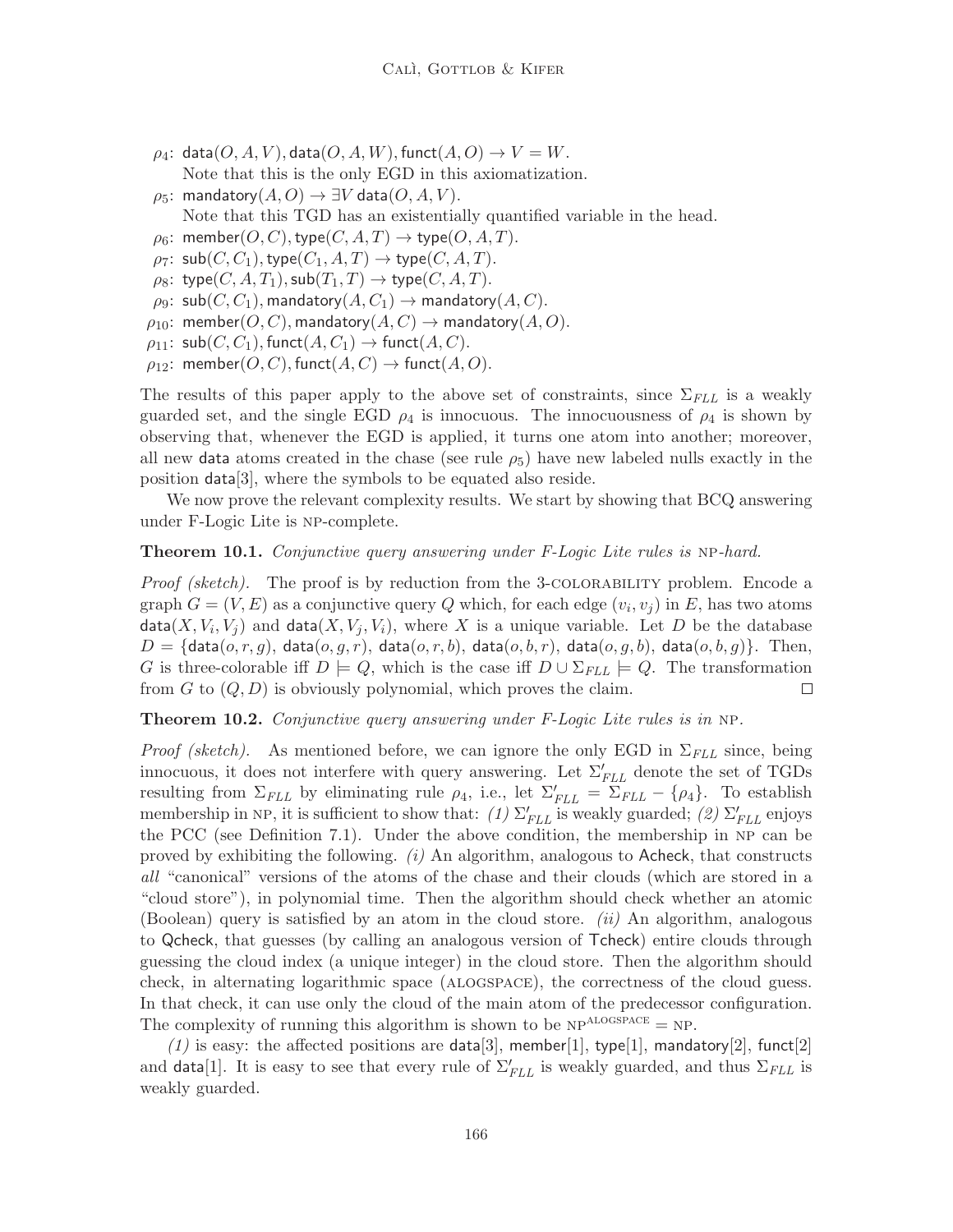Now let us sketch (2). We need to show that  $\Sigma'_{FLL}$  satisfies the two conditions of Definition 7.1. We prove that the first condition holds for  $\Sigma'_{FLL}$  as follows. Let  $\Sigma_{FLL}^{full}$  $\Sigma'_{FLL}$  – { $\rho_5$ }. These are all full TGDs (no existentially-quantified variables) and their application does not alter the domain. We have  $chase(D, \Sigma'_{FLL}) = chase(chase(D, \Sigma'^{full}_{FLL}), \Sigma'_{FLL}).$ Let us now have a closer look at  $D^+ = \text{chase}(D, \Sigma_{FLL}^{\text{full}})$ . Clearly,  $\text{dom}(D^+) = \text{dom}(D)$ . For each predicate symbol p, let  $Rel(p)$  denote the relation consisting of all the p-atoms in  $D^+$ . Let  $\Omega$  be the family of all the relations that can be obtained from any of the relations  $Rel(p)$ by performing an arbitrary selection followed by some projection (we forbid disjunctions in the selection predicate). For example, let  $c, d \in dom(D)$ . Then  $\Omega$  will contain the relations  $\pi_{1,2}(\sigma_{\{1=c\}}Rel(data)), \pi_2(\sigma_{\{1=d \wedge 3=c\}}Rel(data)),$  and so on, where the numbers represent the attributes to which selection is applied. Given that  $D^+$  is of size polynomial in D and that the maximum arity of any relation  $Rel(p)$  is 3, the set  $\Omega$  is of size polynomial in  $D^+$  and thus polynomial in D. It can now be shown that  $\Omega$  is preserved in a precise sense, when going to the final result  $chase(D^+, \Sigma'_{FLL})$ : for each relation  $Rel'(p)$  corresponding to predicate p in the final chase result, when performing a selection on values outside of  $dom(D)$ and projecting on the columns not used in the selection, the set of all tuples of  $dom(D)$ elements in the result is a relation in  $\Omega$ . For example, if  $v_5$  is a labeled null, then the set of all  $T \in dom(D)$ , such that member $(v_5, T)$  is an element of the final result, is a relation in  $Ω.$  Similarly, if  $v_7$  and  $v_8$  are new values, the set of all values A, such that  $data(v_7, A, v_8)$ is in the chase, is a relation in  $\Omega$ . From this it follows that  $\Sigma'_{FLL}$  satisfies (2). In fact, all possible clouds are determined by the polynomially many ways of choosing at most three elements of  $\Omega$  for each predicate. The proof of the preservation property can be done by induction on the i-th new labeled null added. Roughly, for each such labeled null, created by rule  $\rho_5$ , we just analyze which sets of values (or tuples) are attached to it via rules  $\rho_4$ , then  $\rho_6$ ,  $\rho_7$ ,  $\rho_8$ ,  $\rho_{10}$ , and so on, and conclude that these sets were already present at the next lower level, and thus, by induction hypothesis, are in  $\Omega$ .

The second condition of Definition 7.1 is proved by similar arguments.

 $\Box$ 

From Theorems 10.1 and 10.2 we immediately get the following result.

Corollary 10.3. Conjunctive query answering under F-Logic Lite rules is NP-complete for general conjunctive queries, and in ptime for fixed-size or atomic conjunctive queries.

# 11. Conclusions and Related Work

In this paper we identified a large and non-trivial class of *tuple-generating* and *equality*generating dependencies for which the problems of conjunctive query containment and answering are decidable, and provided the relevant complexity results. Applications of our results span databases and knowledge representation. In particular, we have shown that this class of constraints subsumes the classical work by Johnson and Klug (1984) as well as more recent results from Cali and Kifer (2006). Moreover, we are able to capture relevant ontology formalisms in the Description Logics (DL) family, in particular DL-Lite and  $\mathcal{EL}$ .

The problem of query containment for non-terminating chase was addressed in the database context by Johnson and Klug (1984), where the ontological theory contains inclusion dependencies and key dependencies of a particular form. The introduction of the DL-Lite family of description logics in the works of Calvanese et al. (2007) and Artale et al.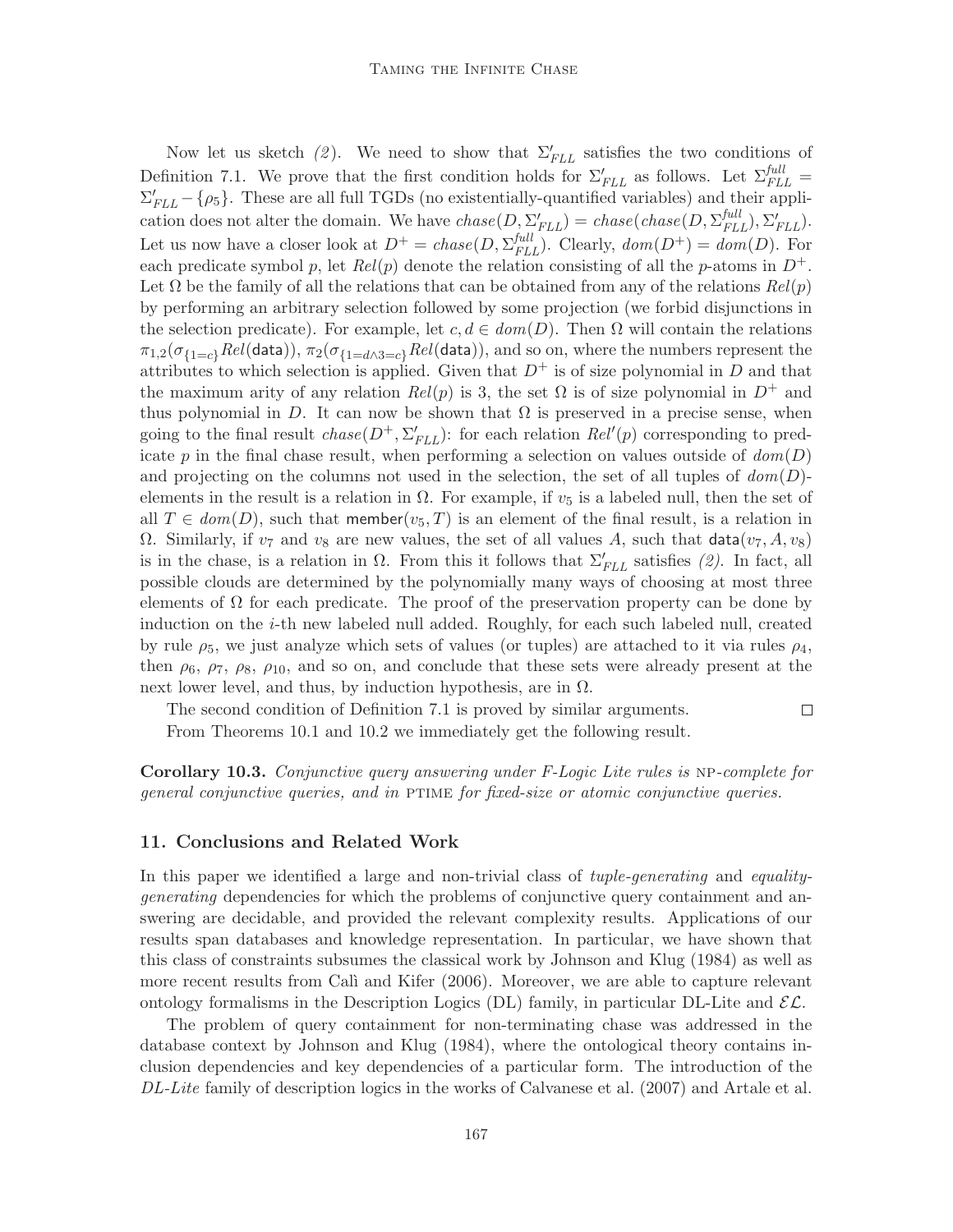(2009) was a significant leap forward in ontological query answering due to the expressiveness of DL-Lite languages and their tractable data complexity. Conjunctive query answering in DL-Lite has the advantage of being first-order rewritable, i.e., any pair  $\langle Q, \Sigma \rangle$ , where Q is a CQ and  $\Sigma$  is a DL-Lite ontology (TBox), can be rewritten as a first-order query  $Q_{\Sigma}$ such that, for every database (ABox) D, the answer to Q against the logical theory  $D \cup \Sigma$ coincides with the answer to  $Q_{\Sigma}$  against D. Since each first-order query can be written in SQL, in practical terms this means that a pair  $\langle Q, \Sigma \rangle$  can be rewritten as an SQL query over the original database D.

Rewritability is widely adopted in ontology querying. The works by Cali, Calvanese, De Giacomo, and Lenzerini (2001), and by Calì, Lembo, and Rosati (2003b) present query rewriting techniques that deal with Entity-Relationship schemata and inclusion dependencies, respectively. The work by Pérez-Urbina, Motik, and Horrocks (2010) presents a Datalog rewriting algorithm for the expressive DL  $\mathcal{ELHIO}^-$ , which comprises a limited form of concept and role negation, role inclusion, inverse roles, and nominals, i.e., concepts that are interpreted as singletons. Conjunctive query answering in  $\mathcal{ELHIO}^-$  is PTIME-complete in data complexity, and the proposed algorithm is also optimal for other ontology languages such as DL-Lite. Optimizations of rewriting under linear TGDs (TGDs with exactly one atom in the body) are presented by Gottlob, Orsi, and Pieris (2011), and by Orsi and Pieris (2011). Gottlob and Schwentick (2012) showed that the rewriting of a conjunctive query under a set of linear TGDs can be of polynomial size in the query and the TGD set.

Other rewriting techniques for PTIME-complete languages (in data complexity) have been proposed for the description logic  $\mathcal{EL}$  (Rosati, 2007; Lutz, Toman, & Wolter, 2009; Krötzsch & Rudolph, 2007). Another approach worth mentioning is a combination of rewriting and of the chase (see Kontchakov, Lutz, Toman, Wolter, & Zakharyaschev, 2010); this technique was introduced for DL-Lite in order to tackle the performance problems that arise when the rewriting according to the ontology is too large.

Recent works concentrate on semantic characterization of sets of TGDs under which query answering is decidable (Baget et al., 2011a). The notion of first-order rewritability is tightly connected to that of finite unification set (FUS). A FUS is semantically characterized as a set of TGDs that enjoy the following property: for every conjunctive query  $Q$ , the rewriting  $Q_{\Sigma}$  of Q obtained by backward-chaining through unification, according to the rules in  $\Sigma$ , terminates. Another semantic characterization of TGDs is that of *bounded* treewidth set (BTS), i.e., a set of TGDs such that the chase under such TGDs has bounded treewidth. As seen in Section 3, every weakly guarded set of TGDs is a BTS. A finite expansion set (FES) is a set of TGDs that guarantees, for every database, the termination of the restricted chase, and therefore the decidability of query answering.

The Datalog<sup> $\pm$ </sup> family (Cali et al., 2011) has been proposed with the purpose of providing tractable query answering algorithms for more general ontology languages. In Datalog<sup> $\pm$ </sup>, the fundamental constraints are TGDs and EGDs. Clearly, TGDs are an extension of Datalog rules. The absence of value invention (existential quantification in the head), thoroughly discussed by Patel-Schneider and Horrocks (2007), is the main shortcoming of plain Datalog in modeling ontologies and even conceptual data formalisms such as the Entity-Relationship model (Chen, 1976). Sets of GTGDs or WGTGDs are Datalog<sup> $\pm$ </sup> ontologies. Datalog<sup> $\pm$ </sup> languages easily extend the most common tractable ontology languages; in particular, the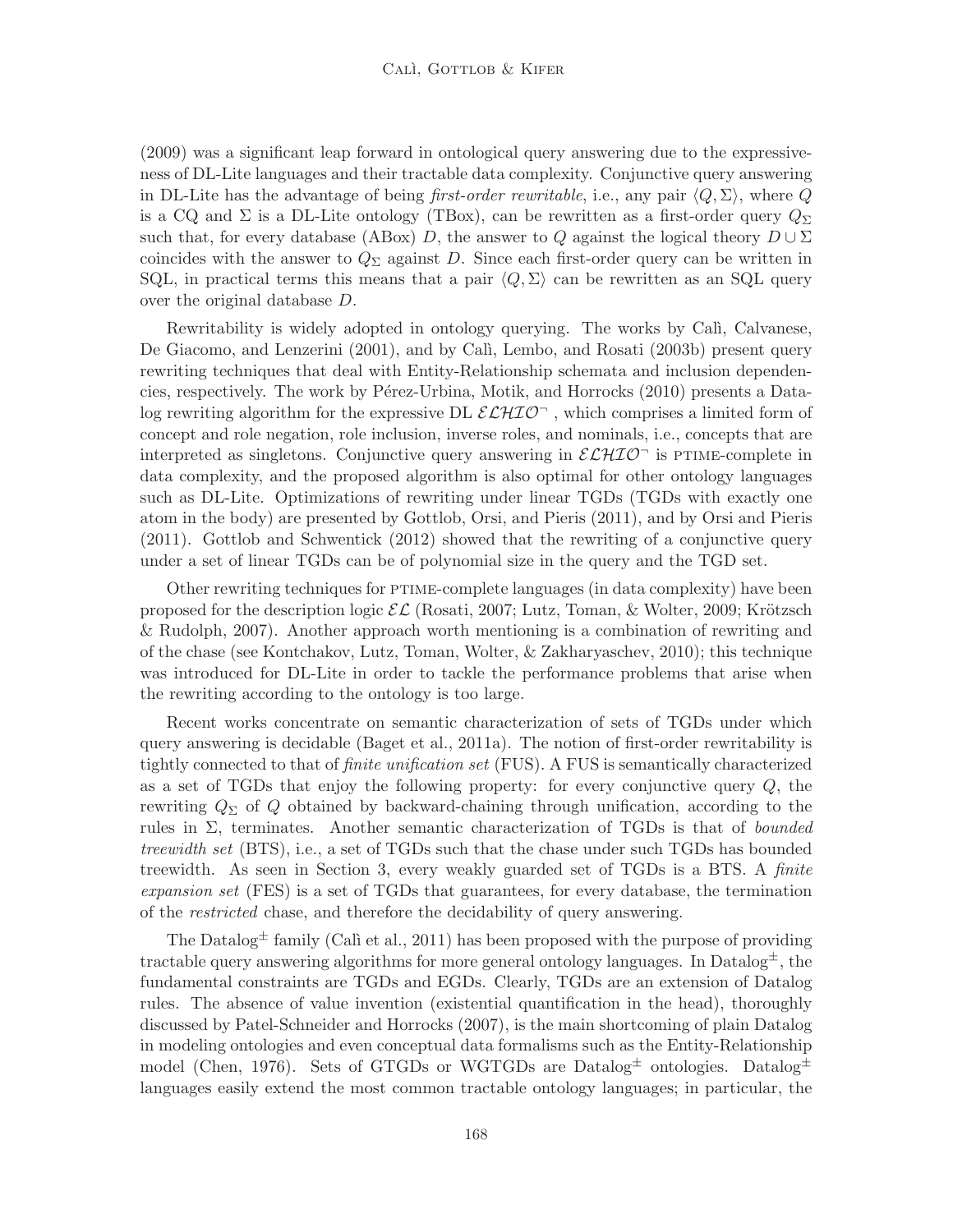main DL-Lite languages (see Calì et al., 2012a). The fundamental decidability paradigms in the Datalog<sup> $\pm$ </sup> family are the following:

- *Chase termination*. When the chase terminates, a finite instance is produced; obviously, by Theorem 2.10, query answering in such a case is decidable. The most notable syntactic restriction guaranteeing chase termination is *weak acyclicity* of TGDs, for which we refer the reader to the milestone paper of Fagin et al. (2005). More general syntactic restrictions are studied by Deutsch, Nash, and Remmel (2008), Marnette (2009), Greco, Spezzano, and Trubitsyna (2011), Baget et al. (2011a), and Grau, Horrocks, Krötzsch, Kupke, Magka, Motik, and Wang (2012). A semantic property of TGDs, called parsimony, is introduced by Leone, Manna, Terracina, and Veltri (2012). Parsimony ensures decidability of query answering by termination of a special version of chase, called parsimonious chase.
- Guardedness. This is the paradigm we studied in this paper. A thorough study of the data complexity of query answering under GTGDs and linear TGDs, a subset of the guarded class, is found in the work by Calì et al.  $(2012a)$ . The interesting classes of frontier guarded (FGTGDs) and weakly frontier-guarded TGDs (WFGT-GDs) were considered and studied by Baget et al. (2011a), Baget, Mugnier, Rudolph, and Thomazo (2011b), and Krötzsch and Rudolph (2011). The idea underlying these classes is that, to obtain decidability, it is sufficient to guard only frontier variables, that is, variables that occur both in the body and in the head of a rule.<sup>8</sup> WFGT-GDs are syntactically more liberal and more succinct than WGTGDs, but conjunctive query answering under WFGTGDs is computationally more expensive in case of bounded arities. It can be seen that querying under WFGTGDs is no more expressive than querying under WGTGDs. In fact, for every WFGTGD set  $\Sigma$  and CQ Q, there exists a WGTGD set  $\Sigma'$  and a CQ  $Q'$  such that for every database  $D, D \cup \Sigma \models Q$  iff  $D \cup \Sigma' \models Q'$ . A generalization of WFGTGDs, called greedy bounded-treewidth TGDs, was proposed by Baget et al. (2011b), together with a complexity analysis. The guardedness paradigm has been combined with acyclicity by Krötzsch and Rudolph (2011), where a generalization of both WFGTGDs and weakly acyclic TGDs is proposed.
- Stickiness. The class of sticky sets of TGDs (or sticky Datalog<sup> $\pm$ </sup>, see Calì et al., 2012b) is defined by means of syntactic restriction on the rule bodies, which ensure that each sticky set of TGDs is first-order rewritable, being a FUS, according to Baget et al. (2011a). Civili and Rosati (2012) have proposed an extension of sticky sets of TGDs.

The interaction between equality generating dependencies and TGDs has been the subject of several works, starting from the work of Johnson and Klug (1984), which deals with functional and inclusion dependencies, proposing a class of inclusion dependencies called key-based, which, intuitively, has no interaction with key dependencies thanks to syntactic restrictions. The absence of interaction between EGDs and TGDs is captured by the notion of separability, first introduced by Calí et al.  $(2003a)$  for key and inclusion dependencies, and also adopted, though sometimes not explicitly stated, for instance, by Calì, Gottlob, and Pieris  $(2012a)$ , Artale et al.  $(2009)$  and Calvanese et al.  $(2007)$ —see the work by Cali, Gottlob, Orsi, and Pieris (2012b) for a survey on the topic.

<sup>8.</sup> FGTGDs were independently discovered by Mantas Šimkus while working on his doctoral thesis.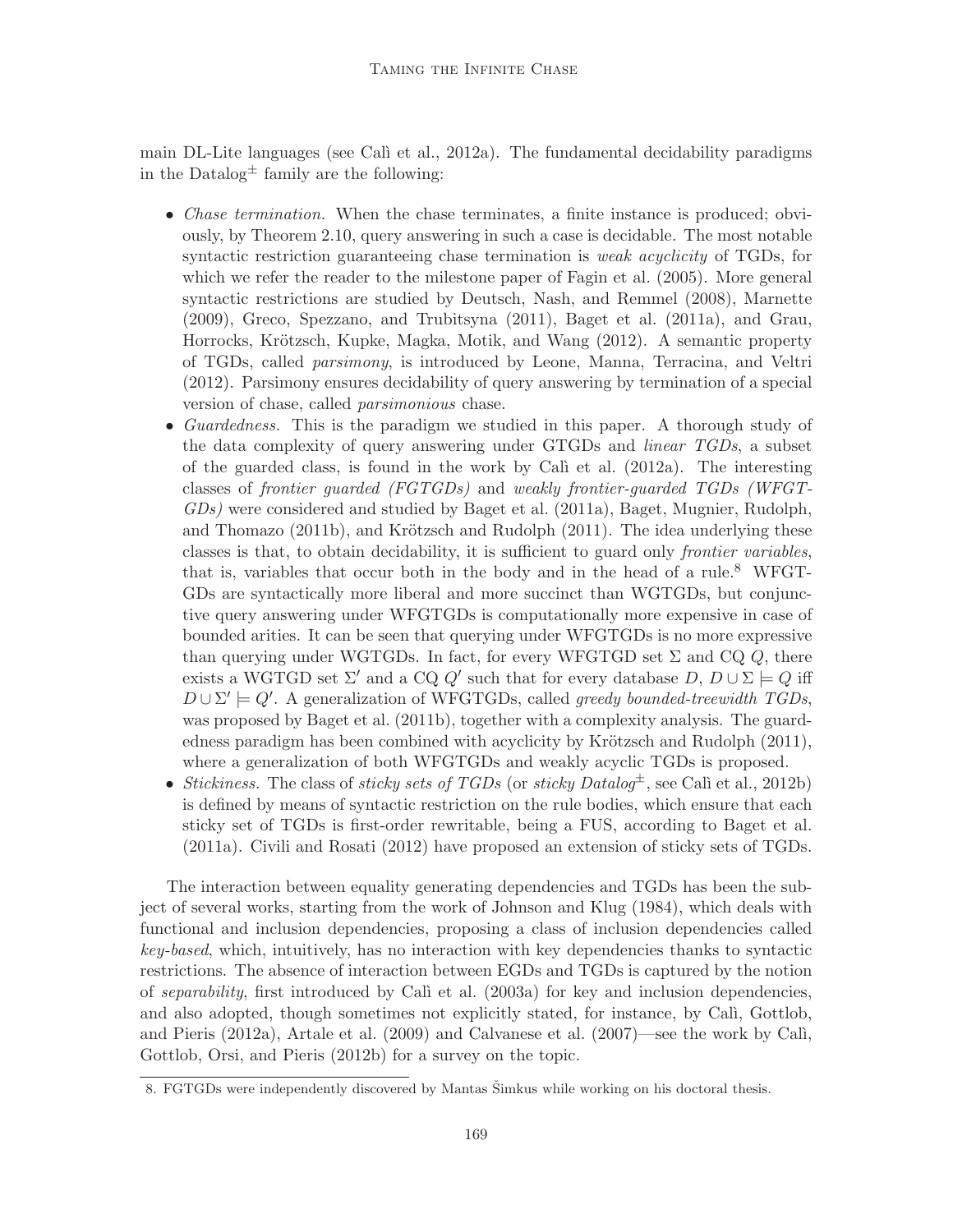As shown by Calì et al. (2012a), stratified negation can be added straightforwardly to Datalog<sup> $\pm$ </sup>. More recently, guarded Datalog<sup> $\pm$ </sup> was extended by two versions of well-founded negation (see Gottlob, Hernich, Kupke, & Lukasiewicz, 2012; Hernich, Kupke, Lukasiewicz, & Gottlob, 2013).

In ontological query answering, normally both finite and infinite models of theories are considered. In some cases, restricting the attention to finite solutions (models) only is not always equivalent to the general approach. The property of equivalence between query answering under finite models and query answering under arbitrary models (finite and infinite) is called finite controllability, and it was proved for restricted classes of functional and inclusion dependencies by Johnson and Klug (1984). Finite controllability was proved for the class of arbitrary inclusion dependencies in a pioneering work by Rosati (2011). An even more general result appears in the work of B $\alpha$ <sup>a</sup>ranger and  $(2010)$ , where it is shown that finite controllability holds for guarded theories.

A related previous approach to guarded logic programming is guarded open answer set programming (Heymans, Nieuwenborgh, & Vermeir, 2005). It is easy to see that a set of GTGDs can be interpreted as a guarded answer set program, as defined by Heymans et al. (2005), but guarded answer set programs are more expressive than GTGDs because they allow negation.

Implementations of ontology-based data access systems take advantage of query answering techniques for tractable ontologies; in particular, we mention  $DLV^{\exists}$  (Leone et al., 2012), Mastro (Savo, Lembo, Lenzerini, Poggi, Rodriguez-Muro, Romagnoli, Ruzzi, & Stella, 2010) and NYAYA (De Virgilio, Orsi, Tanca, & Torlone, 2012).

### Acknowledgments

This is the extended version of results by the same authors, published in the KR 2008 Conference and in the DL 2008 Workshop. Andrea Calì and Georg Gottlob are also affiliated with the Oxford-Man Institute of Quantitative Finance, University of Oxford, UK. Andrea Calì acknowledges support by the EPSRC project "Logic-based Integration and Querying of Unindexed Data" (EP/E010865/1). Georg Gottlob acknowledges funding from the European Research Council under the European Community's Seventh Framework Program (FP7/2007-2013) / ERC grant agreement DIADEM no. 246858. Michael Kifer was partially supported by the NSF grant 0964196. The authors are grateful to Andreas Pieris, Marco Manna, Michael Morak and the anonymous reviewers for their valuable comments and suggestions to improve the paper.

### References

Abiteboul, S., Hull, R., & Vianu, V. (1995). Foundations of Databases. Addison-Wesley.

- Adler, I., Gottlob, G., & Grohe, M. (2007). Hypertree width and related hypergraph invariants. Eur. Journal of Combinatorics, 28 (8), 2167–2181.
- Aho, A., Sagiv, Y., & Ullman, J. D. (1979). Equivalence of relational expressions. SIAM Journal of Computing,  $8(2)$ ,  $218-246$ .
- Arenas, M., Bertossi, L. E., & Chomicki, J. (1999). Consistent query answers in inconsistent databases. In Proc of PODS 1999, pp. 68–79.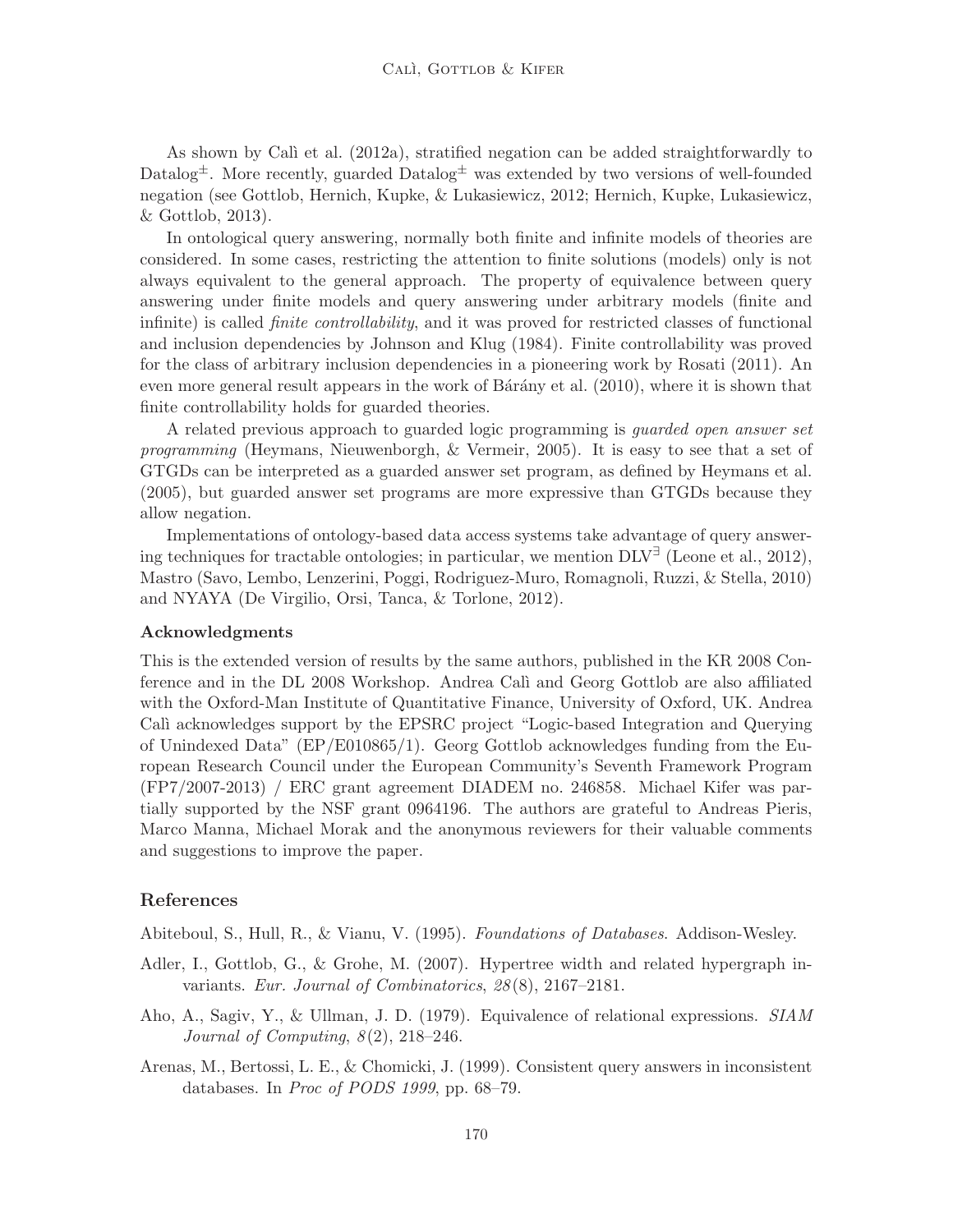- Artale, A., Calvanese, D., Kontchakov, R., & Zakharyaschev, M. (2009). The DL-lite family and relations. J. Artif. Intell. Res., 36, 1–69.
- Baader, F., Brandt, S., & Lutz, C. (2005). Pushing the  $\mathcal{EL}$  envelope. In *Proc. of IJCAI 2005*, pp. 364–369.
- Baget, J.-F., Leclère, M., Mugnier, M.-L., & Salvat, E.  $(2011a)$ . On rules with existential variables: Walking the decidability line.  $Artif. Intell., 175(9-10), 1620-1654.$
- Baget, J.-F., Mugnier, M.-L., Rudolph, S., & Thomazo, M. (2011b). Walking the complexity lines for generalized guarded existential rules. In Proc. of IJCAI 2011, pp. 712–717.
- Bárány, V., Gottlob, G., & Otto, M. (2010). Querying the guarded fragment. In Proc. of LICS 2010, pp. 1–10.
- Beeri, C., Fagin, R., Maier, D., Mendelzon, A. O., Ullman, J. D., & Yannakakis, M. (1981). Properties of acyclic database schemes. In Proc. of STOC 1981, pp. 355–362.
- Beeri, C., & Vardi, M. Y. (1981). The implication problem for data dependencies. In Proc. of ICALP 1981, pp. 73–85.
- Bourhis, P., Morak, M., & Pieris, A. (2013). The impact of disjunction on query answering under guarded-based existential rules. In Proc. of IJCAI 2013.
- Cabibbo, L. (1998). The expressive power of stratified logic programs with value invention. Inf. Comput.,  $147(1)$ , 22-56.
- Cal`ı, A., Calvanese, D., De Giacomo, G., & Lenzerini, M. (2001). Accessing data integration systems through conceptual schemas. In Proc. of ER 2001, pp. 270–284.
- Calì, A., Console, M., & Frosini, R. (2013). On separability of ontological constraints. Forthcoming.
- Calì, A., Gottlob, G., & Kifer, M. (2008). Taming the infinite chase: Query answering under expressive relational constraints. In Proc. of KR 2008, pp. 70–80.
- Calì, A., Gottlob, G., & Lukasiewicz, T. (2009). A general datalog-based framework for tractable query answering over ontologies. In Proc. of PODS 2009, pp. 77–86.
- Calì, A., Gottlob, G., & Lukasiewicz, T. (2012a). A general datalog-based framework for tractable query answering over ontologies. J. Web Semantics, 14, 57–83. Extended version of  $(Cali, Gottlob, & Lukasiewicz, 2009)$ .
- Calì, A., Gottlob, G., Orsi, G., & Pieris, A. (2012b). On the interaction of existential rules and equality constraints in ontology querying. In Proc. of Correct Reasoning 2012, pp. 117–133.
- Calì, A., Gottlob, G., & Pieris, A.  $(2011)$ . New expressive languages for ontological query answering. In Proc. of AAAI 2011.
- Calì, A., Gottlob, G., & Pieris, A. (2012a). Ontological query answering under expressive entity-relationship schemata. Inf. Syst.,  $37(4)$ , 320-335.
- Calì, A., Gottlob, G., & Pieris, A. (2012b). Towards more expressive ontology languages: The query answering problem. Artif. Intell., 193, 87–128.
- Calì, A., & Kifer, M. (2006). Containment of conjunctive object meta-queries. In Proc. of VLDB 2006, pp. 942–952.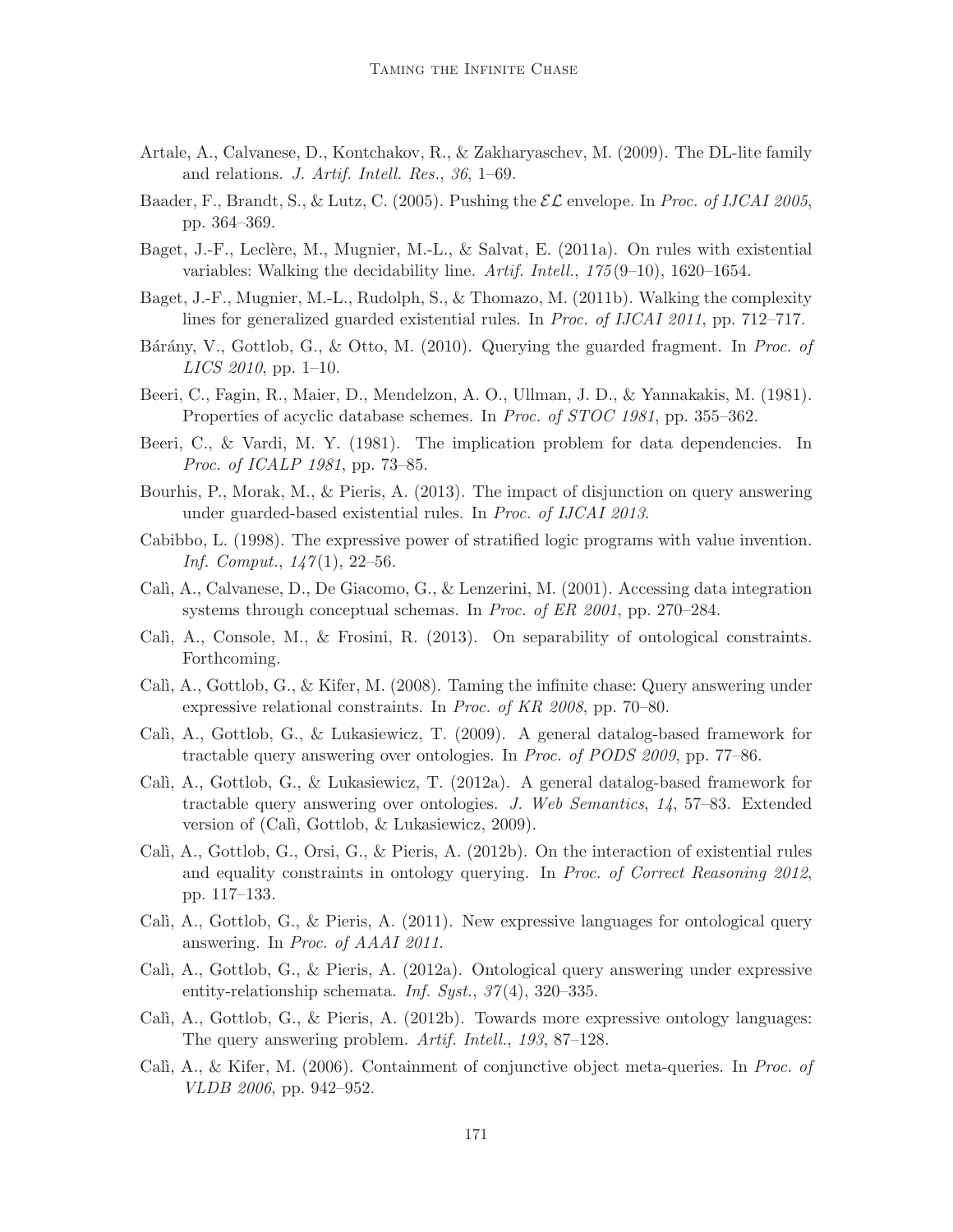- Calì, A., Lembo, D., & Rosati, R. (2003a). On the decidability and complexity of query answering over inconsistent and incomplete databases. In PODS 2003, pp. 260–271.
- Calì, A., Lembo, D., & Rosati, R. (2003b). Query rewriting and answering under constraints in data integration systems. In Proc. of IJCAI 2003, pp. 16–21.
- Calì, A., & Martinenghi, D. (2010). Querying incomplete data over extended er schemata.  $TPLP, 10(3), 291-329.$
- Calvanese, D., De Giacomo, G., Lembo, D., Lenzerini, M., & Rosati, R. (2007). Tractable reasoning and efficient query answering in description logics: The DL-lite family. J. Autom. Reasoning, 39(3), 385–429.
- Calvanese, D., De Giacomo, G., & Lenzerini, M. (2002). Description logics for information integration. In Computational Logic: Logic Programming and Beyond, Vol. 2408 of LNCS, pp. 41–60. Springer.
- Calvanese, D., De Giacomo, G., & Lenzerini, M. (1998). On the decidability of query containment under constraints. In Proc. of PODS 1998, pp. 149–158.
- Chandra, A. K., Kozen, D., & Stockmeyer, L. J. (1981a). Alternation. J. of the ACM, 28 (1), 114–133.
- Chandra, A. K., Lewis, H. R., & Makowsky, J. A. (1981b). Embedded implicational dependencies and their inference problem. In Proc. of STOC 1981, pp. 342–354.
- Chandra, A. K., & Merlin, P. M. (1977). Optimal implementation of conjunctive queries in relational data bases. In Proc. of STOC 1977, pp. 77–90.
- Chandra, A. K., & Vardi, M. Y. (1985). The implication problem for functional and inclusion dependencies is undecidable. SIAM J. Comput., 14, 671–677.
- Chen, P. P. (1976). The entity-relationship model toward a unified view of data. Trans. Database Syst.,  $1(1)$ , 9-36.
- Civili, C., & Rosati, R. (2012). A broad class of first-order rewritable tuple-generating dependencies. In Proc. of Datalog 2.0 2012, pp. 68–80.
- Courcelle, B. (1990). The monadic second-order logic of graphs. I. recognizable sets of finite graphs. Information and Computation, 85 (1), 12–75.
- Dantsin, E., Eiter, T., Gottlob, G., & Voronkov, A. (2001). Complexity and expressive power of logic programming. ACM Computing Surveys, 33 (3), 374–425.
- De Virgilio, R., Orsi, G., Tanca, L., & Torlone, R. (2012). NYAYA: A system supporting the uniform management of large sets of semantic data. In Proc. of ICDE 2012, pp. 1309–1312.
- Deutsch, A., Nash, A., & Remmel, J. B. (2008). The chase revisited. In Proc. of PODS 2008, pp. 149–158.
- Fagin, R. (1983). Degrees of acyclicity for hypergraphs and relational database schemes. J.  $ACM$ ,  $30(3)$ , 514–550.
- Fagin, R., Kolaitis, P. G., Miller, R. J., & Popa, L. (2005). Data exchange: semantics and query answering. *Theor. Comput. Sci.*,  $336(1)$ ,  $89-124$ .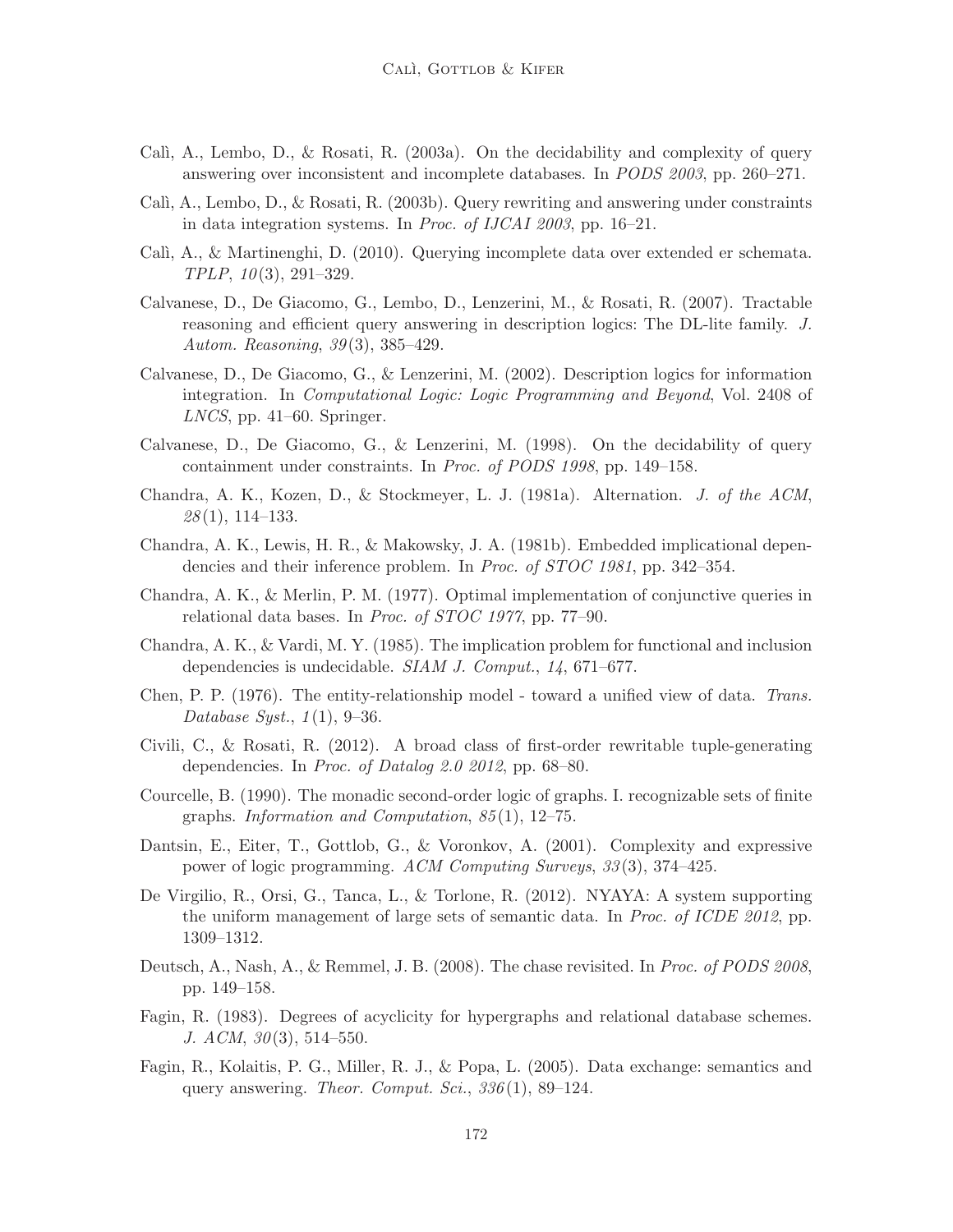- Goncalves, M. E.,  $\&$  Grädel, E. (2000). Decidability issues for action guarded logics. In Proc. of DL 2000, pp. 123–132.
- Gottlob, G., Hernich, A., Kupke, C., & Lukasiewicz, T. (2012). Equality-friendly wellfounded semantics and applications to description logics. In Proc. of AAAI 2012.
- Gottlob, G., Leone, N., & Scarcello, F. (2001). Hypertree decompositions: A survey. In Proc. of MFCS 2001, pp. 37–57.
- Gottlob, G., Leone, N., & Scarcello, F. (2002). Hypertree decompositions and tractable queries. J. Comp. Syst. Sci.,  $64(3)$ .
- Gottlob, G., Leone, N., & Scarcello, F. (2003). Robbers, marshals, and guards: game theoretic and logical characterizations of hypertree width. J. Comput. Syst. Sci.,  $66(4)$ , 775–808.
- Gottlob, G., Manna, M., & Pieris, A. (2013a). Combining decidability paradigms for existential rules. To appear in TPLP.
- Gottlob, G., Manna, M., & Pieris, A. (2013b). Querying hybrid fragments of existential rules. Forthcoming.
- Gottlob, G., & Nash, A. (2006). Data exchange: computing cores in polynomial time. In Proc. of PODS 2006, pp. 40–49.
- Gottlob, G., Orsi, G., & Pieris, A. (2011). Ontological queries: Rewriting and optimization. In Proc. of ICDE 2011, pp. 2–13.
- Gottlob, G., & Schwentick, T. (2012). Rewriting ontological queries into small nonrecursive datalog programs. In Proc. of KR 2012.
- Grädel, E. (1999). On the restraining power of guards. J. Symb. Log.,  $64(4)$ , 1719–1742.
- Grau, B. C., Horrocks, I., Krötzsch, M., Kupke, C., Magka, D., Motik, B., & Wang, Z. (2012). Acyclicity conditions and their application to query answering in description logics. In *Proc. of KR 2012*.
- Greco, S., Spezzano, F., & Trubitsyna, I. (2011). Stratification criteria and rewriting techniques for checking chase termination.  $PVLDB$ ,  $\frac{1}{4}(11)$ , 1158–1168.
- Hernich, A., Kupke, C., Lukasiewicz, T., & Gottlob, G. (2013). Well-founded semantics for extended datalog and ontological reasoning. In Proc. of PODS 2013, pp. 225–236.
- Hernich, A., Libkin, L., & Schweikardt, N. (2011). Closed world data exchange. ACM Trans. Database Syst., 36 (2), 14–53.
- Heymans, S., Nieuwenborgh, D. V., & Vermeir, D. (2005). Guarded open answer set programming. In Proc. of LPNMR 2005.
- Johnson, D. S., & Klug, A. (1984). Testing containment of conjunctive queries under functional and inclusion dependencies. J. Comp. Syst. Sci., 28, 167–189.
- Kifer, M., Lausen, G., & Wu, J. (1995). Logical foundations of object-oriented and framebased languages. J. ACM, 42, 741–843.
- Koch, C. (2002). Query rewriting with symmetric constraints. In *Proc. of FoIKS 2002*, pp. 130–147.